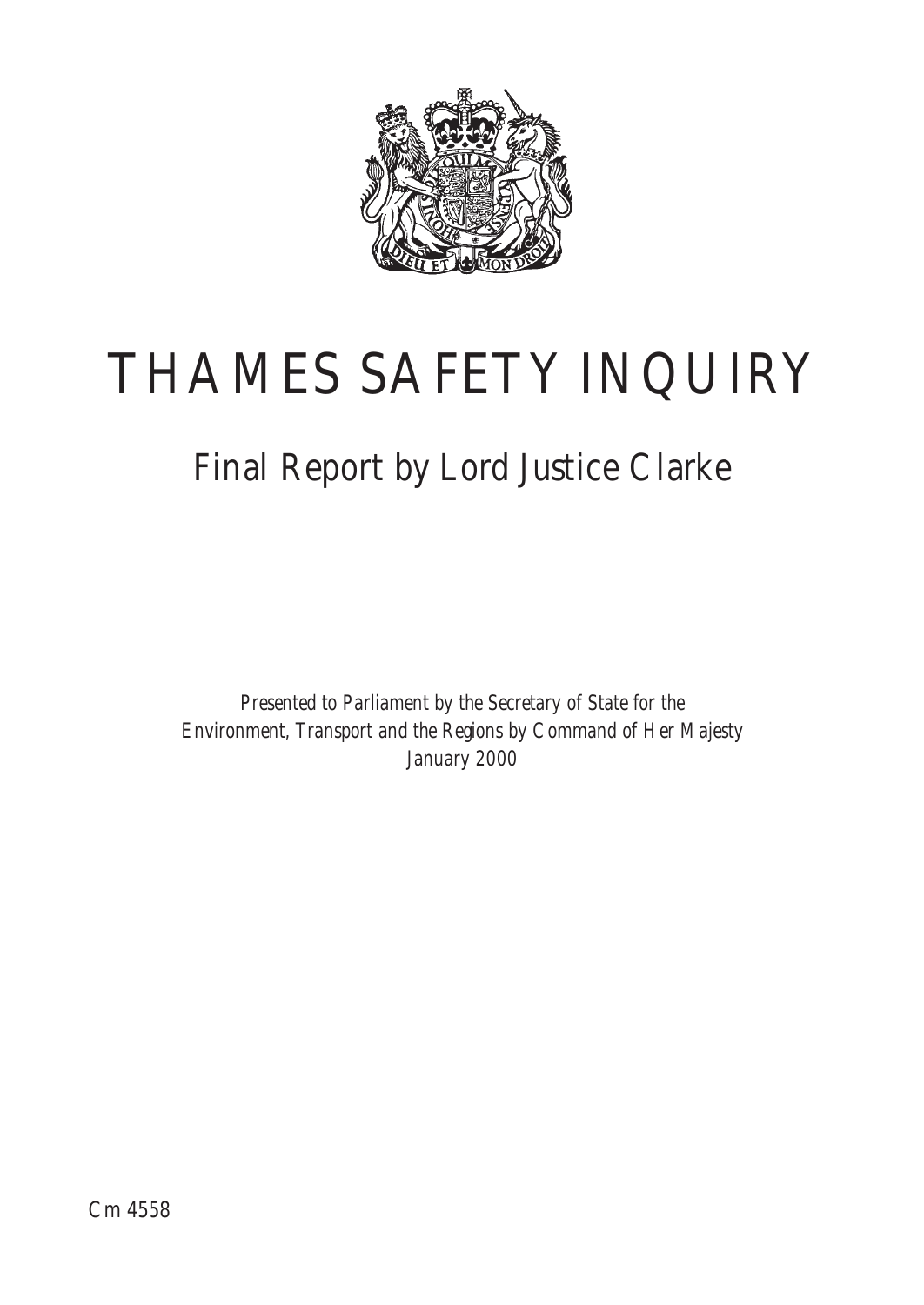Thames Safety Inquiry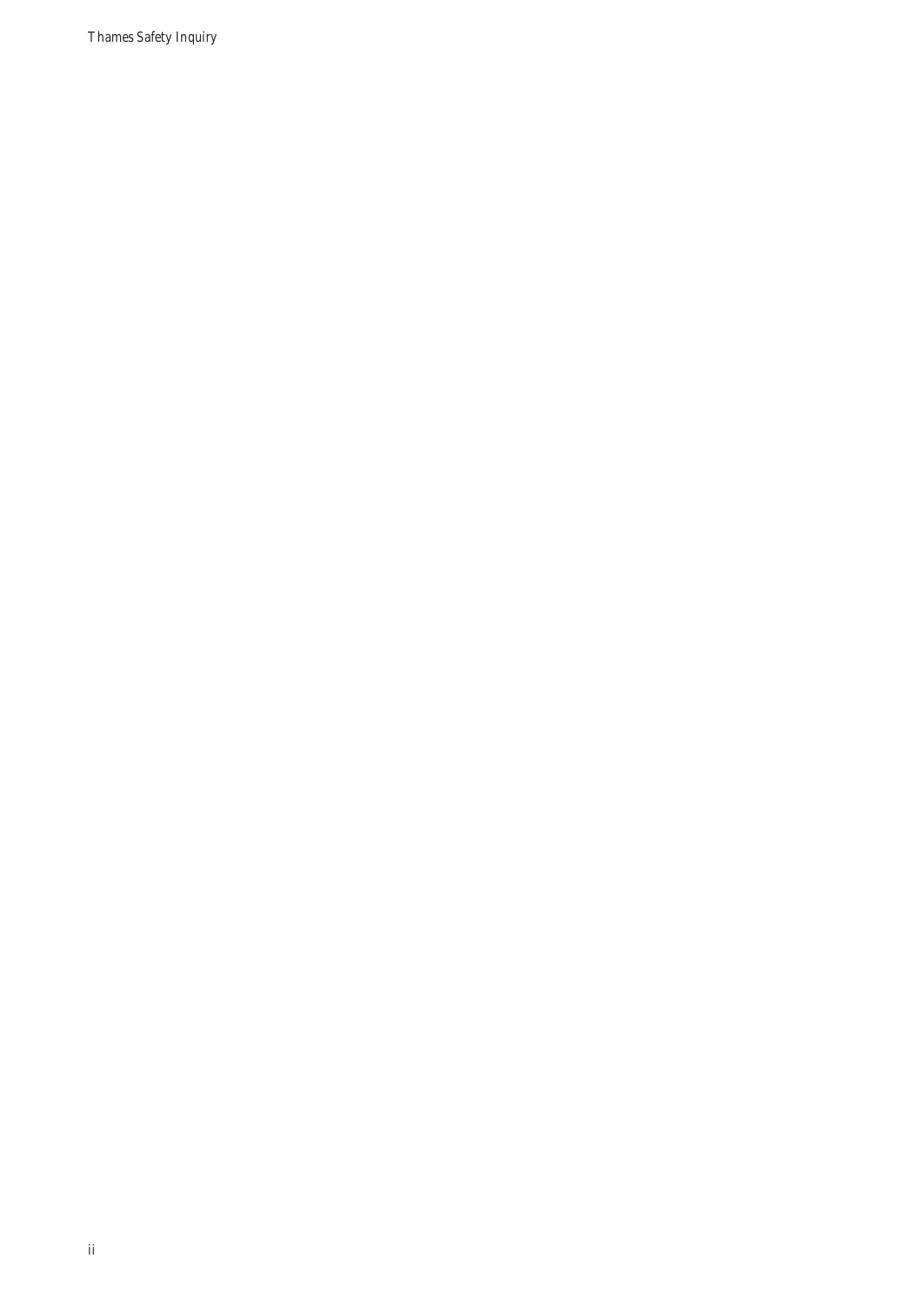## **CONTENTS Final Report**

| A                | <b>INTRODUCTION</b>                                                                                                                     |                  |
|------------------|-----------------------------------------------------------------------------------------------------------------------------------------|------------------|
| $\mathbf{1}$     | Introduction                                                                                                                            | $\mathbf{1}$     |
| B                | <b>PART ONE</b>                                                                                                                         |                  |
| $\boldsymbol{2}$ | Errata                                                                                                                                  | $\boldsymbol{2}$ |
|                  |                                                                                                                                         |                  |
| 3                | <b>Further Conclusions</b>                                                                                                              | $\boldsymbol{2}$ |
| C                | <b>PART TWO</b>                                                                                                                         |                  |
| 4                | Introduction                                                                                                                            | $6\phantom{.}6$  |
| $\sqrt{5}$       | Purpose of a Public Inquiry                                                                                                             | $\tau$           |
| $\boldsymbol{6}$ | Was This a Suitable Case for a Public Inquiry?                                                                                          | 9                |
| 7                | Why Was a Public Inquiry Not Held?                                                                                                      | 11               |
| 8                | Should a Public Inquiry Have Been Ordered?                                                                                              | 31               |
| 9                | Should an Inquiry be Held Now?                                                                                                          | 48               |
| 10               | What Should the Inquiry Investigate and What Form Should It Take?                                                                       | 56               |
| 11               | What Topics Should be Included?                                                                                                         | 61               |
| 12               | Treatment of the Deceased                                                                                                               | 76               |
| 13               | <b>Summary and Conclusions</b>                                                                                                          | 84               |
|                  | <b>ANNEXES</b>                                                                                                                          |                  |
| A                | Additional Contributors to the Thames Safety Inquiry Parts One and Two                                                                  | 95               |
| B                | <b>Interim Report Errata</b>                                                                                                            | 99               |
| $\mathcal{C}$    | Chronology                                                                                                                              | 103              |
| D                | Disasters and the Law: Various Papers                                                                                                   | 155              |
| E                | MAIB Press Notice relating to Publication of the MAIB Report – 15 <sup>th</sup> August 1991                                             | 173              |
| F                | List of Appendices to the Inspectors' Report                                                                                            | 185              |
| G                | The Identification of the Deceased Following Mass Disaster<br>Metropolitan Police - January 1994<br>and                                 |                  |
|                  | Association of Chief Police Officers of England, Wales and Northern Ireland<br>Emergency Procedures Manual 1999 - Sections 6, 14 and 15 | 189              |
|                  | <b>GLOSSARY</b>                                                                                                                         | 249              |

Page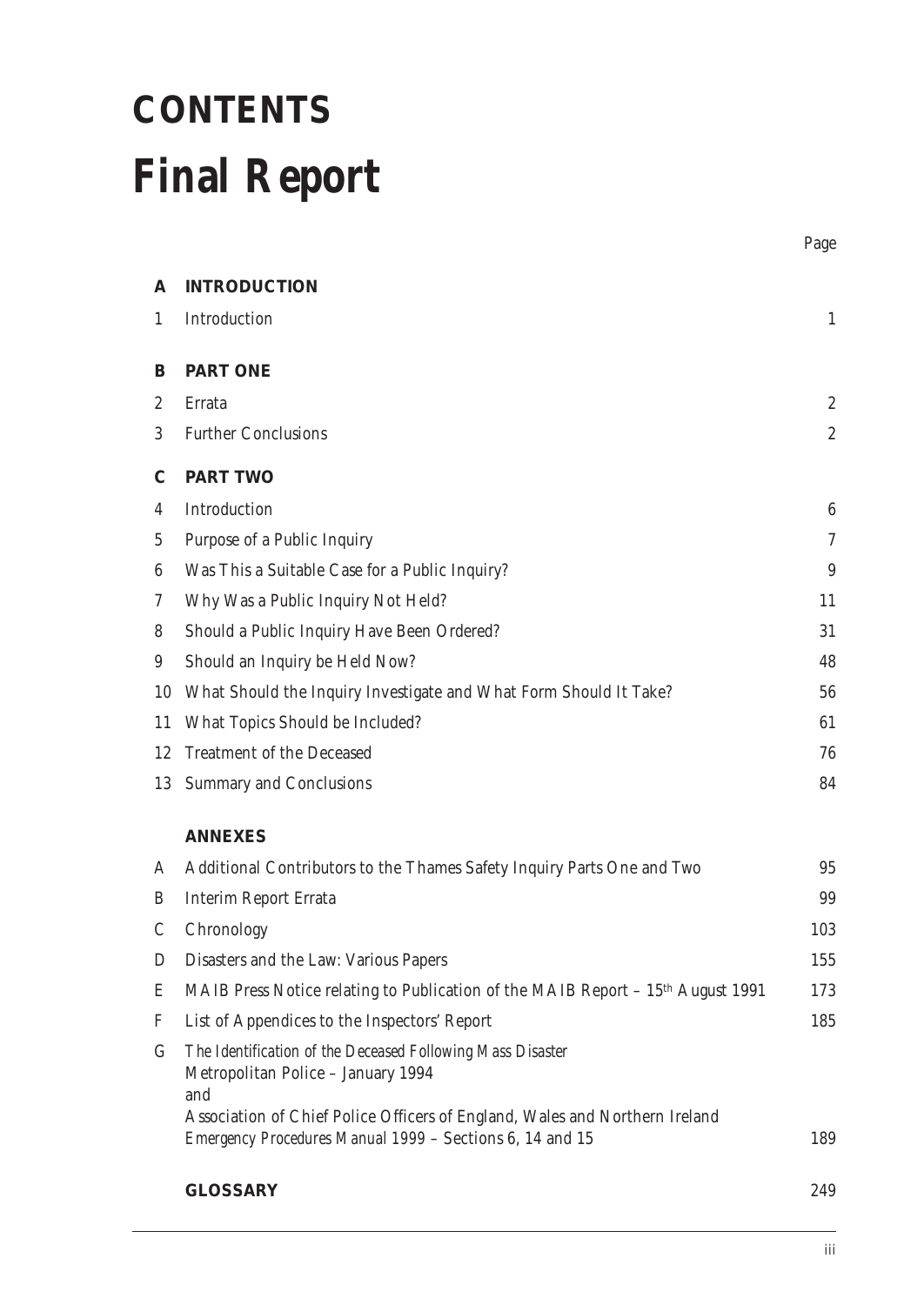Thames Safety Inquiry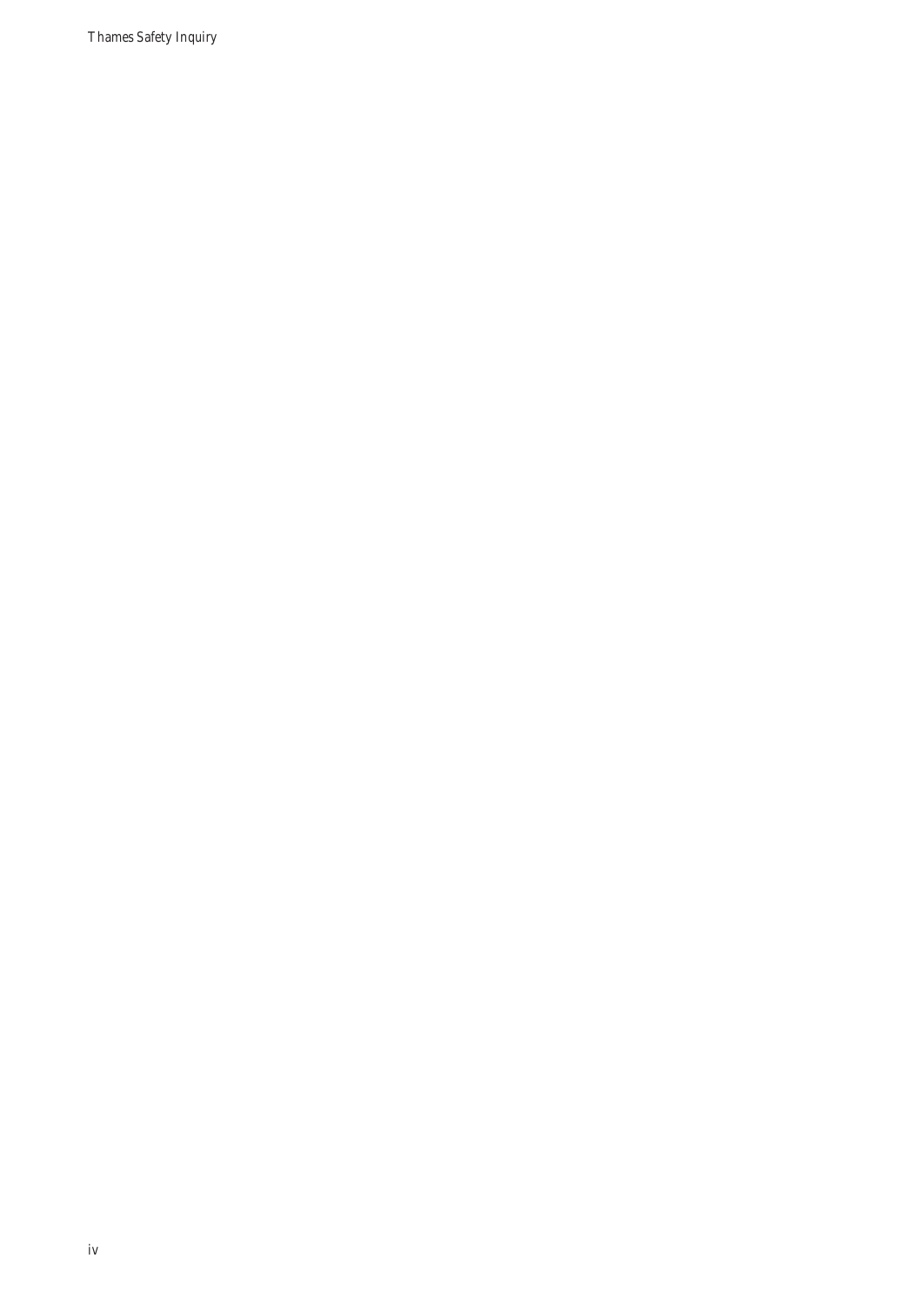## **A Introduction**

- 1.1 On 26th November 1999 I finished my interim report and sent it to the Deputy Prime Minister under cover of a letter of that date. It was subsequently published on 2<sup>nd</sup> December. This final report should be read together with that report. With very few exceptions, I shall not repeat here what I said there because it would be superfluous to do so. Annexed to that report are a number of documents which are relevant to this report. I shall not annex them again to this report. References in this report to Annexes 1 to 34 are references to the annexes to my interim report. The annexes to this report will be referred to as Annex A, Annex B and so on. Annex A is a list of those who have contributed to the Inquiry in addition to those listed in Annex 5 (at volume 2 page 247). I shall use the same abbreviations as in my interim report, where they are set out in the glossary.
- 1.2 This report will be divided into two parts. Part One is my final report on Part One of the Inquiry. It has two purposes. The first is to correct errors in my interim report which have been pointed out to me. The second is to set out such further conclusions as I have reached in the light of submissions which I have received since I made my interim report. Part Two of this report is my one and only report on the issues raised by Part Two of the Inquiry.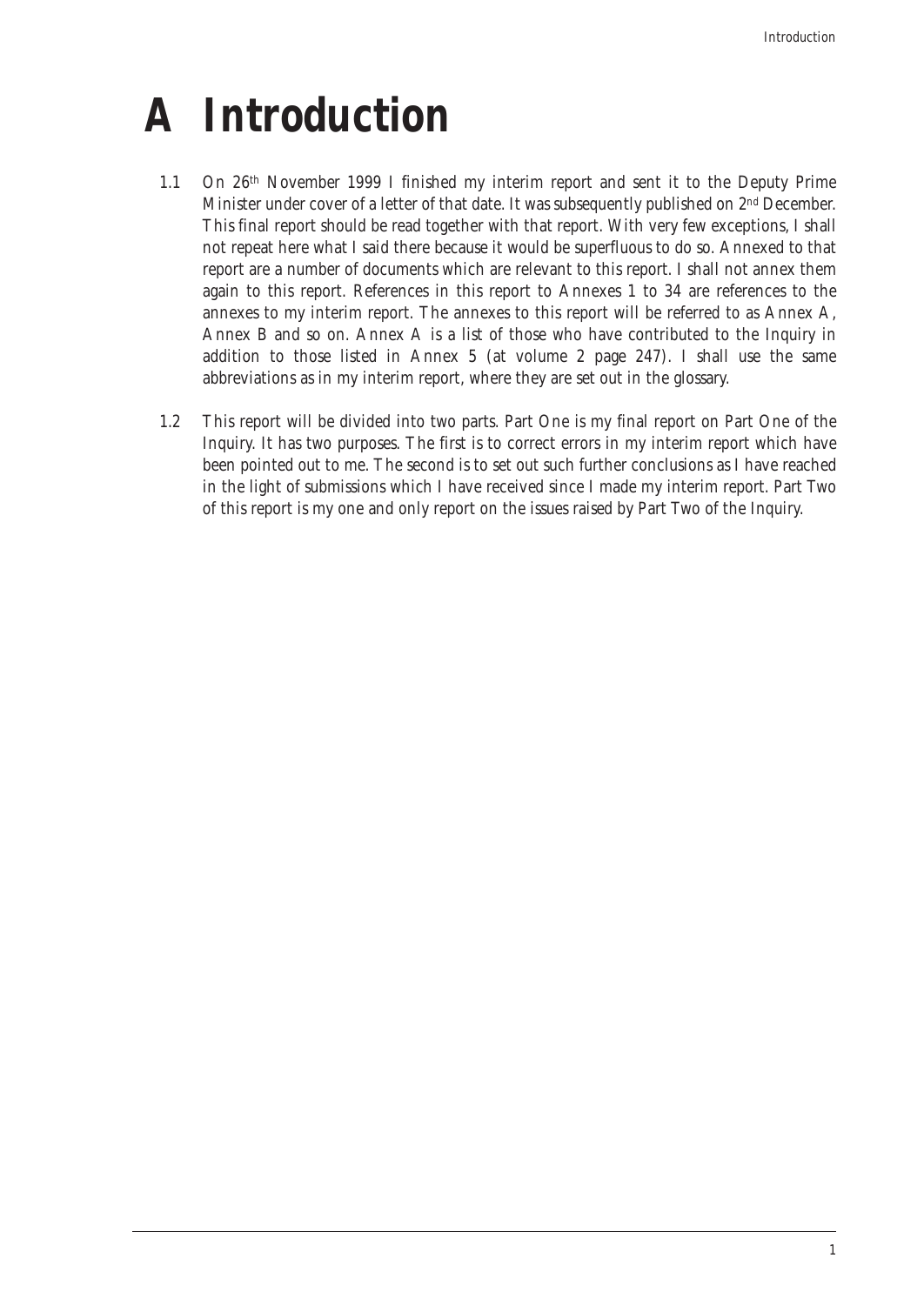## **B Part One**

### 2 Errata

2.1 A number of errata in my interim report have been drawn to my attention. None of them strikes me as of any great significance, but I have set them out, with my comments, in Annex B.

### 3 Further Conclusions

- 3.1 Since making my interim report I have received a number of submissions relevant to Part One of the Inquiry. All of them are included in Annex A. Most of them relate to matters to which I have referred in my interim report but were not sent in response to it and do not call for detailed comment.
- 3.2 One example is an interesting submission from the Association of Riparian Owners on the Avon River, which is, however, outside the area with which I am concerned, namely the part of the tidal Thames described in paragraph 1.4 of my interim report. See also the caveat entered at paragraph 26.7 of that report.
- 3.3 Other examples include submissions relating to pilotage. I made some reference to pilotage in paragraphs 1.5 and 12.25 to 12.29. As I see it, most of the problems relating to pilotage arise in the part of the Thames which is downriver of the Inquiry area. In these circumstances, while not wishing to belittle them in any way, I do not think that it would be appropriate for me to make any further comment in this regard.
- 3.4 Other examples include a submission from City Cruises, which I found of considerable interest, but which does not call for any further comment, except in two respects. The first is that potential difficulties are mentioned with regard to applying the ordinary licensing laws to vessels on the river. I have discussed this point briefly in paragraphs 13.31 and 13.32 of my interim report. I adhere to the views I expressed there, although I recognise that there are differences between licensing premises ashore and afloat and that any change in the law would have to take those differences into account. These are matters for discussion with the industry, since I entirely accept that it is important to have a flexible approach to the licensing of vessels, which sometimes operate for much of the night.
- 3.5 The second point arising out of the City Cruises submission which I would mention shortly is their concern at the suggestion that the cost of SAR should be paid by passenger vessel operators, when they pay pier fees to LRSL. I referred to the question of who should pay for SAR facilities on the Thames in paragraphs 21.33 and 21.34 of my interim report. I simply repeat the point made there that who should pay is really a political question.
- 3.6 I turn to a number of areas which do call for some further comment. The first is the question who should owe a statutory duty of the kind identified in paragraphs 21.22 to 21.24 of the interim report. The second concerns the role of the PLA, the third concerns VTS and the fourth relates to access to and from the river.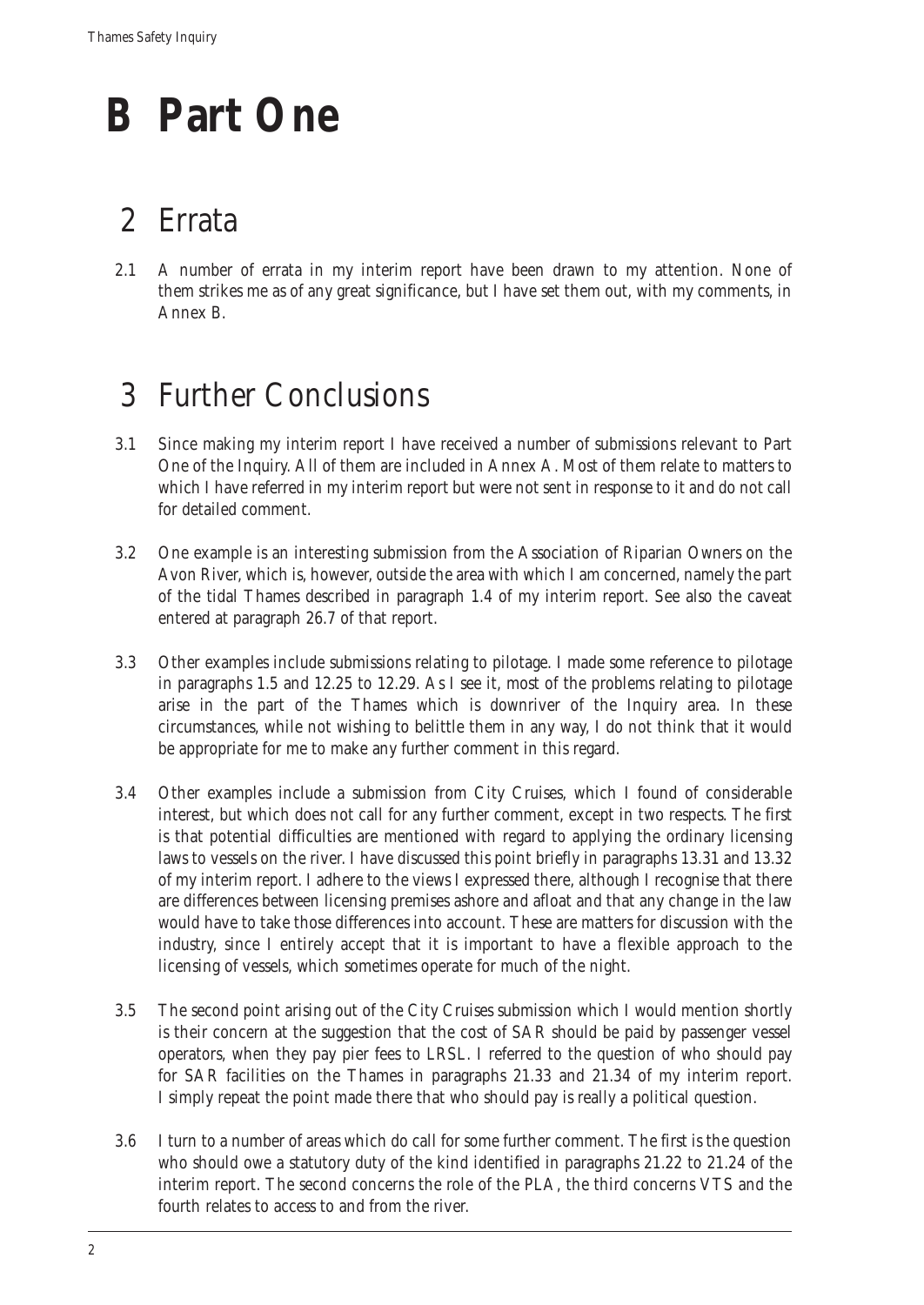### **SAR – Who Should Owe a Statutory Duty?**

- 3.7 I discussed this question in paragraphs 21.25 to 21.32 and 27.43. I made it clear that it is really a political question, and therefore not for me to say, although (subject to that) I did express the view that it should either be the GLA or the PLA. The PLA has now suggested that the appropriate body upon whom to impose such a duty would be the Department or the MCA. As I see it, the PLA correctly identifies potentially relevant criteria as including democratic accountability, expertise, capability, jurisdiction (along the whole of the tidal river) and access to appropriate funding. It then submits that the PLA meets three of the criteria, namely marine expertise specific to the Thames, jurisdiction and capability, that the GLA meets two of them, namely democratic accountability and access to direct funding, but that the Department meets all five.
- 3.8 The PLA submits that in these circumstances the option of allocating the appropriate statutory duty to the Department merits further consideration. I agree that it does. I would only say this. The reason why it seemed to me that, if democratic accountability were not the crucial factor, the PLA would be the appropriate body upon which to impose the duty was that it has specific expertise on the Thames and would be the best entity to carry out a risk assessment and to keep it under review from time to time. It seemed to me that such a duty would fit in well with its duties as a CHA, especially in the light of the detailed provisions of the Port Marine Safety Code. In short, it seemed to me that the PLA was best placed in practice to devise and provide an appropriate system. I am still of that view, although I recognise that a final conclusion will only be reached after considering the problem in the context of the provision of SAR services elsewhere and of democratic accountability.
- 3.9 One possible solution would be for the duty to be placed on the Secretary of State or the GLA (as thought appropriate) but for the body with the duty then to make arrangements with the PLA, perhaps by way of a legally binding MOU, to enable the PLA to devise and provide the appropriate system on behalf of that body. I also recognise that there are other possible views, as noted in another valuable submission from Mr Nigel Spearing, but I do not think that I can usefully add further to the debate at this stage.

### **Role of the PLA**

3.10 In the course of another helpful submission, Mr Chris Pond MP, in addition to returning to concerns about pilotage, has reiterated his concern about a conflict between the regulatory duties of the PLA and its commercial activities. I have not, however, changed the views which I expressed in paragraphs 5.15 and 5.16. It seems to me that there is no real conflict between the notion of promoting the Port of London, which is what is referred to in the passage from the 1997 Handbook quoted in paragraph 5.15, and the role of the PLA as CHA. In any event, I have seen no evidence that the PLA is not discharging its statutory duties properly because of any conflict of interest of this, or indeed any, kind.

### **VTS**

3.11 Mr Pond has also suggested that the reference in paragraph 12.48 to an occasion when the VTS system was not working was to understate the problems involved in having a system without any alternative backup. I entirely take the point that it is vital that a system without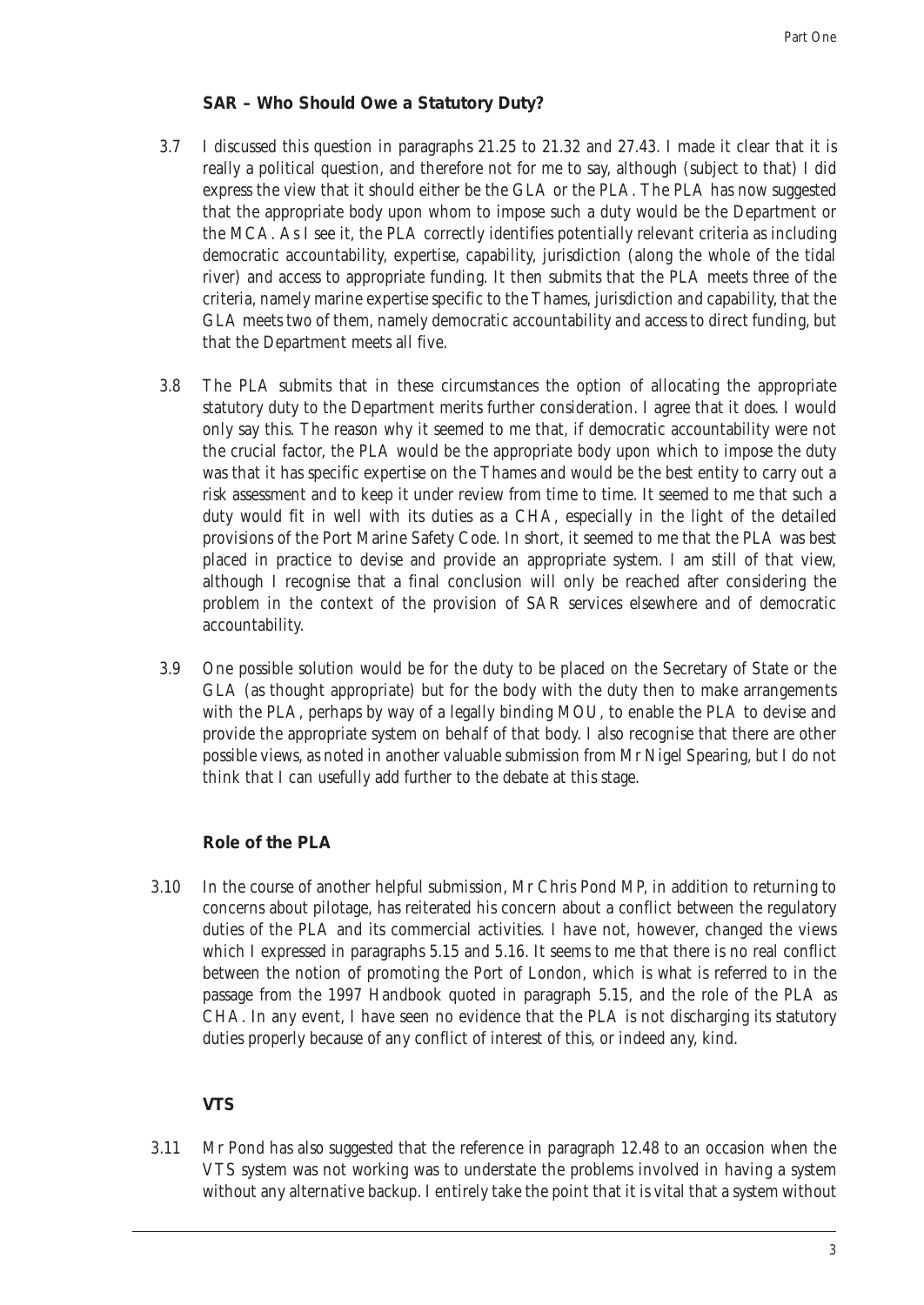backup should not fail. I can only urge the PLA to make every effort to ensure that it does not. Otherwise, I do not think that I can usefully add to what I have written in section 12 of my interim report.

### **Access to and from the River and Grab Chains**

- 3.12 Since the interim report was published, both the London Rivers Association and Mr Donald Davies have reverted to the question of river steps and stairs as an aid both to SAR and to safety in general. I have also received a submission in this regard from Lt Cmdr Len Crickmar, who successfully complained to the Ombudsman about the access points in the London Borough of Tower Hamlets. I stress, as I did in paragraph 26.5, that I am not concerned with issues of planning, but I accept the submission that steps and stairs can be a valuable aid to the rescue of and escape by those in the river.
- 3.13 In these circumstances it seems to me (as submitted by Mr Davies) that consideration should be given, not only to the provision of appropriate bankside facilities, as suggested in paragraphs 19.37 to 19.42 and 21.35 to 21.36, but also to the provision of appropriate steps and stairs. This proposal (like all proposals) must, however, be subject to what is practicable and I can well envisage that in some areas the provision of such stairs would not be practicable.
- 3.14 The remaining question is who should have the relevant responsibility in this regard. The PLA has submitted that if the Department is to have the statutory duty envisaged above, it should have this duty too. I see the force of that, but otherwise I see no reason to resile from the conclusion which I stated in paragraph 21.36 of my interim report. In the light of the submissions which I have received since my interim report, I would restate it in this way.
- 3.15 In the absence of a general duty of the kind which I have proposed, it seems to me that the best course would be to give the PLA statutory power to require local authorities and other riparian owners to make such provision for life-saving appliances and means of escape from the river as the PLA thinks fit, at the authorities' and owners' expense. I remain of the view expressed in that paragraph that such a course would be practicable, although it would need legislation.

### **Conclusion**

3.16 I have tried to meet some of the points made by correspondents. I am conscious that I have not met them all. I am sorry if, as Mr Spearing suggests, there are those who were unaware of the Inquiry. As I tried to make clear in paragraphs 1.6, 1.7 and 26.1 to 26.3 of my interim report, however, issues of safety on the Thames raise ongoing questions. It follows that, if anyone has any representation which he or she wishes to make from now, it should be made to the Secretary of State, the MCA, the PLA, the GLA, the appropriate local authority, LRSL or indeed any other authority or body which may be able to help. It is, after all, in the interests of everyone that all reasonable steps should be taken to ensure that the Thames is as safe as possible in the next century.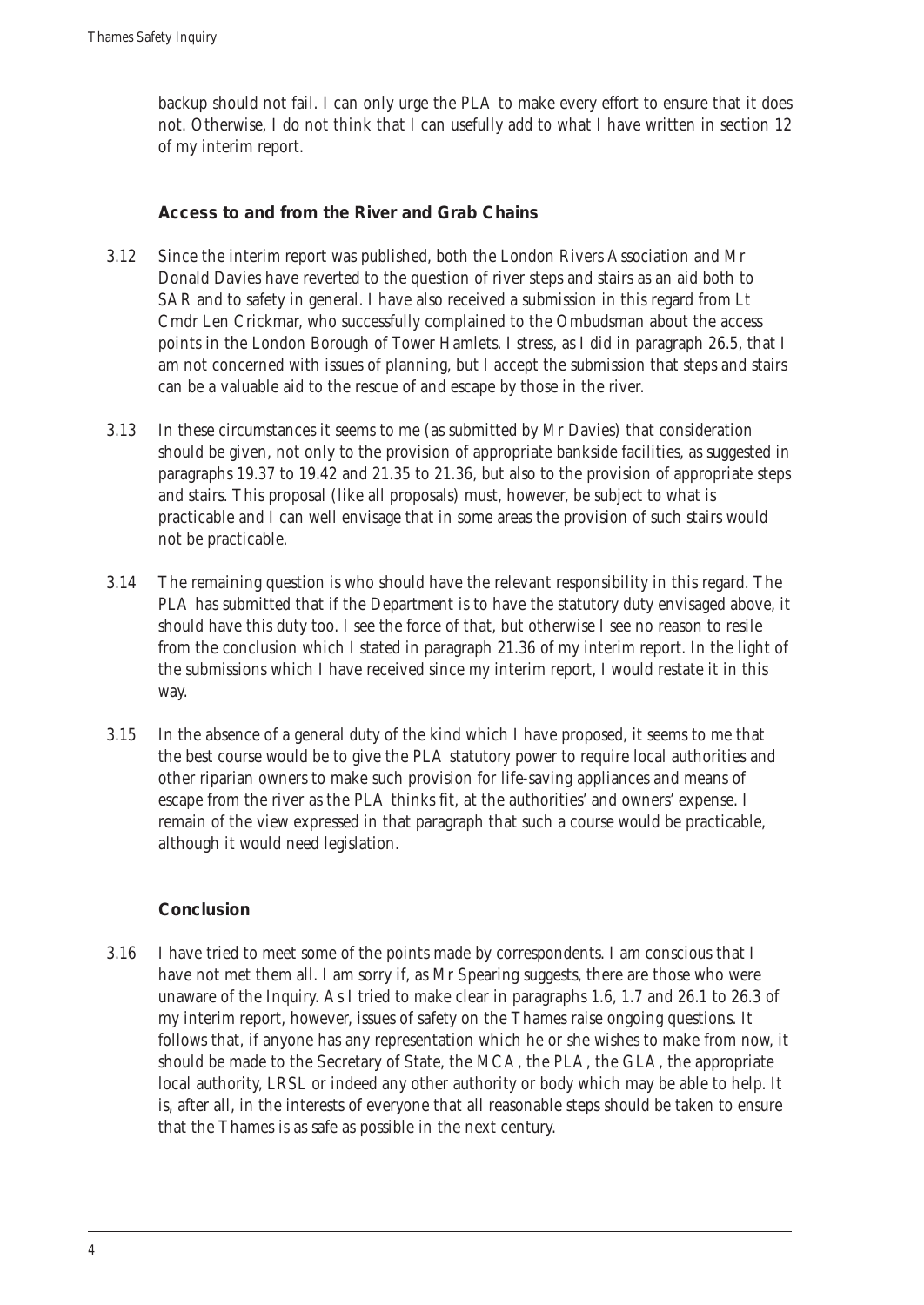### **Fireboats**

- 3.17 Since I wrote my interim report, I have become aware of discussions between the LFCDA and the Fire Brigades Union ("FBU") about training for the new fireboats, the FIREDART and the FIREFLASH. There have been technical teething problems with them which were said to have disrupted training, but, as I understand it, it has now been agreed that more training will be given to the crews. It is clear from the correspondence which the Inquiry has had with both the FBU and the LFCDA that both are committed to the full use and operation of the two rapid response boats. I understand that there have been continuing problems with the FIREFLASH, which involve the necessity to obtain a replacement part, but I was told in a letter dated 16th December that the replacement part is expected shortly.
- 3.18 I have no doubt that the LFCDA and the FBU are both aware of the great importance of the fireboats being available for the Millennium Celebrations. In the letter of  $16<sup>th</sup>$  December, Deputy Chief Officer Martin Coffey wrote that in his professional opinion the new boats would be fully functional and operational, with all essential equipment and properly trained crews, for the Millennium Celebrations. It is thus clear that every effort is being made by all concerned to ensure that that will indeed be the case, and I see no reason to doubt it.

### **Millennium Celebrations – November Exercise**

3.19 Since writing my interim report I have received a report from the PLA on the exercise which took place on 29th November. The PLA Marine Emergency Planning Officer concluded as follows:

> The exercise was successful. All participating agencies gained benefit and have expressed their satisfaction. Several lessons were learned and, where applicable, will be actioned in time for the London River Event on 31 December.

I have no reason to disagree with that conclusion and can only hope that the celebrations will be a great success and that they will proceed without mishap.

### **Alcohol Consultation Paper**

3.20 I have received a copy of the consultation paper on alcohol, which was published on 2nd December, the same date as the publication of my interim report. It might have been better to delay publication of the paper for a few days. In that way, it would have been possible to include at least some reference to the points which I made in section 13 of my report, assuming of course that any of them were thought to be worthy of discussion with interested parties. I recommend that the consultees now be sent a copy of that part of my interim report, perhaps with the views of the Department upon it.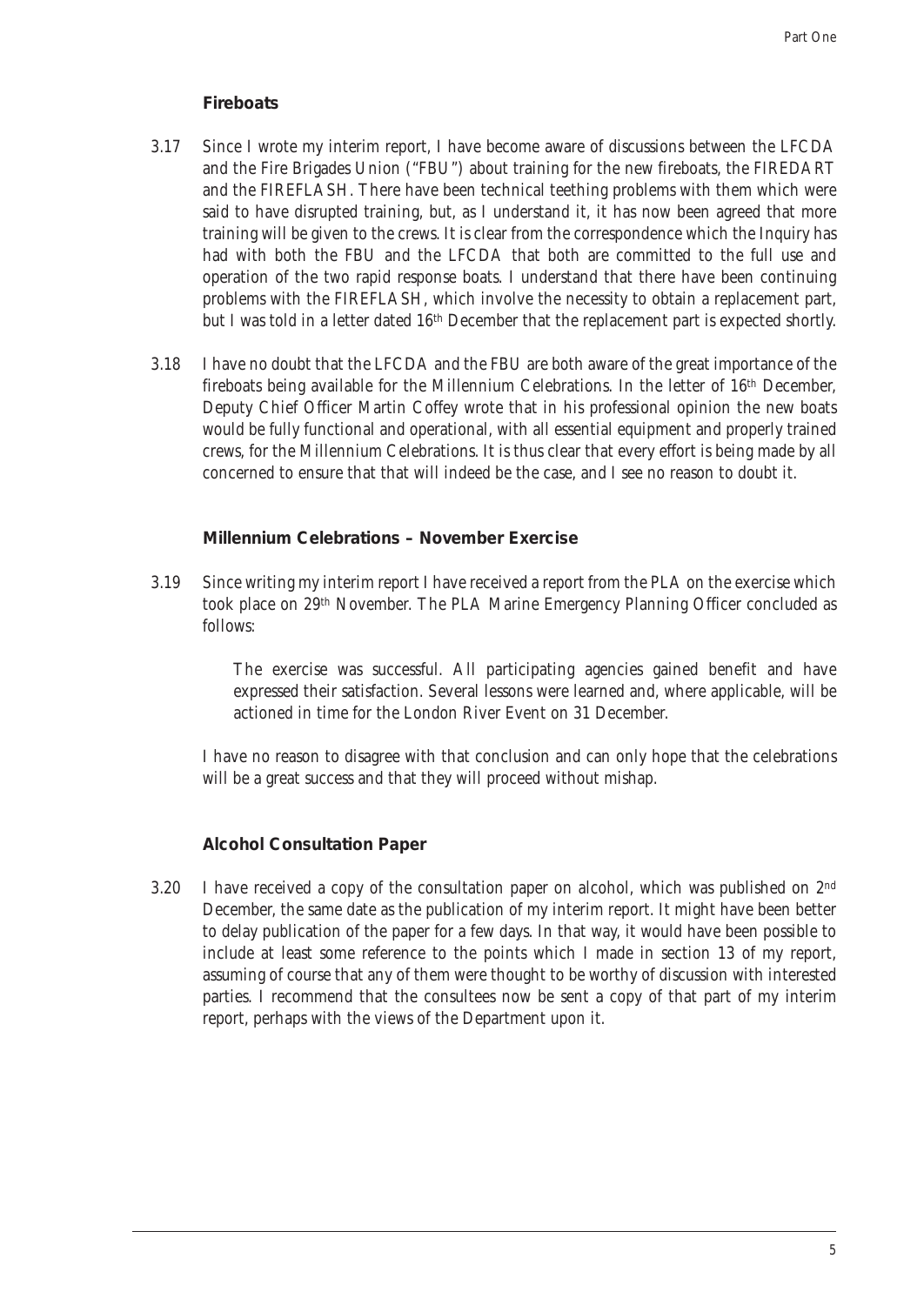## **C Part Two**

### 4 Introduction

4.1 The paragraph of my terms of reference which is relevant under this head asks me to advise

whether there is a case for a further investigation or inquiry into the circumstances surrounding the MARCHIONESS disaster and its causes on 20<sup>th</sup> August 1989.

- 4.2 It should be noted that, on their face, the terms of reference do not ask me to carry out such a further investigation or inquiry. In this regard they are to be contrasted with the terms in which this Inquiry was reported in the press in August and, indeed, in the Deputy Prime Minister's speech at the Labour Party Conference on 29th September 1999, when he said that he had announced a public inquiry so that at last the full story could be told of the MARCHIONESS disaster, where 51 people died ten years ago. As appears from the Deputy Prime Minister's letter to me dated 20th September (Annex 1 at volume 2 page 3) I agreed to consider all the issues pertaining to the disaster, but as I read the terms of reference they nevertheless require me to consider whether there should be a further inquiry and, if so, what, rather than to carry out such an inquiry.
- 4.3 There is a stark difference of approach between those who have made representations on this part of the Inquiry. Many survivors and relatives of those who died and their representatives say that there should now be a full public inquiry, whereas the representatives of the master and owners of the BOWBELLE and of the late skipper and mate of the MARCHIONESS say that there should not. I have also received other representations in support of both views. Indeed, I have received a large number of written submissions and I held a hearing on 8<sup>th</sup> November at which many people made oral representations. I have tried to take all the representations which I received into account. I am grateful for them all.
- 4.4 The first question is how I should approach my task. There appear to me to be three main issues for consideration, firstly whether any further inquiry should be held, secondly what issues any such inquiry should consider and thirdly what type of inquiry it should be. It may be noted that in the letter from the Deputy Prime Minister dated 22nd September (Annex 1 at volume 2 page 4) I was expressly asked to consider what form any further inquiry should take and whether it should be invested with statutory powers. I shall try to address those issues. There is some overlap between them.
- 4.5 In this context, the question whether a further inquiry should be held is really asking whether a *public* inquiry should be held. So far as I am aware, no-one suggests that an inquiry into the causes of the disaster should now be held in private. In order to consider whether a public inquiry should be held, it is (I think) helpful to ask the following questions. What is the purpose of a public inquiry? Was this a suitable case for such an inquiry in the first place? Why was no such inquiry held? Should it have been? If so, should such an inquiry be held now? If so, what should the inquiry investigate and what form should it take? The first question raises a point of general importance. The other questions involve a consideration of some at least of the events which have occurred since the collision. They also involve a series of further questions or sub-questions. Thus the question whether an inquiry should be held now involves identifying the criteria against which the question should be answered. In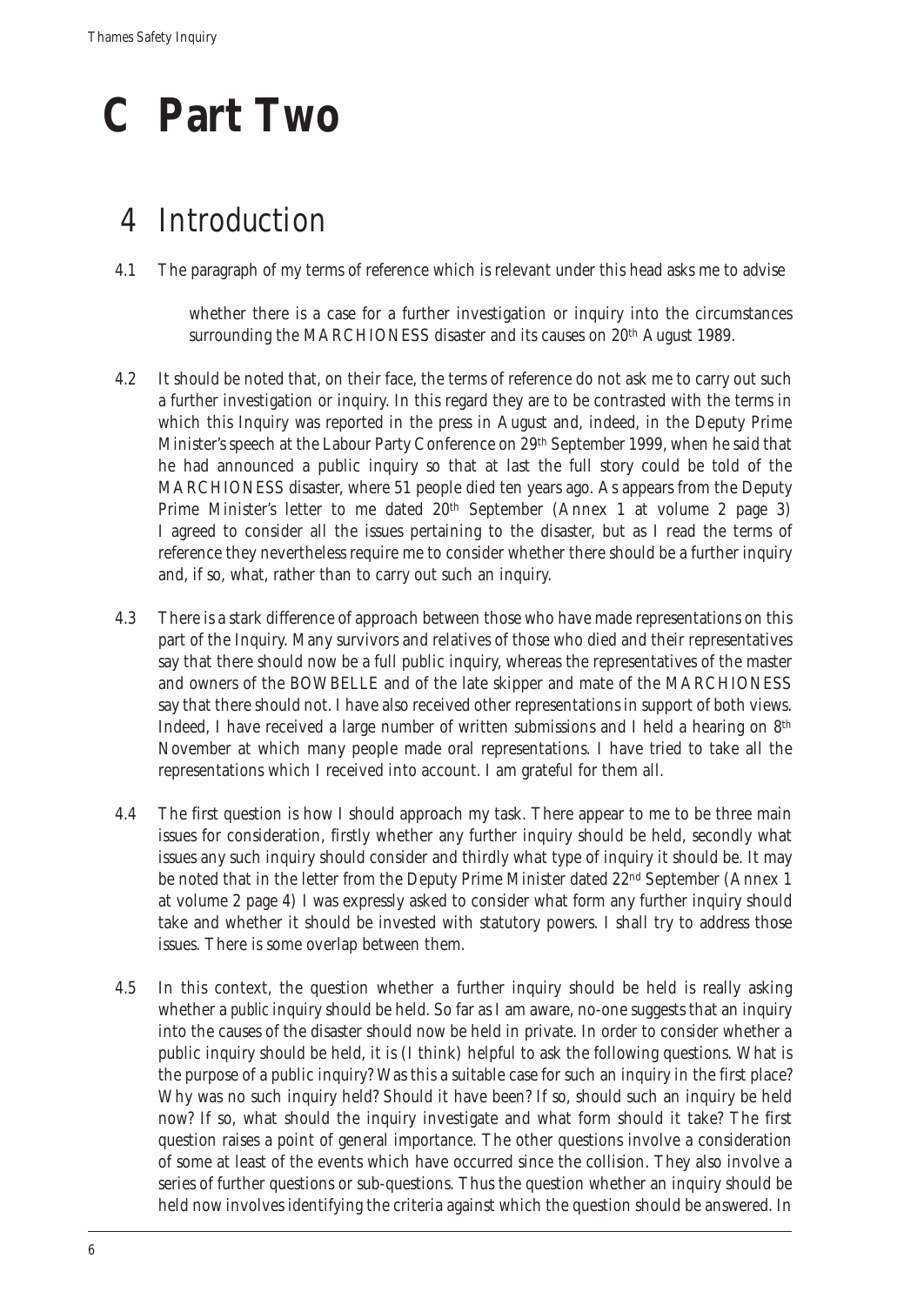particular, what is the relevance of further evidence or the lack of it? What effect will such an inquiry be likely to have on those concerned, in particular Captain Douglas Henderson, the master of the BOWBELLE? Is it now too late for any useful inquiry to be held? Where does the balance lie?

### 5 Purpose of a Public Inquiry

5.1 No member of the public has a right to a public inquiry. Whether such an inquiry should be ordered will (as ever) depend upon all the circumstances of the case. It will depend upon where the public interest lies. The public interest is not of course the same as the interest of the public. The public may be interested in many things which it would not be in the public interest to investigate publicly. Sheen J to my mind put his finger on one of the reasons why it may be appropriate to order a public inquiry, when he said in paragraph 60 of his report into the capsize of the HERALD OF FREE ENTERPRISE:

> In every formal investigation it is of great importance that members of the public should feel confident that a searching investigation has been held, that nothing has been swept under the carpet and that no punches have been pulled.

- 5.2 It is true that in that passage Sheen J was not considering the circumstances in which a public inquiry should be ordered, but rather how a formal investigation should be conducted. It nevertheless seems to me that he was describing one of the purposes of a public inquiry, namely to carry out a searching inquiry into the facts so that everyone may know what actually happened without anything being held back. Both the public at large and those intimately concerned have a legitimate interest in ascertaining the truth of what occurred. To my mind that is an important purpose of such an inquiry, although another important purpose of any inquiry (whether public or not) is to enable lessons to be learned which will minimise, or even eradicate, the risk of a similar casualty happening in the future.
- 5.3 There are therefore two purposes of a public inquiry, namely ascertaining the facts and learning lessons for the future. In the vast majority of cases the second is a very important ingredient, especially in the sphere of transport, because it is to be hoped and indeed expected that the detailed examination of the causes of a particular casualty will yield valuable information from which lessons can be learned. It does not follow that it is a necessary ingredient, because of the public interest identified above, namely the ascertainment of the truth. The public (and especially the survivors and the relatives and friends of those who lost their lives) has a legitimate interest in learning the truth of what happened, without anything being swept under the carpet. In some cases that will necessitate a public inquiry, whereas in others it will not.
- 5.4 It is submitted by some that there are other purposes of a public inquiry, such as ascertaining where fault for the accident lies and whether a criminal offence has been committed. I accept those submissions only to a limited extent. Any investigation of the facts is bound to involve a consideration of responsibility for the casualty. Almost all casualties are caused by a combination of circumstances. Failure to take proper care on the part of one or (more likely) a number of people or entities is likely to be one of them. It follows that questions of responsibility, including whether there was any, and if so what, failure or failures to take care, are bound to be considered in any public inquiry, just as they are likely to form part of any investigation.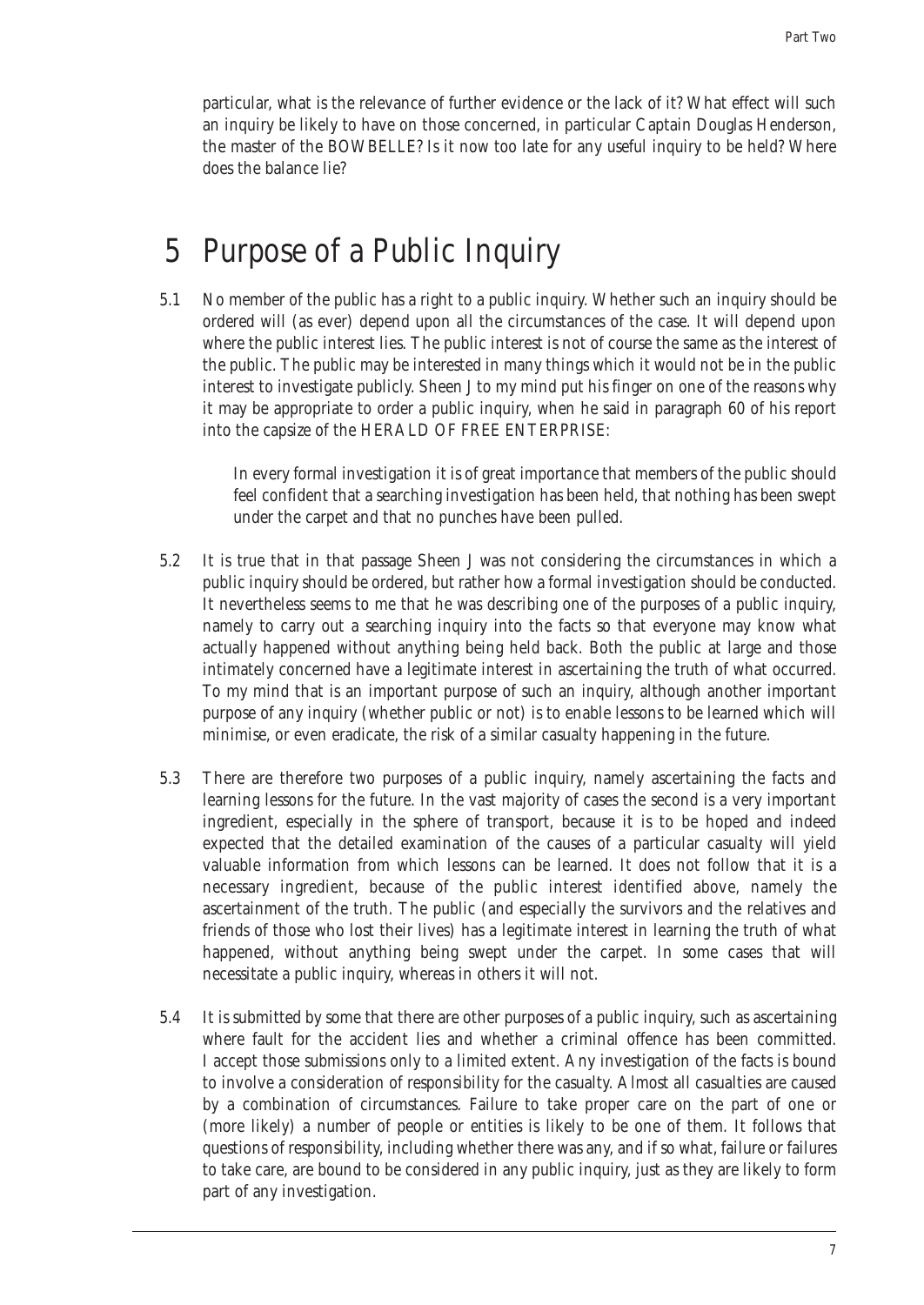- 5.5 It is not, however, the role of an inquiry to establish civil liability or to consider whether a crime has been committed. It is not in the public interest that it should do either. The former is the role of the civil courts and may involve many questions of fact and law which it would not be appropriate to debate at an inquiry. The latter is the role of the police, the CPS and the DPP. The role of an inquiry is simply to find the facts, although I recognise that those facts may form the basis of civil liability or indeed of an allegation that a crime has been committed.
- 5.6 I attended a number of formal investigations as counsel in the 1970s and 1980s, some of which lasted a long time and cost the public purse a great deal. That was at least in part because parties (and their counsel) were inclined to use them to further their interests or perceived interests in the litigation which is almost always contemplated after a serious casualty. I have little doubt that it was one of the reasons why the MAIB was set up. I do not think that it is in the public interest to allow parties to use public inquiries as a dry run for their civil litigation or to prepare a case for later prosecution.
- 5.7 In this context, one of the matters which seems to me to be in need of detailed consideration is the relationship between the various investigations and inquiries which inevitably take place after a serious casualty like that of the MARCHIONESS. I shall consider below whether this is one of the matters which should be considered at a public inquiry or by some other appropriate means.
- 5.8 The purpose of a public inquiry is simply to ascertain the facts and to make recommendations for the future. A public inquiry should only be ordered in exceptional cases. Public inquiries are very expensive in terms of time and money and in very many cases the facts can be established and lessons learned without such an inquiry. There are, however, some cases in which the public properly expects a public inquiry to take place.
- 5.9 In such a case, the question will arise what form the inquiry should take, to which I shall return below. The significant feature of a public inquiry, by contrast with an investigation such as that carried out by the MAIB is that it is in public. In *R v Inner London coroner ex p Dallaglio* [1994] 4 All ER 139 the Court of Appeal heard an appeal from a decision of the Divisional Court with regard to the inquest in this very case. Sir Thomas Bingham MR drew attention (at p 164) to the fact that in an earlier case, namely *R v North Humberside and Scunthorpe coroner ex p Jamieson* [1995] QB 1 at p 26, the court had emphasised the need

for full, fair and fearless investigation and the exposure of relevant facts to public scrutiny.

That was said in the context of an inquest, the powers and functions of which are different from and narrower than a public inquiry, but the principle seems to me to be equally, if not more, applicable to a public inquiry.

5.10 The purpose of a public inquiry is thus to carry out a full, fair and fearless investigation into the relevant events and to expose the facts to public scrutiny. That is or should be the purpose of every public inquiry. It has always been the purpose of a formal investigation of a shipping casualty: see *The Speedlink Vanguard* [1986] 2 Lloyd's Rep 265, which contains a valuable discussion of the purpose of a formal investigation by Steyn J. I shall return to that discussion below because it identifies, not only the two purposes of a public inquiry to which I have referred, but a third disciplinary purpose relating to the conduct of certificated officers. I turn first to the question whether this was a suitable case for a public inquiry.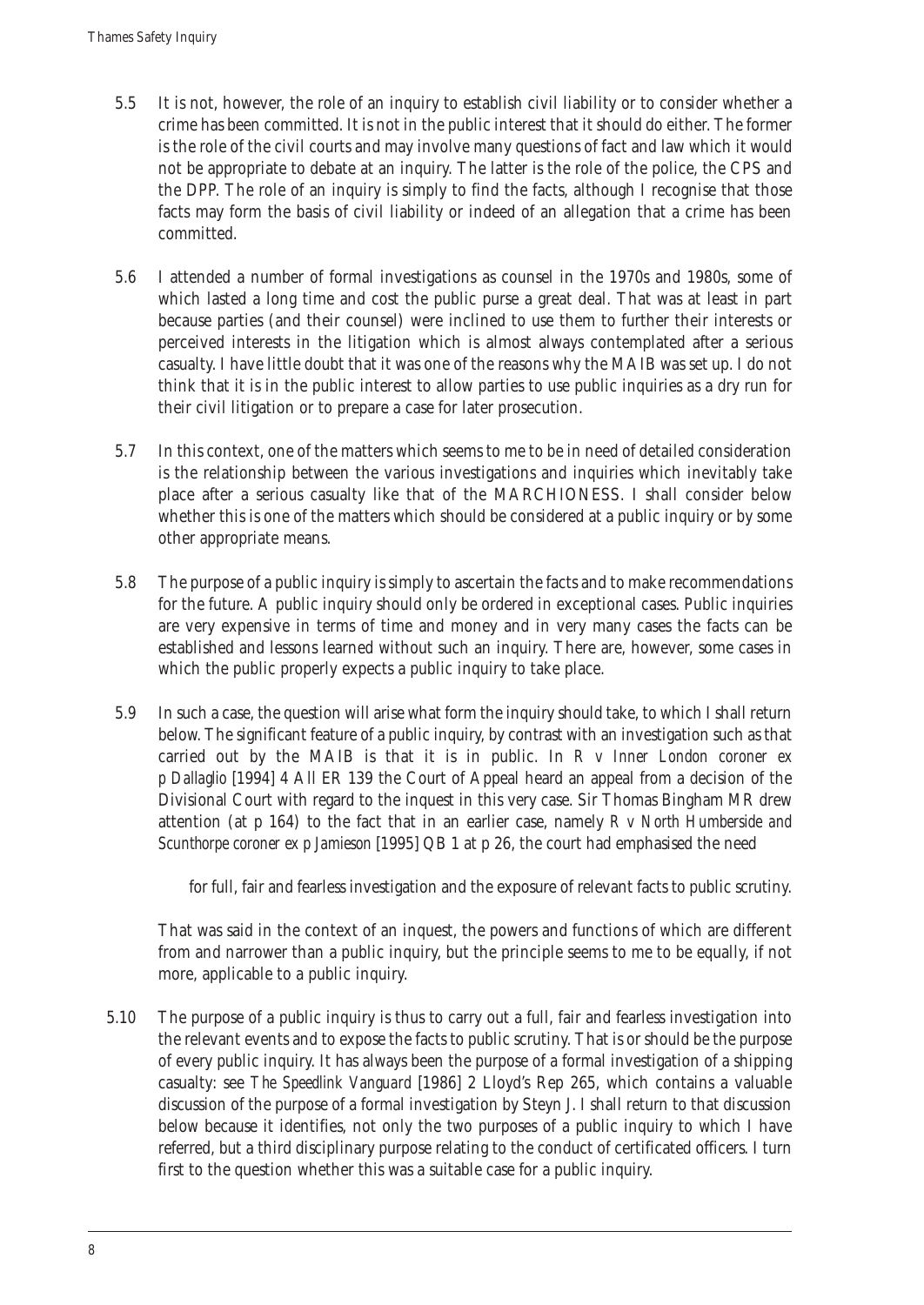### 6 Was This a Suitable Case for a Public Inquiry?

- 6.1 This was an appalling disaster. It involved a collision between two vessels on a clear warm August night in the middle of London which resulted in the loss of 51 lives and many injuries. It was a shock to the public as a whole. I have no doubt that if such a tragedy happened today, there would be a widespread public demand for an inquiry. In my opinion such a demand would be entirely justified.
- 6.2 The MARCHIONESS was a Class V passenger vessel. She was hired for the evening and, although used for a private party, she was being used as a form of public transport. In this regard she was perhaps like a coach which is hired to take a party of people for an outing. As I see it, in terms of safety, no distinction is to be drawn between public travel on a vessel like the MARCHIONESS or on a coach or on a train. In each case the passenger is entitled to expect that he or she will be transported safely from A to B. If anything goes wrong and serious injury or death occurs, the public is entitled to expect that the accident will be fully and properly investigated.
- 6.3 What amounts to a full and proper investigation will depend on the circumstances. In many cases (as stated in section 5 above) there will be no public interest in a public inquiry being held. It will be sufficient if the accident is investigated by the relevant authority, which may be the HSE in the case of a rail accident or the MAIB in the case of a maritime accident or the Air Accident Investigation Branch ("AAIB") in the case of an air accident. Where the accident has led to loss of life, it may be appropriate for an inquest to be held. In some cases it will be appropriate for the police to carry out an investigation in order to decide whether or not a crime has been committed and to act appropriately. Nothing I say in this report is intended to apply to every case in which there is serious injury or loss of life, but there are cases in which the public interest is best served by a public inquiry.
- 6.4 In my opinion, viewed as at 1989, this was such a case. I accept the submission that the answer to the question whether to hold a public inquiry does not depend solely upon the number of people who were injured or who lost their lives, because (for example) the cause of the casualty may be obvious, so that a public inquiry would serve no useful purpose and such an inquiry may well not be necessary in order to learn lessons for the future. The number of casualties is, however, a relevant and may be an important factor. So are the overall circumstances of the case. Here the sense of shock felt by the public and the feeling that such an accident should not be possible on the Thames in the conditions which prevailed on 20th August 1989 are important factors. In my opinion, both the public at large on the one hand, and the survivors of the collision and the relatives of those who lost their lives on the other hand, were entitled to an open public inquiry into what happened.
- 6.5 This was a disaster on a similar scale to previous casualties in which a public inquiry had been held. It is never easy to compare the scale of one tragedy with another, but, as a number of correspondents have pointed out, in the two years prior to August 1989 three disasters had taken place, namely the capsize of the HERALD OF FREE ENTERPRISE, the King's Cross fire and the Piper Alpha explosion, in which 192, 31 and 165 people respectively lost their lives. Public inquiries were held into all three. Most people must I think have been very surprised, not to say astonished, when they heard that, unlike in those cases, there was to be no public inquiry into this collision and its consequences.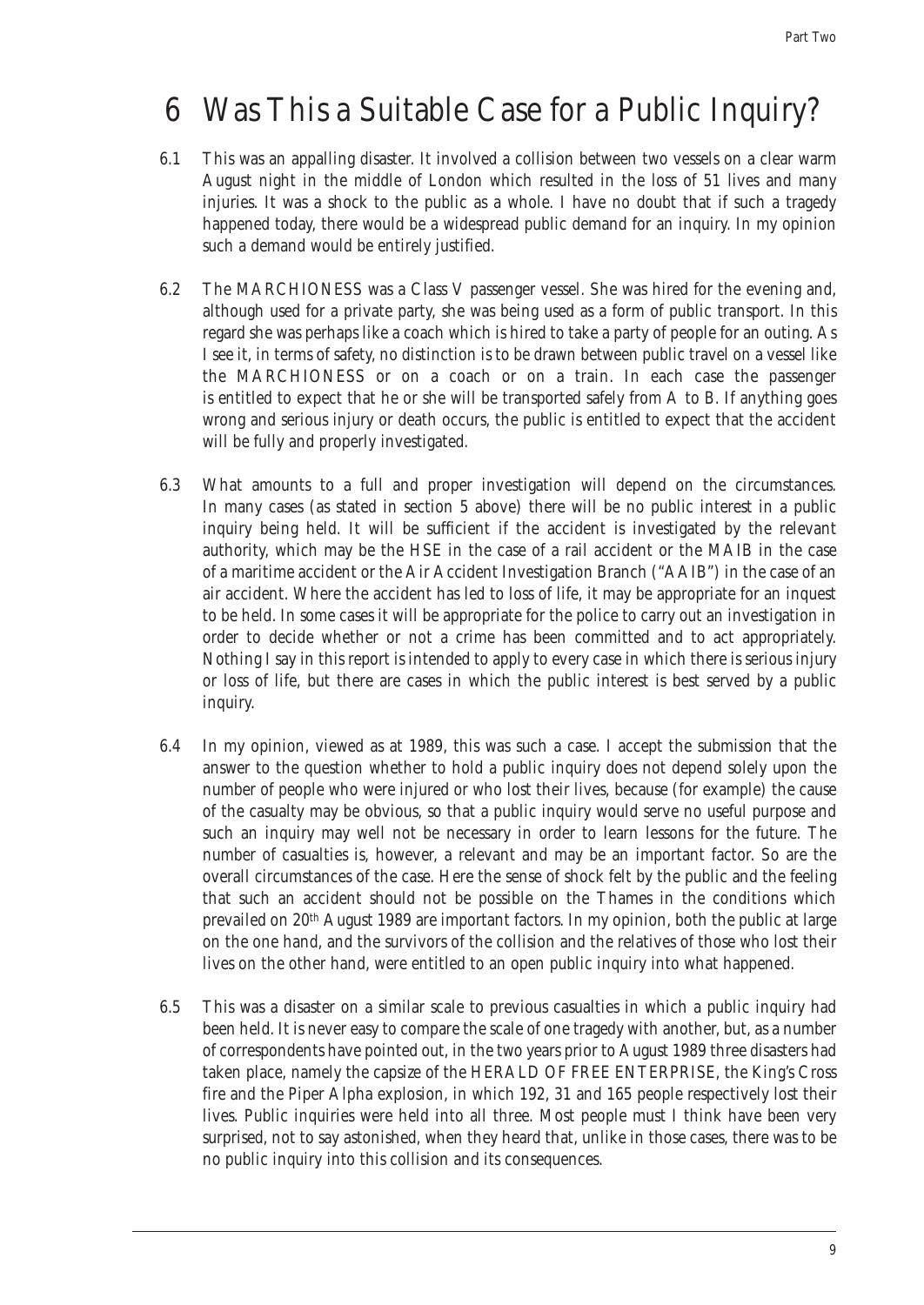- 6.6 I recognise that there were two particular air accidents in the late 1980s which caused loss of life but which did not lead to a public inquiry. They were the Manchester air disaster on 22nd August 1985 and the accident to a British Midland jet at Kegworth in January 1989, in which 55 and 47 people respectively lost their lives. Both disasters were investigated by the AAIB, which, as many correspondents have pointed out, had acquired an international reputation for full and fair investigation such that its reports were accepted by those concerned. The same is true today. It certainly seems to be the case that there do not seem to have been the same calls for public inquiries into air disasters as there have been in this case and in the case of the railway disasters referred to below. There may well be good reasons why public inquiries were not ordered in those and other air disaster cases. Such inquiries may, for example, raise technical issues rather than issues of credibility, although I can certainly imagine cases in which it would be appropriate to order a public inquiry into an air disaster. All would depend on the circumstances, although I note that the provisions relating to public inquiries in the Civil Aviation (Investigation of Air Accidents) Regulations 1989 were omitted when those regulations were replaced by the Civil Aviation (Investigations of Air Accidents and Incidents) Regulations 1996.
- 6.7 Whatever the position might have been in the case of an air disaster, it is my view that the collision between the BOWBELLE and the MARCHIONESS was a suitable case for a public inquiry, if the problem is considered as at 1989, just as it would be regarded as a suitable case for a public inquiry if it happened today and a decision had to be made now. In recent times there have been a number of public inquiries into serious transport accidents, notably in the sphere of rail transport into the Clapham, Southall and Paddington rail crashes.
- 6.8 That view is supported by the reaction of judges sitting both in the Divisional Court and in the Court of Appeal in the judicial review proceedings in *ex p Dallaglio,* which is unreported in the Divisional Court but reported in the Court of Appeal at [1994] 4 All ER 139. In the Divisional Court Neill LJ said that anyone who had studied the case of the MARCHIONESS

can understand the strength of the argument that this disaster merited detailed investigation by means of a public inquiry.

In the Court of Appeal Sir Thomas Bingham MR said of the original coroner, Dr Paul Knapman (at p 164):

He was, it would seem, and understandably, concerned that the death of over 50 young adults in the heart of London on a fine August night had not been thought to merit a full public inquiry contrary to the almost invariable practice when such casualties occur.

I entirely share those sentiments.

6.9 They echo remarks of Nolan J on an earlier application for judicial review, which was heard on 30th October 1990. In *R v DPP ex p Langlands-Pearse* (unreported) the applicant sought an order of mandamus to compel the DPP to prosecute the master and owners of the BOWBELLE for manslaughter. Nolan J said:

> The sinking of the MARCHIONESS was an appalling tragedy. It is entirely understandable that the survivors and the other relatives and friends of those who died, and all who are concerned with the safe passage of vessels on the Thames, should seek a full public inquiry into its causes. This application, though most persuasively put by Mr Sedley, does not afford the right means of securing such an inquiry.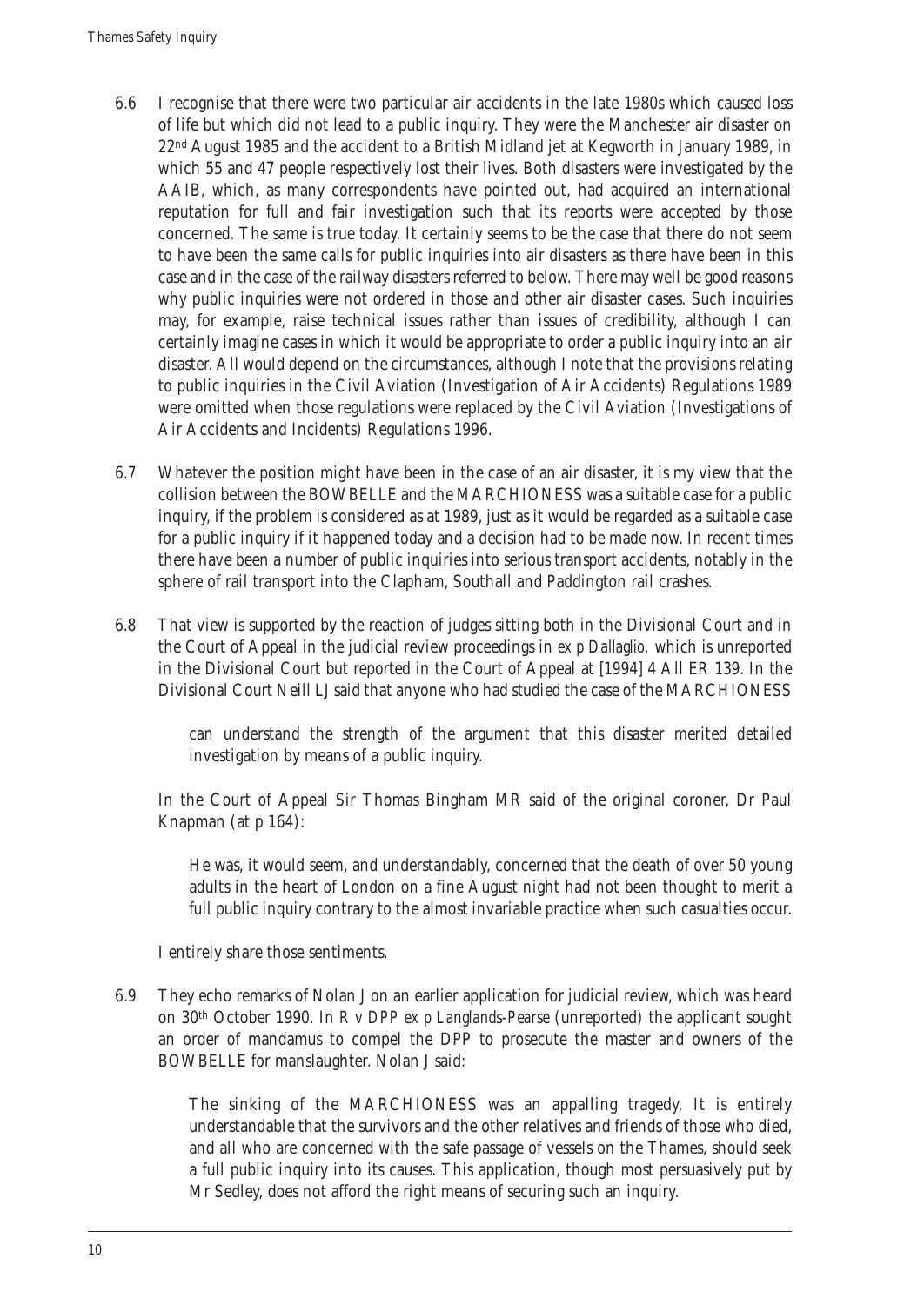Finally in this regard, on 23rd January 1993 Sheen J wrote a letter to The Times, which included the following:

The loss of the 'Braer'1 had serious consequences. Fortunately these did not include any loss of human life. Those who were affected have been promised compensation. In due course life will go on as before. A public inquiry with wide terms of reference has been ordered.

In August 1989 the MARCHIONESS sank in the river Thames with the loss of 51 lives, mostly young. For the bereaved and others affected, life will never be the same again. Naturally they wanted a public inquiry, but it was not thought appropriate to hold one. Have we got our priorities right?

Many would share that view. I am one. Although it is fair to say that Lord Donaldson's inquiry into the BRAER was not a public inquiry into the causes of her grounding, that does not seem to me to detract from the point made in the letter.

### 7 Why Was a Public Inquiry Not Held?

#### **Formal Investigations and the MAIB**

- 7.1 There is I think no doubt that, if a public inquiry had been ordered at the outset, it would have been a formal investigation ("FI") under section 56 of the Merchant Shipping Act 1970 ("the 1970 Act"). All of the internal Department and MAIB materials which I have seen show that to be the case. In fact an FI was not ordered, but the matter was investigated by the MAIB. This was the first investigation carried out by the MAIB, which had only just been set up when the collision occurred: see chapter 7 of the Hayes Report (Annex 3 at volume 2 pages 122 to 124). The MAIB was set up in July 1989 under section 33 of the Merchant Shipping Act 1988 ("the 1988 Act"). The Merchant Shipping (Accident Investigation) Regulations 1989 ("the 1989 Regulations") came into force on 7th August 1989, just under two weeks before the collision. They provided by regulation 6(1) that where a relevant accident (of which this was an example) occurred, the Chief Inspector of the MAIB must decide whether or not an investigation is required. They also contained detailed provisions as to how the investigation should proceed and as to the powers of those appointed to conduct it.
- 7.2 The new system was a departure from the system which had preceded it and was modelled on that which governed the investigation of air accidents. They were and are investigated by the AAIB and there has been no public inquiry into an air accident since the 1973 inquiry into the Trident crash at Staines. The AAIB was and is an independent agency within the Department and the MAIB was set up in the same way. It was I think hoped that the creation of the MAIB would avoid the need for public inquiries and thus save both time and cost, while nevertheless ensuring that the facts of an accident were properly investigated and the necessary lessons learned for the future.

<sup>1</sup> An oil tanker which ran aground on 5th January 1993 off Sumburgh Head in Shetland.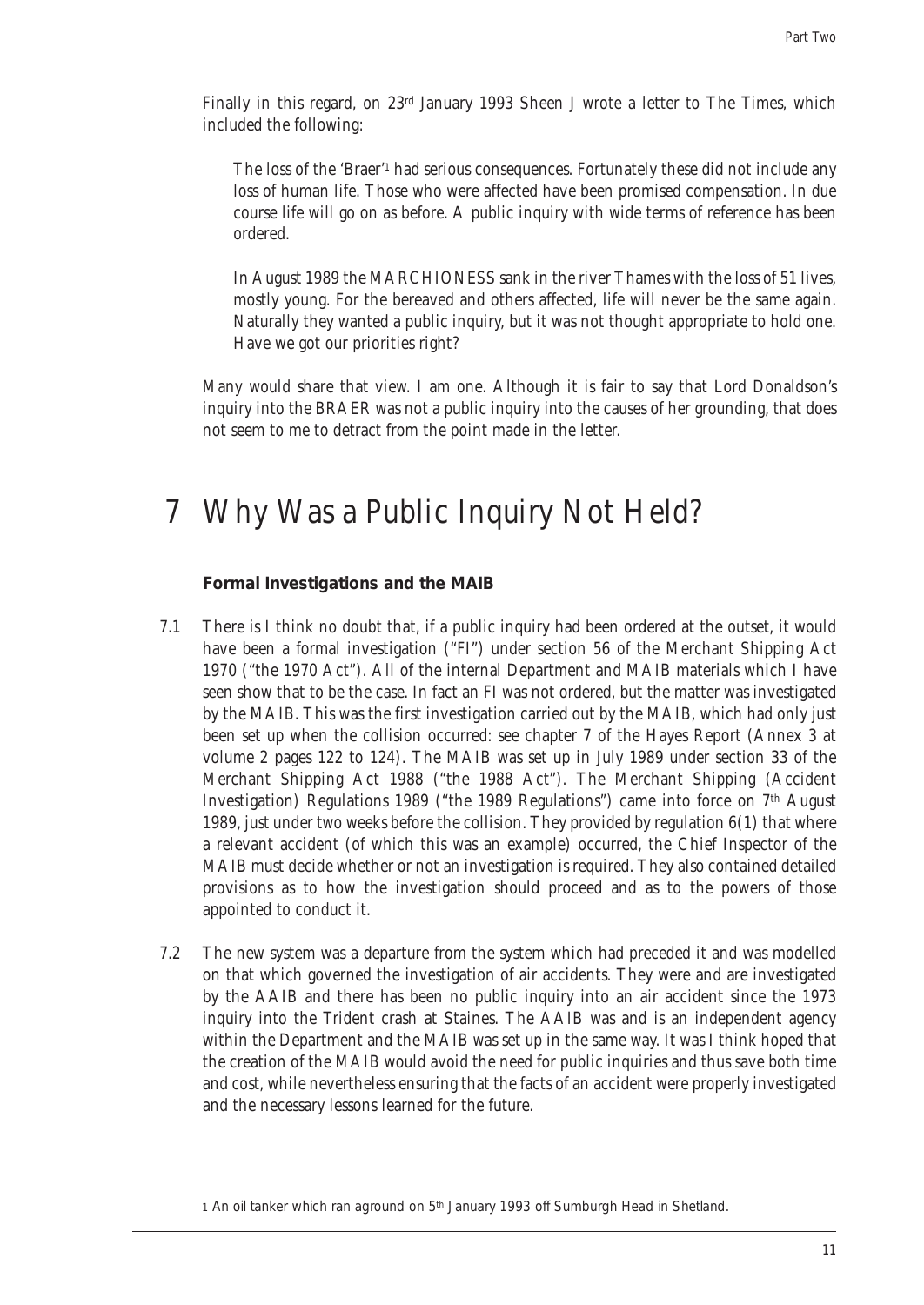- 7.3 The 1988 Act, which created the MAIB, did not affect the provisions relating to FIs, which had been in existence largely unchanged for very many years. For a long time they had been governed by section 466 of the Merchant Shipping Act 1894 ("the 1894 Act"). When this collision occurred they were governed by section 56 of the 1970 Act, as amended by section 48 (and schedule 5) and section 57(4) (and schedule 6) of the 1988 Act. Section 56(1), as so amended, gave the Secretary of State power to order an FI whether or not an investigation had been carried out under section 33 of the 1988 Act, that is whether or not an MAIB investigation had been carried out. Section 56(1A) provided that the wreck commissioner appointed to conduct an FI should do so under rules made under section 58(1).
- 7.4 So far as I am aware, only one FI has been ordered under section 56(1) of the 1970 Act since the enactment of the 1988 Act. That was an FI held in March 1990 into the loss of the fishing vessel BOY ANDREW. The last two FIs held under the 1970 Act before the amendment in 1988 were into the sinking of the HERALD OF FREE ENTERPRISE and of the DERBYSHIRE respectively. I acted as counsel for the owners of the HERALD OF FREE ENTERPRISE at that FI. The relevant statutory provisions at that time were slightly different. Section 55(1) of the 1970 Act gave power to the Secretary of State to order a preliminary inquiry and (whether or not a preliminary inquiry was held) to order an FI. By section 55(2), a person appointed to conduct a preliminary inquiry was given the powers conferred on an inspector under section 729 of the 1894 Act. Those were wide powers, which included the powers to take declarations under oath and to require the production of documents.
- 7.5 In cases in which the Secretary of State ordered an FI, he would either do so after a preliminary inquiry or would do so at the same time, so that in practice inspectors always carried out a preliminary inquiry. Moreover, the inspectors retained their powers during the FI, so that, if any matter required further investigation, it could be investigated by them, if necessary using their wide powers under section 729 of the 1894 Act, which were retained by section 55(2) of the 1970 Act. Section 55 was repealed by the 1988 Act. It follows that the formal position became somewhat different, although in practice the position would have remained much the same.
- 7.6 Section 55(2) was in effect replaced by regulation 6(2) of the 1989 Regulations, which gave the Chief Inspector power to order "in view of the seriousness of the accident" that the investigation take the form of an Inspector's Inquiry, in which event the inspector or inspectors appointed by him was or were to have the powers conferred on an inspector by section 27 of the Merchant Shipping Act 1979. Those powers were similar to the powers originally conferred on inspectors by section 729 of the 1894 Act. I shall return below to the position today because it is affected by more recent regulations which were not in force at the time that an FI was being considered after the casualty.
- 7.7 The power to order an FI contained in section 56(1) of the 1970 Act, as amended by the 1988 Act, was expressed in substantially the same terms as it had been before. It was not restricted by the terms of the statute and was not expressly limited by any provision such as that contained in regulation 4 of the 1989 Regulations quoted above. The nature and purpose of an FI under section 466 of the 1894 Act were (as already stated) discussed by Steyn J in *The Speedlink Vanguard* [1986] 2 Lloyd's Rep 265. See also McMillan on *Shipping Inquiries and Courts* (1929), which discussed the origin of FIs and the rules which governed them for many years, namely the Shipping Casualties and Appeals and Rehearings Rules 1923 ("the 1923 Rules"). Steyn J discussed the 1923 Rules extensively. He described the purposes of an FI in this way (at p 270):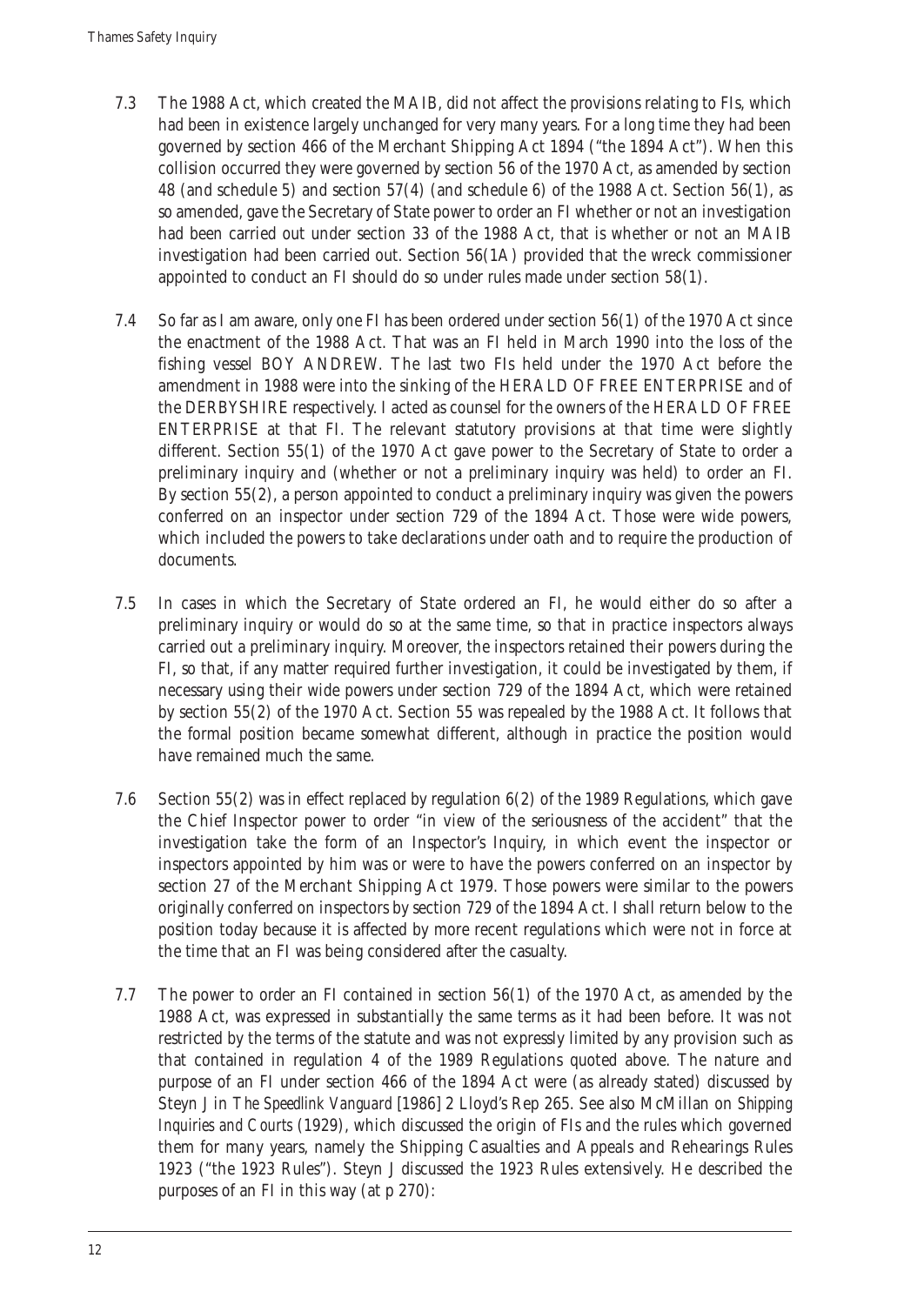There is, however, not a great deal of dispute about the purpose of such an inquiry. It is common ground that the primary purpose of such an inquiry is … to assist in the preservation of a reasonable standard of safety of life and property at sea. The second purpose is to determine why a casualty occurred. The third purpose is to consider whether the casualty was caused by the wrongful act or default of any person and, if so, whether the court should impose penalties on those at fault. See McMillan … pp 1-8.

The expression "wrongful act or default" is derived from section  $470(1)(a)$  of the 1894 Act, which gave the FI power to cancel or suspend an officer's certificate of competency if it held that, say, loss of life or serious damage was caused by his wrongful act or default. That expression was subsequently construed as meaning the same as a breach of a duty of care: see eg *The Princess Victoria* [1953] 2 Lloyd's Rep 265. It was replaced by the expression "serious negligence": see sections  $56(4)$  and  $52(1)(b)$  of the 1970 Act.

- 7.8 As I see it, the purpose of that change was to make it more difficult to suspend or cancel an officer's certificate. It thus affected the third of the purposes identified by Steyn J, which was and is essentially a disciplinary function applicable only to certificated officers. The amendment in section 56 of the 1970 Act did not, however, affect the first two of the purposes referred to by Steyn J, which seem to me to be the same as those identified in section 5 above. Thus one of the purposes of an FI, both before and after the 1970 Act, was to establish the cause of the casualty.
- 7.9 The position remained the same at the time of this casualty, by which time the 1988 Act was in force. Section 56(1) as amended was in wide terms. One of the purposes of an FI ordered under it remained in my view to ascertain the cause of the collision. Thus, although the preliminary inquiry had been replaced by an MAIB investigation ordered by the Chief Inspector and he could order an Inspector's Inquiry under regulation 6(2) of the 1989 Regulations, there was no change in the legal provisions, so far as an FI was concerned, as compared with the position immediately before the 1988 Act came into force. The 1989 Regulations themselves expressly recognised the possibility of an FI.
- 7.10 It may be noted in this regard that regulation 11 of the 1989 Regulations gave the Chief Inspector an express power to cause an investigation to be re-opened either in whole or in part if, after the completion of the investigation, in his opinion new and important evidence was discovered, or if for any reason there was ground for suspecting that a miscarriage of justice had occurred. The power of the Chief Inspector to reopen an investigation was thus restricted. There was no similar restriction on the power of the Secretary of State to order an FI.
- 7.11 The rules governing an FI at that time were the Merchant Shipping (Formal Investigations) Rules 1985 ("the 1985 FI Rules"), which are perhaps less formal than the 1923 Rules, but which nevertheless retain the adversarial nature of an FI under those rules. They were subsequently amended by the Merchant Shipping (Formal Investigations) (Amendment) Rules 1990 ("the 1990 Amendment Rules"). Those rules were not made until 25th January 1990 and did not come into force until 26th February 1990, but they must I think have been in preparation before the collision. They made two principal changes. The first derived from the HERALD OF FREE ENTERPRISE inquiry. Until then the case had always been presented to the FI by counsel for the Department. This was curious because it was not uncommon after a casualty for some criticism to be levelled at some aspect of the Department's own activities.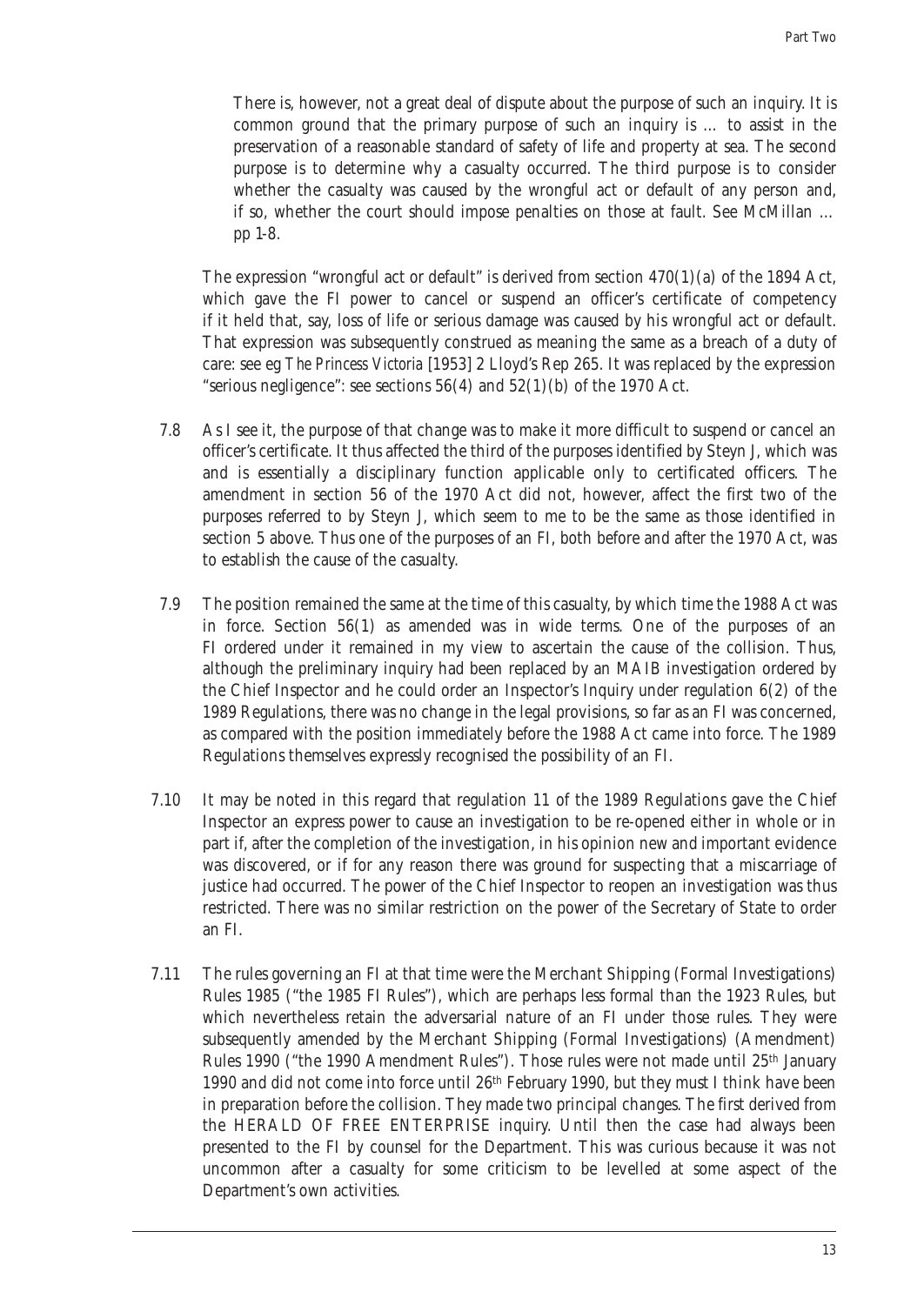7.12 This problem was addressed by the report of the FI in the investigation into the collision between the EUROPEAN GATEWAY and the SPEEDLINK VANGUARD. The wreck commissioner was Mr Nicholas Phillips QC and I took part in the FI as counsel for the owners of the EUROPEAN GATEWAY. The report, which was dated 3rd August 1984, included the observation that it would be preferable for a wreck inquiry to be conducted by counsel to the tribunal who is independent of the Department. At the FI into the HERALD OF FREE ENTERPRISE Mr David Steel QC expressed concern that he was counsel for the Department. In the report Sheen J essentially reiterated the view expressed by Mr Phillips. He said (at paragraph 60):

> Further consideration should be given to the question of appointing counsel to the tribunal, and *not* on behalf of the Secretary of State, so that he can be seen to be wholly independent of the Department.

7.13 As a result, if somewhat belatedly, the rules were changed in the 1990 Amendment Rules. Paragraph 2(d) of those rules inserted a new rule 4A into the 1985 FI Rules as follows:

> Where the Secretary of State has directed a formal investigation to be held, he shall remit the case to the Attorney General, and thereafter the preparation and presentation of the case shall be conducted by the Treasury Solicitor under the direction of the Attorney General; …

The effect of those rules is that the case at an FI was (and is) to be presented by counsel, not for the Department, but for the Attorney General. As I see it, the effect of the change is that the Attorney General, or counsel on his behalf, while no doubt retaining his independence to make such submissions to the FI as he thinks appropriate, is now (as both Mr Phillips and Sheen J put it) to be counsel to the tribunal. I shall return to this point below.

7.14 The second principal change introduced by the 1990 Amendment Rules was that the new rule 4A which was inserted into the 1985 FI Rules continued as follows:

> … the Chief Inspector of Marine Accidents shall render such assistance to the wreck commissioner and to the Attorney General as is in his power.

As I read that rule, its effect was to put the powers of inspectors appointed by the Chief Inspector at the disposal of the wreck commissioner and the Attorney General, so that they could ensure that all relevant matters were properly investigated. I shall also return to this point below in the context of this case because the position has been affected to some extent by the Merchant Shipping Act 1995 ("the 1995 Act") and the Merchant Shipping (Accident Reporting and Investigation) Regulations 1999 ("the 1999 Regulations").

- 7.15 I return first to the position as it was when the collision occurred. Although the legal position as to the ordering of an FI remained the same both before and after the MAIB came into existence, it is clear that the approach of the Department to the question whether an FI should be ordered was affected by the fact that the MAIB had recently been set up. But for that fact I have no doubt that an FI would have been ordered at the outset.
- 7.16 Even given the birth of the MAIB, it is to my mind surprising that an FI was not ordered. Captain Marriott was the first person to be appointed as Chief Inspector of Marine Accidents. A press notice announcing his appointment was issued on 8th December 1988. It announced the impending creation of the new system, and at the end of the notes for editors added this: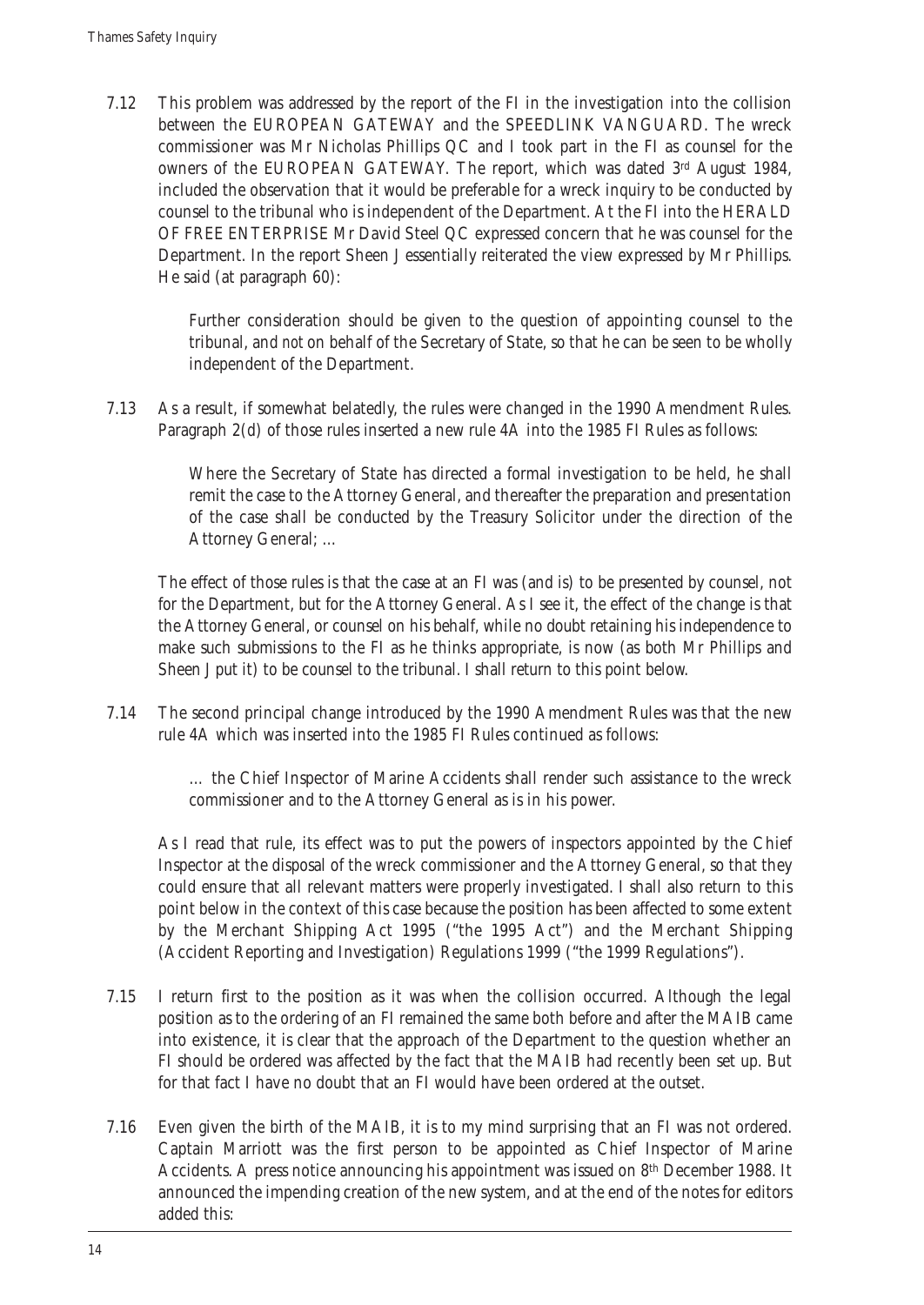The arrangements for holding Formal Investigations into the most serious accidents will be unaffected.

Although it was subsequently suggested to Mr Hayes that that was a reference to the procedural aspects of FIs, I do not think that that is a convincing explanation. As I have already indicated, the power to order an FI remained essentially the same as before. I can see that there were now likely to be cases in which it would be sufficient to leave the investigation to the new body, which was intended, like the AAIB, to be independent of the Department, but there remained cases which cried out for a public inquiry. In my opinion this was one of them.

7.17 I note in this regard that, in a recent letter received by the Inquiry from Captain de Coverly, who was the Deputy Chief Inspector at the time and who (with Captain Vale and Captain Winbow) carried out the investigation in this case as inspectors, he said this:

> Plainly there was a strong case for a Formal Investigation after the accident and although my colleagues and I eventually recommended otherwise, I do not think that my colleagues and I would have been greatly surprised or strongly resistant if one had been ordered. Certainly, speaking for myself, I think an investigation into any major accident should be open to some form of public scrutiny – though not necessarily a public inquiry of Formal Investigation type – and I welcomed the opportunity to explain our Report under examination at the Inquest. I regretted that it was so long after the event that this became possible. But I seriously question the value of proceedings now.

I shall of course return to the question whether an FI should be ordered now, but otherwise it seems to me that Captain de Coverly's instincts were right, no doubt because of his previous long experience of FIs.

7.18 I agree with him that an investigation of a major accident should be open to public scrutiny. As appears below, I have reached the conclusion that in this case the facts have at no time been open to the kind of public scrutiny which would be appropriate. It does not follow that the public scrutiny should take the form of an FI of the traditional kind. Indeed, for the reasons which I shall try to give below, there seems to me to be much to be said for the view that a new procedure should be adopted of a less adversarial kind than that at present envisaged by the 1985 FI Rules as amended by the 1990 Amendment Rules. The position as at August 1989 was, however, that the statute in force, namely section 56 of the 1970 Act (as amended), provided for public inquiries in cases of this kind to be by way of FI. In my opinion, if there was ever to be a case for an FI under that statutory regime, this was it.

#### **Decisions Made Immediately and Events to the End of 1989**

7.19 The collision occurred in the early hours of 20th August 1989. At that time both the Secretary of State and Captain Marriott were on holiday. Captain de Coverly had been Principal Nautical Surveyor in the Marine Survey Service, which was part of the Department. For some years he had been Principal Nautical Surveyor and in that capacity had been involved with marine accident investigations, although he had of course only been at the MAIB for a very short time. Because Captain Marriott was away, Captain de Coverly was not only Deputy Chief Inspector but was acting as Chief Inspector and was temporarily in charge of the MAIB. The co-ordinating inspector, Mr Matthewson, was told of the casualty in the early hours of 20th August and almost immediately, at about 0400, telephoned Captain de Coverly.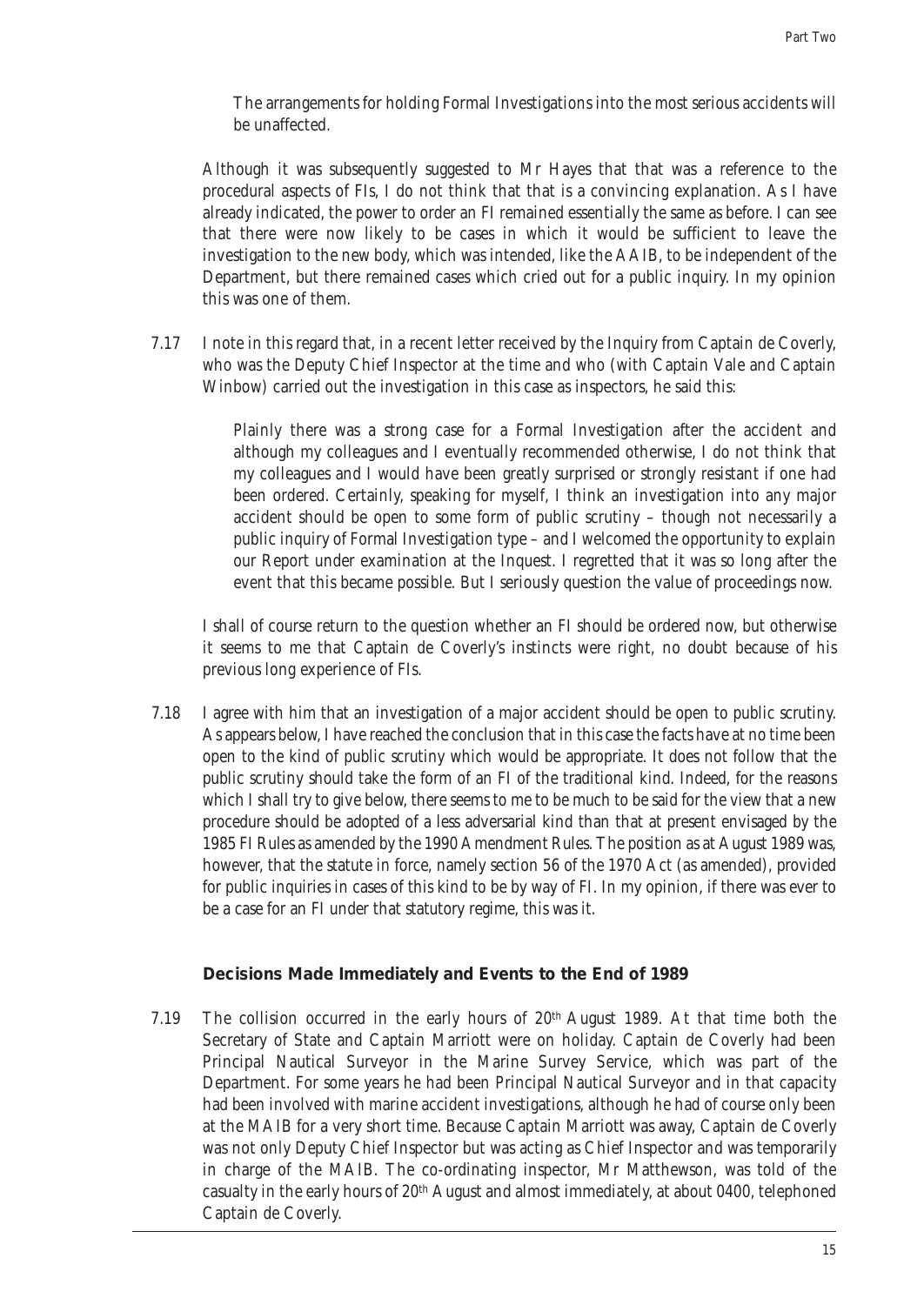- 7.20 Captain de Coverly decided that he should investigate the casualty himself and made arrangements for Captain Vale, who was the Principal Nautical Surveyor in the section of the Department responsible for the Thames, to work with him, at least initially. As Captain de Coverly explained to Mr Hayes, the MAIB was by no means fully staffed at that time. It was no doubt for that reason that it used surveyors from the Department, namely Captain Vale and Captain Winbow, who were seconded from the London Marine Office. Captain de Coverly started work immediately. He described the steps which he took initially in the evidence which he subsequently gave at the inquest in 1995. In this part of the report I am not concerned with the steps which he took to investigate the casualty, but with the reasons why no FI was ordered.
- 7.21 During the morning of 20th August Captain de Coverly was asked to go to 10 Downing Street to see the Prime Minister, who was of course then Mrs Thatcher. Before that, the question how they should proceed, including the question whether there should be a public inquiry, had been discussed with the Minister of State at the Department, who was Mr Michael Portillo. A decision had by then in effect been made under regulation 6(1) and (2) of the 1989 Regulations that the MAIB should conduct an investigation and that it should be an Inspector's Inquiry. When Captain de Coverly and Captain Marriott attended an oral session of the Hayes Inquiry, the following exchange occurred:

CAPTAIN RUTHERFORD: Was this an attempt to let the new department in fact or the new branch have a major investigation into the thing? I mean, why was the recommendation not have a public inquiry.

CAPTAIN DE COVERLY: Well, you say a recommendation not to have a public inquiry. That wasn't strictly speaking what the recommendation was. The recommendation was not to order a public inquiry at that stage. I mean, it would have made no practical difference to what we did because, even if you are going to have a public inquiry, there is still an investigation carried out under the old system, and the same would apply to the new system, to lay the ground for an investigation, as happened in the HERALD, for example.

THE CHAIRMAN: And that is then fed into the public inquiry, or as a separate investigation?

A: It is a separate investigation, but it is used as the basis for the presentation of what used to be the Secretary of State's case. It is now the Attorney General.

Q: Yes; the Counsel to the inquiry?

A: Yes, indeed.

Q: OK. That's very helpful. But what was the basis on which you gave the advice that it should be done the way it was?

A: Essentially, as Captain Rutherford has suggested, to give the new system a trial, see how it worked and see then if it was necessary to go further by way of a public inquiry, as opposed to, as was done on the HERALD, announcing forthwith that there should be a public inquiry. That is very unusual.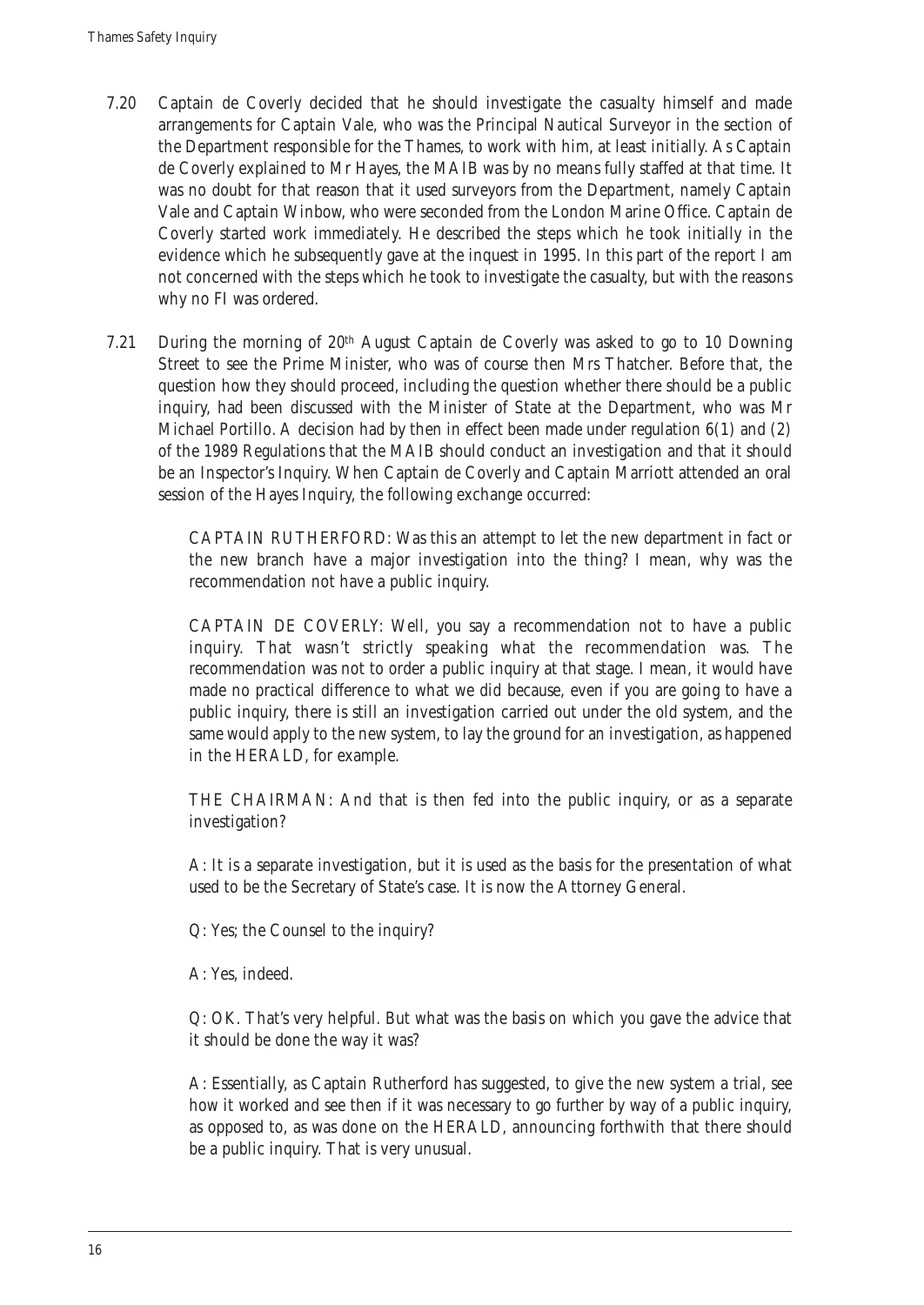Q: Sorry; which was unusual, the HERALD?

A: Yes.

CAPTAIN RUTHERFORD: Unusual because of the high profile of the case?

A: That's right. The usual thing, even with a major case, is to wait, but the HERALD was such a serious case that the Secretary of State then decided, virtually at once, there ought to be a formal investigation.

THE CHAIRMAN: Because there was a press release when the branch was set up which said that it would carry out most investigations, except the most major. Do you remember that?

CAPTAIN MARRIOTT: No, I must admit I can't remember that.

Q: I think it announced, maybe in the same breath, your appointment and what the branch was doing. Maybe you will want to have a look at it when you get back. Certainly it's not unknown to the MARCHIONESS group, because they are asking us "Well, if this wasn't major, what was?" Your answer is that your discussion didn't exclude the possibility that ultimately there would be a public inquiry, but at the first stage at least there should be a normal investigation by this new branch?

CAPTAIN DE COVERLY: Yes, indeed, which there would have been anyway.

Q: Right. Did the Prime Minister utter any view on whether she would ever contemplate a public inquiry?

A. I honestly don't remember her doing so. The Secretary of State was not actually in this country at the time, so it didn't literally fall to him. Mr Portillo was the duty Minister and, as a matter of fact, we discussed it with him before we went into her presence and I don't think it was much discussed with Mrs Thatcher really. She accepted the recommendation.

It may be noted in passing that the press release referred to is the one which I quoted above.

- 7.22 Although that passage is rather long, I have included it because it seems to me to show reasonably clearly the reasoning behind the decision not to order an FI immediately. In short, Captain de Coverly advised the Minister, and then, in effect, the Prime Minister that the appropriate course was to have an MAIB investigation and not to order an FI at that stage. His view was that an FI could be ordered later if necessary, which was what had ordinarily happened before the setting up of the MAIB. He thought that it would make no difference because his investigation would be the same whether or not an FI was ordered at that stage. An Inspector's Inquiry was no different from the old preliminary inquiry, with which he was very familiar from his past experience in the Department.
- 7.23 We have seen a good deal of contemporary material from the period immediately after the collision, and I have no reason to doubt that the account given by Captain de Coverly is correct and that Ministers proceeded on that basis at that time. I have annexed to this report as Annex C a chronology which shows in outline the requests made from time to time for a public inquiry and the responses of various ministers over the years. The chronology was developed from a much more detailed chronology which has been prepared by Diana Weir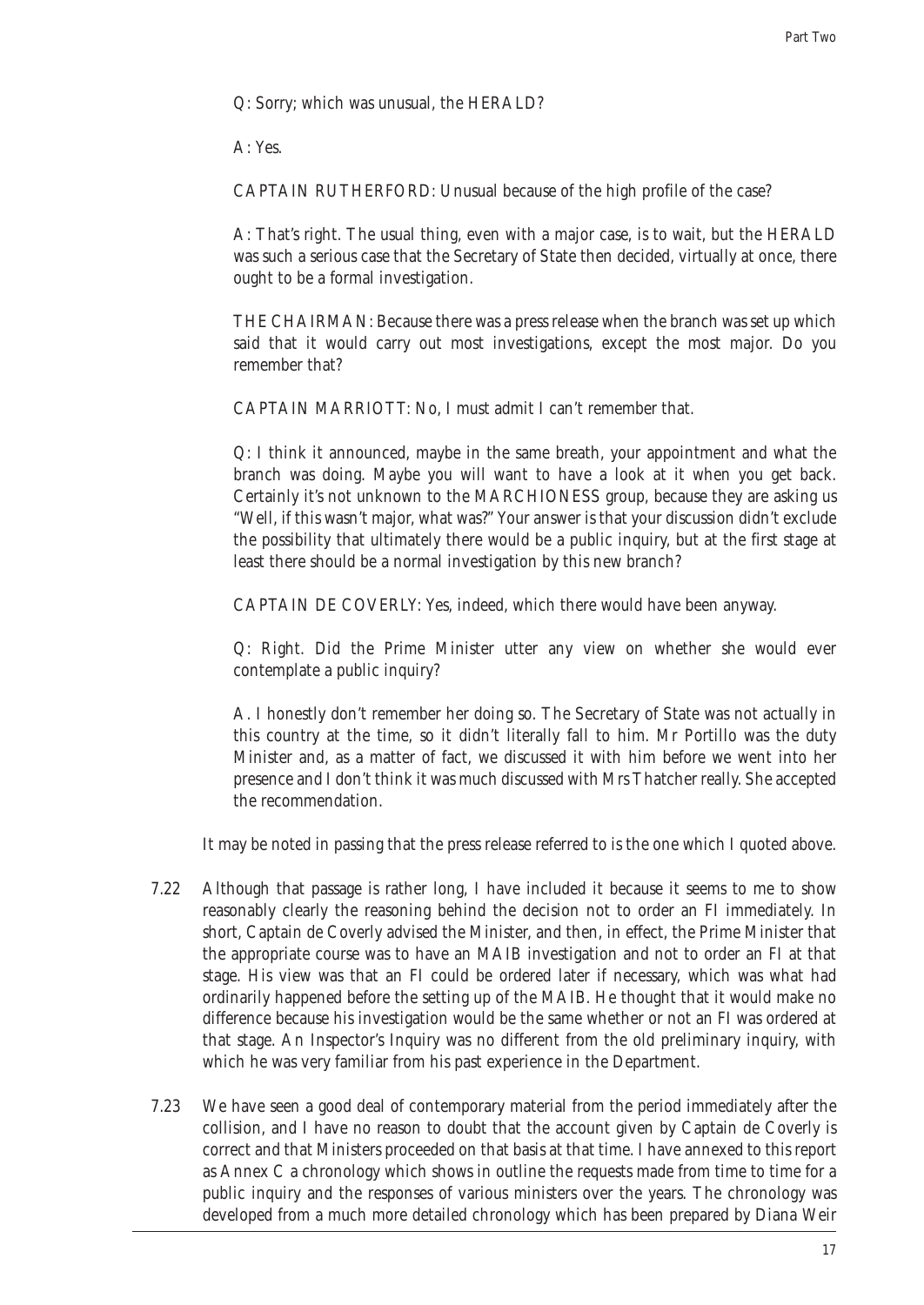from the plethora of material sent to the Inquiry. I would like to thank her for all her work, but any errors in Annex C are entirely mine. In addition to the above, Annex C also contains the dates upon which the MAIB reported to the Department and the dates of the various prosecutions and the inquests. I have also seen a great deal of material which shows how the inspectors proceeded with their investigation and how (as one might perhaps expect) the final version of the MAIB Report went through a number of drafts. It is not, however, relevant to analyse that material in this section of the report. I shall refer to it to the limited extent that it seems to me to be relevant to the particular questions which I have been asked to consider in section 8 below.

- 7.24 Calls for a public inquiry began from the outset. For example, in a letter dated 21st August to Mr Portillo, Mr John Prescott MP referred to his belief that the preliminary inquiry would justify a fuller public inquiry. However, a number of safety measures were decided upon by the Department very shortly after the collision and the Secretary of State, Mr Cecil Parkinson, issued a statement to that effect on 21<sup>st</sup> August. In a note dated 22<sup>nd</sup> August, his assistant private secretary noted that the Secretary of State was pleased with the response to the package of measures, which had been widely welcomed, and that he would therefore resist for the time being any call for an FI beyond the remit of the MAIB. He would however consider it further in the light of public pressure.
- 7.25 On 29th August Captain de Coverly issued an interim report of his Inspector's Inquiry, setting out preliminary conclusions and making six recommendations. The covering note to the Secretary of State concluded by saying that he was making no recommendation relating to a public inquiry or a criminal prosecution on the basis that it seemed wise at that stage to leave the matter open. The Secretary of State decided to publish the six recommendations but not at that time the interim report.
- 7.26 The view of the MAIB can be seen from two notes of an official at the MAIB dated  $27<sup>th</sup>$ September and 2nd October 1989 to the same effect. They both include the following:

The Inspector's Inquiry already underway is considered to be the appropriate form of investigation under the [1989 Regulations], taking account the "importance and seriousness of the accident". This does not rule out the possibility of a full [FI] under section 56 of the Merchant Shipping Act 1970. However, the new regulations provide for the Chief Inspector's Report to the Secretary of State on an Inspector's Inquiry case to be published. That seems to be the right time to assess whether or not an [FI] should be ordered.

We need to be careful. There have been other major disasters, for example the HERALD OF FREE ENTERPRISE, and the Clapham rail crash, where the full public inquiry procedure was ordered immediately. But given the recently introduced regulations governing marine accident investigation, it seems right to give the new measures a fair chance.

That view seems to me to be broadly consistent with the views of Captain de Coverly described above, although (reading between the lines) it perhaps suggests a distinct reluctance to recommend an FI, even after the conclusion of the MAIB investigation. So does a memorandum sent by Captain Marriott to Captain de Coverly and others on 9th October 1989 referring to a proposed response to be sent by the Minister to an MP concerning a letter from a constituent calling for a public inquiry. It included the following: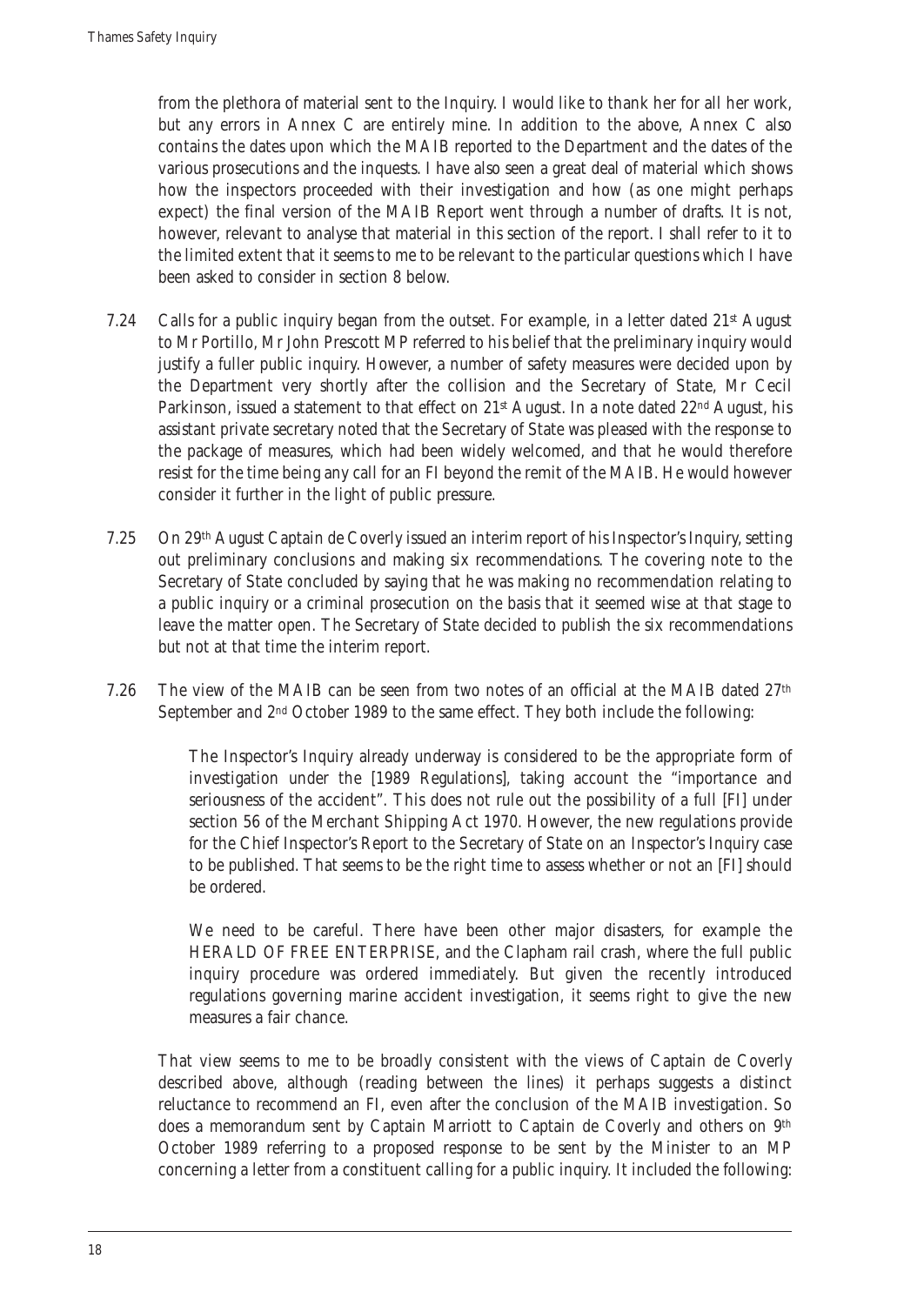In no way does he disagree with our response, but he proposes an additional argument we can use. MAIB is modelled on AAIB. There is no great call for public inquiries into air disasters because AAIB enjoy widespread public confidence. Their investigation reports are published in the same way as it is intended ours will be, therefore there is no logical argument to hold formal investigations into marine accidents now that MAIB is operational.

As I see it, the difficulty with that argument is that it disregards the public nature of an FI as compared with the private nature of an MAIB investigation.

7.27 Annex C shows the progress of events thereafter. The police continued to investigate, as did the MAIB. The CPS was considering whether a prosecution should be brought. Consideration was also being given to whether any inquest could be opened. It was accepted I think that, if a prosecution were brought, no substantive inquest could take place and the MAIB Report could not be published, but there was pressure for a public inquiry. An example of such pressure is a letter from Pannone Napier dated 15th December 1989, written by Mr Michael Napier on behalf of the MARCHIONESS Disaster Solicitors' Group to the Secretary of State.

### **1990**

- 7.28 On 19th January 1990 Mr Patrick McLoughlin, the Parliamentary Under Secretary for Aviation and Shipping, said, in answer to a parliamentary question asking for the reasons why an FI had not been ordered, that the MAIB investigation was the appropriate form of inquiry, that the lead inspector's findings were expected very soon and that the MAIB Report would be published. On 24th January the Secretary of State replied to Mr Napier's letter of 15th December along similar lines. His letter included the statement that the 1989 Regulations provided for the investigation into serious accidents to take the form of an Inspector's Inquiry. He wrote in similar terms to Mr Prescott.
- 7.29 On 26th January the Inspectors' Report was delivered to the Chief Inspector with a covering memorandum signed by the three inspectors in these terms:

We submit herewith the Report of our Inquiry. We believe that we have established the essential facts of the accident and we have made a number of recommendations which, if acted upon, will we trust prevent a repetition and will improve the safety of small passenger vessels generally. If our findings and recommendations are given suitable publicity we see no need for a further Public Inquiry. Furthermore, a Public Inquiry would take considerable time and therefore lead to undesirable delay in the release of a report on the accident. We recommend, therefore, against holding such an Inquiry. We also recommend against any other form of court action. While undoubtedly there were serious faults, the fundamental causes of the accident embrace so broad a field that to single out any individual for prosecution seems to us invidious. In this connection, the Police have asked to see a copy of our Report. We see no objection to this, given that it be supplied on the usual confidential basis and for background information only.

The form of the report is discussed in section 8 below. The reference to the delay in publishing the report if a public inquiry were to be ordered, by which I think that they probably meant the MAIB Report itself (ie the final Chief Inspector's Report), no doubt derives from regulation 9(1) of the 1989 Regulations, which suggests that that is the position. It should however be noted that by regulation 9(7) the Chief Inspector has power,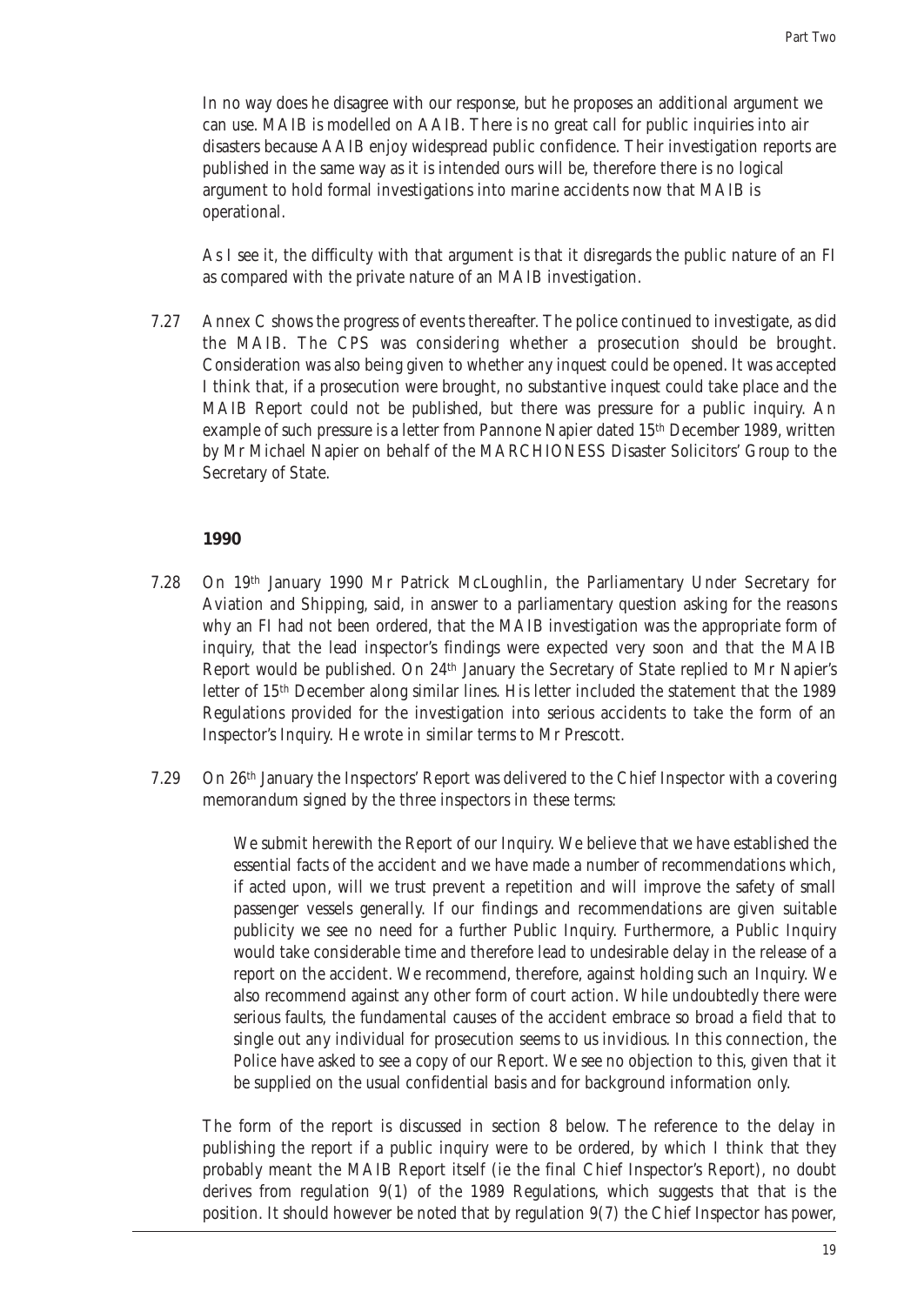notwithstanding regulation 9(1), at any time during the course of an investigation to release information and recommendations if in his opinion it is necessary or desirable to do so in the interests of safety. That regulation seems to me largely to nullify the point about delay in the above quotation because it ensures that information relevant to future safety can be made public at once.

- 7.30 On 5th February the Chief Inspector sent the Inspectors' Report to the Secretary of State with the annexes but without the appendices, and thus (as explained in section 8 below) without the evidence in support of the conclusions. On 12<sup>th</sup> February Mr McLoughlin told the House of Commons that the Secretary of State would decide whether to order an FI when he had the Chief Inspector's Report. On 15th February Mr Napier wrote to the Secretary of State objecting that in his letter of 24<sup>th</sup> January the Secretary of State had suggested that an MAIB inquiry was an adequate substitute for an FI. I note in passing that Mr Napier correctly recognised that an FI would be the appropriate form of public inquiry. On 2nd March the Secretary of State replied saying that he would make his decision on receipt of the Chief Inspector's Report.
- 7.31 On 1st March Captain de Coverly and Captain Marriott discussed the position with the Secretary of State and Mr McLoughlin. According to the note of the meeting, the Secretary of State congratulated Captain de Coverly on producing an excellent and detailed report. He and Mr McLoughlin were satisfied that no useful purpose would be served by a public inquiry as the report had covered the ground so thoroughly. It was noted that there was at present no great pressure for a public inquiry but some concern at the length of time taken to produce the MAIB Report. It was agreed that they should therefore press ahead to get the MAIB Report published as soon as possible. The Chief Inspector explained that his report would be almost identical to the Inspectors' Report. The most important difference would be that it would include the Chief Inspector's observations on the inspectors' findings. The Chief Inspector's Report had now been completed and the next step would be to send it to any person whose reputation was likely to be affected by the report as required under Regulation 9(4) of the 1989 Regulations. Any such person would then have 28 days to comment after which a further 28 days could be allowed if changes were needed to the report.
- 7.32 It was agreed that the covering letter to recipients of the report should be drafted tactfully to avoid causing offence and should stress the need for strict confidentiality at this stage. Captain de Coverly reported that the DPP had not yet reached a decision on whether or not to mount a prosecution. He expected to do so by the time the report was finalised. Should he decide to prosecute, progress on the report would be suspended pending completion of legal proceedings. It was noted that the criticisms of the Department in the report – particularly of decisions on watch-keeping rules following accidents in 1982/83, and on the design standards for ships such as the MARCHIONESS – would need careful handling. In response to an oral question tabled by Mrs Joan Ruddock MP, Mr McLoughlin would say that the Chief Inspector's Report was complete subject to the statutory consultation required under the regulations. He would also take the opportunity to report that Ministers had decided not to hold a public inquiry.
- 7.33 In the event the answer given in the House of Commons on 12th March was slightly different. Mr McLoughlin said the MAIB Report would be available in about seven weeks after those concerned had been asked to comment on it. As Annex C shows, it had in fact just been sent to various people and bodies for comment in accordance with the 1989 Regulations. Mr McLoughlin said that they (by whom I think he must have meant Ministers) were satisfied of the extremely thorough nature of the inquiry, that they were also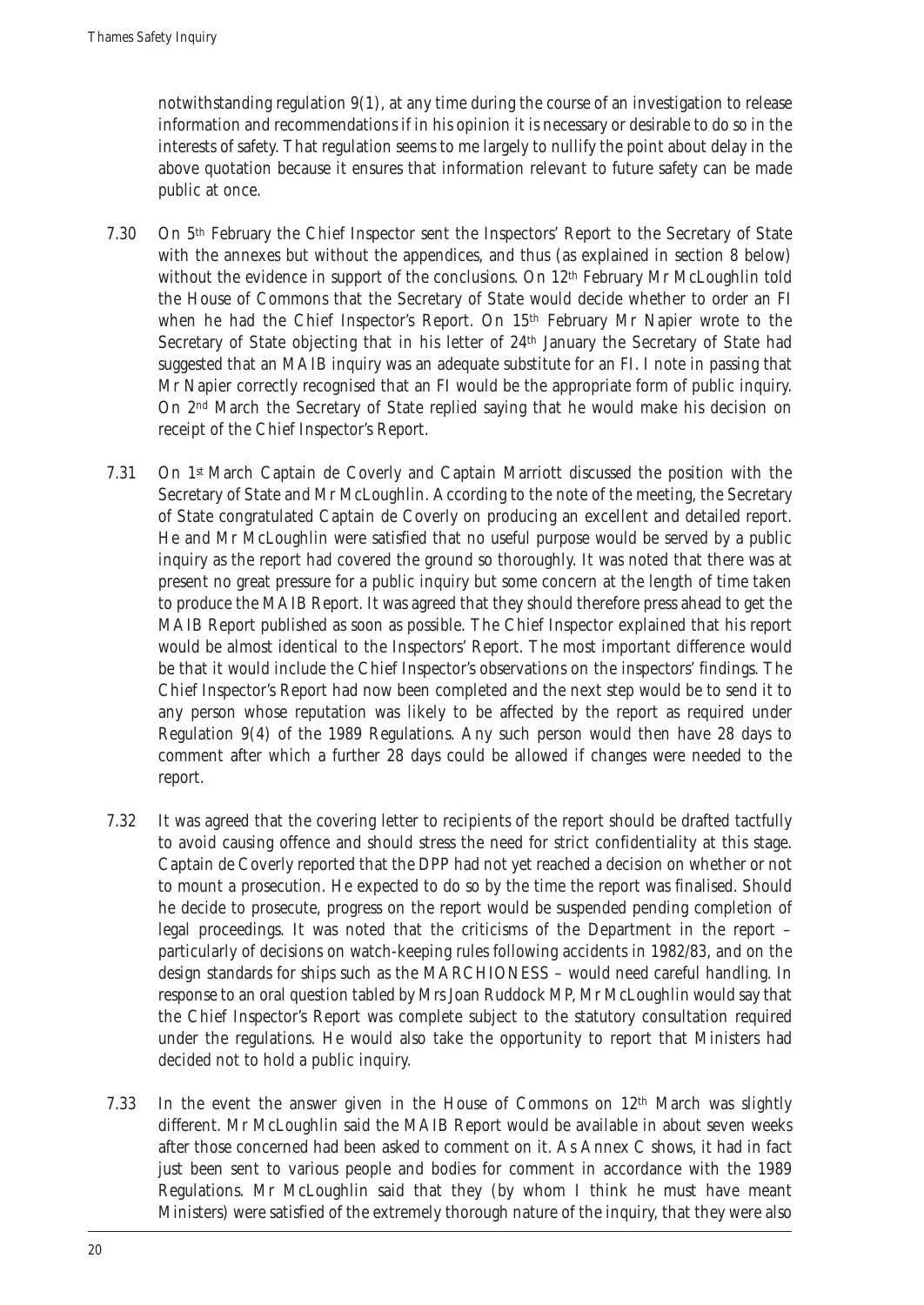satisfied that the report would be based on the evidence and that they did not want to delay publication, whereas if a public inquiry were ordered they would not be able to publish the report. He added that if something serious came forward it would still be open to the Secretary of State to set up a public inquiry.

7.34 On 15th March Captain de Coverly prepared a detailed reply for the Secretary of State to send to Dr David Owen MP. I quote part of his draft because it shows the thinking of the MAIB at the time:

> Thank you for your letter of 7 March about the loss of the MARCHIONESS on the river Thames last August. I entirely agree that it is important that those who suffered as a result of the tragedy should know the facts of the accident as soon as is possible; but you, I am sure, will agree that it is vital that the investigation should be painstaking, and this means that it does take time. You will know from what was said in the House on 12 March, that my present intention is to publish the Report by the Chief Inspector of Marine Accidents as soon as possible. The Report is based upon a very thorough investigation, as you will see when it is made public. If I were to order a Formal Investigation, the Accident Investigation Regulations do not permit the Chief Inspector's Report to be published, so that there would be a longer delay before the causes of the accident could be published; I understand your view on the value of a public inquiry, but I feel sure that when you see the Report you will agree that in this instance it is unlikely that such proceedings would add to the Inspectors comprehensive findings. The Chief Inspector's Report has been sent, as the Regulations require, to those parties who are the subject of critical comment; they have one month in which to respond and, if necessary, a further month in which they can submit an alternative text (which must be published as an Appendix to the Report) for any passages still in issue. Provided that there is no prosecution pending, and that nothing has occurred to decide me after all to order a Formal Investigation, the Report will be published as quickly as is practicable after this process is complete.

I have little doubt that those views were shared by the Department.

- 7.35 Shortly after that, on 19th March, the draft MAIB Report was leaked to the press. As a result, both the MAIB and the Department appreciated the need to publish the report as soon as possible. A number of comments were received, as shown in Annex C, although I am not concerned with them at present. On 29th March Mr McLoughlin told the House that he had received several requests for a public inquiry but that he preferred to publish the MAIB Report as soon as possible. I shall not repeat here the detailed events set out in Annex C.
- 7.36 On 19th April Captain Marriott sent the Department a briefing note, which was further to an earlier note expressing concern about the leak. It described the process, but also included the following:

The Secretary of State proposes to publish the Report in full as soon as possible after he has received it. However if the Director of Public Prosecutions decides to prosecute, a decision he has not yet taken, the Report may not be published until the case, including any appeal, is concluded.

That is what in fact happened.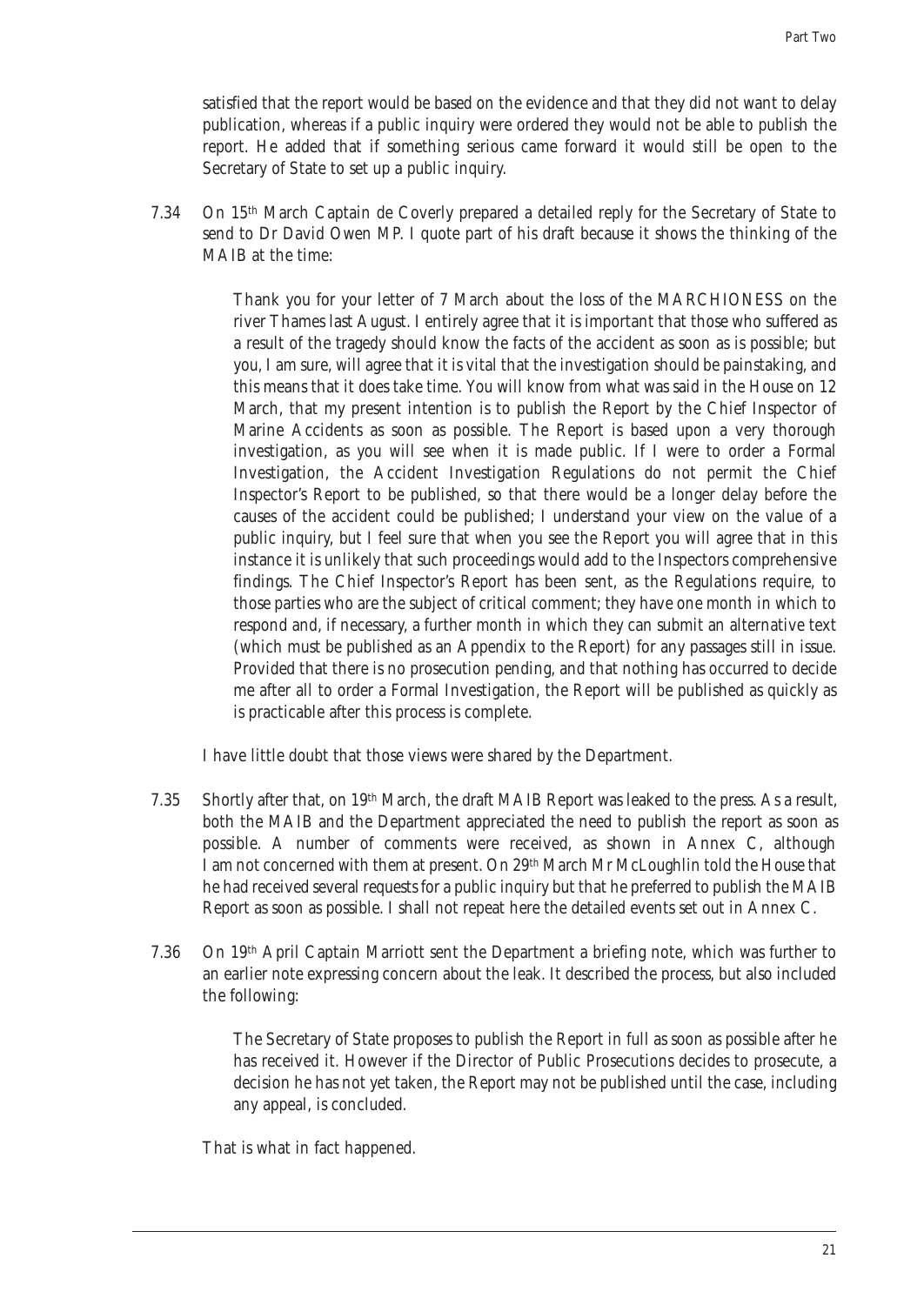- 7.37 Between 23rd and 26th April Dr Knapman heard evidence in inquests in 44 cases, although very little evidence about how the collision occurred was given at that stage. On 26th April the DPP announced a charge against Captain Henderson under section 24(4)(b) of the 1970 Act, as substituted by section 30 of the 1988 Act, of "failing properly to discharge a duty, namely to ensure that a proper lookout was kept by all available means, to such an extent as to be likely to cause the loss or destruction of or serious damage to another ship or the death of or serious injury to another person". The DPP also indicated that no other charges would be brought against any other person or company and wrote to the coroner, requesting an adjournment of the inquests under section  $16(1)(b)$  of the Coroners Act 1988. The coroner accordingly adjourned the inquests.
- 7.38 The events thereafter are set out in some detail in Annex C, so that it is not necessary to do more than refer to them briefly in the body of this report. From 8<sup>th</sup> May there was set up a system for all claims to be paid in full after being either settled or determined. Committal proceedings against Captain Henderson took place and he was committed for trial. Pending that trial, the full MAIB Report was not published in spite of many attempts to persuade the Secretary of State to publish it. The only parts that were published were those containing the recommendations for future safety. There was no question of an FI being ordered pending publication of the MAIB Report and I do not think that, even if an FI had been ordered, it would or could have taken place until the criminal proceedings had been completed. As I indicated at the end of section 6, an application for judicial review of the DPP's decision to refuse to prosecute Captain Henderson or the owners of the BOWBELLE for other offences, including manslaughter, was dismissed by Nolan J on 30th October 1990. He held that there was no legal basis for challenging that decision. The application was not renewed in the Court of Appeal.
- 7.39 The attitude of the new Secretary of State, Mr Malcolm Rifkind QC MP, was essentially the same as that of his predecessor. Thus, in his letter to Mr Napier dated 6<sup>th</sup> December 1990, he said that he remained convinced that a further inquiry could only be justified if more information was likely to emerge which might help prevent a future tragedy.

### **1991**

7.40 Mr Rifkind's approach can be seen from this paragraph from his letter to Mr William Gorman, then chairman of the MARCHIONESS Action Group ("MAG"), dated 23rd January 1991:

> On the point about the adequacy of the MAIB Inquiry, I can assure you that the Inspectors carried out a most thorough investigation, and this will be evident when the Report is published. The Inspectors took evidence, either orally or in the form of written statements, from well over one hundred people including nearly all the survivors. It is true that they did not interview personally many of the surviving passengers: this was because they had copies of their statements made to the Police. It was clear from those statements that most of the passengers, as one would expect, were quite unaware of the circumstances leading to the accident; and in the Inspectors' opinion, requiring them yet again to re-live the events of the night would have added to their distress without any gain to the Inquiry. This view was reinforced by the fact that of those passengers who the Inspectors did approach, most either declined their invitation to interview or failed to reply, and only one wished to make any addition to his statement to the Police.

The first trial of Captain Henderson ended with the jury failing to agree on a verdict in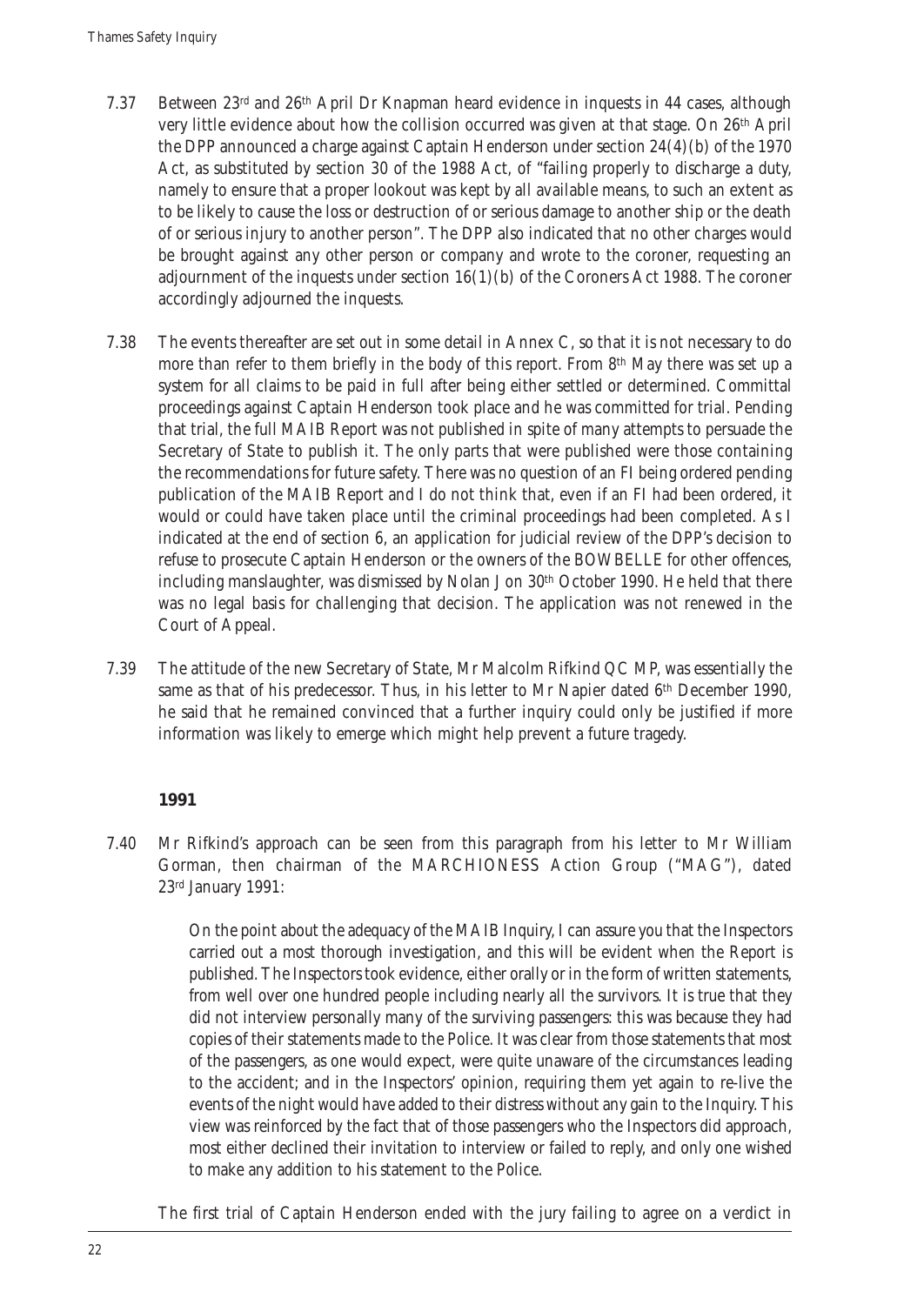April. He was retried in July, but the second trial also ended in disagreement, whereafter the prosecution offered no evidence and he was formally acquitted.

- 7.41 In the meantime, as Annex C shows, further efforts were made to secure an FI and Mr Ivor Glogg began a private prosecution against the owners of the BOWBELLE and some of their directors. Consideration was also given by the MAIB and the Department as to what might be said in public when the MAIB Report was finally published. On 11<sup>th</sup> July Captain Marriott sent the Department a draft note for Ministers giving reasons why no public inquiry into the collision should be ordered. In his note he expressed the view that to order an FI would question the credibility of both the MAIB and the AAIB, upon which the MAIB was broadly modelled.
- 7.42 On 12th July the Department made submissions to the Secretary of State, as set out in detail in Annex C, giving reasons why an FI should not be ordered. Those submissions, which were in the form of a detailed note from a Deputy Secretary, included the following paragraph:

I do not believe that giving the relatives another platform is sufficient reason to justify the expense of a Formal Investigation. There is also the question of the position of the MAIB. The Branch was established in 1989 as an independent authority to ensure that marine accidents are investigated thoroughly, quickly and independently. These aims were achieved in the Marchioness case. It was of course recognised in debate on the Merchant Shipping Act 1988, which set up the MAIB, that an accident of major proportions might still need to be the subject of a formal investigation, despite the existence of the Branch. The decision to use the MAIB in this case perhaps owed something to the plethora of public inquiries into various disasters over the preceding year or two, and the Marchioness could easily have been added to the list. But to order a Formal Investigation at this late stage without evidence of a significant deficiency in the MAIB investigation would call into question the credibility of the whole accident investigation system, including, by extension, that of the AAIB.

I do not accept that to order an FI would call into question the credibility of the whole accident investigation system, including, by extension, that of the AAIB. In my opinion there are some cases which call for a public inquiry, as shown in paragraph 17(ii) of the Lord Chancellor's paper dated  $16<sup>th</sup>$  May, which is referred to as a Note in Annex C and is reproduced in Annex D.

7.43 The Secretary of State accepted the recommendation that calls for a public inquiry should be resisted. To that end, on  $16<sup>th</sup>$  July a meeting took place between representatives of the Department and of the MAIB at which answers to a number of anticipated questions were agreed. They included the following:

> Q: Why hasn't there been a public inquiry (Formal investigation) when the relatives of those lost clearly want one?

> A: Public inquiries are set up to establish the cause of disasters, and to recommend measures needed to prevent a repetition. When an expert inquiry – such as MAIB's – has been conducted, then a further inquiry would only be justified in the unlikely event of evidence being produced which had not been considered by MAIB and which seemed likely to have a bearing on the findings and might help prevent a future tragedy.

In short the agreed line was that MAIB investigations essentially take the place of FIs.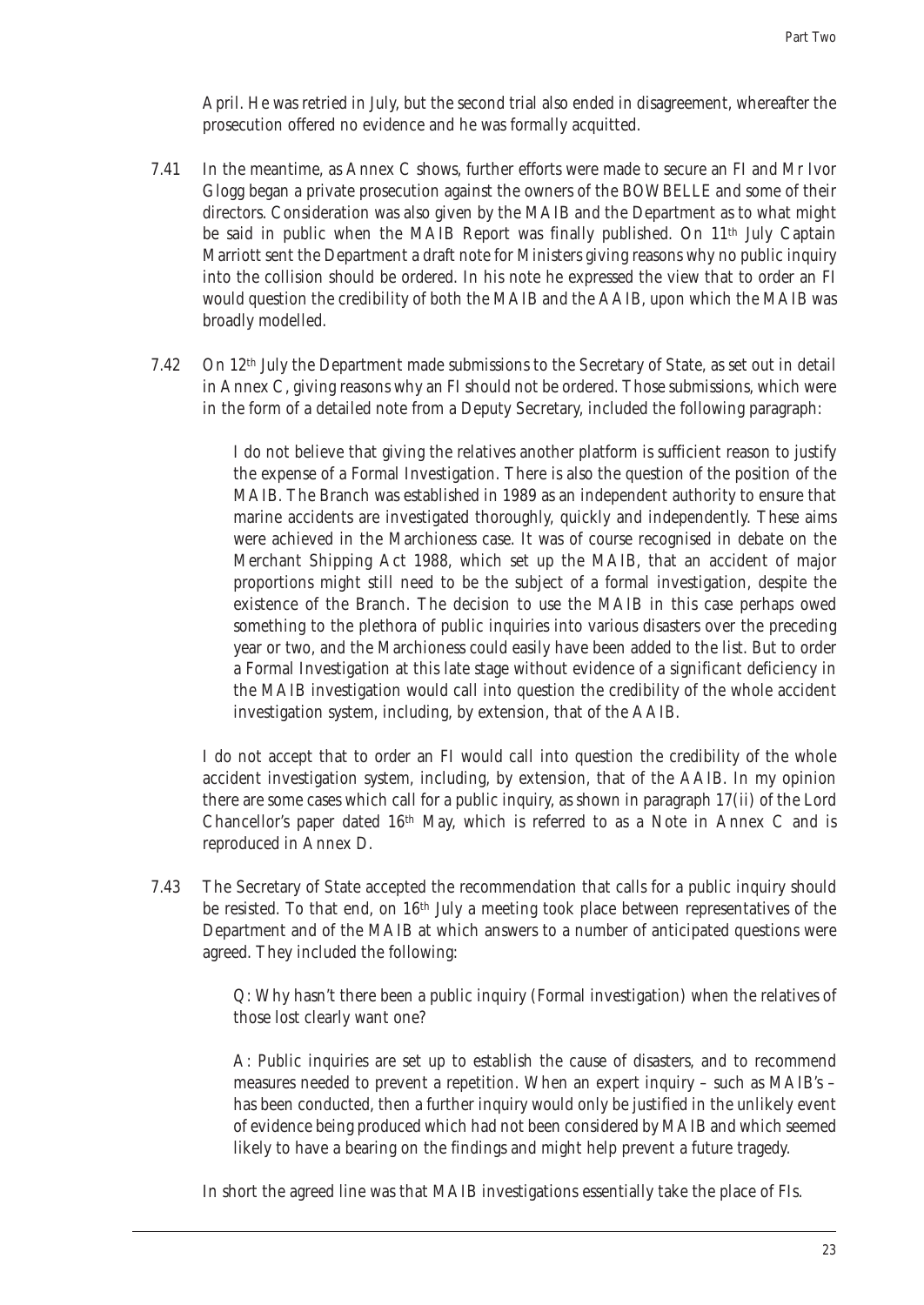7.44 There was then a delay until 15th August in publishing the report while consideration was given to the pending private prosecution. This delay caused considerable concern, both in the Department and at the MAIB. Indeed correspondence on the subject was exchanged directly between the Secretary of State and the Attorney General. In support of early publication, Captain Marriott commented in a memorandum to the Department that, while

> publication of my report would not absolutely rule out a subsequent FI … it is to be hoped that by demonstrating the extent of our inquiry, it would lead to pressure for further investigation abating.

- 7.45 In the meantime, on 1st and 9th August respectively Mr Napier and Mr Prescott wrote to The Times making the case for a public inquiry. Mr Prescott was at that time the Shadow Secretary of State for Transport. He concluded his letter by saying that his party was committed to securing a better legal framework for the aftermath of disasters and that, if he were soon to become Secretary of State, he would immediately grant an inquiry into the case of the MARCHIONESS to prevent any "fancy legal dancing", unless Mr Rifkind announced one first, which he should. It was perhaps longer before Mr Prescott became Secretary of State than he hoped at that time.
- 7.46 The MAIB Report was finally published on 15th August. The accompanying press notice had annexed to it an "addendum" to the report which gave further information on three matters "which have been the subject of concern to correspondents". The first of these matters was an explanation as to why not all of the survivors had been interviewed by the inspectors. A copy of the press notice and the addendum are Annex E to this report. On 11th September a meeting was held with the Secretary of State to consider where the Department stood following the publication of the report and to consider what response to give to calls for an FI. No final decision appears to have been made at that meeting, although a later minute recorded that the Secretary of State had it in mind at the meeting to commission a review of the way in which the Surveyor General's Organisation had adjusted its approach to ship safety.
- 7.47 The Secretary of State also wrote to the Attorney General in September. In his letter he noted that the Department's plan had been to rely upon a full investigation by the MAIB, with the public interest being looked after by the published report and by the inquest, but that this strategy had been derailed by the decision to prosecute Captain Henderson, which had led to the adjournment of the inquest and the delay in publication of the MAIB Report. He observed that the adjournment of the inquest and the delay in publication of the report had left relatives and survivors feeling justifiably aggrieved that there had been so little public information available about what happened and that this had fuelled demands for a public inquiry to be set up.
- 7.48 On 22nd October a meeting was held between the MAG and the Secretary of State (attended by Captain de Coverly and others) at which the Secretary of State was urged to order an FI. The representations made by the MAG were considered at a meeting on 11th November with the Secretary of State which was attended by Captain Marriott and Captain de Coverly, among others. The purpose of the meeting was to decide whether the Secretary of State should order an FI (or some other form of inquiry). In advance of the meeting, various briefing notes were prepared for the Secretary of State, including one by Captain Marriott dated 4th November which dealt with the circumstances in which FIs had been ordered in the past and identified their limitations.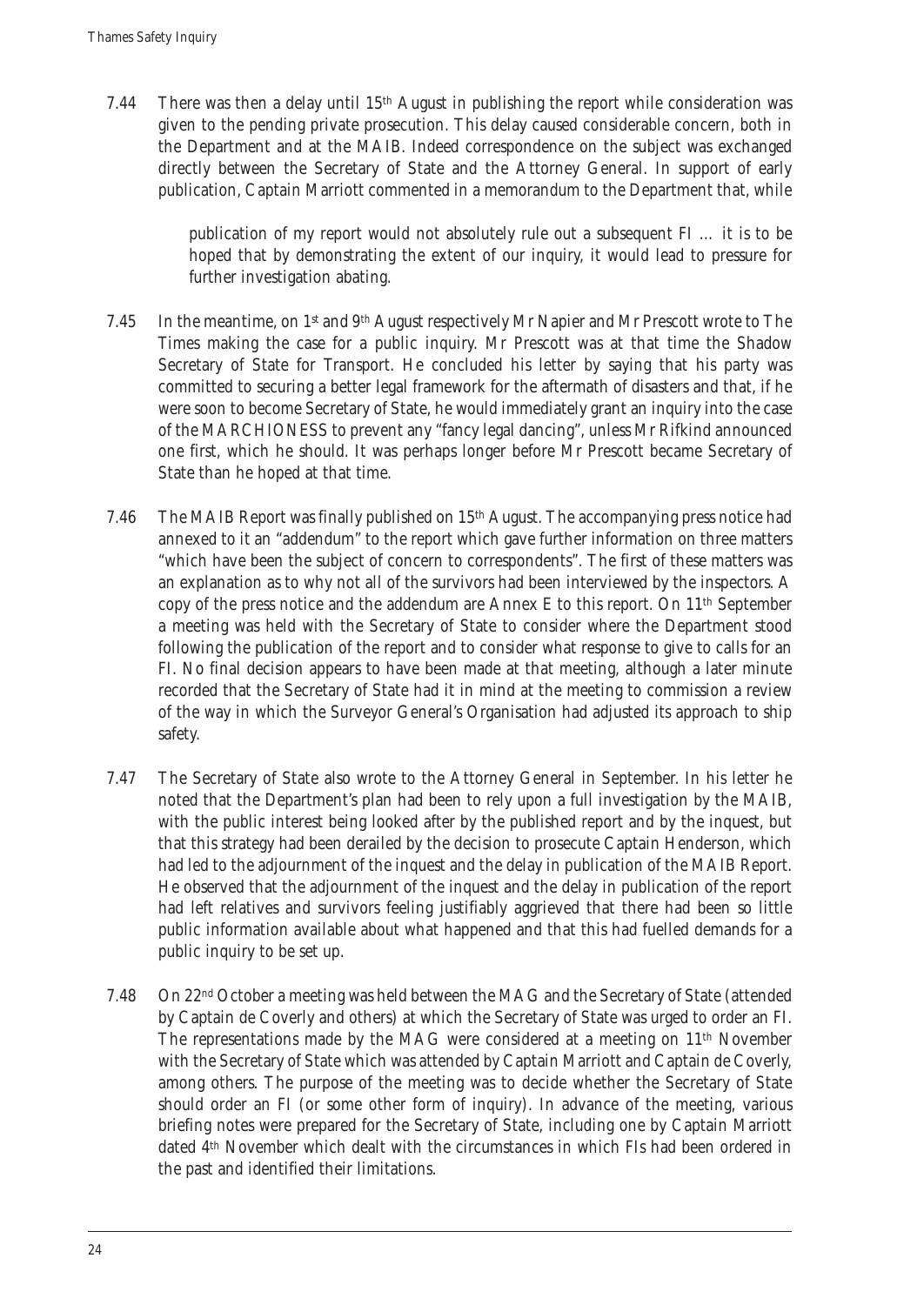7.49 It was at this meeting that the decision appears to have been made to hold a more general inquiry into matters raised by the MAIB Report along the lines of the inquiry mooted by the Secretary of State at the meeting of 11th September. It was this that led to the setting up of the Hayes Inquiry on 19th December. Although an FI was not entirely ruled out, a Departmental minute to the Secretary of State dated 3rd December, reiterated the point that it was necessary to take into account the effect of an FI on the MAIB, "which was set up to avoid the need for such inquiries and would be seen to have failed at the first hurdle", if an FI was ordered.

### **1992 and 1993**

- 7.50 The Hayes Inquiry considered safety on the Thames generally, but did not inquire into the causes of the collision because it was not part of its terms of reference to do so. It produced many valuable recommendations (to which I have referred in my interim report), but perhaps the only relevant part of it for present purposes is Mr Hayes' consideration of a number of earlier incidents on the Thames which were not referred to in the MAIB Report. The Hayes Report was published in July 1992.
- 7.51 In the meantime, as again appears in Annex C, both the used and unused material with regard to the private prosecution were sent to the CPS and to the MAIB. The CPS and the MAIB both decided that the new material did not affect their earlier conclusions. The MAIB did not alter its report in any way and the CPS did not change its decision not to prosecute for manslaughter. The committal proceedings in the private prosecution went ahead, but on 25th June the Chief Stipendiary Magistrate dismissed them on the ground that no jury could be sure that any of the acts or omissions alleged against any of the defendants had caused the casualty.
- 7.52 The MAG and others pressed throughout for a public inquiry, relying on a number of different matters including a critique of the MAIB Report which they had obtained from Dr Brian Toft. There was an adjournment debate in the House of Commons on 9<sup>th</sup> July 1992, when Mr Spearing and Mrs Joan Ruddock argued the case for a public inquiry. It was, however, rejected by Mr Steven Norris, the Minister for Transport for London, on the same grounds as before, namely that a thorough inquiry had been carried out by the MAIB and that there were no grounds for a public inquiry. In advance of a proposed meeting between the MAG and the Minister for Shipping, a briefing note was prepared by the Department for the Minister and reviewed by Captain de Coverly, although the note did not contain any recommendations. I am not sure whether the meeting went ahead.
- 7.53 The relatives of those who died also turned their attention back to seeking an inquest, but on  $22<sup>nd</sup>$  July 1992 Dr Knapman refused to re-open the inquests. On  $7<sup>th</sup>$  July 1993 the Divisional Court refused leave to move for judicial review of that decision but Neill LJ expressed the view about a public inquiry which I quoted above. In the meantime pressure for an FI continued but the Department maintained the same line as before. For example, on 13th April 1993 Lord Caithness, the Minister for Aviation and Shipping, wrote to Mr Perks, who had written a detailed letter to him, setting out the Government's position on a number of matters. He said that Annex 1C to the MAIB Report depicted how the inspectors considered the accident had developed and concluded in this way:

In conclusion, I am sorry that you feel that the accident has not been treated fairly. I cannot agree. A very thorough and comprehensive investigation was carried out by the Marine Accident Investigation Branch. The Report of the Chief Inspector of Marine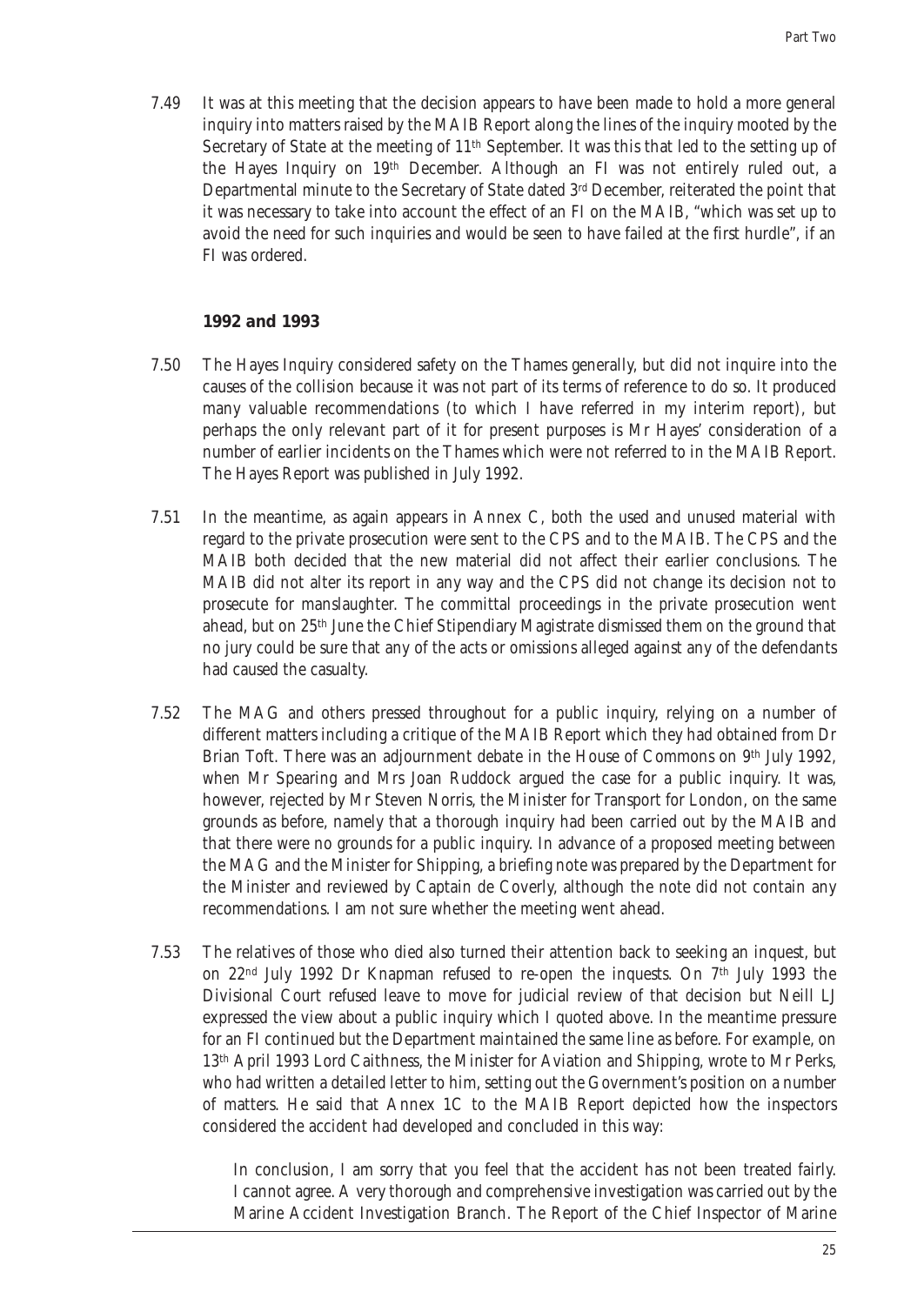Accidents has been published, placing the full facts in the public domain. I cannot see that the holding of a Formal Investigation (the term for a public investigation or inquiry under the Merchant Shipping Acts) would be likely to add to the Inspectors' findings or to the recommendations made.

- 7.54 On 8th December the Channel Four programme Dispatches was screened suggesting that there was further evidence available. There followed a debate in the House of Commons on 14th December, in which Mr Spearing, Mr Simon Hughes and Mr Frank Dobson each played a prominent part. Mr Robert Key responded in place of Mr Norris. He rejected the suggestion that the programme introduced new material. He said that the terms of reference of an FI were the same as the terms of reference of an MAIB investigation and that since there had been a thorough investigation by the MAIB, a public inquiry would not achieve anything which had not been achieved by the MAIB.
- 7.55 In a letter dated 30th December the Secretary of State, Mr John MacGregor, wrote to Mrs Margaret Lockwood Croft. The letter included the following:

But I can find nothing in the programme to give me cause to think that the Inquiry carried out by the Marine Accident Investigation Branch was less than thorough or that a further Inquiry would add to the account and findings published in the Chief Inspector's Report.

The shortcomings of both MARCHIONESS and BOWBELLE in so far as they related to the accident were fully covered in the Report and the position it gives for the accident – the only matter in which the programme is significantly at variance with the Report's findings – is strongly supported by the great weight of evidence. Contrary to the impression given by the programme, most witnesses from the HURLINGHAM who were able to give an opinion said that it took place between Southwark and Cannon Street Bridges; so did witnesses ashore; and so, most importantly, did the Mate of the MARCHIONESS who was on deck at the time just outside the wheelhouse. Further, the wreck of the MARCHIONESS lay well to the East of Southwark Bridge and there was a strong tide flowing Westwards towards the Bridge. The evidence of survivors and the nature of the damage is entirely consistent with the Report's findings on the probable cause of events; the expert who appeared on the programme is certainly right in saying that the major damage amidships took place after the boat had been rolled over by the BOWBELLE but this supports rather than otherwise the probability that MARCHIONESS was heading slightly across BOWBELLE's bow at the time of the initial impact.

### **1994**

7.56 On 7th January 1994 Lord Caithness wrote to Mr Spearing setting out in some detail the reasons why he had concluded that the materials in the Dispatches programme did not alter the position as set out in the MAIB Report. It is clear from the following passage that the letter was written after obtaining the opinion of the MAIB:

> In fact, the programme covered no ground not examined by the Inspectors. Their Inquiry had been comprehensive with evidence gathered from interviews, police statements, correspondence, documents and records and examination of the vessels; passages on the river were made including a re-enactment so far as was possible in the same conditions as those of the accident; and two research projects were commissioned.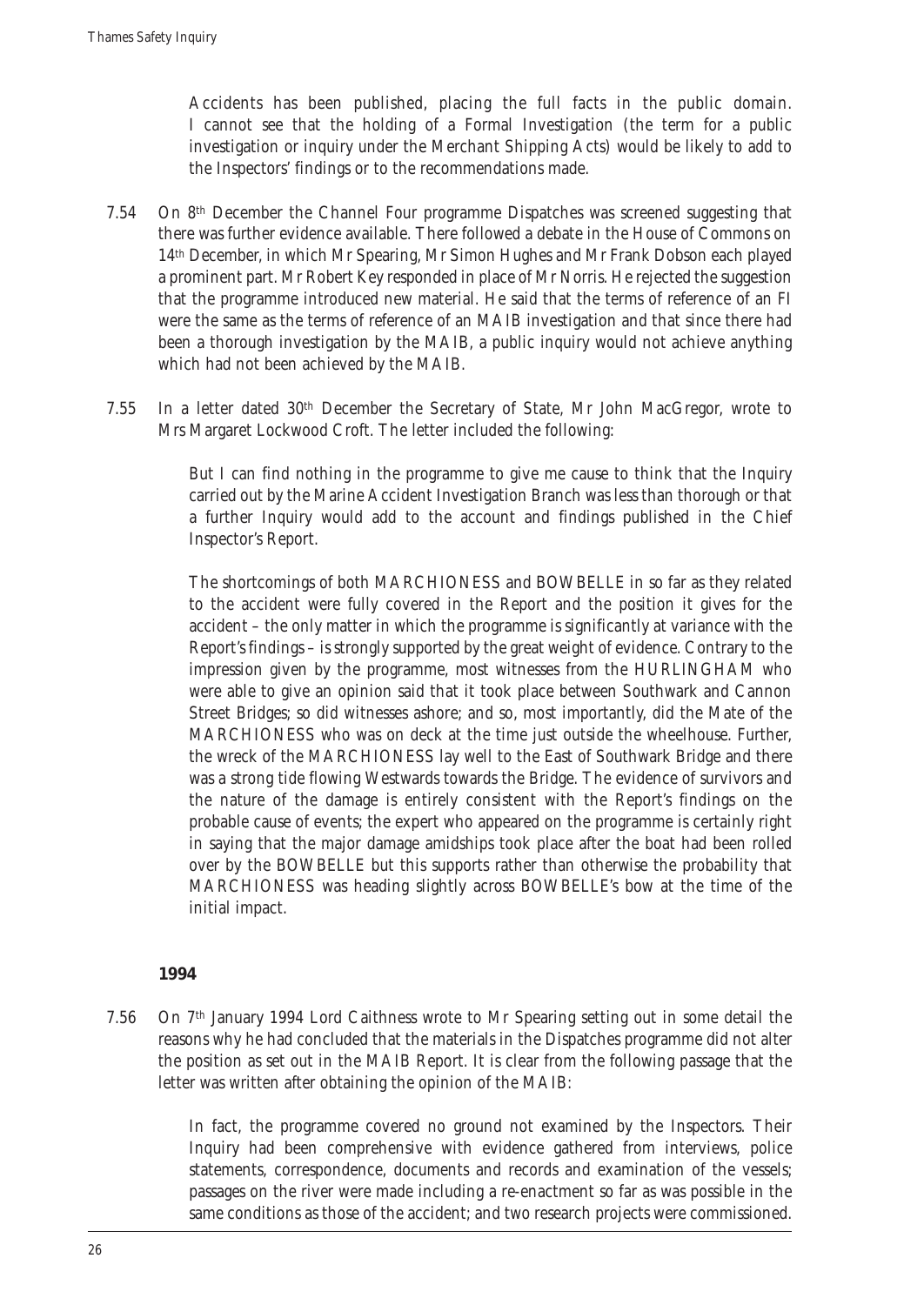The principal findings were that the immediate cause of the collision was failure of either vessel to see the other and major contributing factors were the construction of the vessels – so that in both of them the view from the conning position was severely limited – and slack practice in some aspects of river navigation which had grown up over many years. The television programme did not dispute these findings; it differed significantly from the MAIB Report only as to the position of the collision and the heading of MARCHIONESS at the time. On the former, MAIB found the collision to have occurred between Southwark and Cannon Street Bridges while the programme suggests it was at or just above Southwark Bridge. Evidence for the MAIB position was so overwhelming that the Inspectors had no doubt and the programme contains nothing to change that view. Evidence on heading is less positive and the MAIB Report admits a degree of uncertainty, but there is little doubt that the two vessels were at least slightly converging rather than on identical headings as the programme suggests; moreover as MAIB said the precise mechanics of the collision were less important than the circumstances leading to it.

- 7.57 On 11th January Mr Norris gave detailed written answers to detailed questions asked in the House by Mr Spearing. They were along the same lines as the letter which I have just quoted, but I note that, in answer to the question whether he would deposit the Inspectors' Report in the library of the House of Commons, he said that the only copy of it was sent by the inspectors to the Chief Inspector in accordance with the 1989 Regulations and that it continued to be held by him. He thus in effect refused to deposit it in the library. On 12<sup>th</sup> January Captain Marriott wrote to Mrs Lockwood Croft saying that he could not add to what Mr MacGregor had written in the letter of 30<sup>th</sup> December 1993 quoted above. It is thus clear that all the replies given by Ministers were written after obtaining the views of the MAIB.
- 7.58 Attempts to obtain a public inquiry continued throughout 1994, but the responses were always in similar terms. Some of the requests and replies are referred to in Annex C. These included a long and detailed letter from Michael Grade, the Chief Executive of Channel Four Television, to Lord Mackay of Ardbrecknish (at the Department) on 16<sup>th</sup> June 1994 urging a "full and open inquiry". His letter did not, however, have the desired effect because on 11th July Lord Mackay replied saying that he did not agree that the case for a public inquiry was overwhelming, that the MAIB inquiry was thorough and that there was nothing in the letter to cast doubt on "the essential causes of the accident as clearly set out in the MAIB Report". He added in effect that in the light of the previous inquiries, including the Hayes Inquiry, there was no reason to think a further inquiry would add to safety in the future. In the meantime on  $10<sup>th</sup>$  June the Court of Appeal had allowed an appeal from the decision of the Divisional Court and ordered new inquests. Dr John Burton was subsequently appointed to conduct them.

### **1995**

7.59 The resumed inquest (or strictly inquests) took place between 13th March and 7th April: see further section 9 below. Before the inquest, the families persuaded the Government to provide funds for them to be represented. The jury returned a verdict of unlawful killing. Although they were not permitted to say at whom it was directed, it could not properly have been directed at any act or omission by Captain Henderson or the owners of the BOWBELLE because the coroner directed the jury that they could not return a verdict inconsistent with the results of the prosecutions, in which he included the failure of the committal proceedings against the owners of the BOWBELLE. The jury also made a number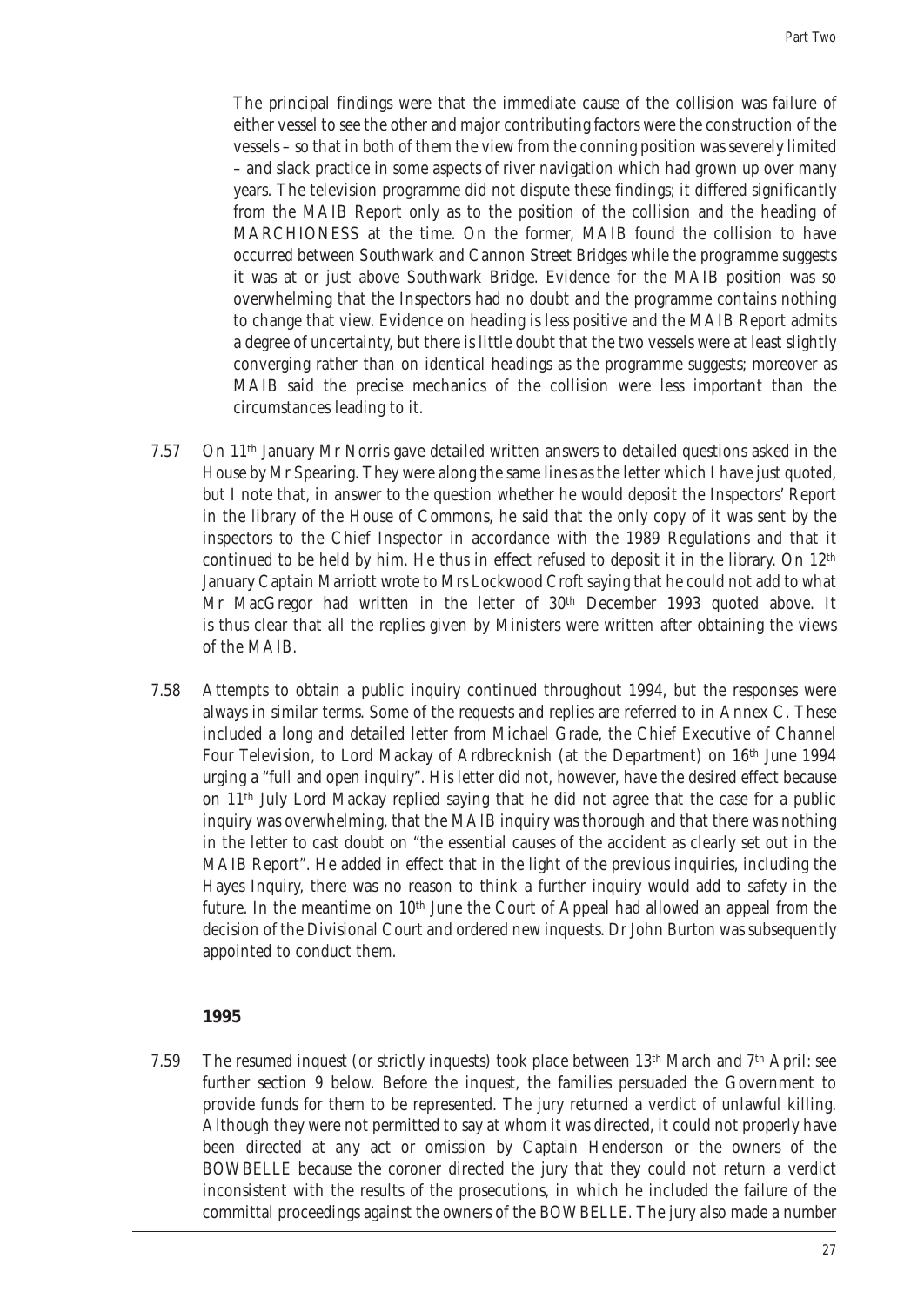of recommendations, some of which I discussed in my interim report. I refer to the remainder in section 12 below.

- 7.60 Representatives from the MAIB and the MSA attended the entire inquest. In a Departmental memorandum to the Secretary of State dated 10th April 1995, reference was made to various issues which had arisen at the inquest. It was pointed out that although, following the jury's verdict, a number of statements had been made pressing for a public inquiry, it could be said that the safety lessons had now been fully considered and appropriate recommendations made and (save for the jury's recommendations) implemented, and that there appeared to be no justification for an FI. It was also pointed out that, in the context of public inquiries generally, they had not necessarily been the most effective or appropriate means of learning the safety lessons following an aircraft or shipping accident, and that it was for this reason that the AAIB/MAIB approach had been adopted and much Ministerial effort had been expended to explain and defend it. The submission accordingly recommended that Ministers should resist calls for a public inquiry into the disaster.
- 7.61 After the inquest the families returned to their efforts to persuade the Secretary of State to order an FI. They failed for essentially the same reasons as before. The details are set out in Annex C. On 10<sup>th</sup> May Lord Goschen wrote to Ms Louise Christian of Christian Fisher, in response to a letter from her, saying that the Chief Inspector must re-open an investigation if "in his opinion new and important evidence has been discovered", that he was considering the matter in the light of the evidence given at the inquest and that he would write to her when he had done so. Accordingly on 19<sup>th</sup> May Captain Marriott wrote a letter to Christian Fisher that included the following:

… I am required to re-open a completed investigation if in my opinion new and important evidence has been discovered. Although some of the information put to the Inquest is undoubtedly "new" evidence it is not "important" evidence to the extent that had it been known at the time by the Inspectors who carried out the investigation it would have materially altered their findings as to the cause of the accident. It is not therefore my intention to re-open the MAIB investigation on the basis of the information put to the Inquest.

Christian Fisher replied on 22nd May and on 7th June Captain Marriott responded, saying that for evidence to be regarded as "new and important" it must be germane to causation of the accident and tend to disprove the findings of the Inspectors' Inquiry or have a reasonable chance of so doing.

7.62 It is clear from those exchanges that Captain Marriott was applying the express provisions of the 1989 Regulations, as it was his duty to do. It is equally clear from what followed, and indeed from the whole approach of Ministers throughout this period, that they approached the question of whether there should be an FI in the same way. They also replied to a number of different points made on behalf of the families by the MAG. As appears in Annex C, they wrote rejecting an inquiry under section 52 of the 1970 Act. An example of such a letter was that written to the MAG by Lord Goschen on 8th September. In that letter he also rejected a suggestion that had been made that the MAIB Report was not full or honest. He pointed to the fact that the jury at the inquest had accepted the findings of the report, which was presumably a reference to their acceptance of the place of the collision, and added that, as to the question of alcohol consumption, he understood from the Chief Inspector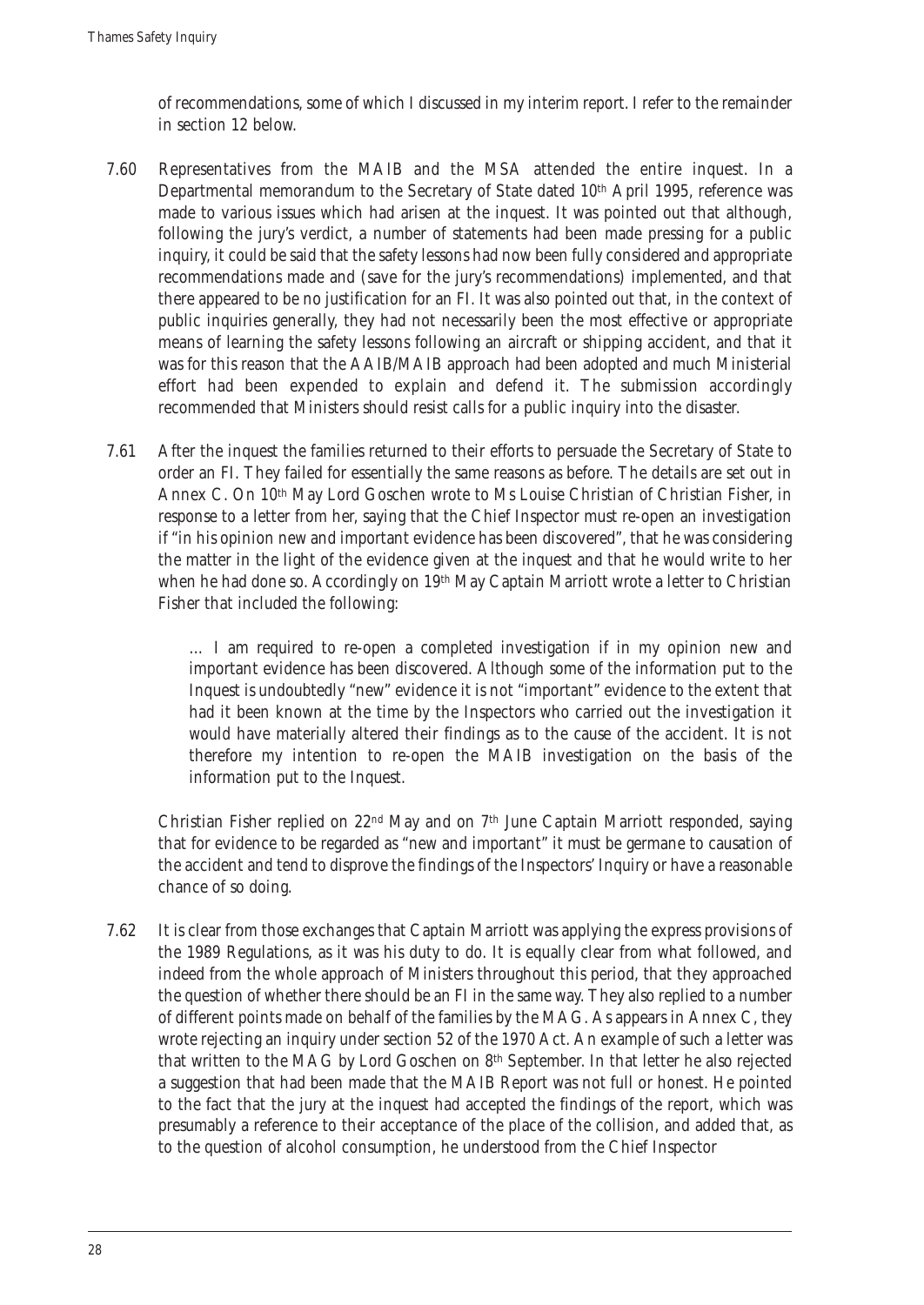that this was taken into account by his Inspectors, who relied upon the results of blood and urine samples provided to the police, and on the fact that a search of the BOWBELLE by the police revealed no sign of any drinking on board.

I shall return to the question of alcohol below because, as will be seen, it seems clear that, for whatever reason, the MAIB did not have all the information which was available to the police. I should, however, make it clear that there can be no proper suggestion that the inspectors did not address their task both honestly and conscientiously in order to discover the true facts as best they could.

7.63 During 1995, as touched on in Annex C, there was some publicity alleging that there was potential significance in the fact, if it was the fact, that Ready Mixed Concrete ("RMC"), the parent company of the owners of the BOWBELLE, had paid for the refurbishment of a private office for Mr Thatcher when he and Mrs Thatcher left Downing Street in November 1990. I must, however, stress that I have seen no evidence that any action by RMC at any stage influenced the decisions of either Mrs Thatcher when Prime Minister or of any other member of the Government in connection with any of the matters which I am considering. I only mention them at all because they are referred to from time to time. I have disregarded them altogether in arriving at my conclusions.

### **1996**

7.64 Throughout 1996 the families continued to press for a public inquiry and also (as they had in 1995) for the DPP to take action in the light of the verdict of the jury at the inquest. On 26th July the CPS wrote to the MAG saying that, after a review of the evidence in the light of the verdict of the jury at the inquest, there was insufficient evidence to enable a successful prosecution to be undertaken. In Annex C I have summarised Christian Fisher's response to that decision in a letter dated 29<sup>th</sup> July. Mr Spearing, who (with Mr Hughes) was continuing to take an active interest in the whole matter (as indeed they have done during this Inquiry), wrote to the DPP questioning the decision on 27<sup>th</sup> July and 31<sup>st</sup> August. Mrs Barbara Mills QC, the DPP, replied in some detail by letter dated 20th September to Mr Spearing. Thereafter the MAG continued to press for a public inquiry. In particular, as appears from Annex C, they did so by approaching Ms Glenda Jackson MP, who on 25<sup>th</sup> November confirmed continuing Labour support for a public inquiry.

### **1997**

- 7.65 The Home Office Report of the Disasters and Inquests Working Group, part of which is quoted below, was published in March. A survivor was awarded damages for post traumatic stress disorder ("PTSD"). The claims based on PTSD were adjudicated upon by the court or settled, in accordance with the scheme laid down on 8th May 1990. In these circumstances I do not think that it is necessary for me to set out the problems of stress in detail, except to say that I recognise that the stress likely to be sustained after an accident of this kind is considerable.
- 7.66 There was of course a change of Government on 2nd May 1997, which, perhaps naturally (in the light of all that had gone before), encouraged the MAG to redouble its efforts to persuade Ministers to order a public inquiry. On 25th August a meeting was held between the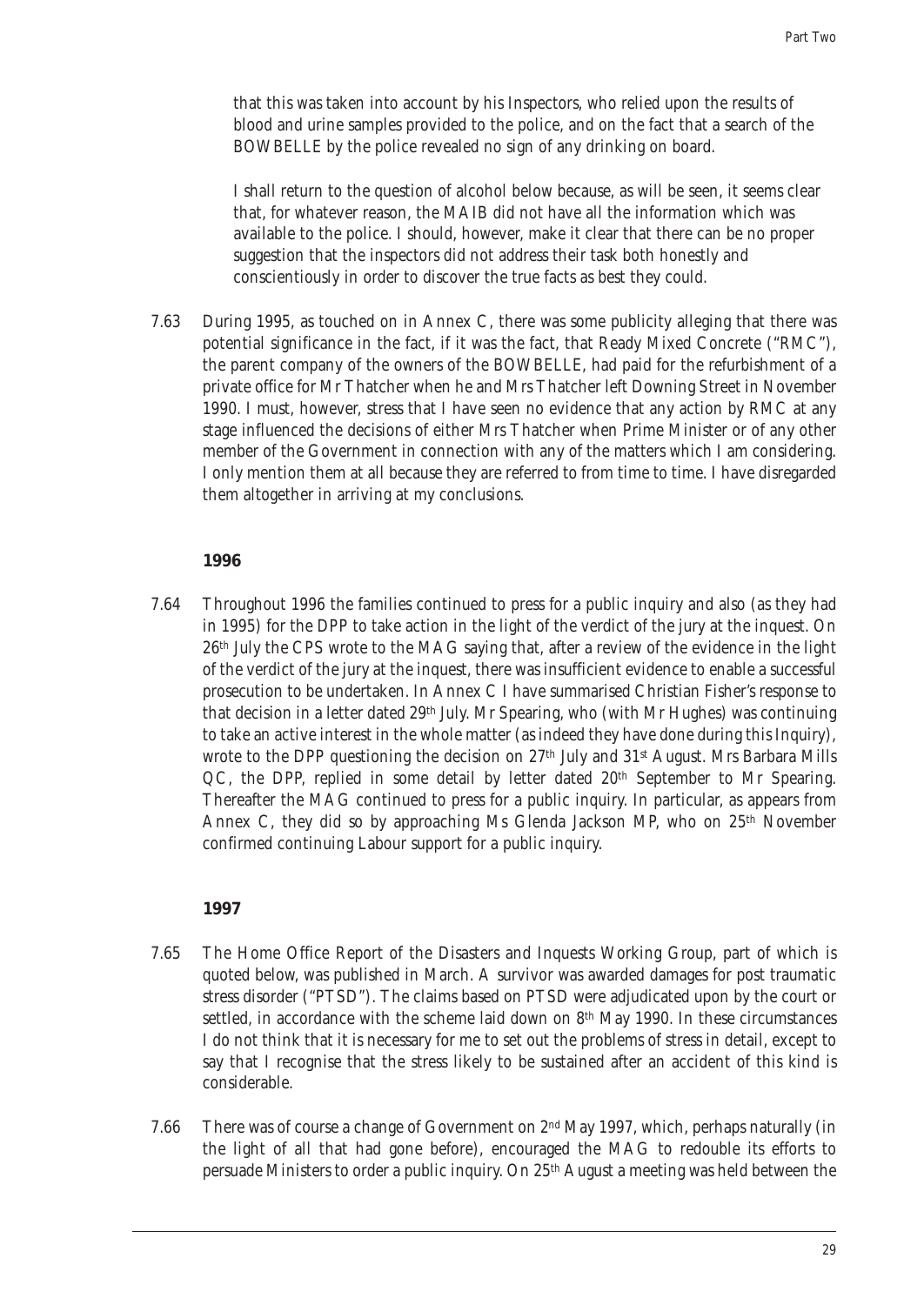MAG and others and Ms Jackson, who was now Minister for Transport. As appears from Annex C, a number of people wrote to the Minister, including Christian Fisher, who set out their case in detail in a letter dated 22nd September. They also enclosed with that letter a number of statements which had been used in the private prosecution. There followed correspondence in which the Department sought further statements from the MAG and from Christian Fisher, but it appears that witnesses were reluctant to give further statements except in the context of a public inquiry.

7.67 Internal Departmental documents at this time show that there was considerable consultation between officials within the Department and the MAIB. The view of officials in both camps (as it were) essentially retained the same view as they had held throughout the whole history of the matter, namely that there should be no re-opening of the MAIB investigation and no FI unless there was significant new information available, which in their view there was not. That view was reflected in the letter of 2nd December from Ms Jackson to Christian Fisher, in which she said that in considering whether to order a public inquiry into the MARCHIONESS disaster the Secretary of State "will need to know whether there is any new and important evidence that has not been heard previously". That approach seems to me to be in line both with the views of officials in the Department and the MAIB and with the views of Ministers in the previous Government.

### **1998 and 1999**

7.68 The events of 1998 (or some of them) are set out in Annex C. Both officials and Ministers essentially maintained the line just described and the Department prepared a memorandum recommending that no further inquiry should be held. It consulted both the police and the MAIB, who took the same view. The final detailed memorandum was delivered to Ministers on 11th February 1999. It essentially repeated the same points that had been made many times over the years. The matter was, however, subsequently reconsidered, with the result that this Inquiry was announced on 18th August and I have been engaged in conducting it since 20th September, as explained in my interim report.

### **Postscript**

7.69 In setting out the facts, both in Annex C and in the above paragraphs, I have drawn on materials from a number of sources. If I have left any material fact out (which is almost certain given the amount of material sent to me), I apologise. The materials have included not only those provided by the many correspondents, but also Department files for both this Government and the last. I should, however, note that a considerable number of files from the last Government, especially during the time when Mr Major was Prime Minister, arrived after the substance of Annex C had been prepared. Assisted by Diana Weir, I have done my best to include relevant material from those years in Annex C, but there may be more omissions from that period than from others. I have not, however, delayed my report to remedy those omissions because the reasons why no public inquiry was ordered emerge clearly from the materials which I have seen. In these circumstances I have reached the firm conclusion that the public interest would not be served by further delay, but that I should finalise my report now.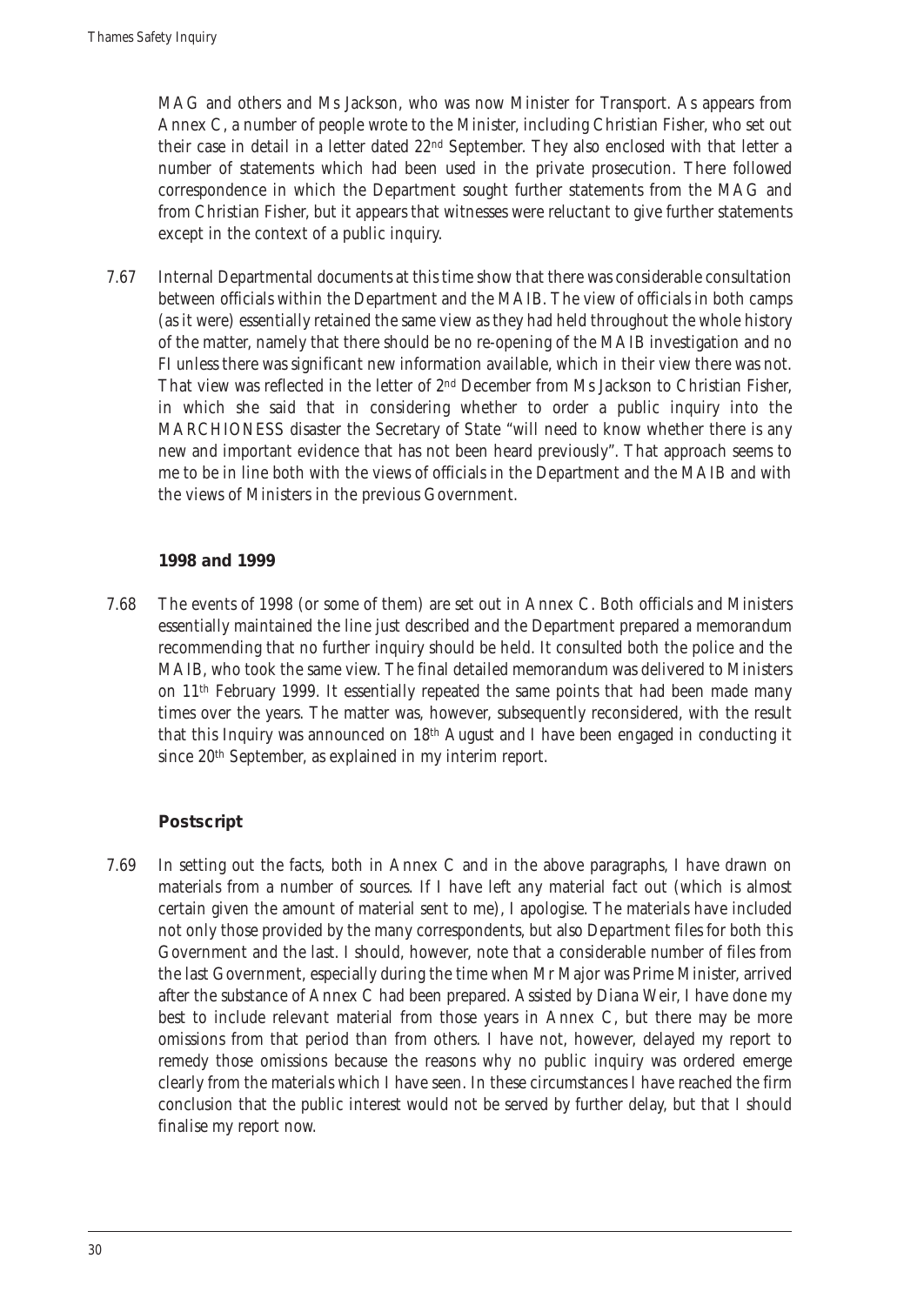### **Conclusion**

- 7.70 The reason why an FI was not ordered at the outset was that it was decided to wait until the MAIB Report was complete, when the matter could be reviewed. The fact that the MAIB had recently been set up and that it should be given a chance to do what it had been set up to do was a factor in the matter being approached in that way. I have no doubt that, if the MAIB had not been set up, but the old system had still been in operation, an FI would have been ordered at an early stage, although the irony is that, as Captain de Coverly pointed out in the passage quoted above, the Inspector's Inquiry was itself regarded as no different from the old preliminary inquiry.
- 7.71 After the MAIB Report had been published, although many calls for a public inquiry were made, Ministers resisted those calls on the advice of the Department and the MAIB. The MAIB was consulted at every stage in the process. The documents show that there has throughout been very close contact between the Department and the MAIB and that for the most part an approach was agreed between them before it was put to Ministers. I shall return to this point below. The Department and the MAIB have maintained their stance throughout, although it is fair to say that the Department has itself made no submission to me on the topic. I recognise that, given that this Inquiry has been set up by the Secretary of State, it would have been difficult for it to do so.
- 7.72 A number of factors made up the advice given to and accepted by Ministers, of which these seem to me to be the main ones. A full and thorough investigation had been carried out by the MAIB. Although some evidence produced after the MAIB Report was made could be said to be new evidence, it was not important evidence because it did not alter the basis of the conclusions reached by the inspectors and set out in the MAIB Report. It followed that nothing further could be gained by a public inquiry, especially since all relevant lessons had been learned as a result of the various investigations, including the Hayes Inquiry.
- 7.73 There was an additional consideration which ran through the thinking of the MAIB, the Department and Ministers throughout. It was that the MAIB had recently been set up along the lines of the AAIB, that AAIB investigations had almost entirely avoided the necessity for public inquiries and that, if an FI were to be ordered after the publication of the MAIB Report the newly formed MAIB would lack support or credibility.

### 8 Should a Public Inquiry Have Been Ordered?

8.1 It does not seem to me to be profitable to consider this question as at every moment since the casualty. The initial decision to hold an MAIB Inspector's Inquiry was of course a matter for the Chief Inspector under regulation 6(2) and (3) of the 1989 Regulations. It was a matter for the Secretary of State whether to order an FI. He could have ordered some other form of public inquiry, but no-one suggested at the time that he should and there can, I think, be no doubt that, if it had been thought appropriate to order a public inquiry, the obvious course would have been to order an FI under section 56 of the 1970 Act (as amended) because that section was enacted precisely in order to permit a public inquiry in the form of an FI in this kind of case.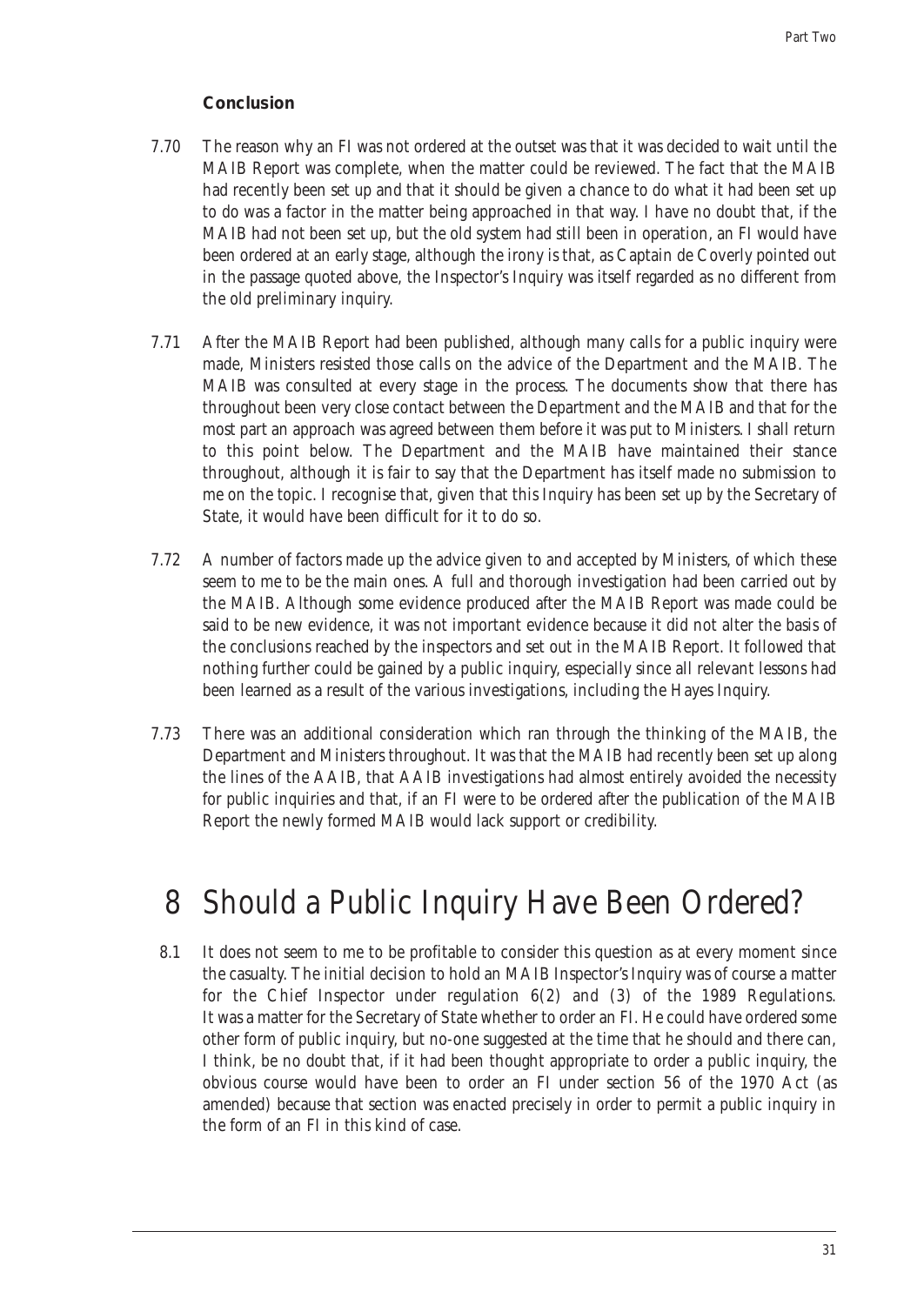- 8.2 I can certainly understand the initial decision of the Prime Minister, and indeed the Secretary of State, not to order an FI until the outcome of the Inspector's Inquiry was known. While FIs had been ordered immediately after serious casualties in the past, as in the case of the HERALD OF FREE ENTERPRISE, there were examples of such inquiries being ordered only after the preliminary inquiry, which was the forerunner of the Inspector's Inquiry, had taken place. The question is I think whether an FI should have been ordered after the Inspectors' Report was completed or, at the latest, at about the time that the MAIB Report was published. I have reached the clear conclusion that it should.
- 8.3 I have already expressed my view that this was a suitable case for an FI and, indeed, that if ever there was a case for ordering an FI after the MAIB was set up, this was it. As I see it, the principal reason why an FI should have been ordered was that this was an exceptional case in which the facts should have been exposed to public scrutiny. It is submitted that the matter was sufficiently investigated by the MAIB and in any event that the facts have been sufficiently exposed to public scrutiny as a result of the various prosecutions and of the second inquest which took place between  $13<sup>th</sup>$  March and  $7<sup>th</sup>$  April 1995. It is further submitted that no useful purpose would have been or would now be achieved by a public inquiry, which would be likely to cause distress and, in particular, would be unfair to Captain Henderson after all that he has gone through since the disaster. I shall consider those submissions in the remainder of this section and in section 9.

### **The MAIB Report**

8.4 It is to my mind important to focus upon what the MAIB Report is and what it is not. It is a report made by a body which had technical expertise, but it is not a report after any kind of judicial inquiry. The distinction between the two was put in this way in paragraphs 13 and 14 of the 1997 Home Office Report of the Disasters and Inquests Working Group, which had been set up as long before as November 1990:

> 13. … there are various types of inquiry that may be held into a disaster. When considering the overlap between inquests and inquiries the working group concluded that a distinction could be drawn between, on the one hand, the large scale public inquiry, chaired by a judge (or a senior Queen's Counsel) often sitting with expert assessors; and, on the other hand, the technical inquiry undertaken by an appropriate inspectorate. Examples of the latter are the Marine Accident Investigation Branch (under the Merchant Shipping Acts), the Air Accidents Investigation Branch (under the Civil Aviation Act 1982) and HM Railway Inspectorate, which is now part of the Health & Safety Executive (under the Regulation of Railways Act 1871). In addition, the Health and Safety at Work etc Act 1974 empowers the Health and Safety Commission to direct the Health and Safety Executive (or any other person) to carry out an investigation in respect of incidents which the Commission thinks should be investigated.

> 14. These technical inquiries are often held in private, although their reports are usually made public. The aim of such inquiries is to ascertain the cause of the disaster and to make recommendations to avoid a future recurrence whereas the inquest investigates the circumstances leading to individual deaths. In such cases, the coroner usually adjourns the inquest until the conclusion of the technical inquiry and then resumes. … In practice, the experience of both the Department of Transport and the Health & Safety Executive is that there need be no great overlap between the technical inquiry and the inquest, provided that the inquest is not resumed until after the inquiry has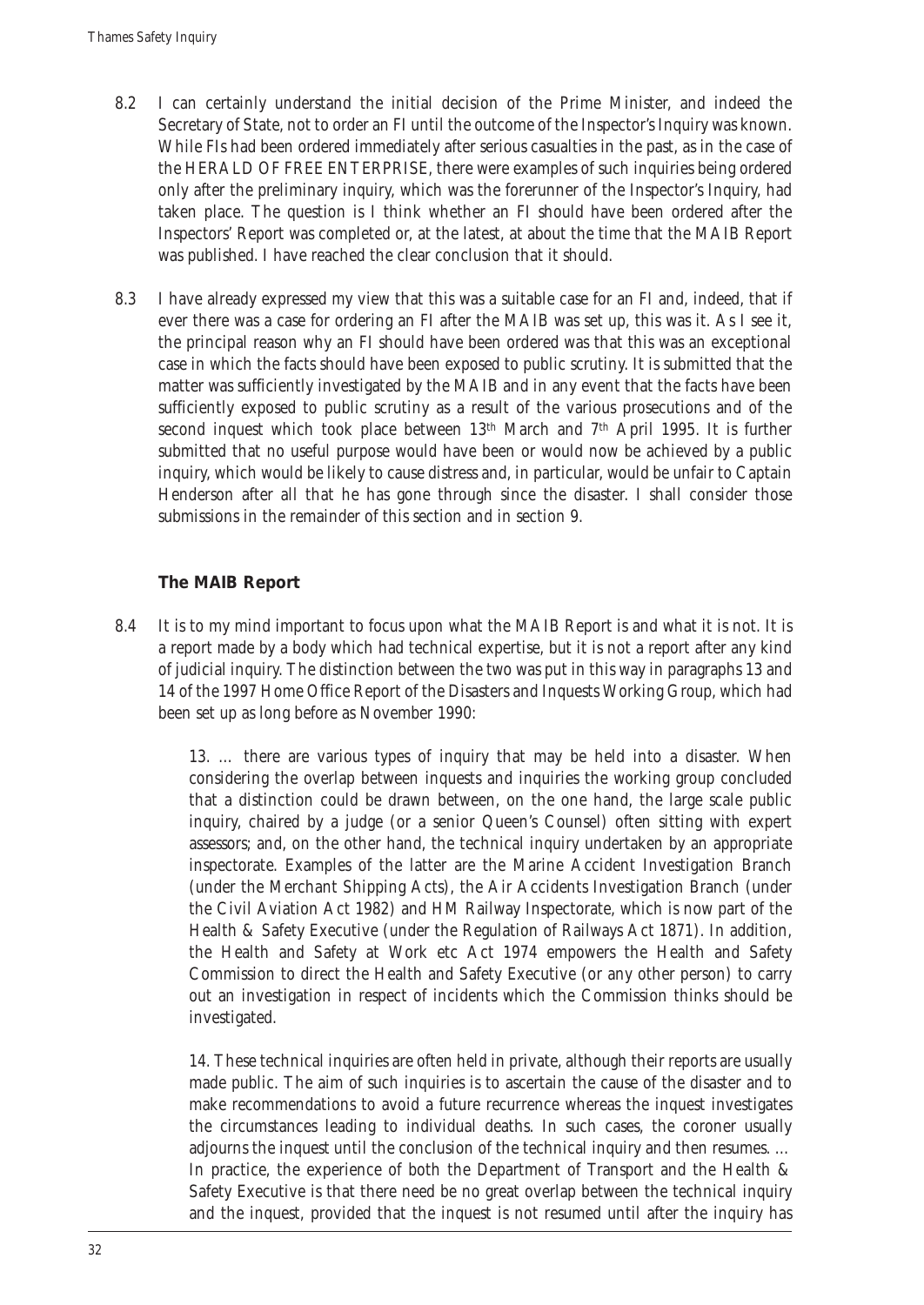been completed. It was therefore decided to exclude those technical inquiries from consideration. It has been suggested, however, that in the Manchester Airport Disaster of 1985, a degree of overlap and consequential confusion did occur.

A footnote to paragraph 13 notes that, in the case of air accidents, EC Council Directive 94/56 establishes the fundamental principles governing their investigation.

8.5 In the case of the MAIB, the essential thrust of paragraph 14, which I have just quoted, is to be found in regulation 4 of the 1989 Regulations, which is in these terms:

> The fundamental purpose of investigating an accident under these Regulations is to determine its circumstances and the causes with the aim of improving safety of life at sea and the avoidance of accidents in the future. It is not the purpose to apportion liability, nor, except so far as it is necessary to achieve the fundamental purpose, to apportion blame.

The importance of that regulation is to emphasise the fact that the main aim of an MAIB investigation is to improve safety of life at sea and to avoid accidents in the future. In many cases it will be sufficient to leave maritime casualties to be dealt with by a technical investigation by the MAIB and perhaps, in an appropriate case, by an inquest. That will not, however, always be the case.

- 8.6 An essential difference between an MAIB investigation and an FI is that one is in private and the other is in public. Thus there is no opportunity for those interested to test the evidence in any way before the MAIB report is published. The MAIB has now had a considerable amount of experience of investigating casualties and writing reports on them. In August 1989 it had not. As indicated above, Captain de Coverly did not draw any distinction between the Inspector's Inquiry that he was carrying out and the preliminary inquiries of which he had much experience at the Department. That experience was not of course that of a judge but of a surveyor. It may be that it is for that reason that the Inspectors' Report does not contain a detailed analysis of the evidence that was considered by the MAIB. It does not, for example, identify conflicts of evidence and express a view as to which evidence was accepted and which rejected and why. Nor does it contain a discussion of whether the evidence of particular witnesses can be accepted as truthful.
- 8.7 It does, however, contain conclusions with regard to each aspect of the case. Moreover, it is important to draw a distinction between the Inspectors' Report, which they delivered to the Chief Inspector, and the Chief Inspector's Report. Throughout the Inspectors' Report they referred in the margin to the material upon which each conclusion was based. In addition to the annexes, they then appended to their report 14 appendices. The list of those appendices was set out as an annex to the Inspectors' Report and is Annex F to this report. As far as I can see, the appendices contain all or almost all of the material which was available to the MAIB at the time. In particular they contain the declarations taken by the inspectors, the police statements, the VHF channel 14 transcript, various experts' reports and other documents emanating from the owners of the BOWBELLE and others.
- 8.8 The Chief Inspector's Report, which is the MAIB Report and appears in Annex 2, is an amended version of the Inspectors' Report. The principal differences between them which are relevant for present purposes are that many of the names have been deleted and that all the marginal references to the appendices and thus to the evidence have also been deleted. Moreover there are no appendices (as opposed to annexes) so that, whereas all the evidence was appended to the Inspectors' Report, none of it is appended to the Chief Inspector's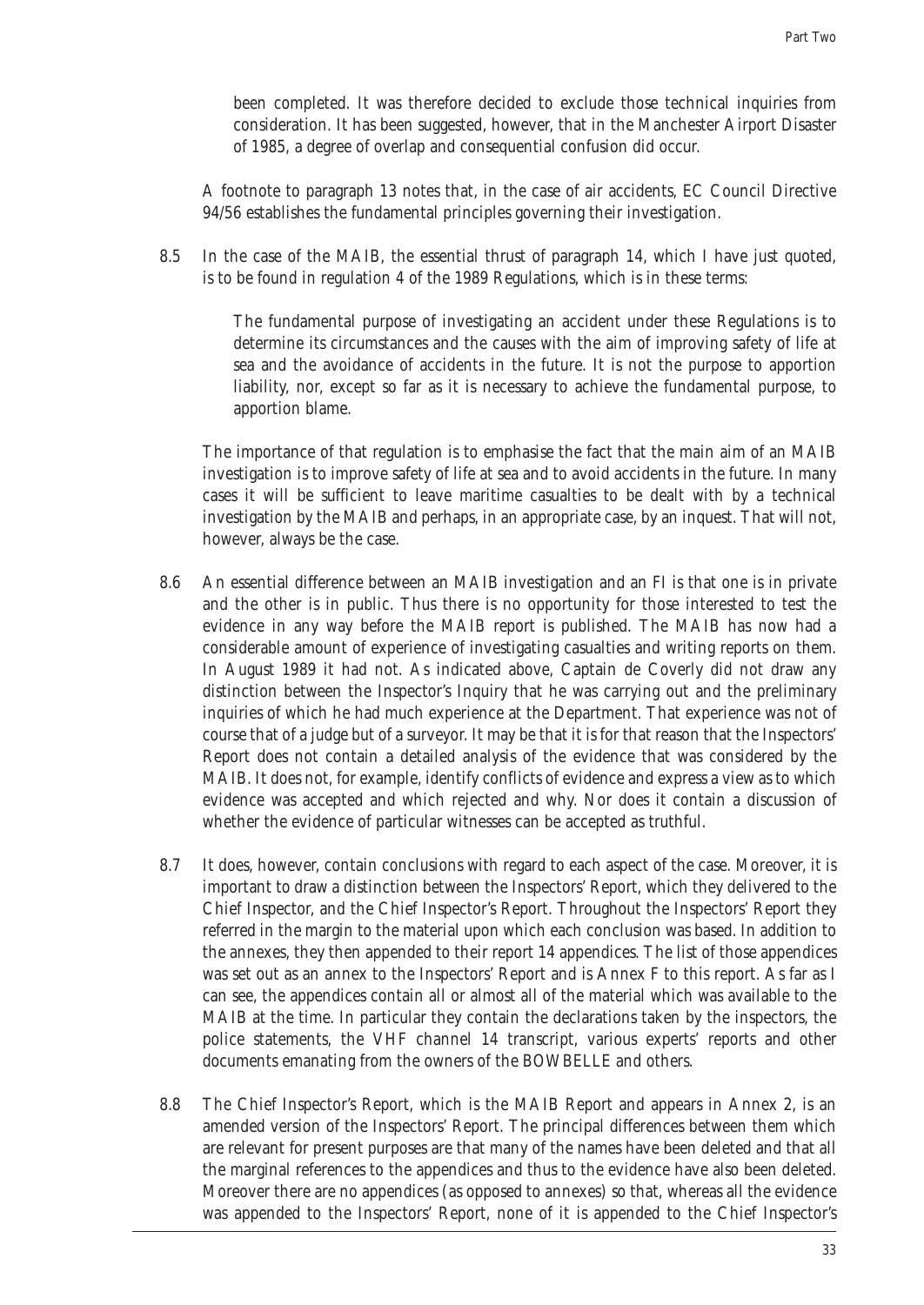Report. It may be noted in this connection that (as stated in section 7 above) on 11th January 1994, in a written answer to a question posed by Mr Spearing, the Minister of Transport for London in effect refused to deposit the Inspectors' Report in the library of the House of Commons, which would of course have put it in the public domain.

- 8.9 It follows that the reader of the MAIB Report is in a very different position from the reader of the Inspectors' Report because, except in general terms, he cannot identify the evidence upon which it is based. He does not even know what evidence the MAIB had available to it. He is not therefore in a position to submit the report to critical scrutiny. I do not criticise the inspectors or the MAIB for this because it seems to me to follow largely from the nature of the exercise which the MAIB must undertake under the 1989 Regulations. The fact remains that (as the Home Office Working Party pointed out in the passage quoted above) the MAIB investigation is private and not public.
- 8.10 The result in this case was that the evidence in the report and the reliability of the conclusions could not readily be exposed to public scrutiny. Yet for the reasons I have given, this seems to me to be the kind of case in which the facts should have been exposed to such scrutiny. I noted earlier, in the passage from the recent letter which I quoted, that Captain de Coverly expressed his personal view (no doubt based upon his considerable experience) that "an investigation into any major accident should be open to some form of public scrutiny – though not necessarily a public inquiry of [FI] type". He said that it was for that reason that he welcomed the opportunity to give evidence at the second inquest.
- 8.11 At the time the Secretary of State received either the Inspectors' Report or the MAIB Report, it was by no means certain that there would be a second inquest and (as we saw in section 7 above) it was not because the matter was to be scrutinised at an inquest that an FI was not ordered at that time. In any event the possibility (or even the probability) that an inquest would be held, would not in my opinion have been a satisfactory reason not to hold an FI. An inquest is a very different kind of process from an FI. It is not to my mind a suitable forum for a detailed examination of the causes, including the underlying causes, of a casualty of this kind. A very important difference between the two types of inquiry is that an FI leads to a reasoned report by the wreck commissioner based upon the evidence put before the FI. There is no such reasoned decision after an inquest.
- 8.12 If the view expressed above is correct, what was required here was public scrutiny of the evidence. As I see it, such scrutiny was not possible without the relevant evidence being made publicly available, as would occur at an FI. Yet here, as I have tried to explain, it was not even possible for the public to tell what evidence was in fact considered by the MAIB. In these circumstances only a public inquiry such as an FI could have achieved such scrutiny. It is my view that, for this simple reason, a public inquiry should have been ordered when the MAIB Report was published or shortly thereafter. As I said earlier, there can I think be no doubt that, if the Secretary of State had ordered a public inquiry, it would have been an FI. There can also be no doubt that it would not have covered the many further topics which some correspondents now want. I shall return to this point below.
- 8.13 It will be recalled from section 7 that one of the reasons why it was decided not to order an FI was that the view was taken that, under regulation 9(1) of the 1989 Regulations, the MAIB Report could not be published if an FI was ordered, and it was desirable that the report should be published as soon as possible. Assuming (as may well be the case) that that was the correct construction of regulation 9(1), it was or could have been mitigated in two ways. The first is that (as stated above) under regulation 9(7) the Chief Inspector had power, notwithstanding regulation 9(1), at any time during the course of an investigation to release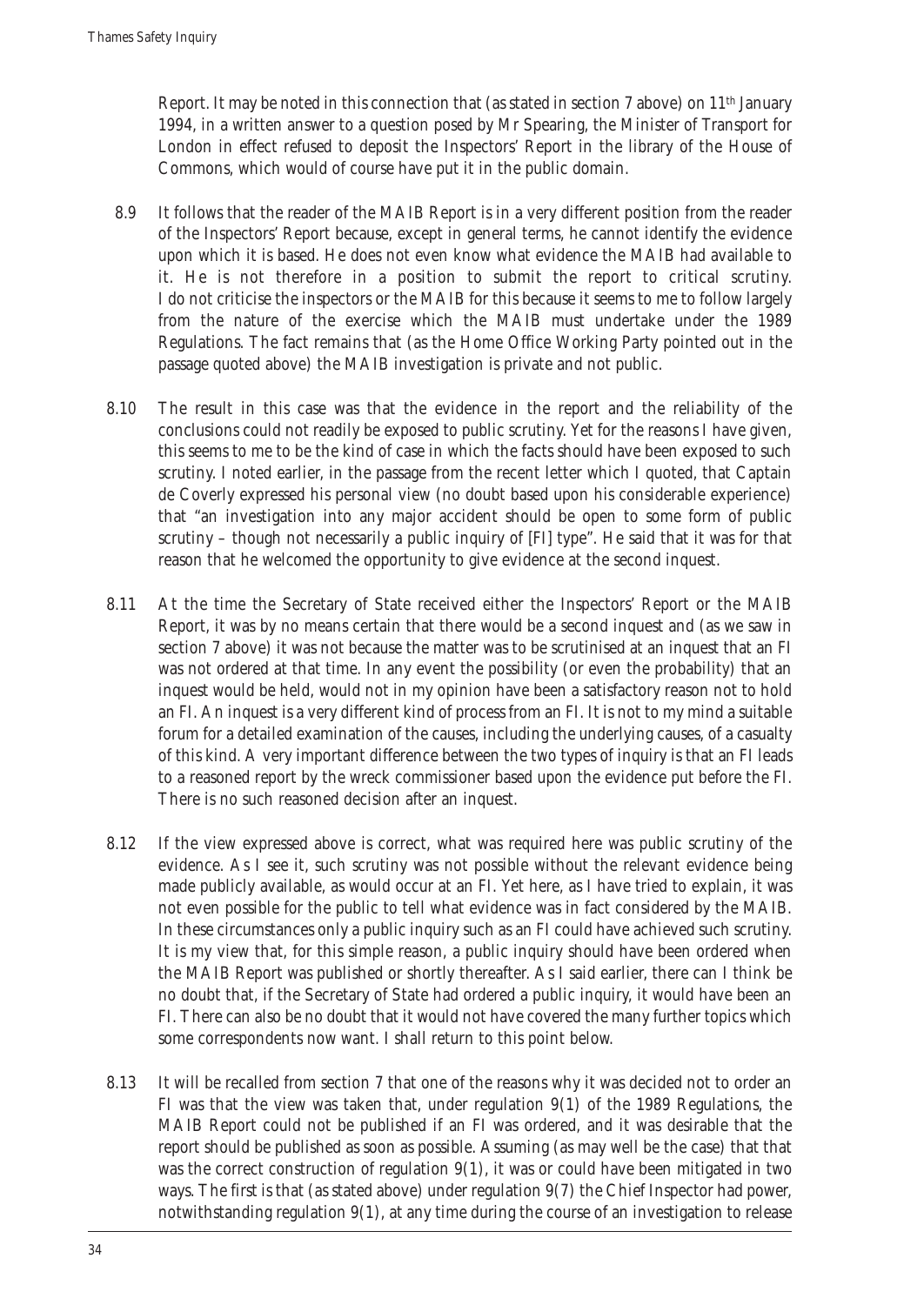information and recommendations if in his opinion it was necessary or desirable to do so in the interests of safety. The importance of regulation 9(7) is that it ensured that information relevant to future safety could be made public at once.

- 8.14 The second way in which any problem could be mitigated is that an FI could presumably have been ordered after the report was published. In these circumstances, while relevant, I do not think that that was a sufficient consideration to lead to the conclusion that an FI should not be ordered, if the other relevant considerations led to the conclusions that an FI should be ordered, as in my opinion they did.
- 8.15 It will be apparent from the above that I do not accept the approach of successive Secretaries of State which I have tried to set out in Annex C and in section 7 above. For example I do not accept the point which is made throughout the correspondence and in answers to parliamentary questions that the terms of reference of the MAIB investigation are or would be the same as those of an FI, or that, because the MAIB investigation was thorough, it follows that no FI should be ordered in the absence of compelling evidence not considered by the MAIB. If Parliament had intended that approach to be adopted when it enacted section 33 of the 1988 Act, it could have done so, but it did not. It left the power to order an FI intact and without qualification. The approach adopted by the MAIB, the Department and successive Secretaries of State seems to me to ignore two important features, to which I have already referred.
- 8.16 The first is that the MAIB investigation is private, whereas an FI is public. The second follows from the first. It is that the evidence considered by the inspectors has never been publicly scrutinised. Not only does the public not know what the evidence was because all reference to it was removed from the Inspectors' Report before the MAIB Report was published, but also none of it was tested. I do not mean to say that evidence can only be tested by cross-examination in an adversarial process, although that is one approach and is the traditional approach historically adopted in an FI, but here there was no testing at all. Thus, for example, there may be those who would wish to argue that the evidence of the two men on the forecastle of the BOWBELLE was unreliable as being either deliberately untruthful or mistaken. I stress that I have not formed any such view because I have not considered what evidence should be accepted and what rejected. My point is simply that noone has yet had an opportunity to advance an argument along those lines by reference to all the material available, because no-one has had the relevant material.
- 8.17 One of the features of an MAIB investigation under the 1989 Regulations (which is still the case under the 1999 Regulations) is that, although anyone who is to be criticised in the MAIB report must be notified of that fact and given 28 days in which to make appropriate representations, no-one else is given an opportunity to make such representations, either with regard to the primary facts set out in the report or with regard to any of the proposed criticisms. While I do not take the view that such an opportunity should be offered in every case and, indeed, in the vast majority of cases, the public interest will not require a process of public scrutiny, there are some exceptional cases in which the public will properly demand such scrutiny. I have already expressed my view that this was such a case.
- 8.18 In these circumstances I should stress that my conclusion that a public inquiry should have been ordered does not depend upon any new evidence becoming available after the MAIB Report was made. It is based upon the exceptional nature of the case. In this regard I was particularly struck by submissions made at the oral hearing on 8th November by Mrs Barbara Davis, whose son was on the MARCHIONESS and survived, and by Mr Iain Philpott, who was on the MARCHIONESS himself and whose girlfriend died on that night. Mrs Davis said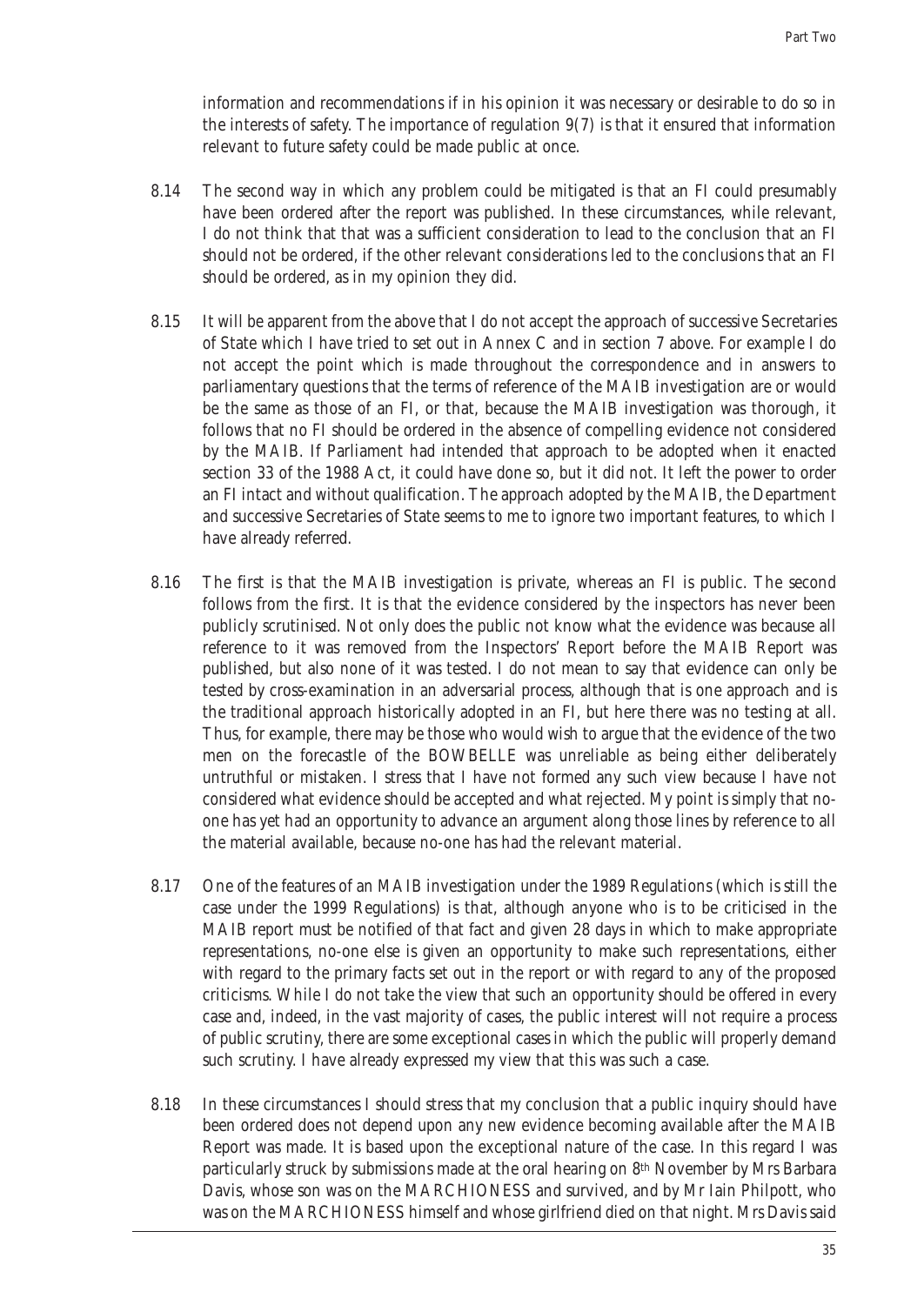that in her view the existence or otherwise of new evidence, that is evidence not considered by the MAIB, is something of a red herring because what is required is a consideration of all the evidence by one tribunal at one time. Mr Philpott said much the same. Those are compelling reasons why a public inquiry should have been ordered after the MAIB Report was published and, as appears below, it is my view that they remain valid today.

- 8.19 Although my conclusion does not depend upon the existence of new evidence or upon a detailed analysis of the material considered by the MAIB, there are a number of features of the case which underline it. They relate principally to the primary facts, to the issue of alcohol and to the position of the owners of the BOWBELLE.
- 8.20 I shall briefly address these topics, but I should stress that in doing so I do not do so with a view to criticising the MAIB inspectors or the Inspectors' Report, or, indeed, the MAIB Report itself. I do not see it as part of my role to do so. My role is essentially to form a view as to whether a public inquiry should be ordered now. If an inquiry is ordered, that inquiry will consider in detail all the available evidence as to what caused the collision and the loss of life. In these circumstances, given that I have reached the clear conclusion that such an inquiry should be ordered, it is important for me to take care not to prejudge any of the issues which may arise at the inquiry, if one is ordered. I have therefore tried not to form conclusions on any of the topics to which I now turn. Instead I have tried to focus on some of the principal questions which it seems to me would have arisen had a public inquiry been held. There may be many others.
- 8.21 I should also add that there are certain materials that I have not considered, given that they are (or are at least arguably) subject to legal restrictions on their disclosure. These include materials provided to the police in confidence which are subject to the principles in *Woolgar v Chief Constable of the Sussex Police* [1999] 3 All ER 604. It is likely, however, that such materials would have been considered at any public inquiry, had one taken place (and would be considered at any future inquiry), although I should stress that that is no more than a preliminary view. In the event of a public inquiry, any issue on this or any other similar question would of course only be resolved after hearing argument from those interested. For present purposes I have only considered those statements which I am satisfied are in the public domain.
- 8.22 The same is true of the declarations. I have not considered any declarations which are not in the public domain or in respect of which the declarant's consent was not given. Some potential witnesses have died and some witnesses, including Mr Alan Smith of South Coast Shipping, to whom I refer further below, have objected to my considering their declarations. Declarations not in the public domain may be subject to some restriction upon the use to which they may be put. A number of the declarations are in the public domain because they were read out or put in evidence during criminal proceedings or the inquest. I have not heard argument as to the true legal position and have decided that the public interest does not require me to look at declarations not in the public domain. I have, however, looked at declarations in respect of which consent was given. I do not think that there is any possibility that I would have reached a different conclusion as to what recommendations to make if I had looked at other declarations or other police statements.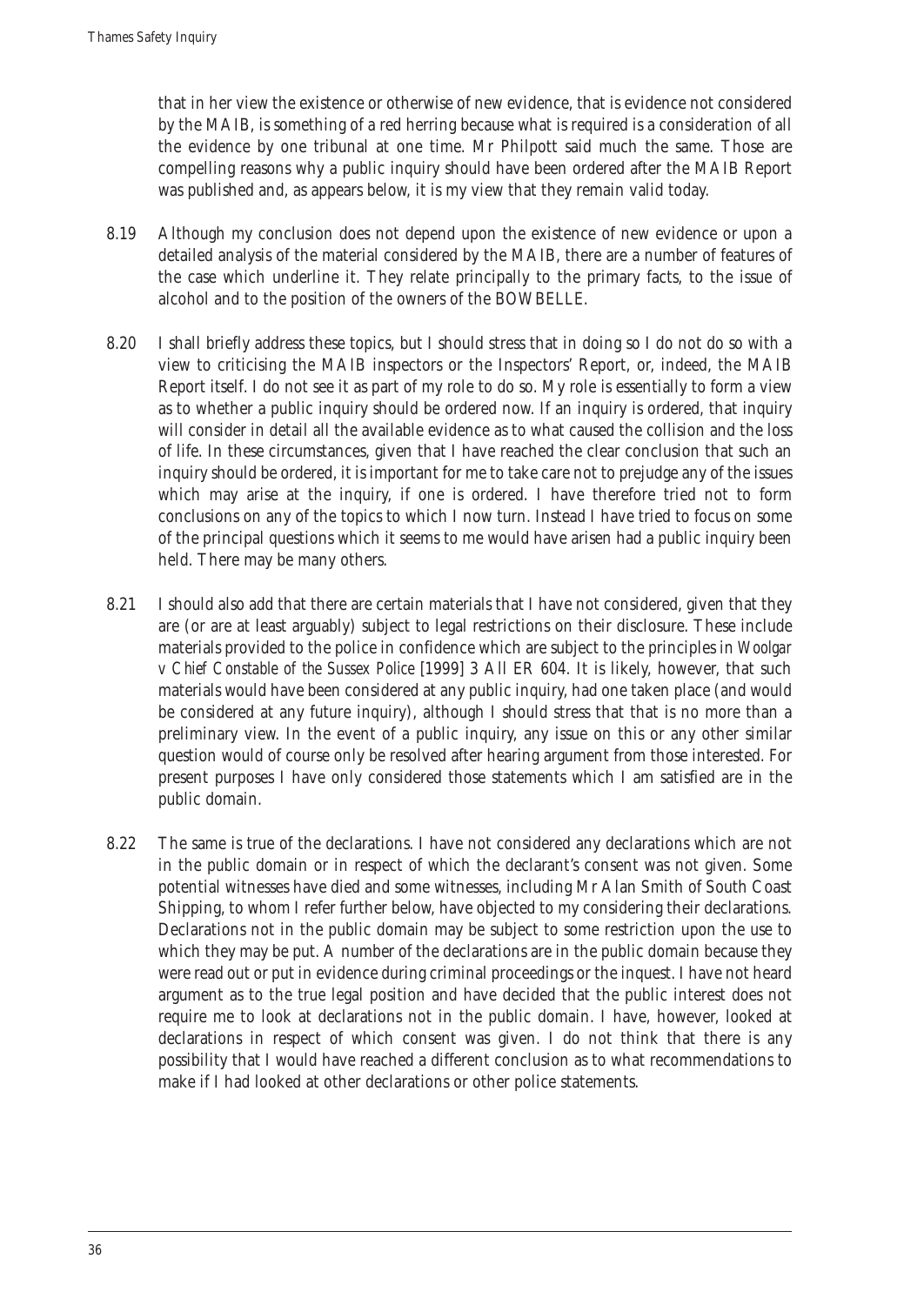#### **Primary Facts**

- 8.23 In order to ascertain the primary facts it was of course necessary for the MAIB to consider a number of different types of evidence. They included the statements of eye witnesses, contemporary documents, evidence of subsequent inspections of the vessels (and perhaps other property) and expert evidence. Since this was a case in which a police investigation was proceeding at the same time as that of the MAIB, it was obviously sensible for there to be close co-operation between them. The police naturally took a considerable number of statements. They sent many of them to the MAIB, where they were considered by the inspectors. They would also no doubt have considered transcripts of the answers given by any relevant witness who was interviewed by the police under caution, if they had received them.
- 8.24 It emerged at an early stage that there were two different accounts of what had occurred. The first was that the BOWBELLE would have overtaken the MARCHIONESS without hitting her but for an alteration of heading to port by the MARCHIONESS. The second was that there was no or no significant alteration of heading to port by the MARCHIONESS before she was struck by the BOWBELLE and that it was only after that first impact that her head came round to port. The conflict was identified by the police in a report dated  $21<sup>st</sup>$  August 1989 and said to be up to date as at 0900 on that day. It was subsequently sent to the MAIB. In that report the police described the conflict thus:

Two conflicting accounts of the collision between these vessels appear to be emerging. The first account alleges that the BOWBELLE travelling at the faster speed ran straight over the stern of the MARCHIONESS, without any horns being sounded and without any mandatory crew member at the bow of the BOWBELLE. The BOWBELLE apparently carried on and also collided with Cannon Street Railway Bridge. This account has been given by some witnesses and Mr McGOWAN, the Mate on the MARCHIONESS.

The second account which is given by two independent witnesses who were outside the Anchor public house on the Southwark side of the river varies by suggesting that the BOWBELLE sounded its horns, was travelling straight and collided with the MARCHIONESS when the MARCHIONESS veered across its path.

- 8.25 The conflict was significant or potentially significant because it would or might affect responsibility for the collision. On any view the BOWBELLE was overtaking the MARCHIONESS so that, quite apart from any other duties which she may have had, it was her duty to keep out of the way of the MARCHIONESS under rule 13 of the Collision Regulations. Her responsibility and that of the MARCHIONESS would, however, be likely to be viewed very differently if the vessels would have passed clear but for a deliberate alteration of heading to port by the MARCHIONESS.
- 8.26 In the inspectors' interim report referred to above which was made on or before 29<sup>th</sup> August they said:

It is probable, but not certain, that MARCHIONESS precipitated the collision by altering course into the path of BOWBELLE.

In the MAIB Report (which is Annex 2 at volume 2 page 7) it is not put in quite that way. The relevant parts of the report are at paragraphs 3.6 to 3.9, 6.3 to 6.6 and 16.1 to 16.7. I regret that paragraphs 3.6 to 3.9 were inadvertently omitted from volume 2 when the annexes to my interim report were printed, although they are included in a document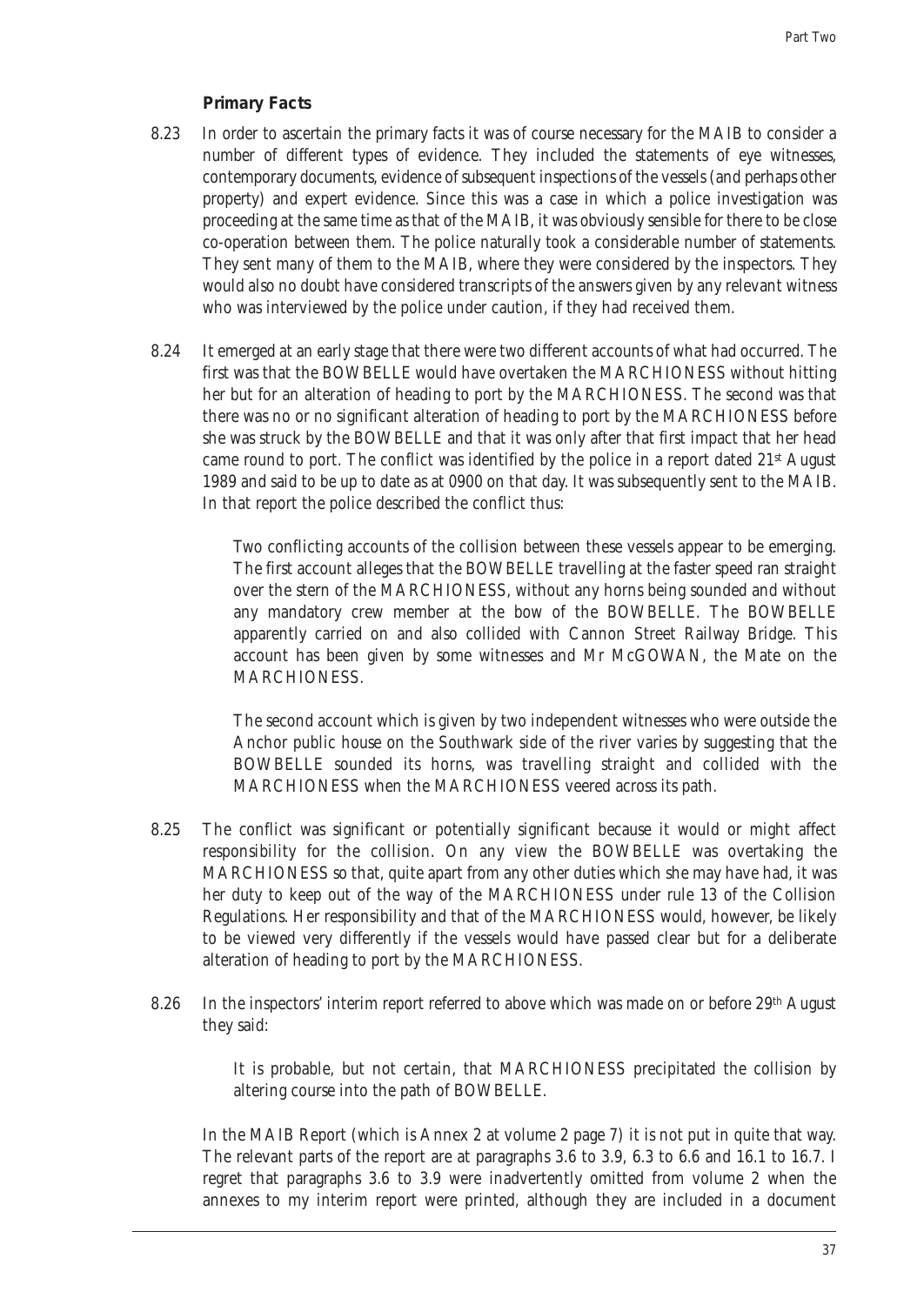entitled "Errata" which was published with the original report. The remaining paragraphs are at volume 2 pages 19 and 20 and pages 35 and 36 respectively.

8.27 Although the conclusions in the MAIB Report are expressed cautiously, they nevertheless show the two vessels converging before any impact. Paragraph 16.6 is in these terms:

> The tracks followed by the two vessels after they had passed Southwark Bridge, as they have been deduced, are shown at Annex 1C. It is stressed that they are at best no more than approximation: in particular, and especially since the Skipper cannot speak for himself, the track of MARCHIONESS represents no more than the hypothesis which best seems to fit the evidence.

Annex 1C to the MAIB Report, which is at volume 2 page 64, depicts the MARCHIONESS proceeding on a track across the head of the BOWBELLE. Various possible reasons are given for the initial alteration of heading to port, namely a deliberate alteration of course to port or a yaw to port caused by the first effects of hydrodynamic interaction ("interaction") or by tidal eddies, and it is then assumed that she steadied on that course, apparently deliberately.

- 8.28 It appears that the starting points on Annex1C, namely positions  $A_1$  and  $A_2$  are based on the evidence of the two seamen on the forecastle of the BOWBELLE and, perhaps also, of at least one witness ashore. There is a reference in the MAIB Report to some of the evidence available to the inspectors, but there is no clear statement of what evidence was considered. I have tried to explain the reason for that, namely that both the references to the evidence in the Inspectors' Report and the appendices, which contained the evidence, were removed from the final report, which was of course the only report made available to the public until this Inquiry.
- 8.29 It is thus not clear from the MAIB Report what evidence was available to the MAIB, or whose eye witness evidence was accepted and whose rejected and why. In addition, no consideration was given in the report to the question whether the inspectors accepted that all the witnesses were telling the truth. In these circumstances, as already stated, public scrutiny of the subject matter of the report was not possible when it was published. Such scrutiny would not of course have guaranteed a definitive or correct answer to the various questions raised by the collision (including the question of which of the two accounts of the collision identified by the police in their report of 21st August 1989 was correct). It would, however, have meant that the public could be reasonably confident that the central questions had been fully considered having regard to all of the available evidence.
- 8.30 Clearly any public inquiry would have considered in detail the accounts given of circumstances leading up to the collision by the crew of the BOWBELLE. I therefore turn first to that aspect of the case. In that regard the MAIB was at a considerable disadvantage because, with one exception<sup>2</sup>, it did not have the statements made to the police by the crew (or indeed by the owners of the BOWBELLE – see below). The differences may be significant, as appears from a comparison between the statement which Mr Terence Blayney gave to the police and the declaration he made to the MAIB. His first statement to the police (dated 20th August 1989) was 13 pages long and contained a detailed account of the

<sup>2</sup> The statement of Edward Quantrill (one of the two seamen on the forecastle). It is not clear why his statement (alone amongst the crew statements) was passed to the MAIB.

<sup>3</sup> In his first statement he reversed the names of the bridges. This error was corrected in his second statement.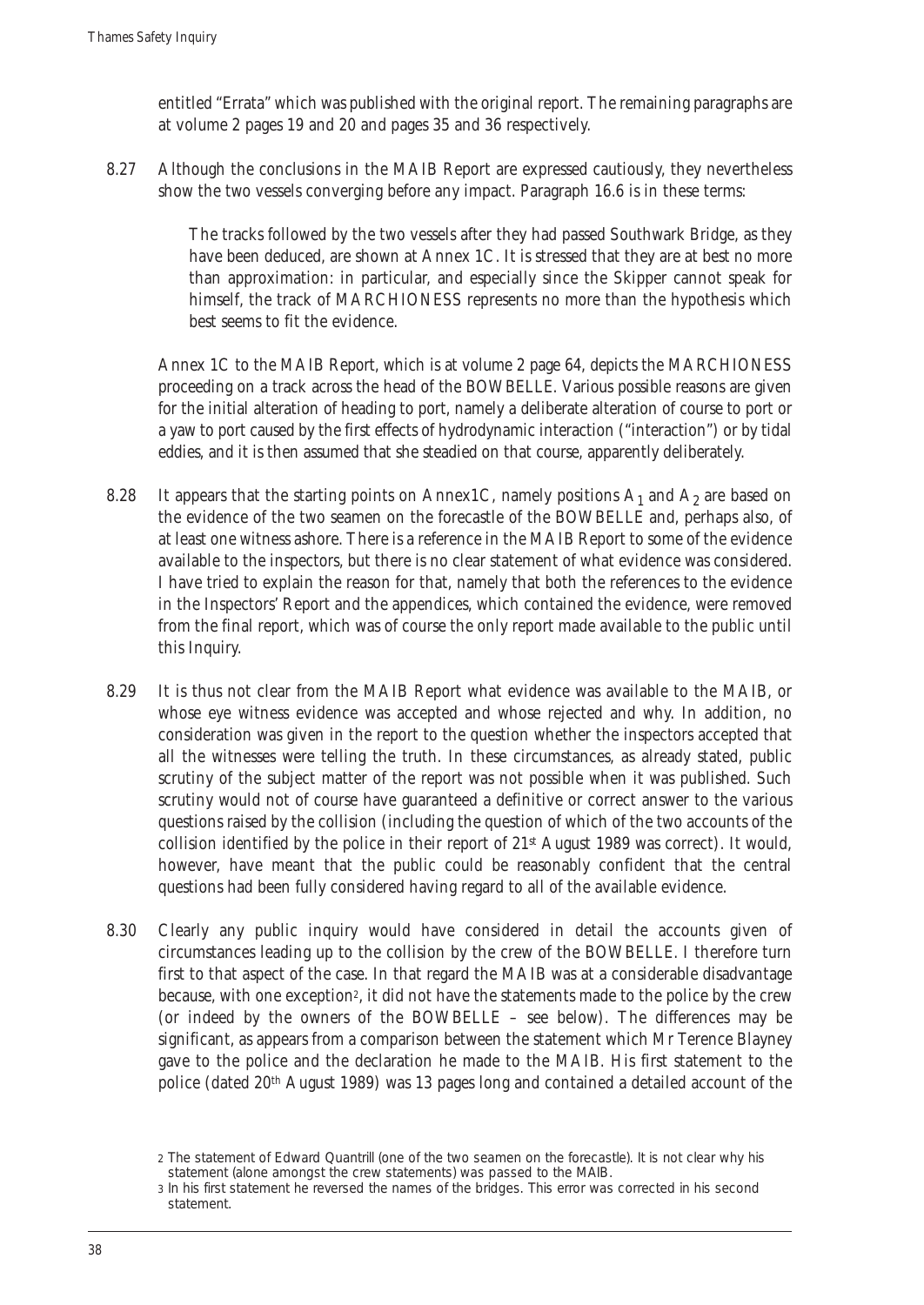voyage, of the circumstances of the collision and of the means of communication between the forecastle and the bridge of the BOWBELLE. This is to be contrasted with the account he gave to the MAIB on 22nd August, which was less than 2 pages long.

- 8.31 I am not in any way criticising either the police or the MAIB for the fact that the MAIB was not provided with all of the police statements. It does not appear that the MAIB had any entitlement to see those statements and the police had no obligation to provide them. Nevertheless, the fact is that the MAIB must have been at a disadvantage in investigating the primary facts in circumstances where it did not have access to the statements made by the crew of the BOWBELLE to the police. Had there been a public inquiry, it is likely that all of the relevant materials would have been available for public scrutiny. This was particularly important in relation to the accounts given by the two seamen on the forecastle of the BOWBELLE. Their evidence was very important because they both said that the MARCHIONESS had apparently altered course to port so as to bring her into the path of the BOWBELLE. In his statements to the police (which, as I have said, the MAIB did not have), Mr Blayney described how, when the BOWBELLE first emerged from Southwark Bridge3 and he first became aware of the MARCHIONESS, she was "a safe distance ahead of us and to the starboard side" but that, before the BOWBELLE reached Cannon Street Bridge, the MARCHIONESS seemed to alter course to port and within "just a matter of seconds" the collision occurred. In his expert evidence at the prosecution of Captain Henderson, Captain John Third of Brookes Bell (who were instructed on behalf of Captain Henderson) said that he had "difficulty" reconciling these observations. I do not know whether that observation is well founded. However, given the importance of their evidence, it would undoubtedly have been preferable for it to have been tested in public.
- 8.32 The second issue is the effect of interaction on the MARCHIONESS and whether it was a cause of the collision. In a report dated 17th April 1990 Captain Eric Beetham wrote this at page 75:

Interaction does occur between the hulls of two vessels in close proximity. With the relatively large underwater volume of the BOWBELLE and the very fine lines and shallow draught of the MARCHIONESS I think it very unlikely that the effects of interaction would have been felt until the distance between the two craft was no more than 5 metres. It would seem unlikely that interaction played a significant part in the actual cause of the collision – the collision being inevitabl[e] by the time any effect of interaction became relevant.

8.33 That is to be contrasted with the view expressed by the MAIB at paragraphs 6.5 and 6.6 of its report as follows:

> The essential point, so far as the present accident is concerned, is that a positive pressure field exists near both the bow and the stern and therefore when, as here, a relatively large ship is overtaking a smaller one the latter will tend to sheer across the bow of the former. Where the two vessels are very close the effect can be so great that the small vessels loses all control. It seems highly likely that this effect was a cause, probably the major cause of MARCHIONESS sheering across the bow of BOWBELLE … Interaction may also have been partly responsible for the initial, relatively slight, convergence of the vessels' tracks rather than (or as well as) tidal eddy…. Advice from a leading authority on the subject is that with vessels of the size of BOWBELLE and MARCHIONESS, at their speeds through the water at the time of the accident, there would be some effect on the smaller vessel when they were 40 to 50 metres apart.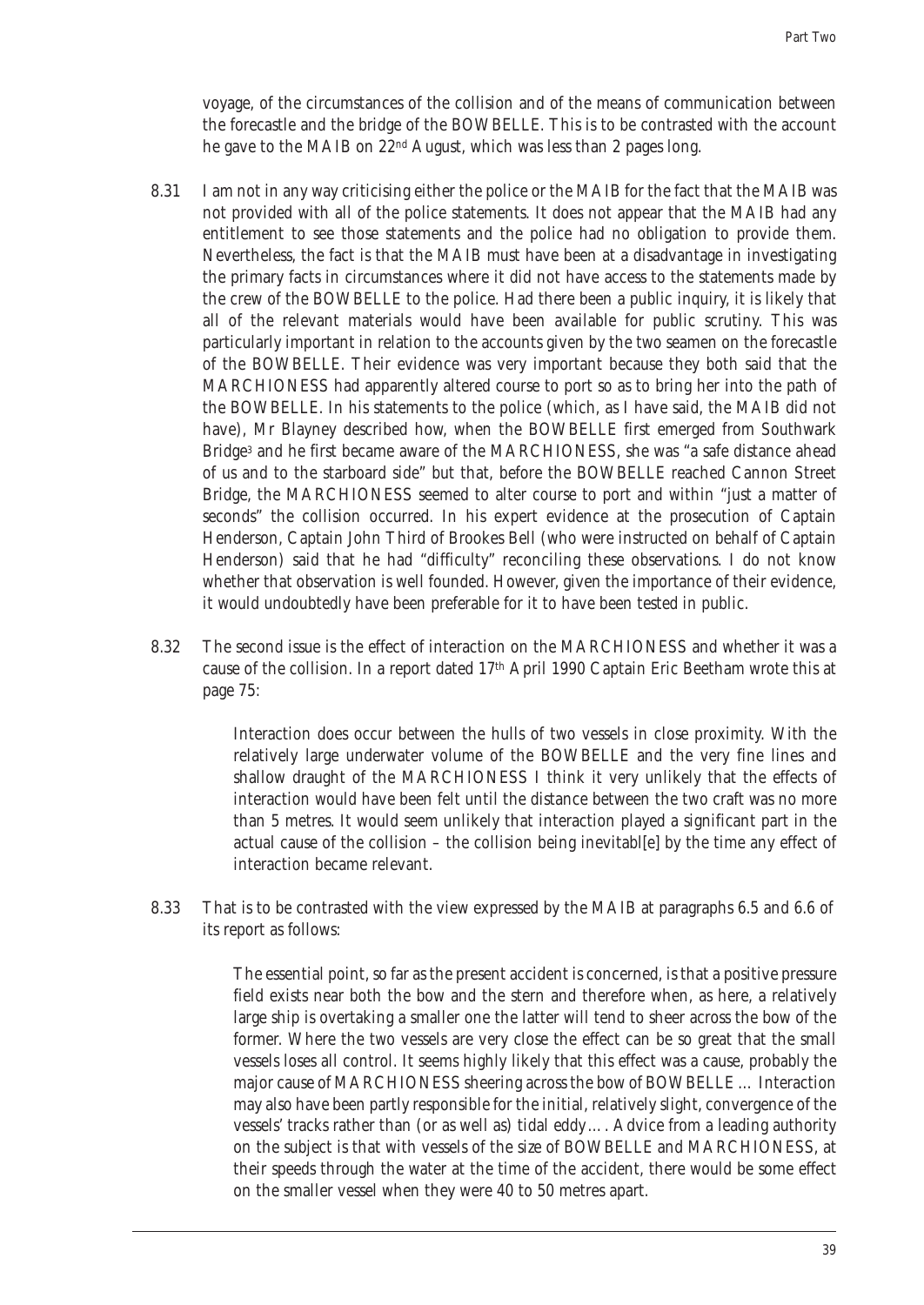- 8.34 The "leading authority" to whom the MAIB referred was Dr Ian Dand, who visited the MAIB on 7th November 1989 to discuss the likelihood of interaction having been a factor in the loss of the MARCHIONESS. It thus appears that this section of the MAIB Report was primarily based upon the views expressed to the MAIB by Dr Dand. There is a manuscript file note amongst the MAIB's papers which records Dr Dand's views on the subject. Dr Dand was not, however, asked to prepare a report at that time; so one cannot be sure how he arrived at the figure of 40 to 50 metres or indeed at what distance Dr Dand thought that interaction would become such as to cause the MARCHIONESS to lose control. He subsequently prepared a report for use in the private prosecution which is dated September 1991, after the MAIB Report was published. It contains a detailed analysis of the forces of interaction based on model tests (albeit of different vessels) and appears to conclude that, when the MARCHIONESS was still 30 metres ahead of the BOWBELLE and with 5 metres between the track of the starboard side of the BOWBELLE and the track of the port side of the MARCHIONESS, virtually no interaction would have occurred, but that thereafter, if neither vessel applied helm, the vessels could have collided by reason of the forces of interaction causing the head of the MARCHIONESS to come round to port.
- 8.35 It is not clear to me whether the views expressed in Dr Dand's report of September 1991 are significantly different from those which he expressed to the inspectors. Nor is it clear to me what, if any, difference there is between the view expressed in the report and that of Captain Beetham. However, given the potential value of expert evidence of interaction in helping to resolve the central issue between the witnesses as to how the collision occurred, which was identified by the police at the outset, it seems to me that the whole topic of interaction and what (if any) role it played in the collision is one which would have merited (and benefited from) scrutiny at a public inquiry.
- 8.36 Thirdly there is the question of where the collision took place. Quite apart from the inherent desirability of being able to locate where the collision occurred, its location also has a bearing upon which of the two accounts identified by the police is likely to have been correct. If the collision occurred as the MARCHIONESS was approaching Southwark Bridge (rather than when it was between Southwark and Cannon Street Bridges) this makes it much less likely that the collision was precipitated by a deliberate alteration of course by the MARCHIONESS to port<sup>4</sup> because there is no obvious reason why the MARCHIONESS would have done so in the vicinity of Southwark Bridge. This issue is not addressed by the MAIB in its report. It was, however, suggested in the Dispatches television programme made in 1993 that the evidence of those on board the HURLINGHAM was "in flat contradiction to the official scenario". That suggestion has been repeated in submissions to this Inquiry.
- 8.37 There is certainly some evidence to place the collision at Southwark Bridge. Mr George Williams, the skipper of the HURLINGHAM, told the MAIB in his declaration that the collision happened at Southwark Bridge rather than between Southwark and Cannon Street bridges. Other eye witnesses, including some of those who were on board the HURLINGHAM and some of the MARCHIONESS survivors, have, at various times, also described the collision as having taken place at Southwark Bridge. In a letter of 27th July 1994 to Dr. Burton, Christian Fisher referred to substantial new evidence obtained by the Dispatches programme as placing the collision at a different location from that identified by the MAIB and also referred to the evidence of Mr Simon Hook, Mr Dino Pereira, Mr Digenis Stephanou, Mr Glen Tobin, Mr Nick Stephanou and Ms Annette Russell. On 1st December

<sup>4</sup> The converse does not of course follow. If the collision took place between the bridges, the question of whether it was precipitated by an alteration of course by the MARCHIONESS would remain an open one.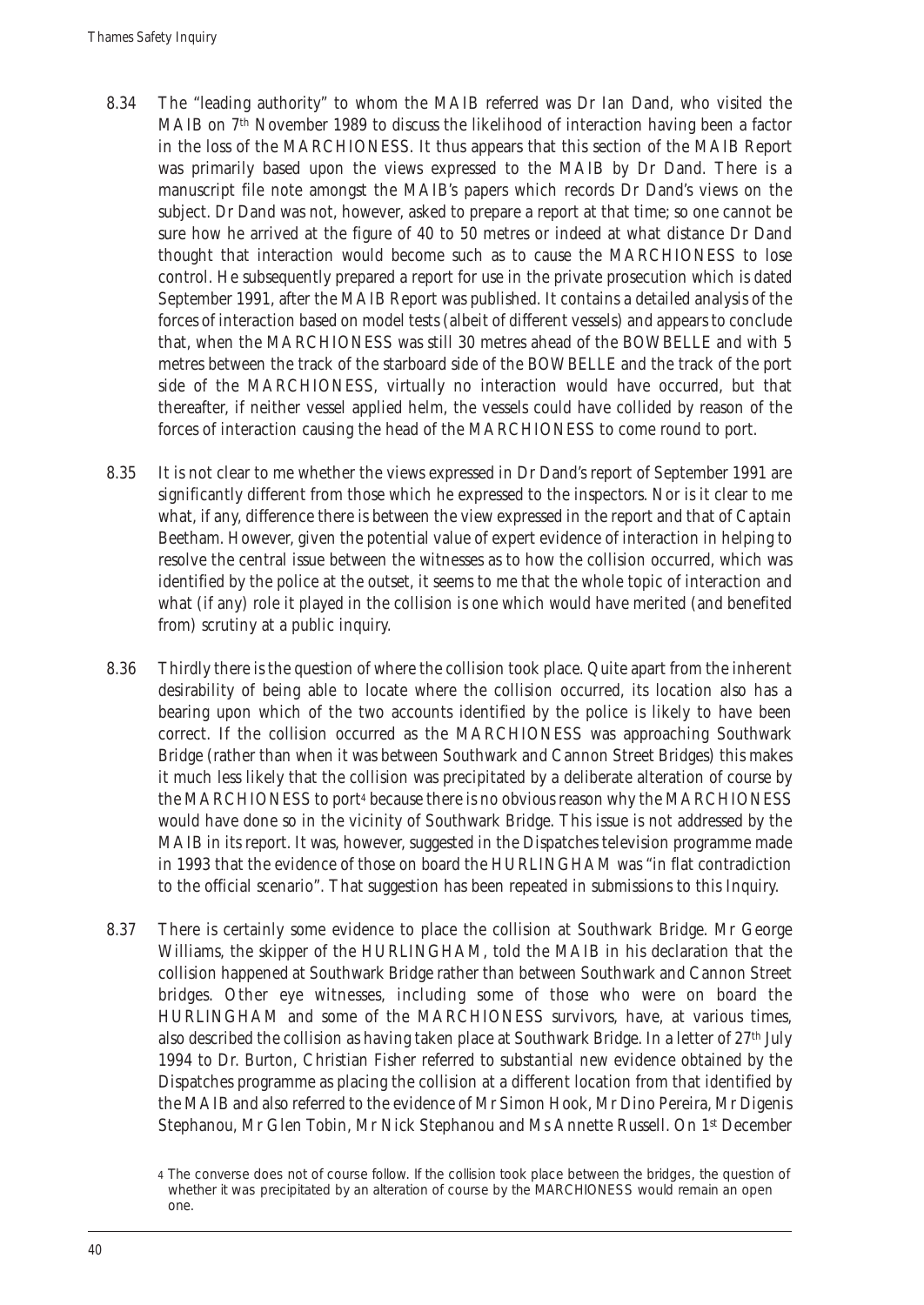1994 in a further letter to Dr Burton, Mr Christian Fisher identified Mr Philpott, Mr Hook, Mr Pereira, Mr Rod Lay, Ms Russell and Mr John James as having evidence to give about the location of the disaster or the nature of the collision. Christian Fisher also wrote on 22nd September 1997 to Ms Jackson, who was of course by then a Minister at the Department, stating that Mr Anthony Phillips, a witness from the HURLINGHAM, had evidence to give as to the location of the collision.

- 8.38 I do not propose to analyse this evidence in any detail. Such matters would undoubtedly have to be examined at any public inquiry in the future. I should perhaps say that, with the exception of the statement of Mr Nick Stephanou, the MAIB appears to have had statements taken by the police from all the individuals referred to above. However, it only took a declaration from Mr Philpott and thus did not interview or question any of the others. Nor, of course, did it have the benefit of the additional evidence given by those of the witnesses to whom I have just referred who gave evidence at the resumed inquest. It would, in those circumstances, be more accurate to say not that there is "new" evidence as to the primary facts of the collision but rather that the existing evidence has never been fully tested or considered in public. In this connection it should also be noted that one of the two seamen<sup>5</sup> on the forecastle of the BOWBELLE, in his evidence to the MAIB, appeared to place the collision at Southwark Bridge.
- 8.39 It is important to make it clear that I have formed no view on this question. There is a substantial quantity of witness evidence to the opposite effect (namely that the collision occurred at the location favoured by the MAIB). Indeed in his evidence at the second inquest Captain de Coverly observed that the location of the wreck of the MARCHIONESS made it unlikely that the collision had occurred at Southwark Bridge. It may be that any public inquiry would have done no more than confirm the correctness of the account given by the MAIB. We do not know because no such inquiry was held.
- 8.40 The fourth issue which would have been considered at any public inquiry is the question of what (if any) conclusions could be drawn from the nature of the damage to the MARCHIONESS and the BOWBELLE. Examination of the nature of the damage to vessels which have collided with each other will sometimes enable conclusions to be drawn as to the point of first contact, the angle of collision and the relative speed of the two vessels. Thus it is usual for a speed and angle of blow report to be produced by the parties in proceedings in the Admiralty Court where two (or more) ships have collided. The purpose of a speed and angle of blow report is to consider the damage to the two vessels and to draw conclusions from the nature of that damage as to the relative speed of the two vessels and the mechanics of the collision, including (where possible) the relative headings of the vessels. Very often it is not possible to draw any firm conclusions from the nature of the damage. It is, however, almost inevitable that if there had been a public inquiry, expert evidence on this question would have been adduced and tested.
- 8.41 There is in fact some evidence on this question. Mr John Edon and Captain Beetham, then of Edon Liddiard Vince (a firm of marine consultants), inspected the MARCHIONESS on 29th August on the instructions of solicitors for relatives of the deceased or survivors. A surveyor representing hull underwriters of the MARCHIONESS was also present. A preliminary inspection of the damage, in particular of the contact area, was made at that time. A subsequent visit was made on 7th September, following recovery of the aft

<sup>5</sup> Edward Quantrill, although in this respect his evidence to the MAIB differed from the account he subsequently gave at the first trial of Captain Henderson.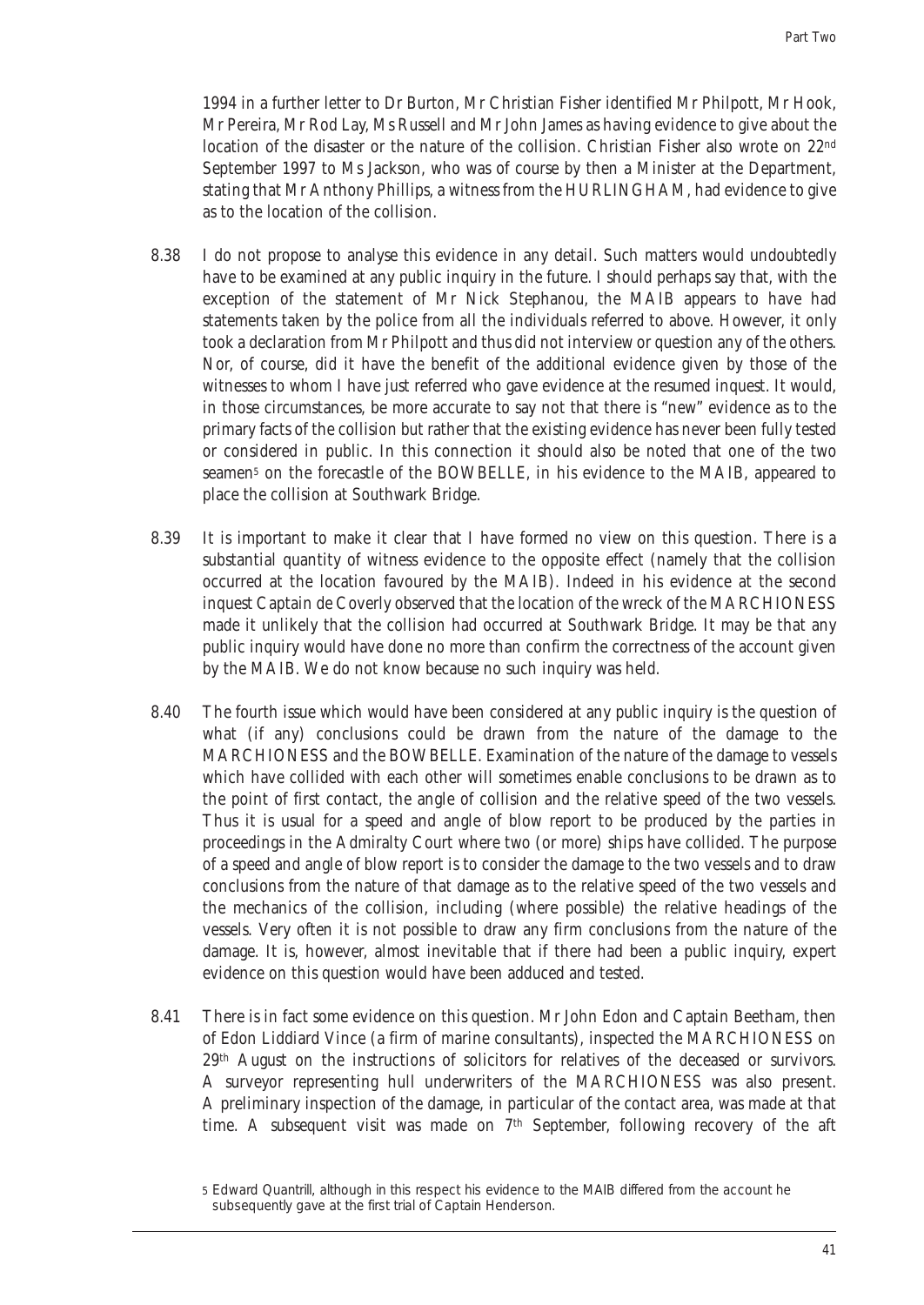superstructure and certain life saving equipment. The BOWBELLE had also been inspected by that time. Edon Liddiard produced a preliminary report on 22nd September 1989. It appears to have been written by Mr Edon, but may have been contributed to by Captain Beetham and may in any event represent his views at the time. Then in September 1991 Captain Beetham made a statement that was used at the committal proceedings of South Coast Shipping in which he considered, amongst other things, the mechanics of the collision having regard to the damage sustained by the two vessels. Finally, Captain Beetham produced a further report dated 3rd December 1999 to this Inquiry. It is fair to say that in certain material respects there is a difference between the views expressed by Edon Liddiard Vince in their report of 22nd September 1989 and the views expressed by Captain Beetham in his statement in September 1991 and his report of 3rd December 1999. This may go to show that it is not easy to draw firm conclusions about such matters or it may show that Captain Beetham changed his mind. In any event these are matters that would undoubtedly have been considered in detail at a public inquiry, had one been held.

8.42 These considerations all suggest to me that there remain a number of questions to be conclusively answered under this heading. They include the following. Where did the collision happen? What part of the MARCHIONESS was first struck? What was the angle of blow? What was the heading of each vessel at that time? Did the MARCHIONESS deliberately alter course to port? What effect upon her heading did the forces of interaction have? What was the distance of the BOWBELLE from her at that time? Did anyone on the BOWBELLE see the MARCHIONESS before the collision? If so, when? How long before the collision? Was the situation thought to be safe at that time? Was it in fact safe? If so, what turned a safe situation into one of danger? If neither vessel had altered course at that time would the vessels have passed safely? If so, at what distance? Which of the two versions of the way in which the vessels approached each other is to be preferred and why? Can any sensible conclusion on any of these questions be arrived at on the balance of probabilities? These are just some of the questions which spring to mind. There may be others. None has yet been examined in a public forum.

#### **Alcohol**

- 8.43 I have already adverted to the fact that the crew statements to the police were not (with the exception of one statement – that of Mr Quantrill who was on the forecastle) provided to the MAIB. This is highly significant when one comes to consider the question of alcohol consumption by members of the crew of the BOWBELLE before the ship sailed. As far as the MAIB was aware, the position was simply that the crew had been tested for alcohol and the results were negative. Accordingly it did not take the matter any further. It is now clear that matters were not quite so simple.
- 8.44 Firstly, there is no doubt that both Captain Henderson and Mr Blayney had been drinking on 19th August. This is clear from the statement which each of them made to the police. Captain Henderson's statement to the police (which was read out at the resumed inquest) was that in the period up to 6 pm on 19th August he had visited five public houses and drunk about six pints of beer. The evidence of Mr Blayney is even more striking. According to his statement, he recalled that between 3 and 4 pm he drank a couple of cans of Abbot Ale. Between 4.30 pm and 7.30 pm he drank a further two cans of beer. Between 9 pm and 11 pm he then drank about four pints of Foster's lager before returning to the BOWBELLE, which sailed some two hours later. The MAIB was unaware of any of this because it did not have a copy of either Mr Blayney's or Captain Henderson's police statement when it interviewed and obtained declarations from them.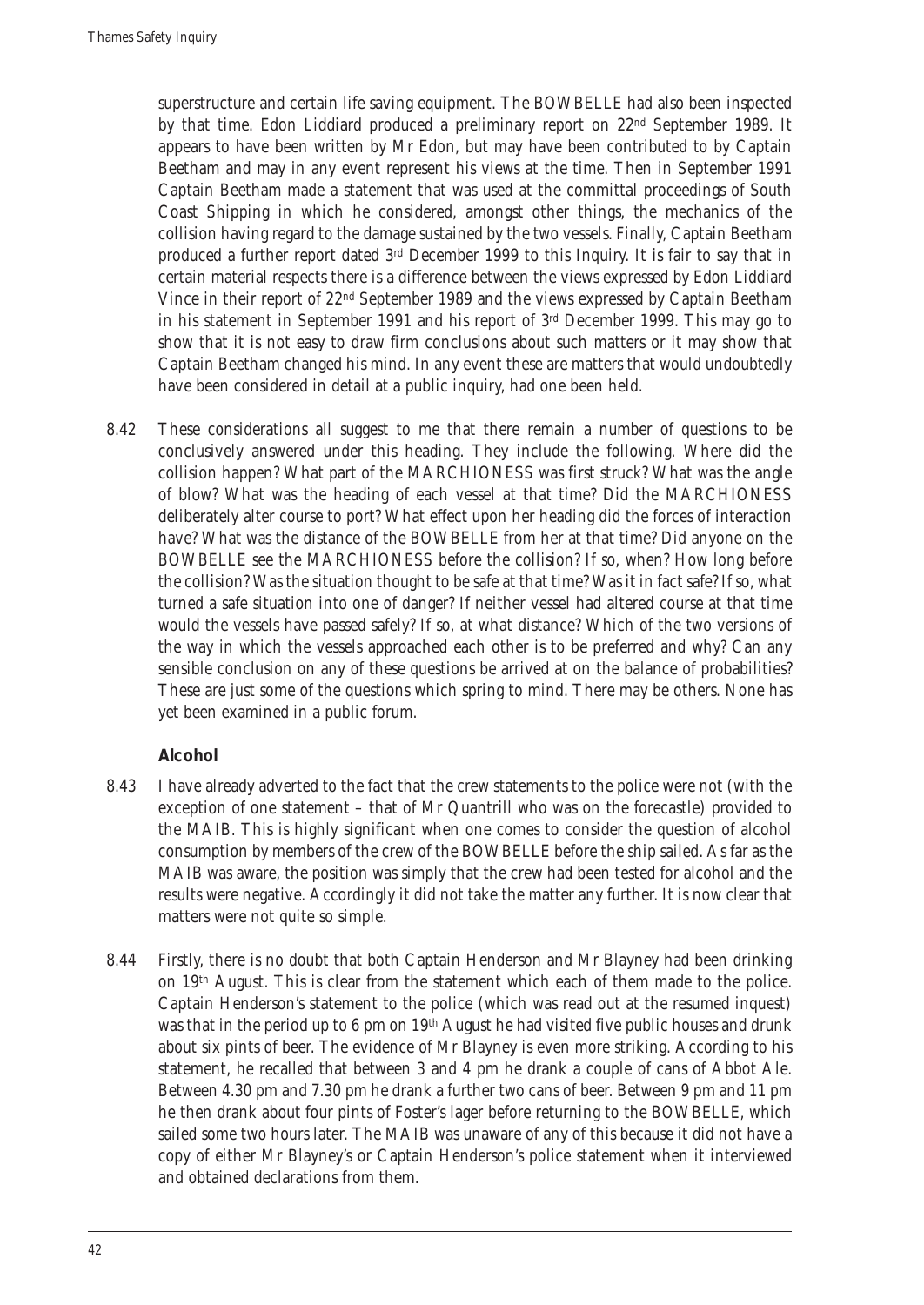8.45 Nor was the MAIB aware of the circumstances in which the police obtained negative blood alcohol readings. In fact the position was that the sample from Captain Henderson was taken at 11.30 am on 20th August and that from Mr Blayney was taken at 4.25 pm on the same day. In the light of the delays in taking the samples, it is perhaps not surprising that, in the view of Dr Andrew Clatworthy (the police surgeon who took and tested the samples), it was not possible to exclude the possibility that alcohol may have been present in the blood at the time of the accident. Indeed in his evidence at the resumed inquest, Dr Clatworthy said this in relation to the blood samples taken by the police:

> I was supplied with samples of blood from some of the members of the crew and the urine from another member of the crew which had been taken many hours after the accident and I am unable to use those figures to help me at all.

8.46 It now seems clear that, if this information had been available to the MAIB, it would have approached the whole question of alcohol in a very different way. In 1994, following an interview which Captain de Coverly gave to a television journalist, he wrote this in a letter:

> There is manifestly no doubt that if we had had evidence of significant alcohol consumption during the day before the accident, we would have gone into the matter and at the very least referred to it in our Report – even if, like the coroner, we had felt able to rule it out as a causative factor.

He said much the same in a letter dated 9th October 1998 to the MAIB and in an annex to a recent letter to the Inquiry he said that, if they had had evidence of Captain Henderson's drinking during the afternoon, they would, as he put it, "very definitely have followed it up in our investigation". It is fair to Captain Henderson to add that Captain de Coverly also pointed out that Dr Burton considered that alcohol did not play any part in the accident and that in his declaration Captain Henderson expressly said that he and the crew were fully rested and sober.

- 8.47 Again, I make no criticism of either the police or the MAIB for the fact that this information was not known to the MAIB when it made its report. Furthermore, it is possible that its conclusions would have been unaffected. The statements of Captain Henderson and others that they were all fit and sober are plainly an important part of the evidence. On the other hand, in the light of the evidence of drinking on 19<sup>th</sup> August, the possibility that alcohol may have played a part in the disaster is a matter that warranted the fullest possible public scrutiny. It raised a number of questions. They include the following. How much had Captain Henderson and Mr Blayney in fact had to drink? It would perhaps be natural to minimise the amount after a serious accident. Did either of them do so? Was each fit to perform his duties? If not, what difference did it or might it have made?
- 8.48 I should perhaps note that Mr Jonathan Davis (who was a passenger on the MARCHIONESS) wrote to Mr Hayes on 13th January 1992 saying that he saw the crew of the MARCHIONESS consuming alcohol before the accident. The MAIB could not of course have had that particular piece of evidence because it was not available at the time it made its report. It seems to me both to have merited and to merit further investigation.

**The Role of the Owners and Managers of the BOWBELLE**

8.49 Had there been a public inquiry, the role of the owners and managers of BOWBELLE and MARCHIONESS would of course have been considered in detail. In particular,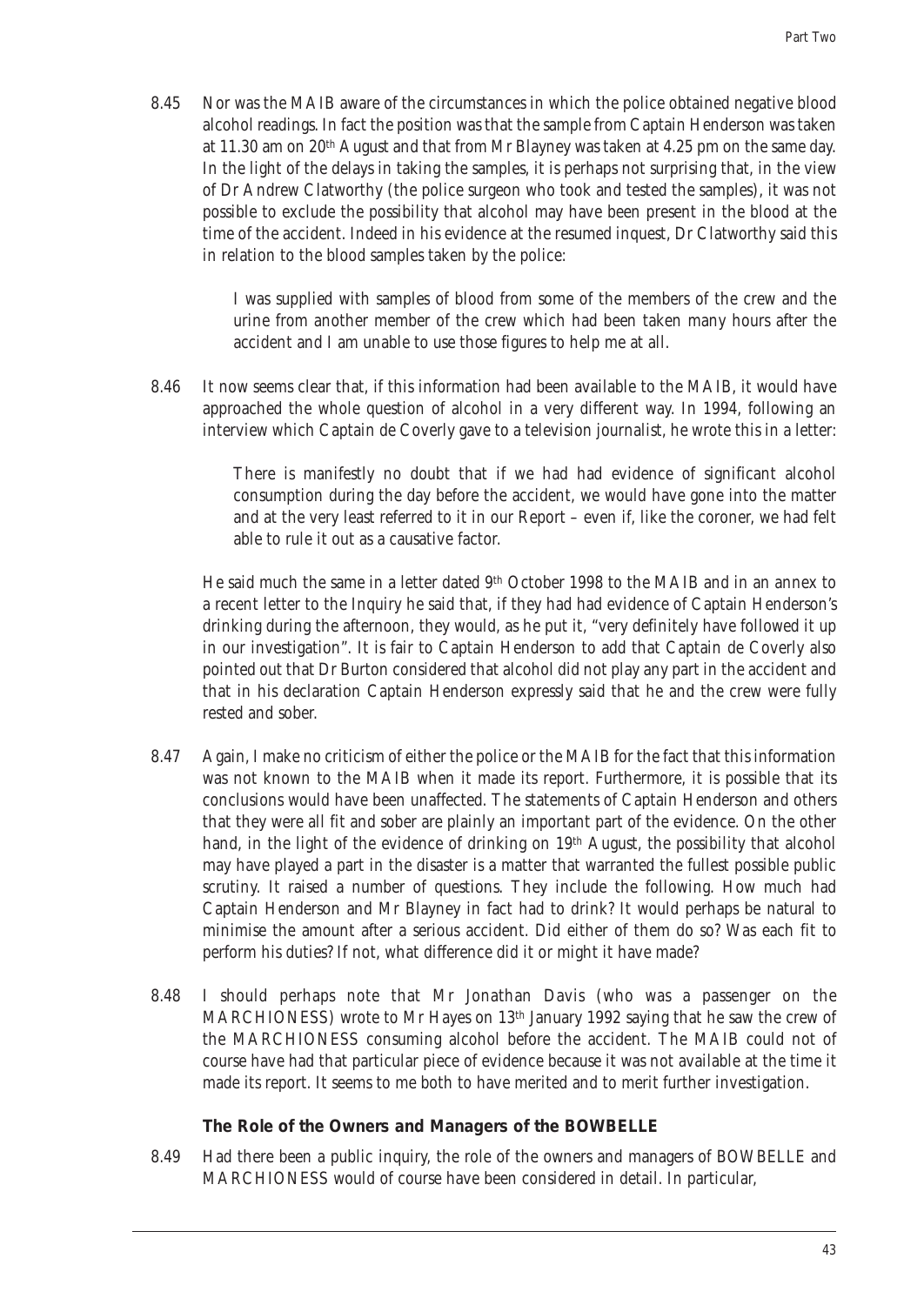consideration would have been given to what steps had been taken by the owners and managers of the respective vessels to ensure that they could operate safely, particularly having regard to the question of lookout forward and aft respectively.

- 8.50 For present purposes I shall concentrate on the BOWBELLE. This is not because the position of the owners of the MARCHIONESS is irrelevant but because it is inevitable that any public inquiry would have focused in particular upon the BOWBELLE and its management. The management of the BOWBELLE was considered by the MAIB in various places in its report. It was touched on in paragraphs 5.1, 15.7, 15.10 and 15.14 and considered in more detail in paragraphs 17.5 to 17.7. Annex 11 of the MAIB Report referred to two incidents involving BOW vessels in 1981 and 1983.
- 8.51 The BOWBELLE was originally built in 1964 for British Dredging. According to the MAIB Report, British Dredging was subsequently acquired by RMC which established East Coast Aggregates ("ECA") to own and run the British Dredging fleet. It is not clear from the MAIB Report when this was done, although it appears to have been some time in the 1980s.<sup>6</sup> Subsequently, in June 1988, control of the former British Dredging fleet (including the BOWBELLE) passed from ECA to South Coast Shipping ("SCS"), another company in the RMC Group, although ownership remained with ECA. The position was thus that the BOWBELLE fleet had been owned and managed by ECA until June 1988 and thereafter it was managed by SCS.
- 8.52 The management structure of ECA and SCS is not clear from the MAIB Report although it is stated that British Dredging and ECA had employed a "shipping manager" who became the "operations manager" when control of the BOW fleet passed to SCS in June 1988. There are also references in paragraph 17.7 of the MAIB Report to a general manager, a senior superintendent and a marine manager, although none of these individuals was identified by name in the report.7 It would appear that the shipping manager gave evidence to the MAIB (see paragraph 15.10 of the report). From the evidence before the Inquiry, it appears that the operations manager to whom the MAIB Report referred was Captain Peter Butcher, who made a declaration to the MAIB on 13th December 1989. He has unfortunately died since then. I am not sure of the precise date of his death, but, as I understand it, it was in November 1992. The MAIB also obtained a declaration from Mr Alan Smith who, it appears, was the senior superintendent to whom the MAIB referred in its report. Finally, it also obtained a declaration from Captain Andrew Burley who was the alternate master for the BOWBELLE. No declarations were taken from the general manager or the marine manager.
- 8.53 Some of the essential findings of the MAIB in relation to the management of the BOWBELLE were these. During the 1980s Captain Butcher (who, as stated, had been the shipping manager at ECA) had arranged for the BOW vessels to be provided with portable VHF sets intended principally for communications between the forecastle and the wheelhouse. He had also issued an amendment to the company's (i.e. ECA's) standing orders specifically relating to lookout and watchkeeping on the Thames. The "director" of ECA (by whom the MAIB may have meant the managing director), had, however, apparently decided

<sup>6</sup> See paragraphs 17.5 and 17.6 of the MAIB Report. In the committal proceedings in the private prosecution, counsel for the prosecution stated that the vessel was still owned by British Dredging in 1982.

<sup>7</sup> At the committal proceedings in the private prosecution, the general manager was identified as a Mr Robert Henry Samuel and the marine manager was identified as a Mr Frederick Brian Darwell. Both were defendants in the private prosecution.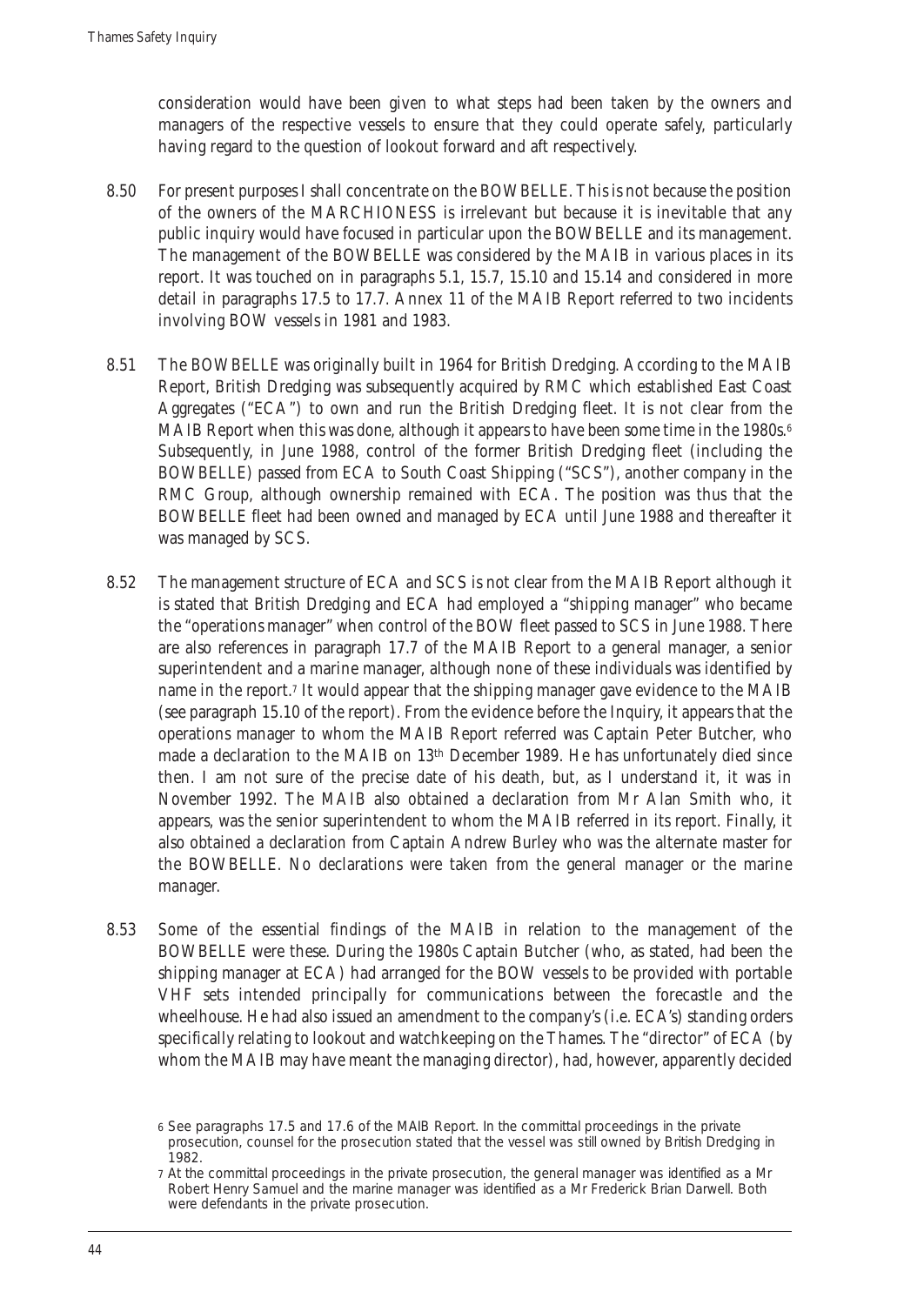that the amendment should not be included in a set of revised standing orders which were issued in 1987.

- 8.54 Separately from these developments, another step taken "on the initiative of the masters of the three BOW dredgers trading up the river" (it is not clear when) was to post an officer forward with the lookout for the passage through the bridges. However, this practice was dropped on the BOWBELLE (although not apparently on the other two ships) "after a few years". This was apparently in order to give one of the officers an increased period of rest (see paragraph 15.14 of the MAIB Report).
- 8.55 The police did not apparently take any statements from any managers or senior personnel at SCS or ECA, but they did have certain internal documents from SCS. These included reports from management meetings, masters' meetings and chief engineers' meetings, general managers' reports, BOWBELLE monthly reports and damage reports, minutes from the BOWBELLE's "safety committee" and a small quantity of internal memoranda. The documents related almost entirely to the period from mid-1988 onwards, when the management of the BOWBELLE passed to SCS. It does not appear that the police had equivalent documents for the period prior to mid-1988. A list of those materials (although not the materials themselves) was provided to me by the police by letter of 7<sup>th</sup> December. Because those documents were provided to the police in the course of a criminal investigation I did not ask the police to provide the documents to me. It is, however, likely (subject of course to argument on the point) that they would have been available to be considered at any FI.
- 8.56 The documents held by the MAIB were similar to those held by the police except that the MAIB, unlike the police, does not appear to have had a full set of the various reports and minutes for the period from mid-1988 up to the date of the collision. It too does not appear to have had any equivalent documents for the period prior to mid-1988.
- 8.57 This clearly made the MAIB's task more difficult. An example of this is the reference in paragraph 15.10 of the MAIB's Report to the amendment to the standing orders relating to lookout and watchkeeping on the Thames that was said to have been made at the behest of the shipping manager of ECA (Captain Butcher) some time prior to 1987. This was obviously a key document but the MAIB did not have a copy of it because, although the MAIB was provided with copies of SCS's standing orders going back to 1981, Captain Butcher had not kept a copy of the document in question. Nor did the MAIB have any documents relating to the revision of the standing orders in 1987 (other than the revised orders themselves) or the reasons why the 1987 revision removed any reference to lookout or watchkeeping on the Thames. Indeed, apparently it did not even have any documents relating to the policy of posting an officer forward or as to the circumstances in which the policy had ceased to operate. These are undoubtedly matters that would have been investigated at any public inquiry because it was obviously of some importance to know what the position had been and why it had changed.
- 8.58 Furthermore, the MAIB did not apparently have any internal documentation from SCS or ECA (or indeed British Dredging) arising out of the two collisions referred to in annex 11 of the MAIB Report. The first of these was between the BOWTRADER and the HURLINGHAM in the early morning of  $18<sup>th</sup>$  October 1981. The second incident was that involving the BOWBELLE and the PRIDE OF GREENWICH on 8<sup>th</sup> June 1983. These incidents are of importance because they were both collisions which took place at night whilst overtaking passenger vessels In both cases, poor bridge visibility appears to have been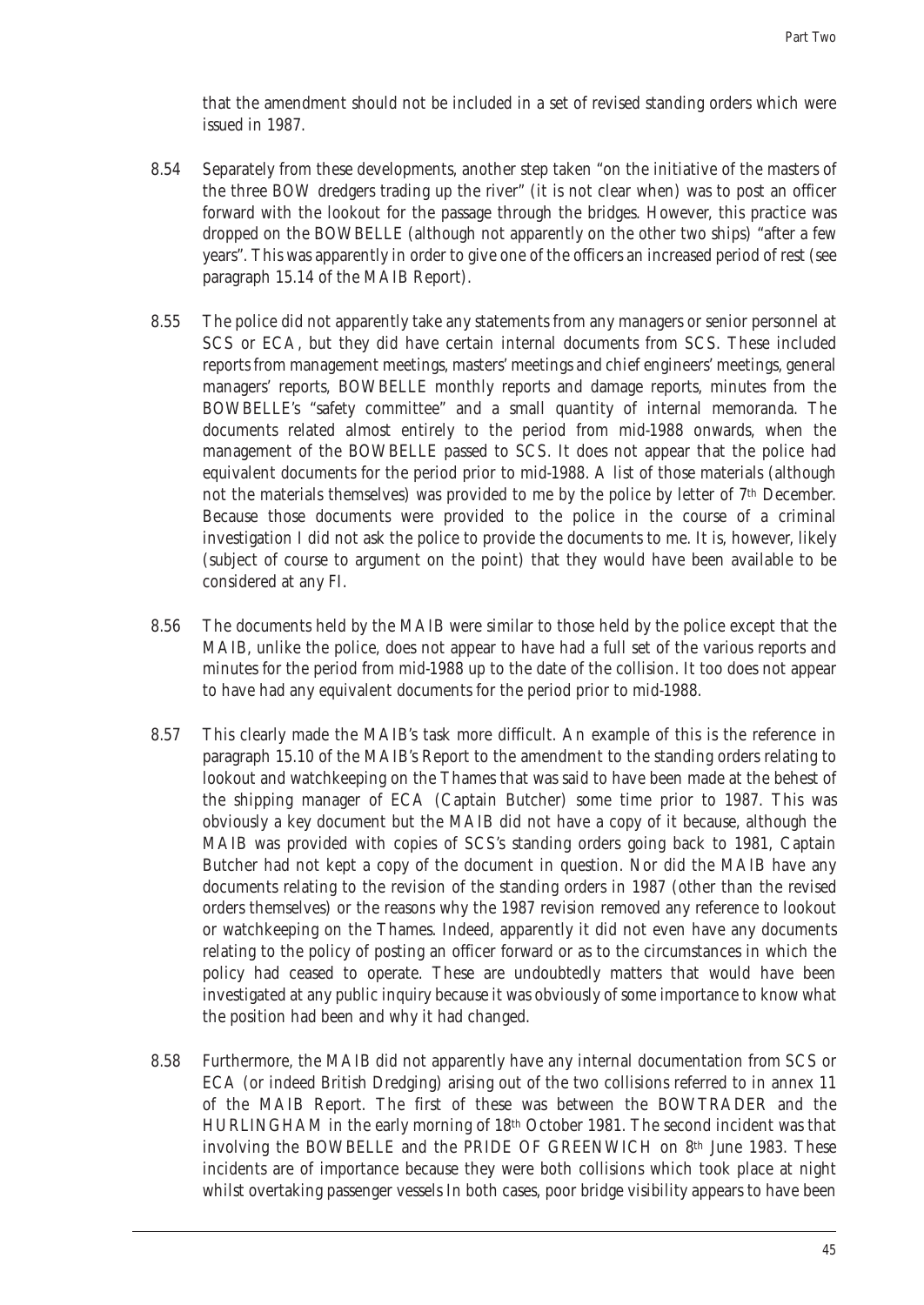a factor. As regards the BOWTRADER incident, Captain de Coverly had had some involvement in the investigation. On 11th November 1981 he wrote this:

[BOWTRADER] is broadly of "flat-iron" type … with a low wheelhouse so that when trimmed by the stern, as she was at the time of the casualty there must be a considerable "blind" arc ahead of the bow. (According to a manuscript note, the Master estimated that he cannot see a "small launch" within about 300 yards.) …. Nominally two men were keeping a lookout from the fo'c'sle … but they were also engaged in preparing to raise the hinged foremast and do not appear to have seen the launch in time to give a useful warning ….

As to further action, the circumstances of this casualty … could easily have been very serious indeed … it seems to me that real and important lessons are to be learned from the casualty.

8.59 The Department of Transport had said this in relation to the BOWBELLE / PRIDE OF GREENWICH collision:

> The principal cause of the casualty was found to be the inadequate visibility from the wheelhouse of both vessels, ahead from BOWBELLE because of her trim and the obstruction caused by her dredging equipment and aft from PRIDE OF GREENWICH because of the passenger accommodation.

8.60 The matter was put in rather stronger terms by the London Marine Office's Senior Nautical Surveyor:

> The cause of this incident can only be put down to grossly inadequate visibility from the respective steering positions, that of the "Bowbelle" ahead and that of "Pride of Greenwich" astern. If adequate visibility from these positions had been achieved the incident would not have occurred … Until such time [as] a requirement for excellent all round visibility is made and enforced for all vessels using these, or similar, waterways accidents of this nature will continue to occur – possibly with fatal results.

- 8.61 I would have expected both of these incidents to have been the subject of internal memoranda and indeed to have been considered at senior management level (although it may be that any such documents had been destroyed by 1989). In any event, if a public inquiry had been held, the question of what steps had been taken by the management and owners of the BOWBELLE, in the light of these incidents, to reduce the risks posed by the lack of adequate visibility from the bridge of the BOWBELLE (and other BOW vessels), would undoubtedly have been considered.
- 8.62 The BOWBELLE had also been involved in five collisions with other vessels on the Thames between 1965 and 1971 as well as making contact with scaffolding under the arches of Cannon Street Bridge in 1982 (although this does not appear to have been the result of poor bridge visibility). There had also been a collision between the BOWTRADER and a Finnish vessel in 1985 and between the BOWBELLE and the BOWSPRITE in 1987 near Tower Bridge. The MAIB was aware of the Cannon Street Bridge incident involving the BOWBELLE in 1982 and of the BOWBELLE/BOWSPRITE collision in 1987 and indeed had in its possession reports made by the crew of both vessels relating to the latter incident. As regards the latter incident, although the Department's surveyor attributed most of the blame for it to the BOWSPRITE, it is notable that one of his conclusions was that the BOWBELLE should have stationed a lookout on the forecastle head. It is also of interest that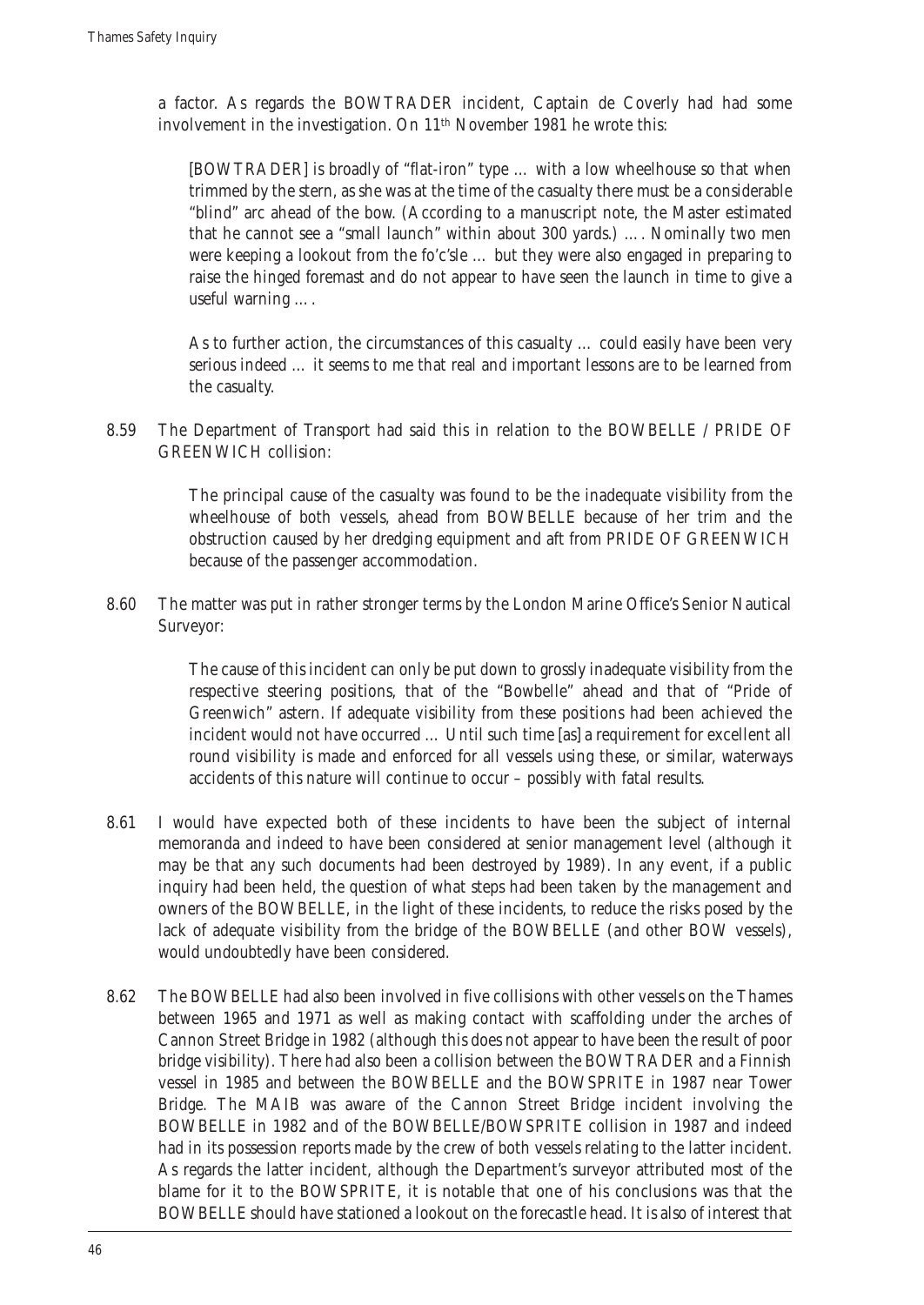the second mate of the BOWBELLE (who was steering the BOWBELLE at the time of the incident) reported that most of his concentration was on steering the ship and said "I was not fully aware of what was around us". This suggests that poor bridge visibility may have played a part in that collision as well.

- 8.63 Again, one would have expected those incidents to have generated internal documentation at management level, although one would not necessarily expect any records of the incidents prior to the 1980s to have survived. In addition to these incidents, research by Outsider Television Productions for Channel Four in 1993 disclosed 22 incidents involving BOW vessels between May 1988 and June 1989. Most of these involved contact with stationary objects (pontoons, docks, buoys etc). Four of them involved the BOWBELLE. Amongst these 22 incidents was also the loss of the BOWSPRITE off Belgium in December 1988, with the loss of four lives. It may be that none of these incidents had any relevance to the circumstances involving the collision between the BOWBELLE and the MARCHIONESS. They are nevertheless matters which I think a public inquiry would have wished to consider, if only briefly, in order to be satisfied that they had no bearing upon the collision.
- 8.64 I have already referred to correspondence from Christian Fisher suggesting the existence of "new" evidence. One class of such evidence was said to have comprised statements from exemployees of SCS and its predecessors. Christian Fisher's letter to Ms Jackson on 22nd September 1997 enclosed statements from, amongst others, four ex-employees of the owners/managers of the BOWBELLE whose evidence, it was said, had never been heard in public and whose evidence was said not to be "in" the MAIB Report. The individuals in question were Captain George House, Mr William Girvin, Mr George Grinlaw and Mr Roy Clarke.
- 8.65 The crewmen in question had all worked on the BOWBELLE in various capacities in the 1980s. Captain House had worked as master and pilot for 17 years until about 1983. Mr Girvin was a former seaman who had worked on the BOWBELLE and other vessels in the BOW fleet from February until June 1989. Mr Grinlaw was the chief engineer on the BOWBELLE between 1983 and 1988 and Mr Clarke was a former deckhand who had worked on the BOWBELLE for almost a year until May 1989. It would appear that Captain House and Mr Girvin gave statements to the police in the aftermath of the collision, but that these statements were amongst those which were not passed on to the MAIB, although I note that, according to the files of the MAIB, they were contacted by Mr Girvin the day after the collision. It is not possible to tell from the files whether any attempt was subsequently made by the MAIB to obtain a declaration from Mr Girvin.
- 8.66 It is not correct to say that the evidence of these four potential witnesses has never been heard in public since they all gave evidence at the private prosecution of SCS and others, having made statements under section 9 of the Criminal Justice Act 1967. Nevertheless, I regard these materials as of some significance because each of those witnesses was in a position to provide potentially relevant information relating to the system of lookout on the BOWBELLE, the methods of communication between those on the forecastle and those in the wheelhouse and the attitude towards ballasting and visibility of the owners and managers. Furthermore, it is clear that the MAIB did not have any such materials when it prepared its report.
- 8.67 In the light of these matters, it seems to me that, had a public inquiry been held, a number of questions would have arisen which would have warranted detailed consideration of internal materials in the possession of the present or former owners or managers of BOWBELLE. I consider those (and related) questions in section 9 below. Such questions would, however,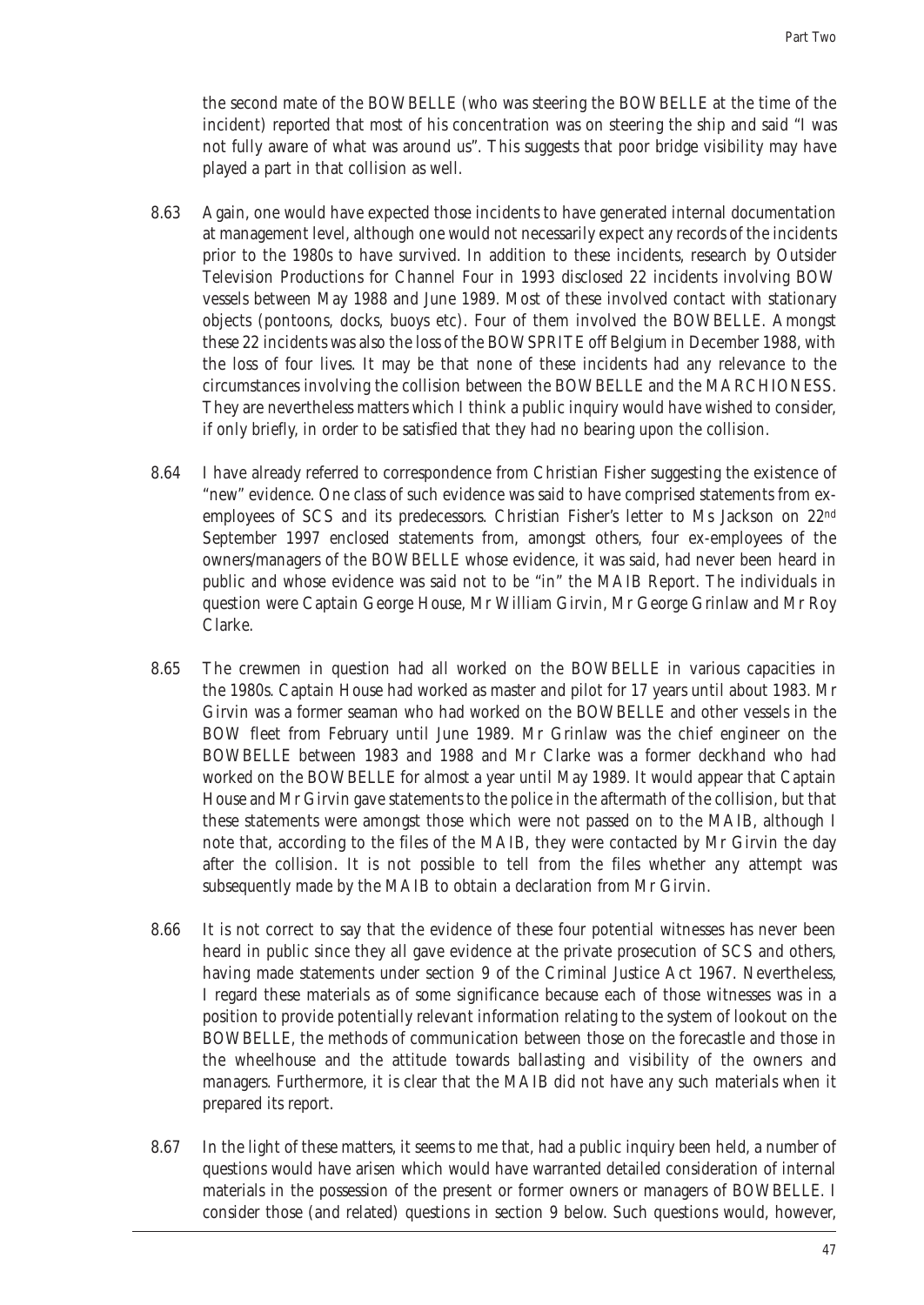have included what consideration had been given to the system of lookout on the BOWBELLE, when and by whom, what steps were taken to ensure that the system (if any) was properly operated and whether there were any events or incidents which should have caused the system to be reconsidered. Full consideration of these questions would have involved taking into account relevant correspondence, notes and memoranda at all levels from the crew up to the board of directors. If a public inquiry had been held, it would almost certainly have considered such materials to the extent that they still existed. It would probably also have entailed hearing evidence from former crew of the BOWBELLE as well as from both junior and senior management at SCS and its predecessors.

#### **Conclusion**

8.68 For the reasons which I have tried to give in this section, it is my view that a public inquiry in the form of an FI should have been ordered, if not at the outset, then at the latest at about the time the MAIB Report was published in August 1991. The inquiry could then have been held after the conclusion of the private prosecution, say in early 1993. I have referred above to some of the questions which would have been asked at such an inquiry. I set out more such questions in paragraph 9.11 below in the context of the differences between an FI and an inquest. Of course any such inquiry would have considered the Department's role in connection with a number of matters, including its investigation of earlier incidents and its approach to alterations to the MARCHIONESS.

## 9 Should An Inquiry Be Held Now?

- 9.1 The first question for consideration under this head is what criteria should be applied in order to answer it. Hill Taylor Dickinson submit on behalf of the owners of the BOWBELLE that ultimately the decision whether to hold a public inquiry depends upon whether such an inquiry would be in the public interest. I accept that submission. They further submit that the following questions should be addressed: whether adequate inquiries have already been carried out, whether new evidence has come to light which might materially alter the conclusions reached in earlier inquiries, whether an inquiry is practically possible after ten years, whether an inquiry would assist in a material way in improving the safety of life on the river or at sea and the avoidance of accidents in the future or serve some other useful purpose, and whether the possible benefits of such an inquiry would justify the time and emotional cost involved.
- 9.2 I shall consider those topics in turn and shall also take account of particular submissions made both by Pattinson & Brewer on behalf of Mrs Deborah Faldo, who is of course the widow of Mr Stephen Faldo, who was the skipper of the MARCHIONESS, and on behalf of Mr Andrew McGowan, the mate, and by Kingsley Napley on behalf of Captain Henderson, the master of the BOWBELLE.

## **Previous Inquiries**

9.3 The only previous inquiry that has been carried out into the casualty is the Inspectors' Inquiry leading to the MAIB Report. The problems with that investigation and report have been identified above. It was made after a private investigation, the evidence upon which it was based has never been made public until now and its conclusions were not therefore open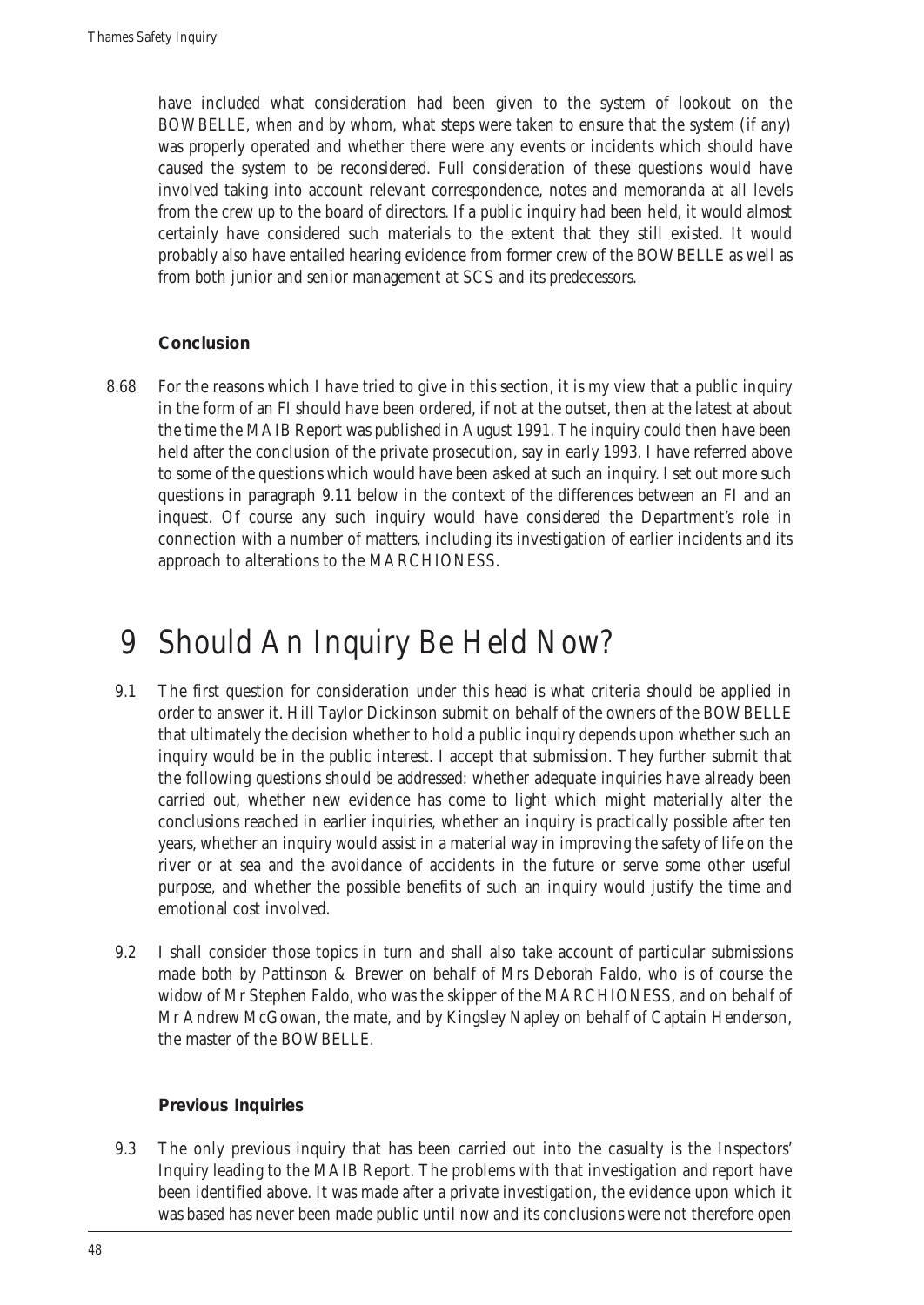to public scrutiny. I have already given my reasons for my conclusion that this is an exceptional case which has called for public scrutiny of what happened from the outset. The only public scrutiny of the evidence that has taken place has been in the prosecutions and at the second inquest. I should note in this context that, as I said earlier, the Hayes Inquiry was not an investigation into the causes of the casualty.

#### **Prosecutions**

9.4 As appears in Annex C and section 7, there were three prosecutions. There were two of Captain Henderson for failing to ensure that a proper lookout was kept, at which the jury failed to agree, and there was one private prosecution of the owners of the BOWBELLE, at which the magistrate held that they had no case to answer. In a well argued submission on behalf of the Centre for Corporate Accountability ("CCA"), its director, Mr David Bergman, submits that no prosecution replicates in any way the purpose or process of examination that takes place at a public inquiry. I agree. By its nature a prosecution has a very limited purpose. Not surprisingly, therefore, none of the prosecution hearings can fairly be regarded as an adequate substitute for a public inquiry at which all the evidence would be considered by one tribunal which would provide a reasoned report on the basis of it.

#### **Inquest**

- 9.5 As also appears in Annex C and section 7, the resumed inquest took place between  $13<sup>th</sup>$ March and 7<sup>th</sup> April 1995. A large number of witnesses were called. Unfortunately, however, none of those representing the survivors or the relatives of those who died had available to them all the police statements and all the declarations. It follows that, as in the case of the prosecutions, no-one had all the material available and it was not the function of the coroner or the jury to produce properly reasoned conclusions as to the primary facts. It also follows, as it seems to me that, although the inquest lasted a considerable time, (in part at least because of the nature of an inquest) it did not produce the public scrutiny which the case required from the outset and it did not produce a reasoned conclusion. Indeed, the particular verdicts of unlawful killing in this case to my mind highlight one of the least satisfactory features of an inquest. The jury must be sure that a person or entity is guilty of unlawful killing before bringing in such a verdict, but it is not permitted to say whom it has found to be guilty. The public is therefore left in the dark.
- 9.6 However that may be, the events of this case in my opinion highlight the unsatisfactory features of the relationship between inquests and inquiries. It seems to me that in cases where an FI (or its equivalent) takes place, the same ground should not be traversed again in an inquest, which should have a much narrower ambit. However, whether or not that is a sound general principle, I am firmly of the view that in this case there should have been an FI and not an inquest, save a formal inquest to identify in each case the medical cause of death. On the facts here the inquest was no substitute for a public inquiry, which would have yielded a reasoned report after an analysis of all the relevant evidence.
- 9.7 I take a few examples of events at the inquest which seem to me to bear out that conclusion. Rule 36(1) of the Coroners Rules 1984 provides, so far as relevant, as follows:

The proceedings and evidence at an inquest shall be directed solely to ascertaining the following matters, namely –

- (a) who the deceased was;
- (b) how, when and where the deceased came by his death;
- $(c)$  ...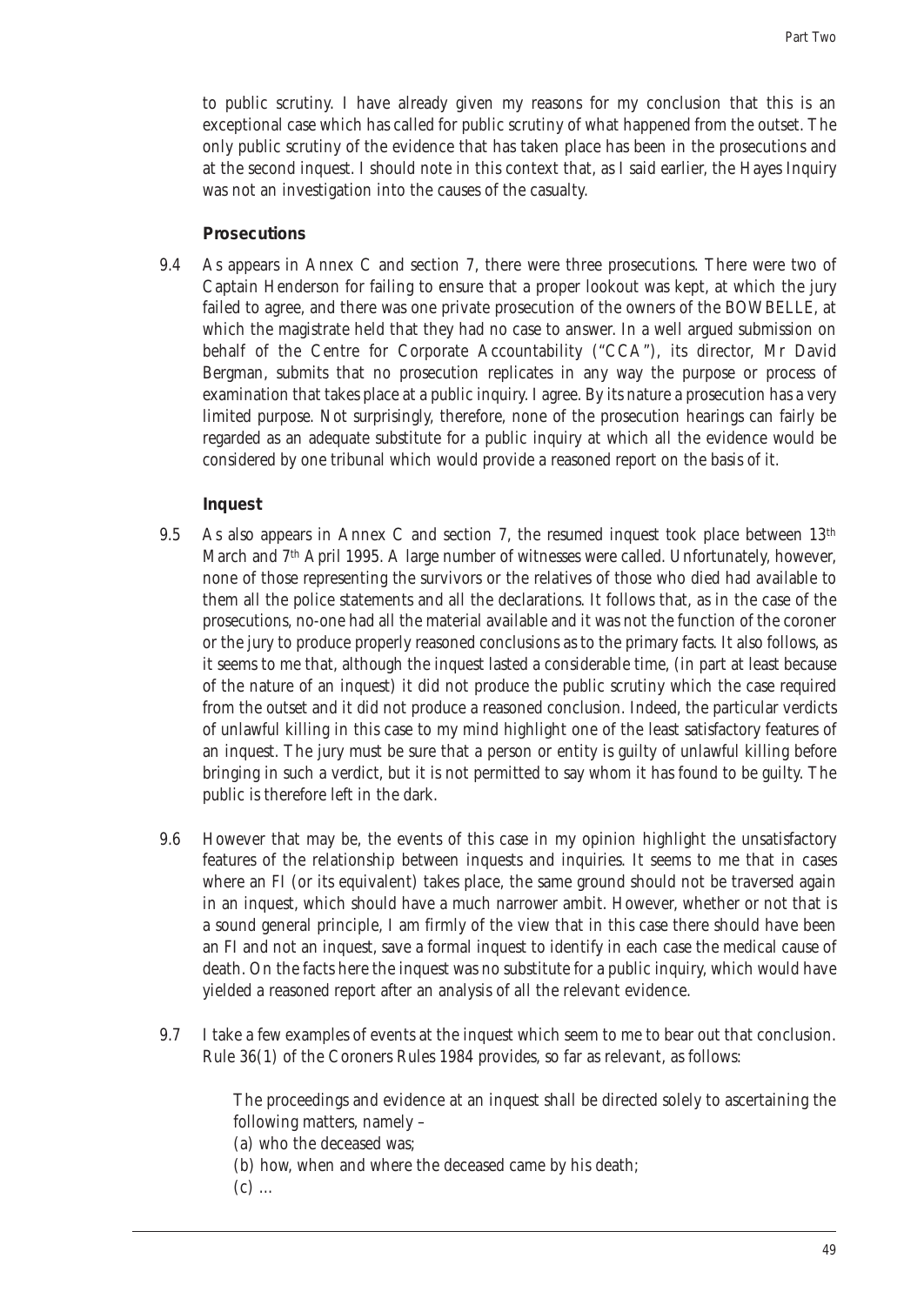- 9.8 Problems have arisen in the past as to the permissible scope of the investigation into the question how the deceased came by his death. There have been a number of cases in which the courts have tried to grapple with what Simon Brown LJ described in *R v Inner West London Coroner ex p Dallaglio* [1994] 4 All ER 139 at p 155 as the tension between sections 8(3) and 11(5)(b) of the Coroners Act 1988 and rule 36(1) of the Coroners Rules. The cases include *R v East Kent Coroner ex p Spooner* (1988) 152 JP 115*, R v East Sussex Coroner ex p Homberg* (1994) 158 JP 357, *R v North Humberside Coroner ex p Jamieson* [1995] QB 1 and *Re Neal*, an unreported decision of the Divisional Court dated 17th November 1995. There is a useful discussion of the cases in the fourth supplement to the  $11<sup>th</sup>$  edition of Jervis on C*oroners* at paragraph 12-101, which supports the proposition that the inquiry at an inquest is confined to matters which are directly causative of death and does not extend to inquiring into the underlying responsibility for every circumstance which might have contributed to the death. The cases are not entirely consistent, but it is not necessary for me to try to resolve any differences between them.
- 9.9 In *ex p Dallaglio* Simon Brown LJ emphasised (at p 155) that the scope of the issues to be investigated was essentially a matter for the coroner. Sir Thomas Bingham MR said much the same at p 164. He said:

It is for the coroner conducting an inquest to decide, on the facts of a given case, at what point the chain of causation becomes too remote to form a proper part of his investigation. That question, potentially a very difficult question, is for him.

Not surprisingly, that question arose at the inquest before Dr Burton. He heard submissions on what evidence he should adduce and what he should not and made a number of rulings in this regard. Those rulings seem to me to emphasise one of the differences or potential differences between a public inquiry and an inquest.

- 9.10 One of the questions considered by the MAIB was whether the BOWBELLE and other similar vessels owned or operated by the owners of the BOWBELLE had had collisions on the Thames before: see chapter 15 of the MAIB Report. I have already referred to this issue in section 8 above in connection with the question whether there should have been a public inquiry. In chapter 4 of the Hayes Report there are a number of paragraphs, namely 4.8 to 4.19, setting out the history of incidents on the Thames in the 1970s and a number of further paragraphs giving details of three incidents in the 1980s, two of which involved the BOWBELLE and the BOWTRADER. It appears to me that Mr Hayes' investigations in this respect went further than those of the MAIB, but, however that might be, paragraphs 17.5 to 17.7 of the MAIB Report contained a discussion of the responsibility of the owners and operators of the BOWBELLE in the light of the consideration given by the MAIB to the events of the 1980s. It is plain that these were relevant matters for an inquiry to investigate if it was to determine the cause of the collision and, in particular if it was to reach satisfactory conclusions as to the reasons why the BOWBELLE was not keeping a proper lookout forward before the collision.
- 9.11 An FI would consider in detail what were the underlying causes for the failure to keep a proper lookout. Again, this is a matter which I have touched on in section 8 above. The matters which an FI would have considered would have included these (no doubt among other) questions. What were the duties of the lookout? What instructions had he been given and by whom? What instructions had the master given to the lookout? What instructions had he been given and by whom to overcome, given the problems of keeping a good lookout forward caused by the design of the BOWBELLE? Were those instructions written or oral? What, if any, steps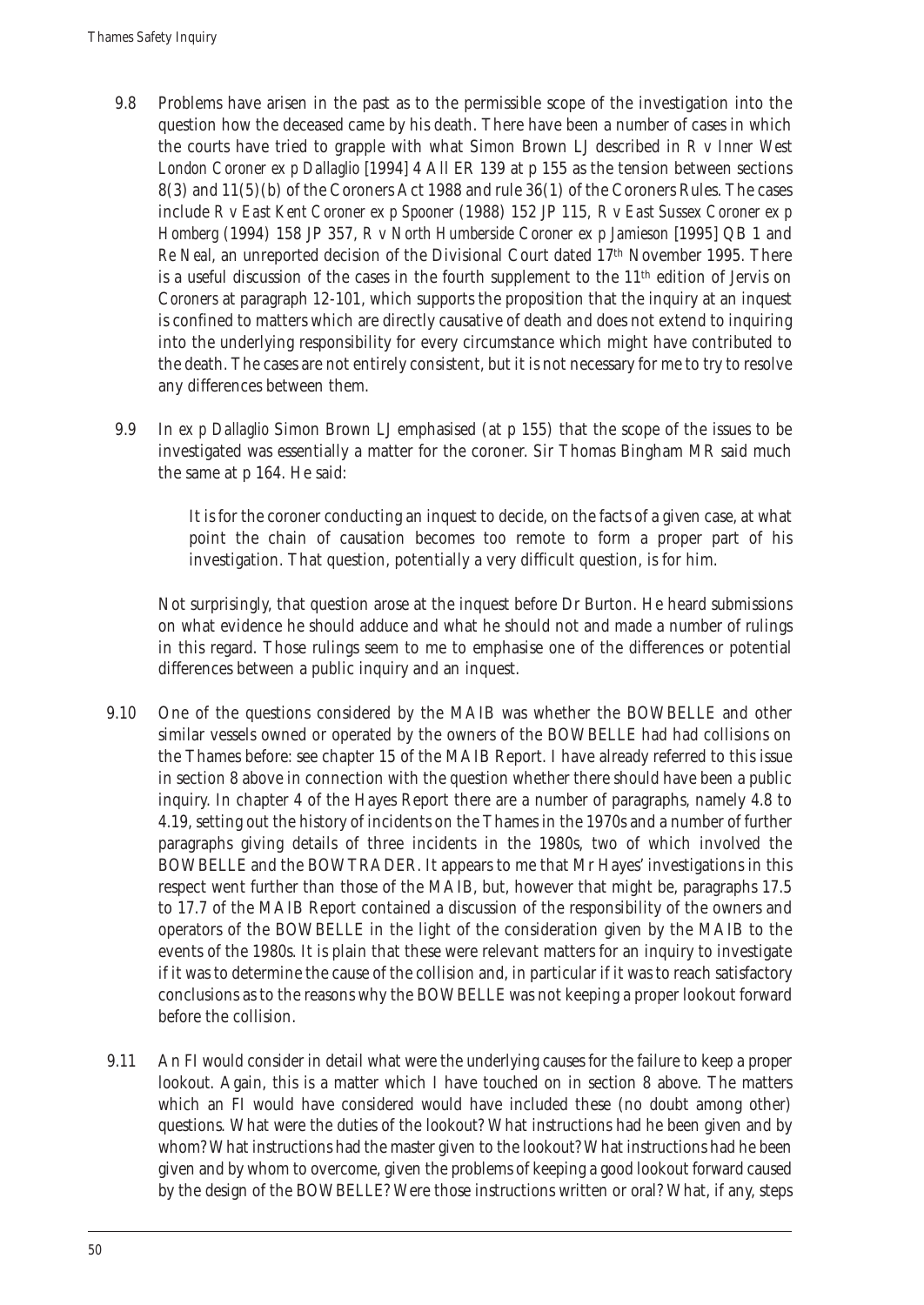were taken to monitor whether the master was complying with such instructions? If the instructions were given by a superintendent, what were his duties? Were they laid down orally or in writing? What, if any, steps were taken by the superintendent's superiors to monitor his performance? What consideration had the board of the relevant company given to safe navigation in the Thames? What (if any) instructions had it given to whom? What steps did it take to ensure that those instructions were carried out? What system was there for reporting incidents through the company? What system was there for ensuring that lessons were learned from casualties? What was the role of the superintendents, their superiors and the board in this regard? Did the system work in the light of the experiences in the 1970s and the 1980s? If not, why not? Where did the responsibility lie for any failures? Was it with one or more of the following: the lookout, the master, anyone else on board, the superintendents, their superiors or the board of directors? Similar (but not of course identical) questions would arise in the case of the MARCHIONESS.

- 9.12 In identifying those questions I do not mean to suggest any answers, but they highlight the differences between an FI and an inquest, including this inquest. If I have understood his rulings correctly, the coroner took the view that he should focus on what actually happened, and not investigate corporate responsibility. It was I think on that basis that he refused to call the managing director of the owners or operators of the BOWBELLE. Indeed, as I understand it, no management witnesses were called at all and no oral or documentary evidence was put before the jury as to the incidents in the 1980s. It was on the same basis that he refused to call Mr Girvin, who was a former member of the crew of the BOWBELLE and who on the face of it had relevant evidence to give as to the system of forward lookout on the BOWBELLE, including evidence about the availability or otherwise of walkie-talkies. In refusing to call him, the coroner said that he had left the vessel three weeks earlier and that "he wasn't there so he is not a witness".
- 9.13 The coroner also refused to call Captain Beetham, who inspected the MARCHIONESS in her damaged condition, and whom the relatives of some of the deceased wanted the coroner to call in order to express his opinion as to the point of impact. The point of collision on the MARCHIONESS was said (with some force) to be relevant to the effect of the impact upon the heading of the MARCHIONESS, to her likely heading at collision and therefore to the issue whether she had altered to port (for whatever reason) before collision. It is true that (as stated above) there is a difference between the views expressed in the Edon Liddiard Vince report of 22nd September 1989 and those expressed by Captain Beetham in his statement in September 1991 and in his report of 3rd December 1999, but I have little doubt that an FI would wish to hear from him on the subject. That is so, whether or not he personally was the author of the report of 22nd September 1989. As indicated in paragraph 8.40 above, it seems to me that the reason why an FI would wish to consider evidence as to what, if anything, can be inferred from the damage to the vessels (and in particular to the MARCHIONESS) is that it may shed light on the heading of the MARCHIONESS at impact, which may in turn help to decide whether the heading of the MARCHIONESS had altered to port before impact and why. To that end I feel sure that an FI would wish to hear not only from Captain Beetham and anyone else who inspected the damage, such as one or more of the inspectors, but perhaps also from others.
- 9.14 I do not criticise the coroner for the decisions which he made, but there can I think be no doubt that much, if not all, of the evidence to which I have just referred would have been put before an FI, which shows the considerable differences between an inquest and an FI. A further difference is evidenced by the fact that, as I understand it, those who were taking part did not have available to them before the inquest began a complete set of the statements of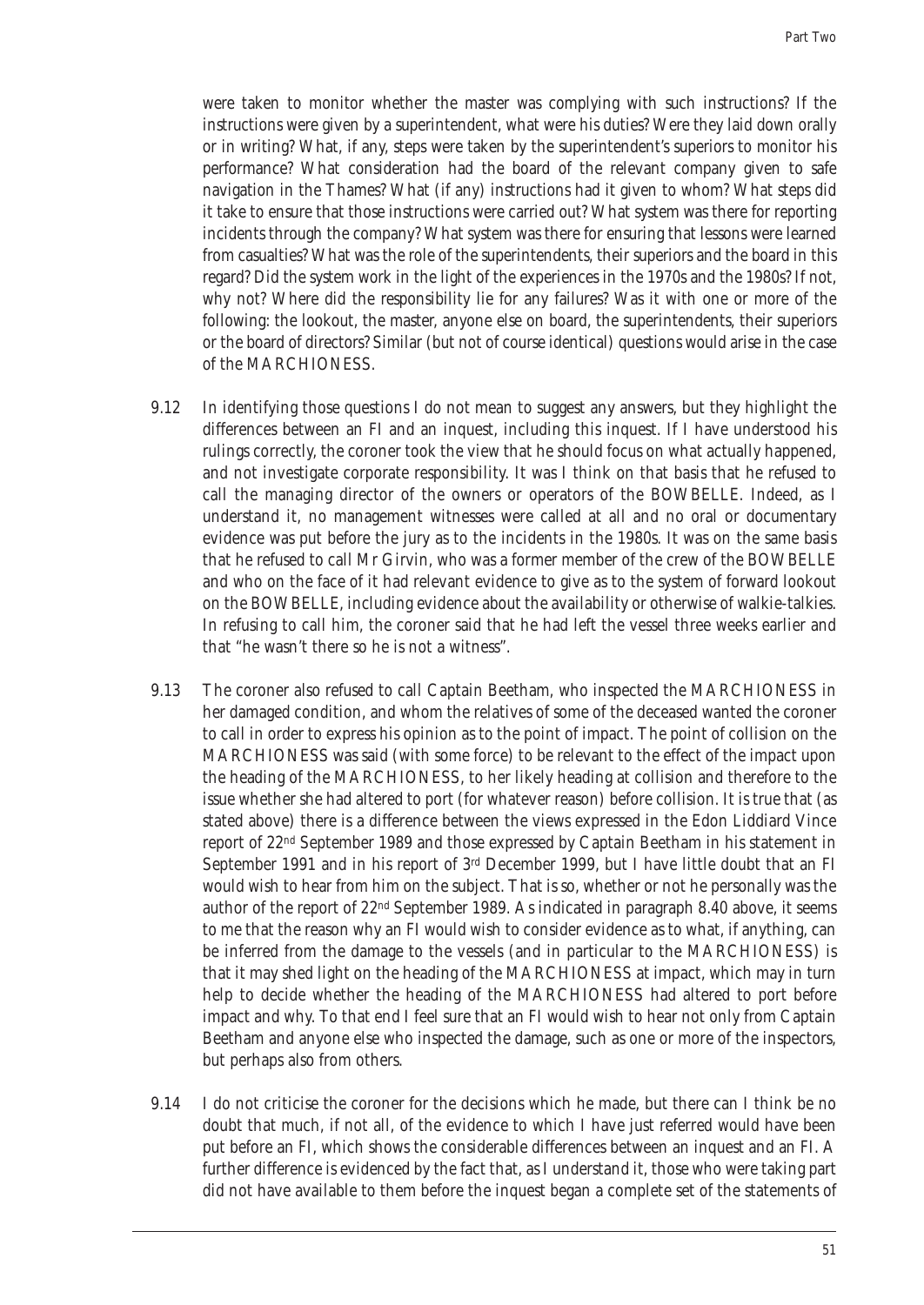the witnesses who were to be called or of the relevant documents. This is no doubt not unusual because, as Brooke LJ pointed out (at paragraph 40), when giving the judgment of the Divisional Court in *R v HM Coroner for Lincolnshire ex p Annette Hay* on 19th February 1999:

There is no provision in the Act or the Rules for pre-inquest disclosure of witness statements, or indeed of any other documents. There is no statutory obligation on anyone to volunteer any information to the coroner or to co-operate with him in advance of the hearing. Indeed there is no power for the coroner to require any person to give a statement or to deliver up any document in advance of the hearing.

- 9.15 Again I do not criticise the coroner, but the fact that all the documents and statements were not available to all at the outset to my mind highlights the differences between the two types of process. So do the different ways in which the two processes deal with conflicting evidence. The evidence at the inquest revealed contradictions both between different witnesses and between different statements of the same witnesses. Allegations have been made as to why that is the case. I do not know whether those allegations are valid or not. I do not know where the truth lies, but it is not possible to ascertain the true facts from the verdict of the jury at the inquest, or indeed from the results of the prosecutions.
- 9.16 All these considerations support the conclusion that the fact that there was an inquest which lasted some time was not and is not a sufficient reason not to order an FI. As Simon Brown LJ said in *ex p Dallaglio* at p 155,

no-one could pretend that [an inquest] would be a satisfactory alternative to the public inquiry so long denied these applicants.

I entirely agree. An inquest in this case was very far from a satisfactory alternative to a public inquiry.

9.17 In these circumstances my answer to the first of the questions posed by Hill Taylor Dickinson is that adequate inquiries have not been carried out to date. I reach that conclusion for the reason already stated, namely that there has been no public investigation. I reach it for essentially the same reason as I concluded in section 8 that a public inquiry should have been ordered earlier. Moreover I do so without consideration of what is said to be new evidence, although concerns remain in the context of the particular topics discussed in section 8, namely the primary facts, the issue of alcohol and the position of the owners of the BOWBELLE. I shall not repeat here what I said there.

#### **New Evidence**

9.18 I have considered this point already. My conclusion does not depend upon the existence of new evidence, but, as just stated, I have set out in section 8 above some of my concerns. It seems to me that the evidence at present available (whether or not it was available at the time of the original MAIB investigation) leaves a number of questions unanswered. They have not been answered to date and a public inquiry, at which for the first time all relevant material can be considered by one tribunal, is in my view required to answer them. That tribunal will then be required to give reasons for its conclusions.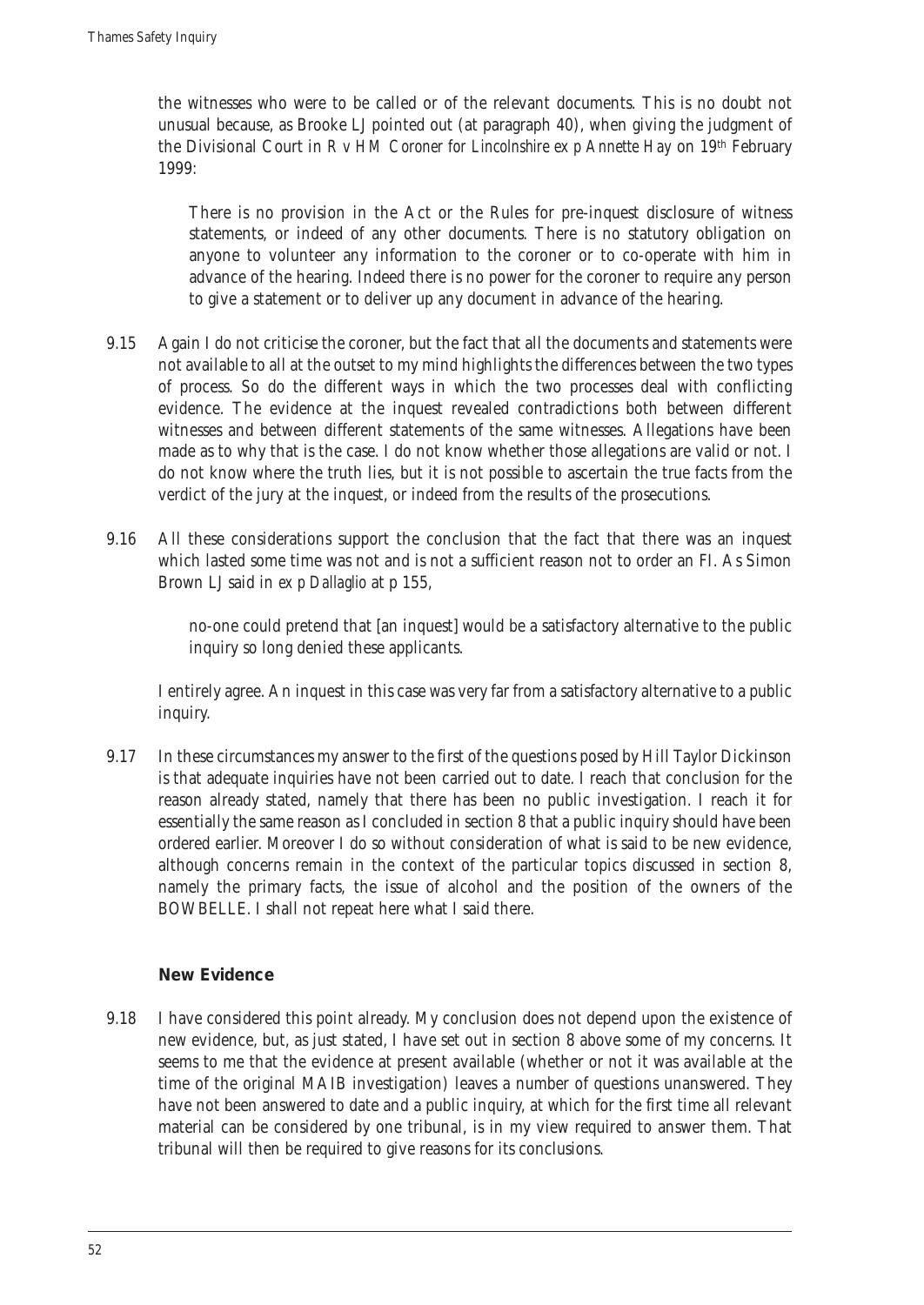9.19 I should stress in this regard that I do not accept the submission that an inquiry should only be ordered if it can be shown that no reasonable Chief Inspector could have reached the conclusions in the MAIB Report or if the test for reopening the MAIB investigation under the 1989 Regulations can be satisfied. As I have tried to explain above, the power to order an FI in section 56 of the 1970 Act, as amended by section 33 of the 1988 Act, has never been restricted in any way, whether before or after the publication of the MAIB Report. I have tried to reach my conclusion by considering all the circumstances of the case.

#### **Is a Useful Public Inquiry Possible?**

- 9.20 It is submitted on behalf of the master and owners of the BOWBELLE and on behalf of Mrs Faldo and the mate of the MARCHIONESS that it is now too late to hold a useful public inquiry. Some witnesses have died and memories will inevitably have faded, so that it is too late to expect, say, a wreck commissioner, to reach sensible conclusions as to what happened.
- 9.21 In this regard I entirely recognise that, if a public inquiry is to be held after a casualty like this, it should be held as soon as possible, as was done in the HERALD OF FREE ENTERPRISE, where the FI began less than two months after the accident. In the future every effort should be made to that end, provided that an inquiry is not delayed by criminal proceedings.
- 9.22 It does not, however, follow that a useful public inquiry is not possible now. It is true that important witnesses are dead. Thus, for example, Mr Butcher of South Coast Shipping and Mr Kenneth Noble, who was at the wheel of the BOWBELLE, have died since the collision. An inquiry without their oral evidence will not be entirely satisfactory, although Mr Noble died before an FI would have been held, even if it had been ordered at the outset. Moreover, it can be said that an inquiry is not entirely satisfactory without the evidence of those who died as a result of the collision and its aftermath, yet no-one could sensibly suggest that an inquiry should not be held because some of those who would have been important witnesses died in the casualty. In all the circumstances I do not think that it can fairly be concluded that it is no longer possible for a useful inquiry to be held because two of those who would have given evidence are known to have died since the collision.
- 9.23 Equally, I do not think that it can fairly be concluded that a useful inquiry cannot now be held because the passage of time since the casualty will have affected witnesses' memories. It will undoubtedly be less easy for witnesses to remember the details of what happened and that is plainly something which the inquiry will have to have well in mind. It is, however, unfortunately not uncommon for both criminal and civil trials to take place many years after the relevant events and experience suggests that a fair trial can still take place in such cases. All depends on the circumstances. If (as I think should happen) an inquiry takes the form of an FI, the wreck commissioner and his assessors will in my opinion be able to conduct a fair and worthwhile inquiry and give coherent reasons for their conclusions. In doing so they will have well in mind the dangers inherent in evidence given by witnesses long after the event.
- 9.24 One of the central points made by Mr Bergman on behalf of the CCA is that the police statements were unsatisfactory in a number of respects. The allegations are that the police imposed their view on a number of witnesses before they gave their statements to the police, that the police statements were the result of the lack of rigorous questioning and that some of the statements were inaccurate for other reasons. Paragraphs 51 to 76 of the CCA submission are taken up with those points. Those seem to me to be matters which, so far as appropriate, can be considered in the context of the evidence of each of the witnesses to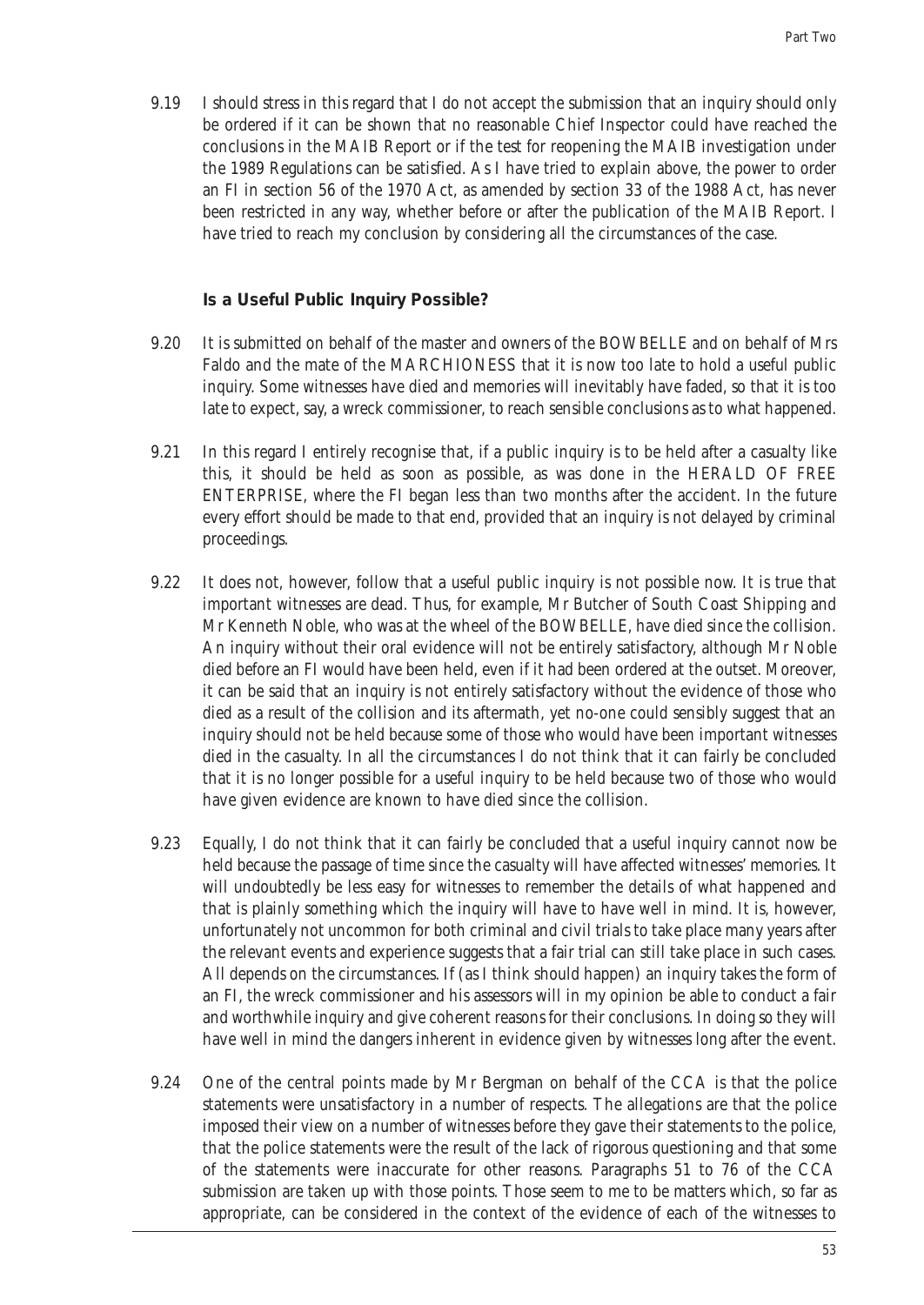whom Mr Bergman refers, both before their evidence is considered at an FI and at the inquiry itself. I do not think that the passage of time will prevent a fair conclusion being reached on all questions which are relevant to the central issues, namely what were the causes of the casualty and the loss of life.

- 9.25 Finally in this connection, I should mention a point referred to by Hill Taylor Dickinson. It relates to the possibility of witnesses refusing to answer questions because the answers might tend to incriminate them. Captain Henderson claimed the privilege against selfincrimination at the inquest and refused to answer certain questions at the inquest on this ground. Hill Taylor Dickinson point out that, at the oral hearing or meeting on 8th November, counsel for the CPS did not rule out the possibility of a prosecution, even at this late stage. They add that, in these circumstances, there is still a risk of prosecution, however remote, and that it is likely that several witnesses would seek to exercise the privilege as a ground for refusing to answer questions.
- 9.26 I naturally hope that if there is an inquiry, that will not happen, since the inquiry will wish to have the maximum possible assistance from those who can give relevant evidence, but it does not seem to me to be a sufficient reason (either on its own or in conjunction with other factors) not to order a public inquiry now. If the privilege were asserted at any inquiry, it would be necessary to examine the claim with care in order to see whether there was any risk of the particular witness being prosecuted (since it is as I understand it at present the privilege of the witness which is relevant) and, if so, whether he was entitled to refuse to answer the particular question put. I cannot and would not wish to prejudge the validity of any such claim now. It is a matter which would have to be decided at the time, in the light of all the circumstances, including any relevant immunity offered by the DPP, after the tribunal had heard submissions from those interested.

## **Lessons Already Learned**

- 9.27 It is submitted that a crucial purpose of a public inquiry is to learn lessons from a casualty in order to promote safety at sea, and of course on rivers, in the future and that, in the light of the several inquiries to date, those lessons have now been learned. It is submitted that it follows that the public interest does not now require a public inquiry with all its attendant distress.
- 9.28 I entirely accept the submission that an important purpose of an FI is to learn lessons for the future. I have already set out at length in sections 5 and 6 both what I regard as purposes of a public inquiry, and indeed of an FI, and my reasons for concluding that this was in principle a suitable case for an FI. As appears in those sections, although I regard the learning of lessons for the future as a very important function of an FI, it is not the only purpose. Apart from its disciplinary role, a central purpose of an FI in an exceptional case of this kind is to find the facts after public scrutiny, so that the public in general and both the survivors and the families of those who lost their lives in particular may, so far as possible, learn the truth of what happened.
- 9.29 It is for the purpose of ascertaining the true facts in a public forum that, in my opinion, an FI should be held even now. I recognise that the chances of an FI now enabling lessons to be learned for the future which have not been learned in the last ten years are small. Although, as I indicated in my interim report, representations on safety topics can no doubt be made to an FI (if one is ordered), they are unlikely to take matters further than representations to the Secretary of State can do and without the considerable time and cost inevitably involved in an FI. Thus, as explained in detail in my interim report, safety on the Thames has now been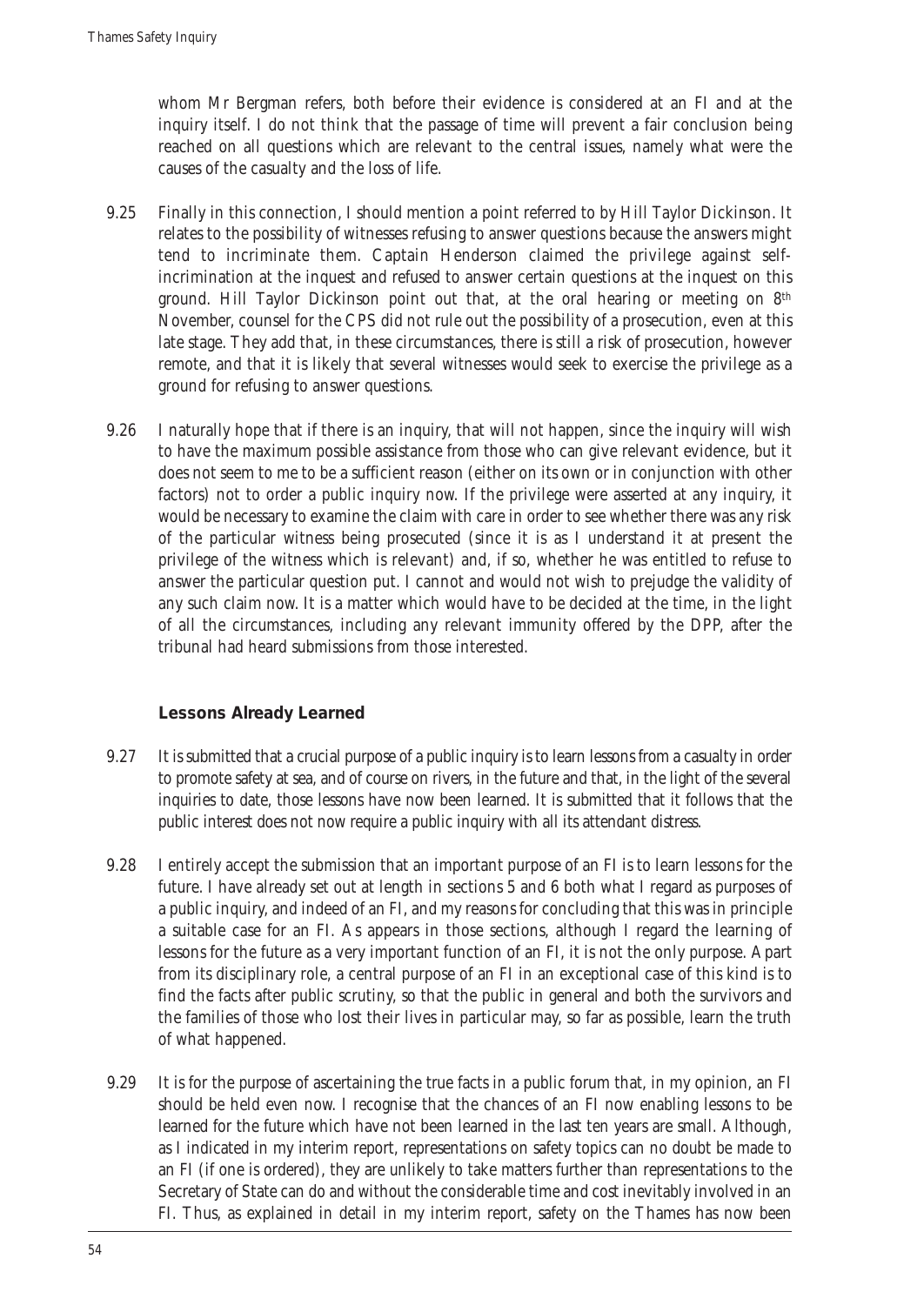considered many times since the casualty. That consideration has included that given by the MAIB, by the Hayes Inquiry, by the inquest jury and by Part One of this Inquiry. In addition, as I tried to explain in my interim report, both the Department and the PLA have introduced many improvements over the last ten years.

9.30 In these circumstances, I would not recommend a public inquiry, whether by way of FI or otherwise, in order to learn lessons for the future. If an inquiry is to be ordered, it can only be to ensure, if at all possible, that the true facts are known.

#### **Is an Inquiry Just?**

- 9.31 The question under this head is whether it is just to order an inquiry now after everything that has happened in the past. Is it just to Captain Henderson or to the memory of Mr Faldo? Does it merit the time and emotional strain which will undoubtedly be involved? Should people not be allowed to continue to rebuild their lives without being exposed to everything that an FI will involve?
- 9.32 I recognise that many people, including Mrs Faldo, the widow of the skipper of the MARCHIONESS, have been trying to put the whole affair behind them. I am sure that that is true of many others. I also recognise that Captain Henderson, who co-operated with the investigations from the outset, has had to endure a great deal over the years, including two prosecutions and the inquest. Moreover, it is right to say that some witnesses have given evidence more than once and that very many statements were taken at the outset both by the MAIB and by the police. Other considerations have been drawn to my attention as reasons for not holding an inquiry after so long. It is submitted on behalf of a number of correspondents that witnesses should not now be exposed to the stress of giving evidence and reliving the events of  $20<sup>th</sup>$  August 1989. For example it has been pointed out on behalf of the Metropolitan Police that many officers would be traumatised and distressed, and in some cases further traumatised and distressed, by an inquiry into the events of that night.
- 9.33 These are powerful factors against ordering a public inquiry now, especially when put in the balance with the problems faced by an inquiry after so long, and given that some witnesses have died since the casualty. As so often, however, it is a question of balancing the different considerations, which do not all point in the same direction, in order to assess their relative weight.

#### **Conclusion**

- 9.34 Having done my best to carry out that balancing exercise, I have reached the conclusion that there should be a public inquiry because the public interest requires that the facts be properly proved and analysed in the public domain. I recognise that more than one view is possible on this topic, as evidenced by the different view of the previous Government, but I have been asked to express my view. In doing so I do not intend to criticise either the present or the previous Government, but merely to say that it is my firm view that a public inquiry should now be held into the causes of the collision and the subsequent loss of life. I shall consider further below the form that the inquiry should take and what it should cover, but the steps which have led me to this conclusion may be summarised as follows.
- 9.35 This was an exceptional casualty, which was suitable for a public inquiry from the outset. If it was not ordered at the outset, a public inquiry should have been ordered after the MAIB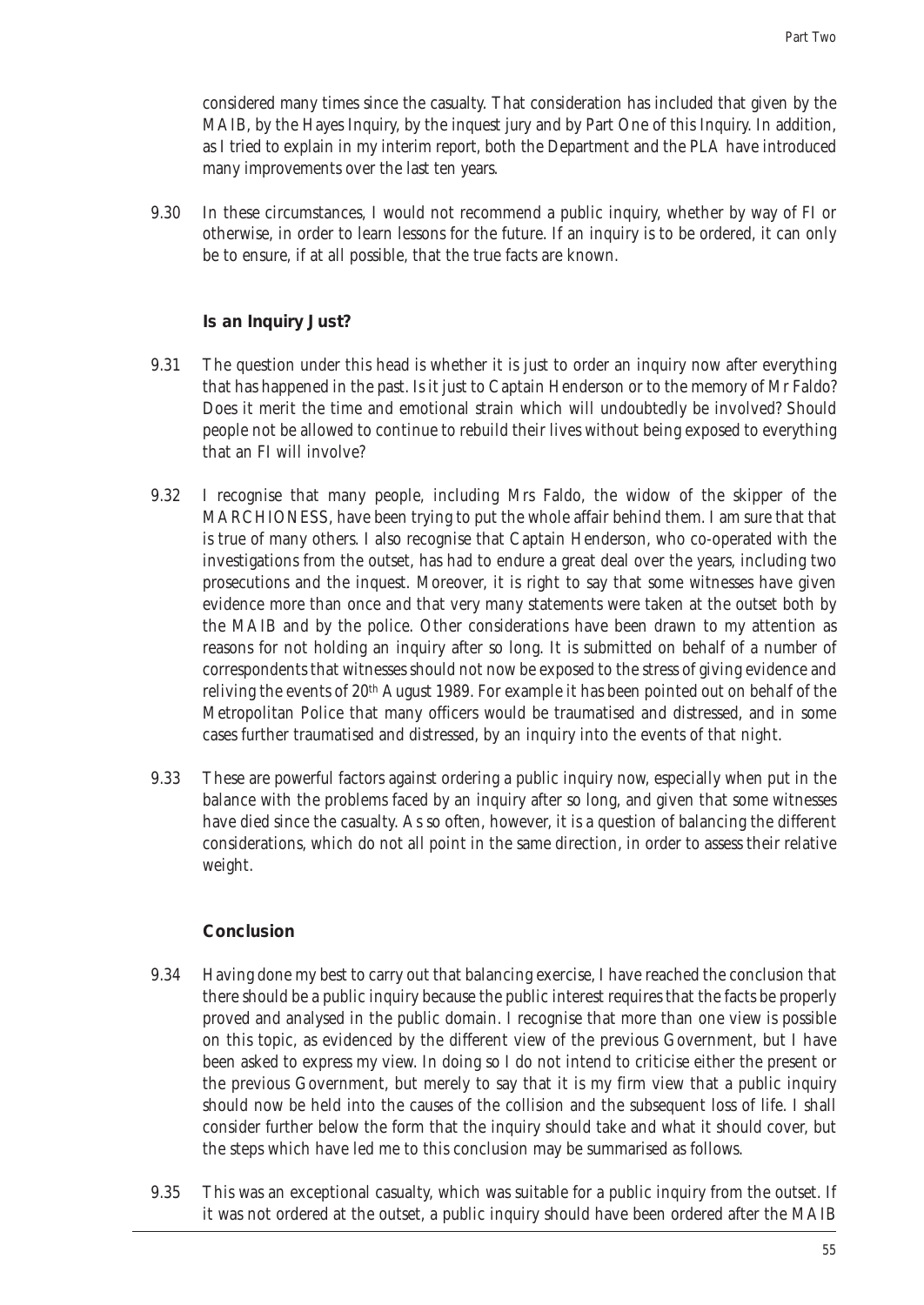Report was delivered to the Secretary of State, either before or after the report was published and at the latest when the report was in fact published in August 1991. It could and should have taken place instead of an inquest (or in addition to a formal inquest) after the conclusion of the private prosecution at the end of June 1992. Indeed, if it had been ordered earlier, it might well have taken place before that because Mr Glogg might not in that event have proceeded with the private prosecution. Counsel for the applicant told Nolan J that the application was not being made in a vindictive spirit, but because Mr Langlands-Pearse and the other relatives feared that, unless wider charges were brought, the full circumstances of the tragedy would never be publicly explored.

- 9.36 However that may be, it is my view that a public inquiry should have been held at the latest soon after the private prosecution ended, that is soon after the end of June 1992, perhaps in early 1993. Even at that stage there would have been some difficulties because, for example, Mr Noble had already died, but I do not think that it could seriously have been suggested at that time that an FI could not be fairly and properly conducted. I recognise that the passage of time since then will have created some difficulties, but they can be overcome without injustice, provided that the issues are handled fairly and sensitively.
- 9.37 In that connection I hope that, if an inquiry is ordered, the representatives of the parties will co-operate in such a way as to ensure that no-one (including of course both survivors and police witnesses) needs to give evidence on any matter which may cause distress unless it is absolutely necessary. I shall return to the conduct of such an inquiry below, but on balance I do not think that any of the considerations against an inquiry outweighs the public interest in holding one, which has to my mind existed since the beginning.
- 9.38 It will be clear from the above that I do not share the view of Mr Parkinson, as reported on the Dispatches programme, that a public inquiry is not the way to find out what really happened and to learn lessons. He added:

I think a dispassionate inquiry by experts who have no duty other than to understand what really happened is a far better way of getting – dealing with these matters than the emotion and hysteria of public inquiries.

I agree with him that emotion and hysteria should, as far as possible, be avoided in a public inquiry because the purpose of such an inquiry is to carry out a dispassionate and fair analysis of the relevant facts in the public domain, but I do not agree that in every case it is appropriate to leave the matter to be investigated by the MAIB. There may be very many such cases. Indeed a public inquiry should only be held in an exceptional case, but this was and remains such a case.

# 10 What Should the Inquiry Investigate and What Form Should It Take?

10.1 These two questions should I think be considered together because they are related. I shall consider first the question of what types of inquiry are available because the answer has a bearing on both of the principal questions posed in this section.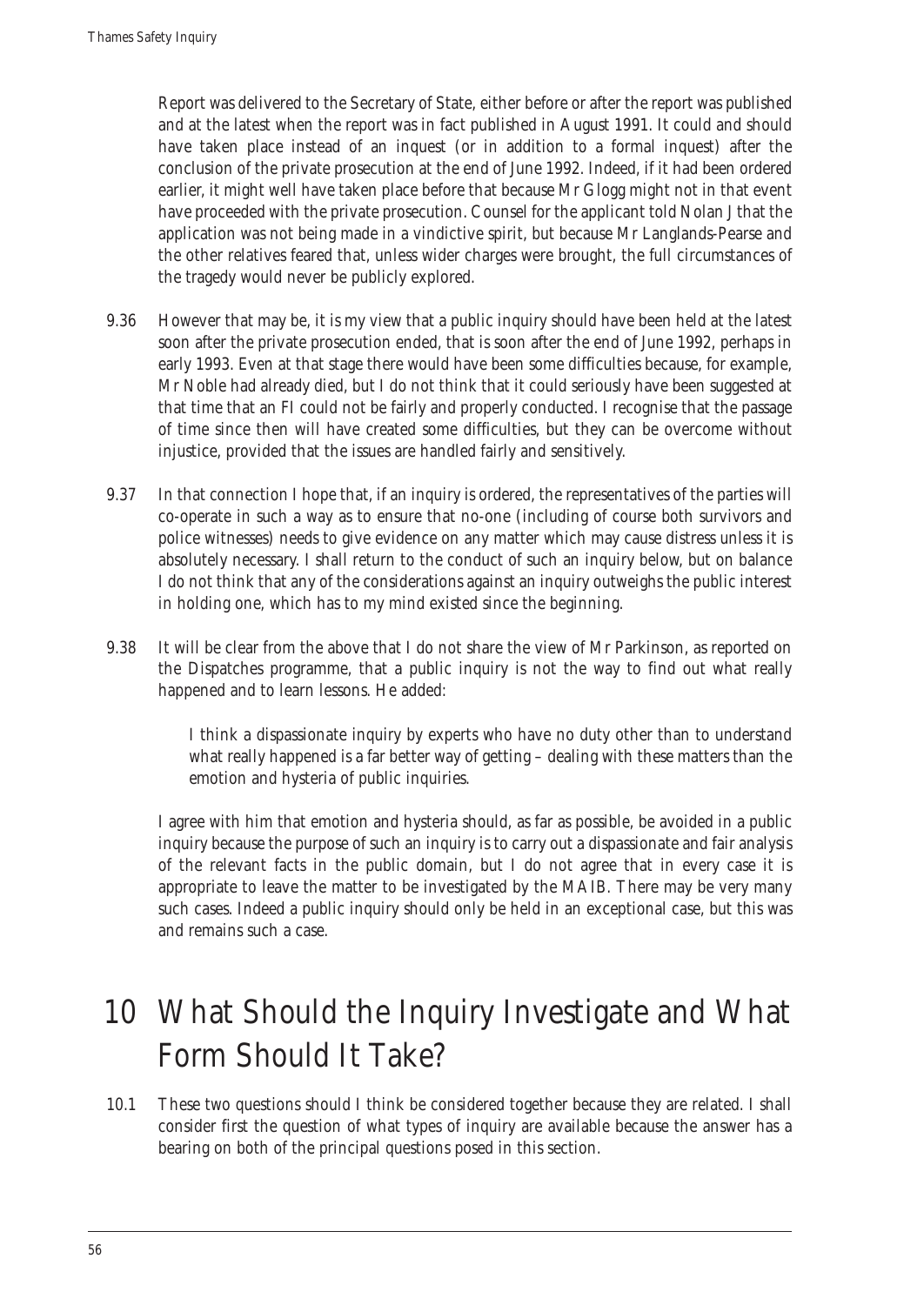## **Types of Inquiry**

10.2 Subject to section 49 of the Police Act 1996, and possibly to section 14 of the Health and Safety at Work etc Act 1974 (HSWA), to each of which I shall briefly return below, as far as I am aware there are only three types of inquiry which could be held. Two are statutory and one is non-statutory, although I can see no reason in principle why it should not be possible to hold a statutory and a non-statutory inquiry at the same time. The statutory inquiries are an inquiry under the Tribunals of Inquiry (Evidence) Act 1921 ("the 1921 Act") and an FI. I shall briefly consider each in turn.

**The 1921 Act**

10.3 Section 1(1) of the 1921 Act provides, so far as relevant:

Where it has been resolved … by both Houses of Parliament that it is expedient that a tribunal be established for inquiring into a definite matter described in the Resolution as of urgent public importance, ….

There follow detailed provisions as to the powers of such a tribunal, which are essentially those of the High Court.

- 10.4 It is clear from the express terms of the section that the resolution must identify the matter to be inquired into as being of urgent public importance. Although I recognise of course that Parliament is sovereign and could presumably pass a measure ordering an inquiry into whatever it thought appropriate, neither House could properly pass a resolution under the 1921 Act in this (or any) case unless it concluded that the matter was of urgent public importance.
- 10.5 The circumstances in which it would be appropriate for the inquisitorial machinery of the 1921 Act to be deployed were considered in 1966 by the Royal Commission on the working of the Act under the chairmanship of Salmon LJ. In paragraph 27 of its report, the Commission said that use of the Act should be "confined to matters of vital public importance concerning which there is something in the nature of a nation-wide crisis of confidence". In paragraph 71 the Commission said that "unless a matter is really of great public importance – as it should be before it is inquired into by a Tribunal under the Act – it is unlikely that Parliamentary time will be spared". The collision between the MARCHIONESS and the BOWBELLE took place ten years ago. Whilst not in any way wishing to downplay the undoubted public interest in establishing the cause of the collision, I do not think it could sensibly be said that this is a matter about which there is a nationwide crisis of confidence or that the matter is of "great" or "vital" public importance such as to justify the passing of a resolution by both Houses of Parliament to set up an inquiry under the 1921 Act.
- 10.6 In short, none of the matters which might be investigated now could fairly be described as of "urgent public importance" within the meaning of the Act. Moreover, I would reach that conclusion on the ordinary meaning of the section, construed in its context, even without the assistance of the Salmon Commission. In all the circumstances I have reached the firm conclusion that, unless there is some statutory provision of which I am unaware, subject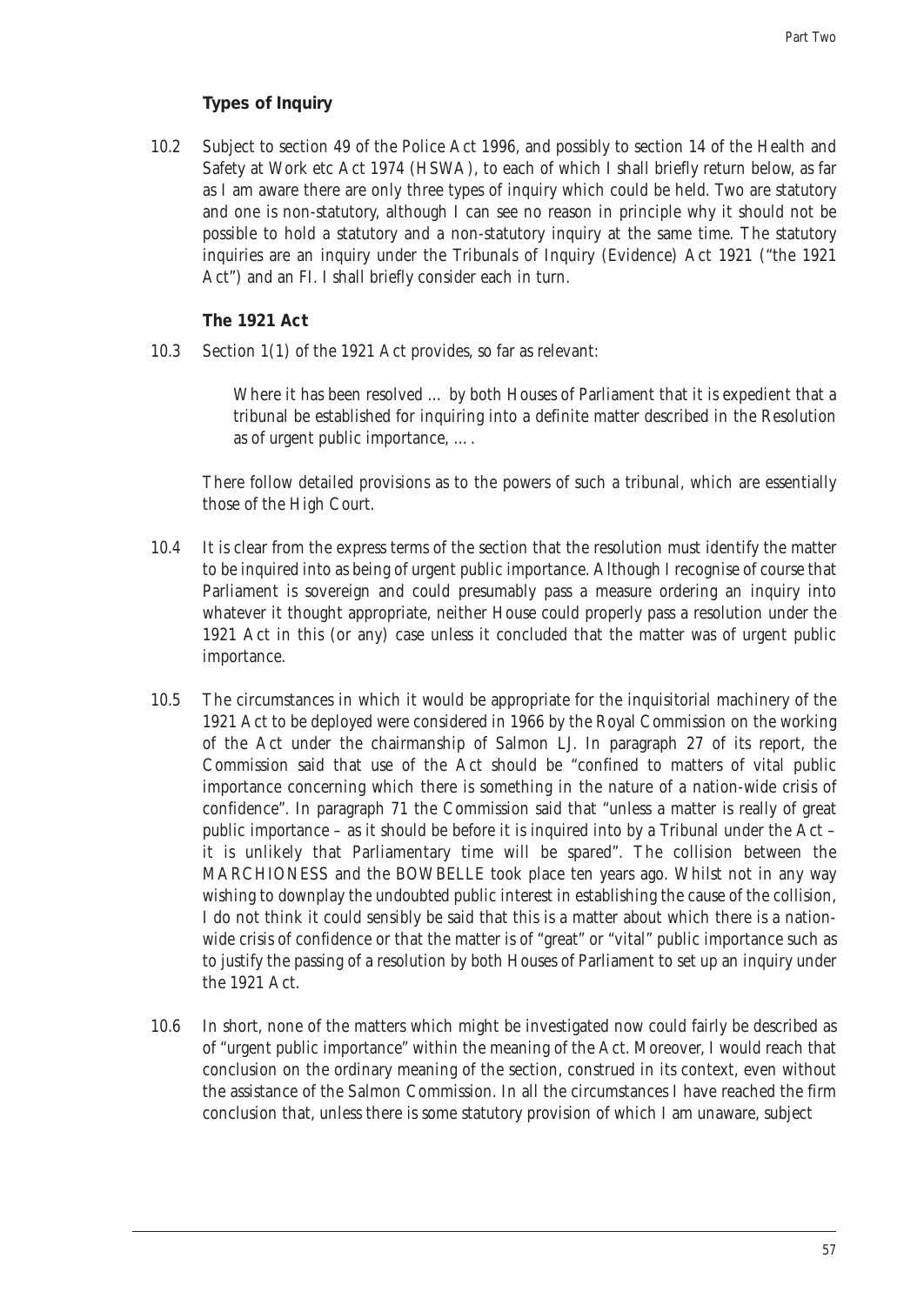possibly to the Police Act 1996 and to section 14 of the HSWA8, the only statute under which an inquiry could be held is the 1995 Act. For the reasons set out below, it is my view that section 268 of that Act is entirely appropriate for that purpose.

#### **Formal Investigation**

- 10.7 I tried to describe the legal position as at 1989 and 1990 in section 7. Since then there have been some changes. The 1995 Act is a codifying statute. Section 267 re-enacts section 33 of the 1988 Act and thus makes provision for the investigation of defined classes of accident of which this was one. Section 268 re-enacts sections 56 and 60 of the 1970 Act as amended. Section 268(1) gives the Secretary of State the same untrammelled power to order an FI into a relevant accident as section 56(1) of the 1970 Act (as amended by the 1988 Act) did. The 1995 Act also provides by section 268(2) that a wreck commissioner appointed to hold an FI shall do so under rules made under section 270(1) of the Act. By sections 268(5) and 61(1) the wreck commissioner has the same powers to suspend or cancel the certificate of a certificated officer as a wreck commissioner had, if appointed under section 56(1) of the 1970 Act as amended, which I have described above.
- 10.8 In short, the effect of sections 267 and 268 of the 1995 Act is simply to repeal the earlier statute and to re-enact it, so that the position remains the same as before. It follows that the Secretary of State has the same power to order an FI as he has had since the collision. It also seems to me to follow that the purposes of an FI ordered under section 268 will be the same as those of an FI ordered under the 1970 Act. They are the three purposes identified by Steyn J discussed above, namely establishing the cause or causes of the casualty, learning lessons for the future and disciplining certificated officers.
- 10.9 Section 269 provides for rehearings of FIs which have already taken place. I should note in passing that rehearings have been ordered into the loss of the GAUL and the DERBYSHIRE, but no FI has yet been ordered under section 268. The DERBYSHIRE was, as I understand it, held under section 55 of the 1970 Act, the order for the FI having been made in June 1987, and thus before the repeal of section 55 by the 1988 Act. No rules have been made under section 270 of the 1995 Act, but the effect of section 17(2)(b) of the Interpretation Act 1978 is that the 1985 FI Rules and the 1990 Amendment Rules have effect as if they had been made under section 270(1) of the 1995 Act. It follows that any FI now ordered, including any FI ordered into the collision between the MARCHIONESS and the BOWBELLE, will (unless new rules are introduced in the near future) be conducted under the 1985 FI Rules and the 1990 Amendment Rules.
- 10.10 The 1989 Regulations, which (it will be recalled) set out the procedure for an MAIB investigation, were replaced by the Merchant Shipping (Accident Reporting and Investigation) Regulations 1994, which have in turn recently been replaced by the 1999 Regulations, which came into force on 12th October 1999. They contain a new definition of accident and abolish the concept of the Inspector's Inquiry. I am not at present concerned with those aspects of the regulations, but regulation 6(3) provides:

<sup>8</sup> It is arguable that an inquiry into a marine casualty could also be ordered under this section, which is in very broad terms. However, no-one suggested it, and given the availability of the FI procedure, it is difficult to imagine that there would in practice be any need to use it.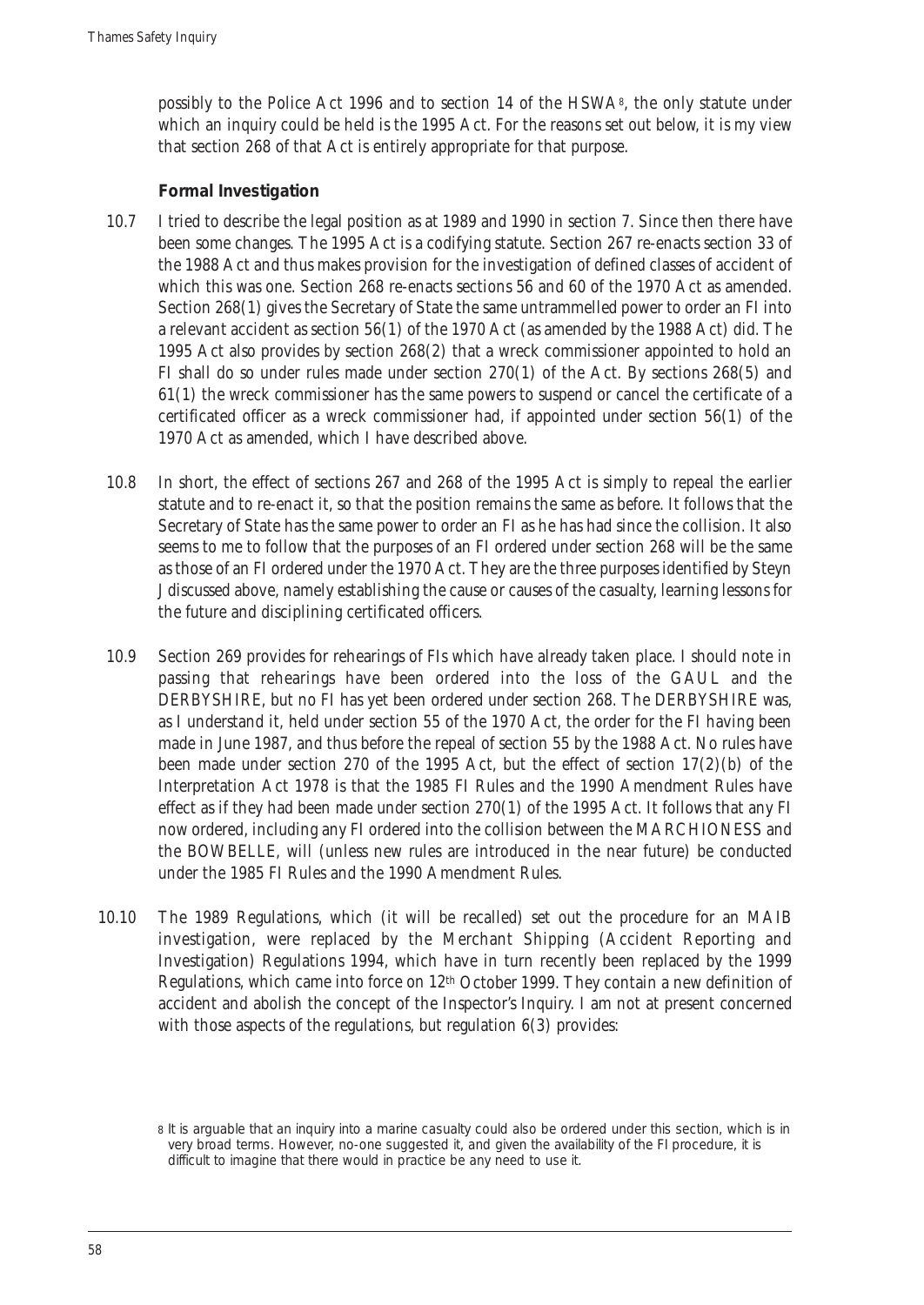Where the Secretary of State causes a formal investigation into an accident to be held pursuant to section 268 of the Act, any investigation conducted under these Regulations relating to the accident shall be discontinued except for the purpose of rendering assistance to the Court and to the Attorney General or the Secretary of State.

That regulation would not strictly apply here because the MAIB investigation in this case was not of course conducted under the 1999 Regulations, although it does underline the fact that one of the duties of the Chief Inspector of the MAIB is to render such assistance to the wreck commissioner and the Attorney General as is in his power, as provided by rule 4A of the 1985 FI Rules, which was inserted into those rules by the 1990 Amendment Rules.

- 10.11 It follows that, if an FI is ordered, it will be the duty of the Chief Inspector to render such assistance as is in his power to the wreck commissioner and to the Attorney General, who will be responsible for preparing the case for the FI. That assistance would include using or appointing inspectors to take declarations and to exercise any of the other powers of an inspector under section 259 of the 1995 Act, which are very extensive. Those powers are in my opinion sufficient to enable an effective FI to take place.
- 10.12 The jurisdiction of a wreck commissioner is limited because section 268(1) provides as follows:

Where an accident has occurred the Secretary of State may (whether or not an investigation has been carried out under section 267) cause a formal investigation into the accident to be held –

… by a wreck commissioner

and in this section "accident" means any accident to which regulations under that section apply or any incident or situation to which such regulations apply by virtue of subsection (5) of that section.

The 1999 Regulations were made under section 267 of the 1995 Act.

10.13 Regulation 2(1) provides, so far as relevant:

For the purposes of these regulations and of section 267 of the Act, "accident" means any contingency caused by an event on board a ship or involving a ship whereby:

- (a) there is loss of life or major injury to any person on board, or any person is lost or falls overboard from, a ship or a ship's boat; [or]
- (b) a ship
	- (i) causes any loss of life, major injury or material damage;
	- (ii) is lost or is presumed to be lost;
	- $(iii)$  ...
	- (vi) is in a collision; ….

The defining words are "any contingency caused by an event on board a ship or involving a ship" leading to one of the consequences then listed. Regulation 6(1) provides that "any accident may be investigated" and regulation 8(2) provides:

An investigation may extend to cover all events and circumstances preceding the accident which in the opinion of the Inspector may have been relevant to its cause or outcome, and also to cover the consequences of the accident and the Inspector's powers shall apply accordingly.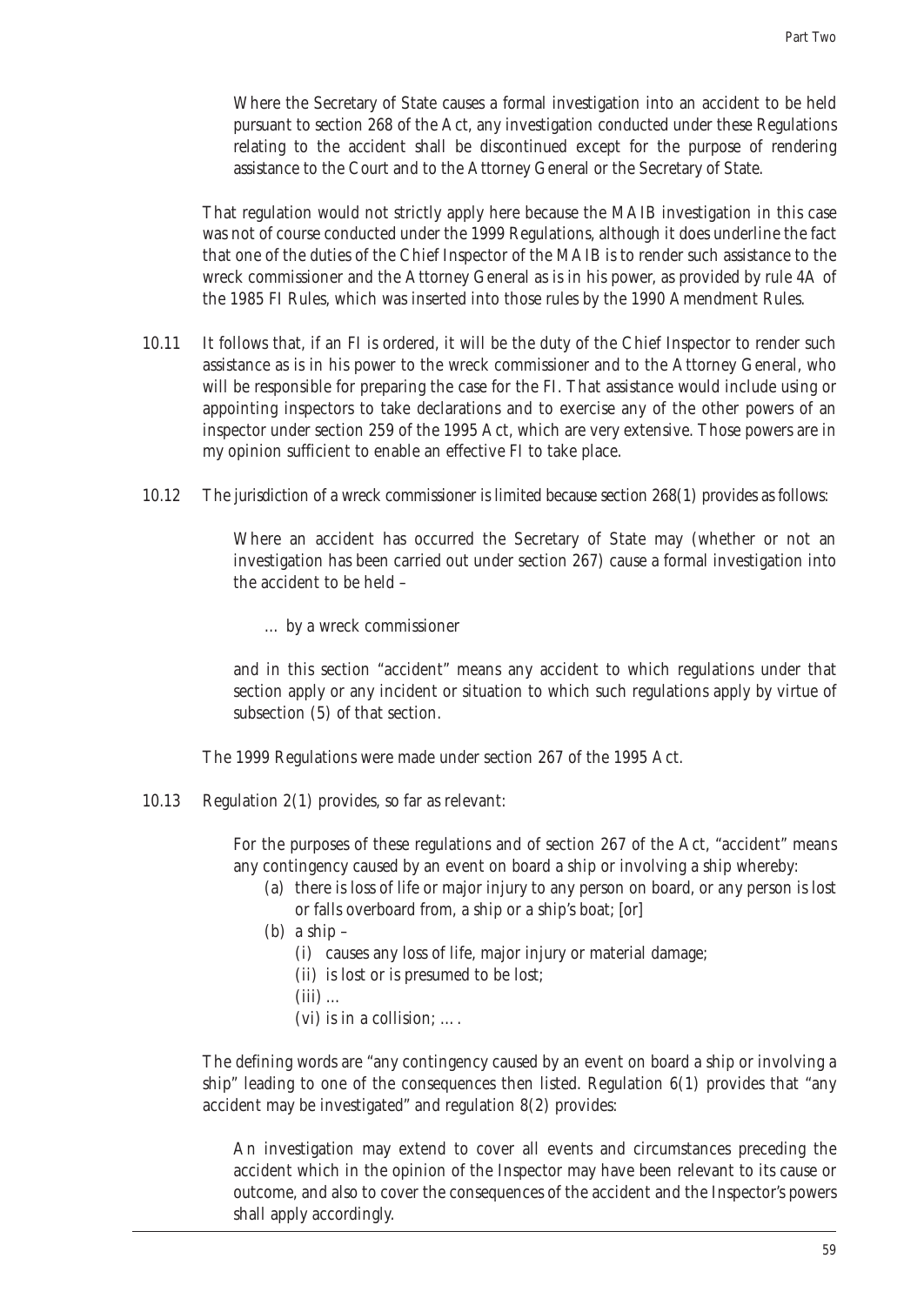Finally, regulation 4(1) of the 1985 FI Rules (as amended by the 1990 Rules) provides:

Where it appears to the Secretary of State that a formal investigation should be held into the circumstances or causes of, or into any particular matter relating to an accident, he may direct that a formal investigation be held and conducted in accordance with these Rules by a wreck commissioner.

When the 1990 Rules were introduced, "accident" meant any accident to which section 56 of the 1970 Act (as amended by the 1988 Act) applied. It now means any accident to which section 268 of the 1995 Act applies.

- 10.14 The effect of those provisions as applied to the facts of this case can be summarised as follows. The Secretary of State has power to order an FI into the collision between the MARCHIONESS and the BOWBELLE, the loss of the MARCHIONESS, the loss of life and the injuries suffered by those who survived. Such an FI would naturally consider the causes of the collision and the loss of the MARCHIONESS and the causes of the loss of life and personal injuries. In doing so, part of its remit would include the search and rescue operation. That would I think be so even if the Secretary of State did not give an express direction to that effect under regulation 4(1) quoted above, although it seems to me that, if the Secretary of State decides to order an FI, and if it is his view that it should cover the SAR operation, it is desirable that he should make that clear by giving an appropriate direction to that effect under regulation 4(1).
- 10.15 There have been calls for a much wider inquiry than that. For example, the MARCHIONESS Contact Group ("MCG") and the CCA want an inquiry into the conduct of the police, the MAIB, the CPS and the DPP in connection with the various investigations into the casualty. In addition there are calls for an inquiry into the way in which the bodies of those who died were dealt with. Moreover, there are many who would like to see an inquiry into the relationship between the various investigations and inquiries (including inquests), which will often take place after a serious casualty and the MAG wants an inquiry into a number of aspects of the law, including the law of damages, limitation of liability and corporate manslaughter. As appears below, this is not an exhaustive list.
- 10.16 In my view none of those matters is or could be within the jurisdiction of an FI ordered under section 268 of the 1995 Act. That Act must of course be construed in accordance with its legislative purpose, which is to facilitate the investigation of shipping casualties. None of the topics which I have just mentioned is encompassed within that purpose and I do not think that section 268 or the 1985 FI Rules or the 1999 Regulations is wide enough to permit the Secretary of State to order an FI for the purpose of investigating any of those questions.

#### **Police Act 1996**

10.17 Section 49(1) of the Police Act 1996 gives power to the relevant Secretary of State (who would presumably be the Home Secretary) to set up a public inquiry into any matter connected with the policing of any area. I mention it because of the suggestion that there should be an inquiry into the police investigation. I return to that suggestion below. It is sufficient to note here that no-one has referred to the possibility of an inquiry under this section or sought one.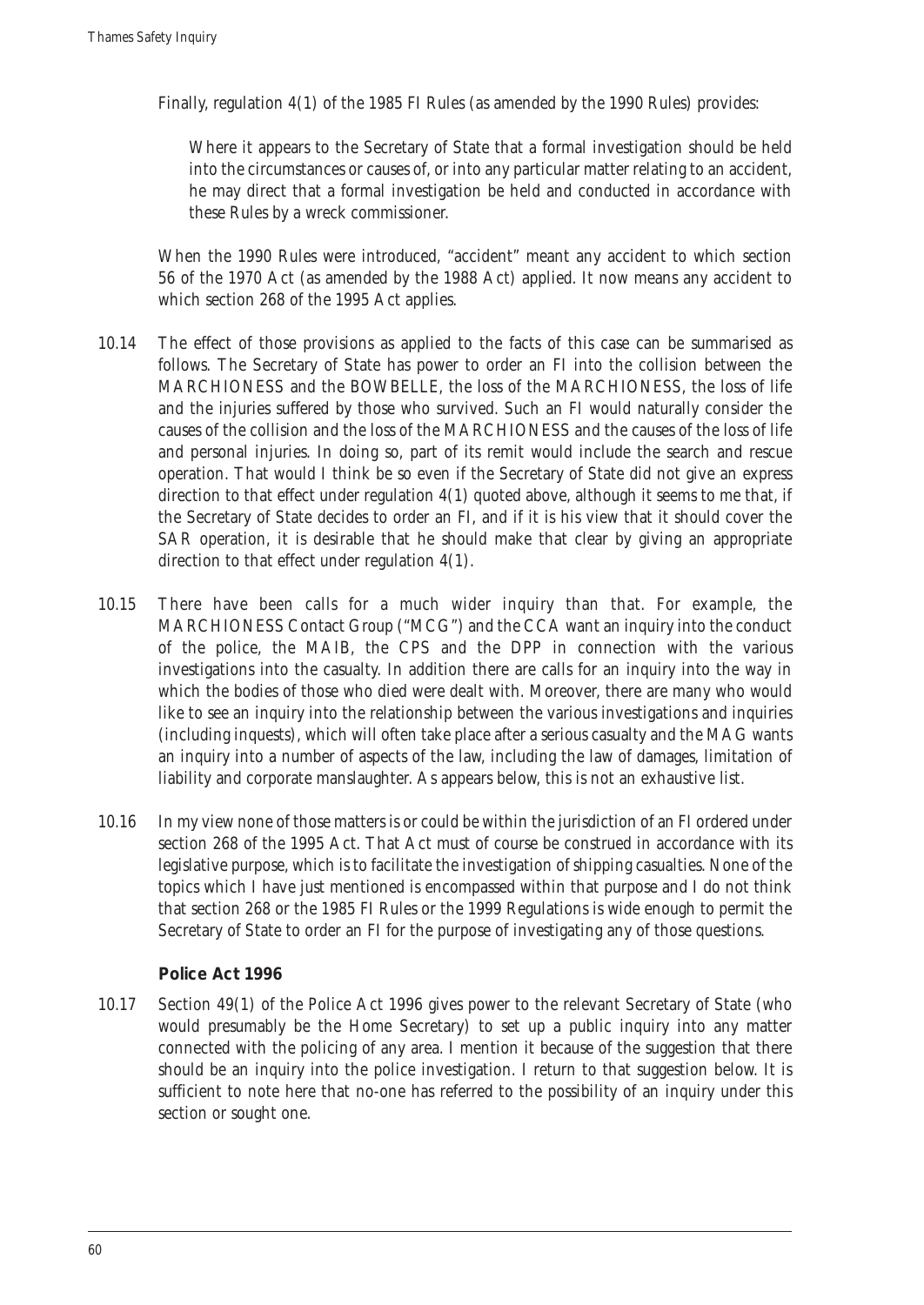#### **Non-Statutory Inquiries**

- 10.18 This Inquiry has been non-statutory. There have been a number of examples of such inquiries in recent years. One prominent example is the BSE Inquiry. Non-statutory inquiries can be effective because it is rarely necessary to invest those conducting the inquiry with statutory powers, at least where the subject matter of the inquiry is within the sphere of Government or any official agency. In practice civil servants and retired civil servants will almost always co-operate with the inquiry. If my experience in this Inquiry is anything to go by, the same is true of others, although I recognise that that might not always be the case, especially if a particular person or entity perceived it to be in their best interests not to cooperate.
- 10.19 There are, however, some matters which are more suitable for a non-statutory inquiry than others. In the present context, it seems to me to be preferable to order an FI into the matters identified in paragraph 10.14 above. The FI is a creature of statute established for exactly this purpose. It has certain specified powers, including disciplinary powers, although it may be argued that it is too late to consider exercising those powers on the facts of this case. Any further investigation which may be necessary before the FI begins to hear evidence can be conducted by inspectors with wide powers to obtain both oral and documentary evidence. The whole case can then be presented to the wreck commissioner and the assessors by or on behalf of the Attorney General as, in effect, counsel for the tribunal.
- 10.20 The 1985 FI Rules contain detailed rules of both evidence and procedure and, although (as appears below) there seems to me to be an argument for changing those rules in some respects, there is no good reason why they should not apply in this case, which is the very type of case for which they were intended. Section 269(4) of the 1995 Act provides for a right of appeal in some, albeit arguably limited, circumstances. Accordingly, if the matters specified in paragraph 10.14 are to be investigated at a public inquiry, it should be at an FI, which would be much more suitable for the purpose than a non-statutory inquiry.
- 10.21 On the other hand, if there any other matters which the Secretary of State would wish to have considered by a public judicial inquiry, I can see no reason why he should not ask the wreck commissioner at the same time to conduct a non-statutory inquiry into them. I turn to consider the various submissions as to the topics which should be included in a public inquiry. It is convenient to do so in two separate sections.

## 11 What Topics Should be Included?

11.1 The topics which it has been variously suggested should be included in a public inquiry, in addition to those which fall within the jurisdiction of a wreck commissioner appointed (with assessors) under section 268 of the 1995 Act, are these: why a public inquiry was refused, the investigations and prosecutions, the way the bodies of the deceased were dealt with, postdisaster procedures and law reform. In the MAG submissions prepared by Mr Napier he identified five purposes of an inquiry, A to E, which encompass most of the topics to which I have just referred.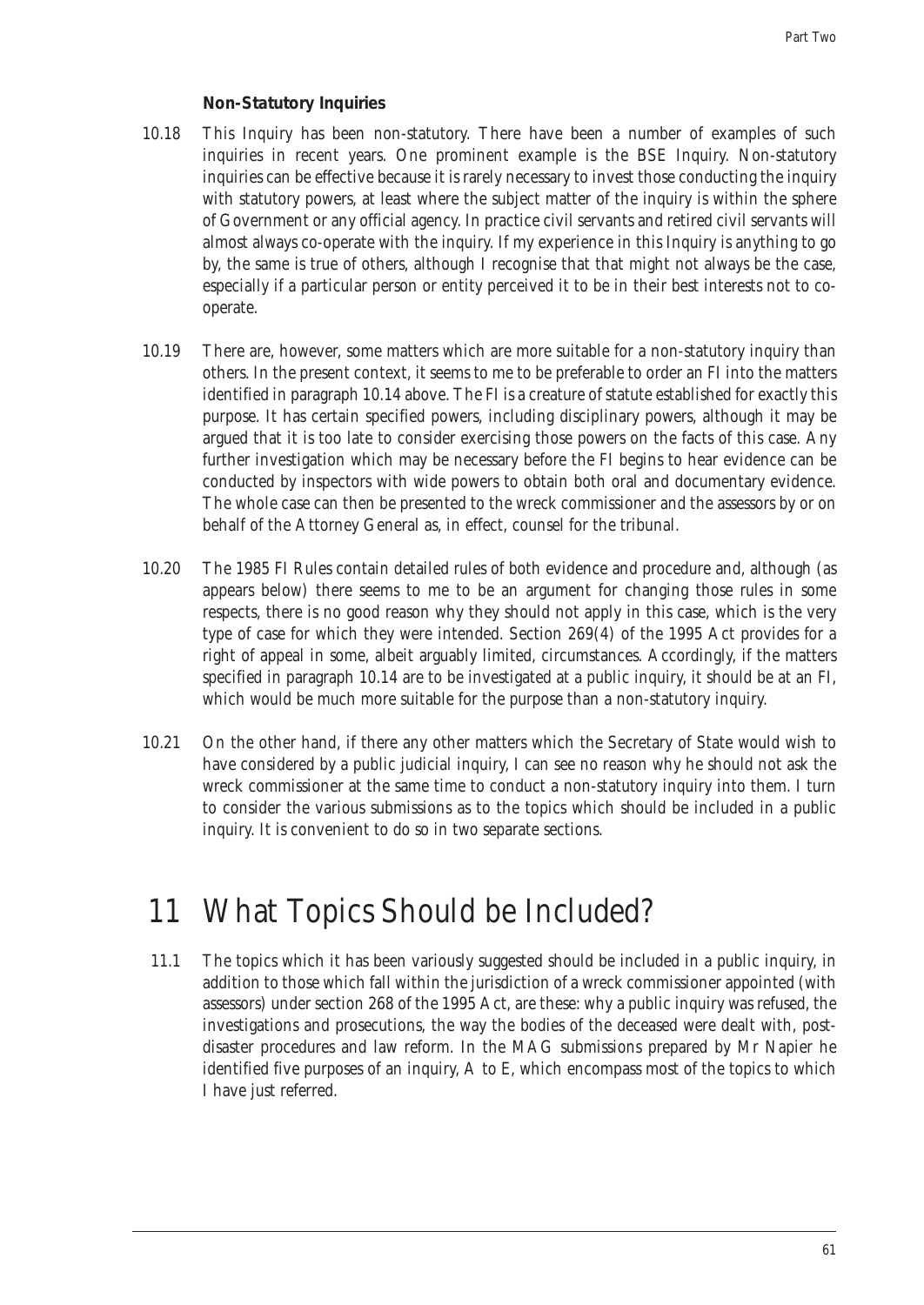## **Purpose A. To examine all facts and issues not adequately covered by the various hearings to date and to make recommendations.**

- 11.2 This purpose will, as I see it, be accomplished by an FI. As already stated, it will be possible for inspectors to be appointed to carry out any necessary further enquiries and to obtain any relevant documents which have not been obtained to date. The purpose of the FI will not, however, be to consider previous inquiries but to consider what the true facts are and thus what the true causes of the collision and loss of life were, which is what the families have properly been seeking to ascertain. As already stated, this will include findings as to the SAR operation. It will, however, be irrelevant to the questions to be decided at an FI, whether earlier inquiries were satisfactory or not.
- 11.3 As to recommendations, I have already expressed my view that there are unlikely to be any significant recommendations from an FI which relate to safety on the Thames beyond those in earlier reports and in my interim report. It will, however, remain the function of the FI to consider the future safety of the Thames, so if any particular point emerges which may assist safety in the future, it can of course be considered, although I do not see an FI as a re-run of Part One of this Inquiry.

## **Purpose B. To examine why a public inquiry was refused by consecutive Secretaries of State.**

11.4 I do not think that there is anything to be gained by further inquiry into this question. I have expressed my own view on it in section 7 above and in my opinion the public interest does not require any further consideration of it.

## **Purpose C. To examine the current inadequate arrangements for postdisaster inquiries and to make recommendations.**

11.5 I shall consider this topic separately below.

## **Purpose D. To examine the need for implementation of current proposals for disaster related law reform**

- 11.6 The MAG submits that a public inquiry should consider law reform in the areas of corporate killing, damages for psychiatric injury, damages for pain and suffering and loss of amenity, damages for wrongful death and the limitation of liability in respect of damages payable to passengers on ships.
- 11.7 In short, it is submitted that the inquiry should consider a large area of potential law reform. In my opinion a public inquiry is a most unsuitable vehicle for consideration of such questions. In some of the areas, notably involuntary manslaughter by companies, or corporate killing (Report 237), liability for psychiatric injury (Report 249), damages for personal injury in respect of non-pecuniary loss (Report 257) and claims for wrongful death (Report 263), the Law Commission has already considered the topic in considerable detail. In other areas, it may well be appropriate for it to do so, and it is of course open to anyone to make representations to Government and to interested bodies as to how the law should be changed.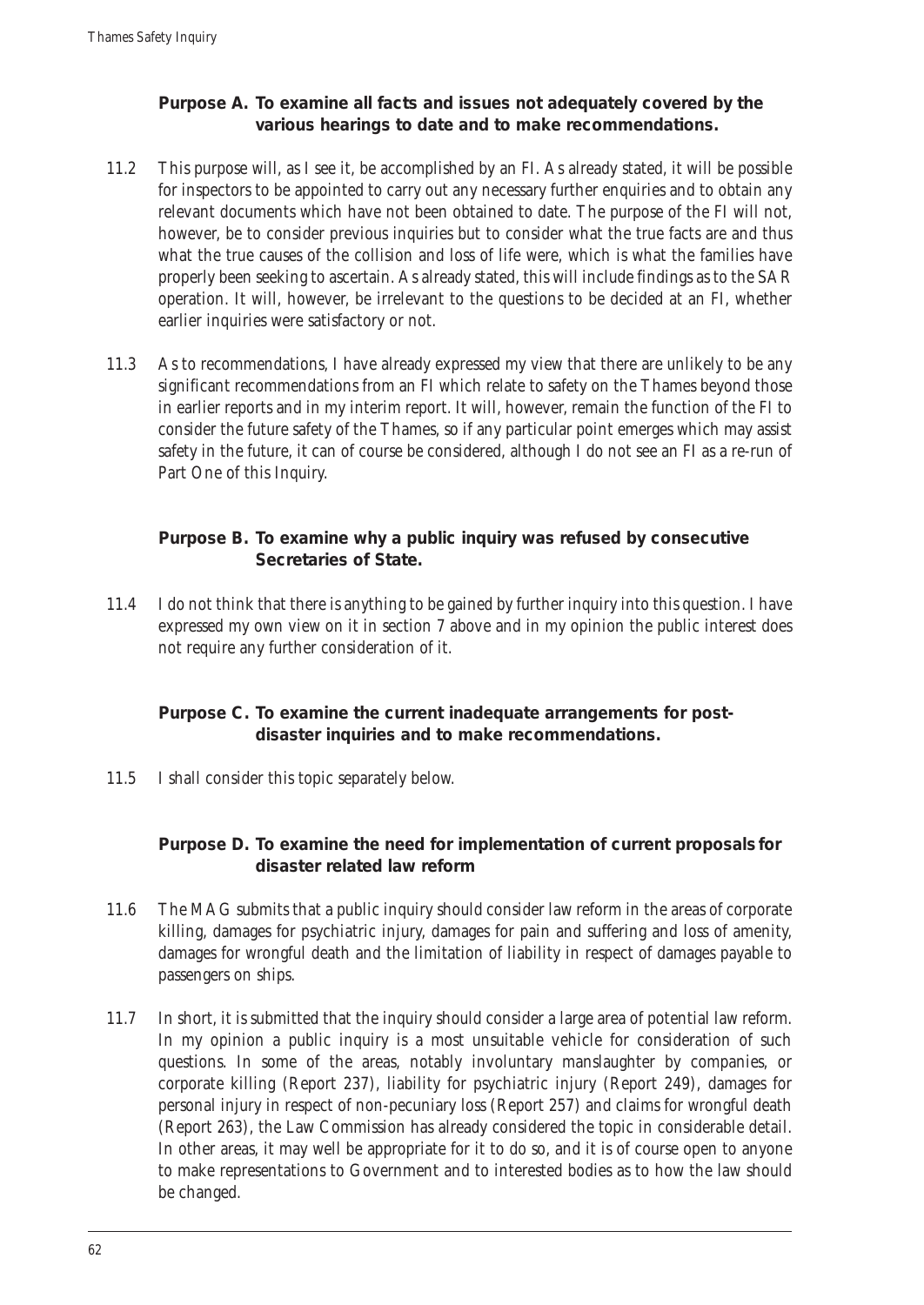11.8 It is not, in my opinion, the role of a public inquiry to consider questions of law reform on this scale and, for my part, I do not recommend it. It is the role of the Law Commission and not of a public inquiry. It would add hugely to the time and cost of a public inquiry to include such issues of law reform and the public interest does not require it.

## **Purpose E. To acknowledge the traumatic consequences caused to disaster victims by the inadequacies of post-disaster procedures and to make recommendations.**

- 11.9 I recognise that there are indeed traumatic consequences caused to disaster victims by the way in which they and their families may be treated after a casualty. There has, however, been a considerable amount of academic work on this topic and it does not seem to me to be a matter which can best be advanced by some form of judicial public inquiry. By way of example, I should certainly not regard myself as qualified to express a view on these questions. I shall, however, return below to the rather different question whether the legal procedures and processes after a serious casualty should be improved, which seems to me to be potentially more appropriate for some kind of judicial input.
- 11.10 I would also like to add this. It is clear from some of the representations that have been made to the Inquiry that it is very important that survivors and the families of those who lose their lives in disasters of this kind are treated sensitively in the aftermath of the casualty. I shall return below to the particular problems associated with the way the bodies of the deceased were treated, but it does seem to me to be important that those who take statements from survivors who may be traumatised as a result of the casualty or the SAR operation should take great care not to exacerbate the stress of the witnesses in any way. To this end it seems to me that, where possible, only those who are suitably trained should take statements of this kind. I do not suggest that this is not the case at present, but I would simply like to underline its importance.

## **Remaining Topics**

11.11 I now turn to the topics of investigations and prosecutions and of legal processes which I shall discuss in this section before addressing the problems associated with the way the bodies of the deceased were dealt with, which I shall do in section 12.

## **Investigations and Prosecutions**

11.12 The MCG and the CCA seek an inquiry into the conduct of the police, the MAIB, the CPS and the DPP in connection with the various investigations into the casualty. A similar submission was made by the Edge Hill Centre for Studies in Crime and Social Science, which called for an examination of the adequacy and appropriateness of the investigative and inquisitorial procedures as applied to the disaster. Dr Anne Eyre, Senior Lecturer in Disaster Studies and Management at Coventry University, suggests that what is required is an explanation and evaluation of the decisions by the CPS not to bring criminal charges against the owners of the BOWBELLE.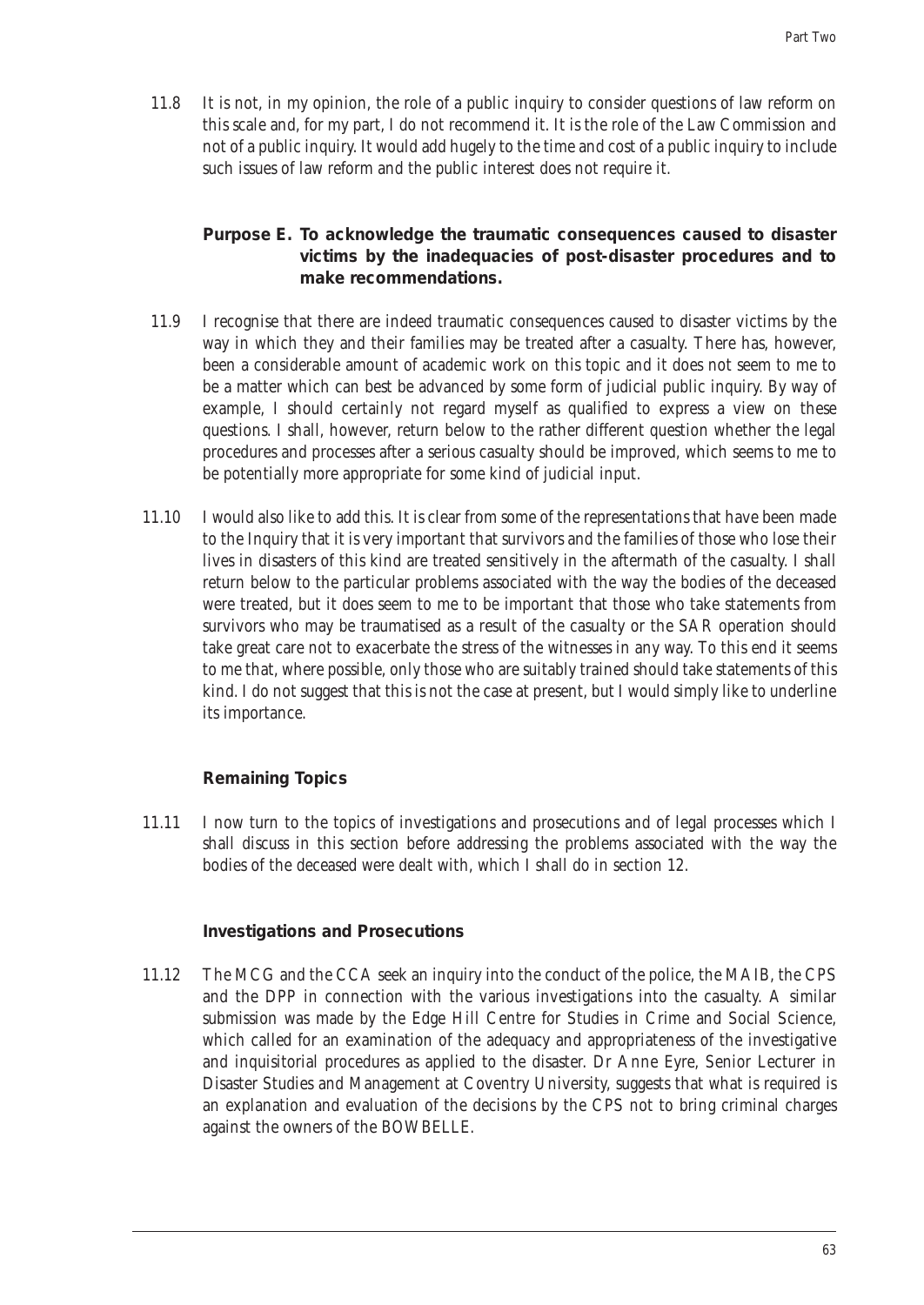- 11.13 The CCA submission includes the following:
	- 2. A public inquiry should be held since:
	- (i) a public inquiry should have been announced immediately after the disaster;
	- (ii) the inquiries that did take place the MAIB and the coroner's Inquest failed (either separately or in combination) to come close to achieving the goals and purposes of a public inquiry; and
	- (iii) subsequent to the disaster (as in the case of the death of Stephen Lawrence) the government failed to conduct a proper criminal investigation and ensure that the correct prosecution decisions were taken.

The focus of this submission concerns (iii) above.

- 3. It is our contention that failures on the part of:
- (i) the police,
- (ii) the MAIB (whose findings were taken into account in the decisions by the Crown Prosecution Service), and
- (iii) the Crown Prosecution Service

may well have led to a very serious miscarriage of justice involving the deaths of 51 people. Prima Facie evidence for this assertion exists, and it is necessary for a public inquiry to examine it in detail.

- 11.14 I have already expressed my view at length that there should be a public inquiry in the form of an FI into the casualty and the SAR operation. In doing so, I have accepted the submission that neither the MAIB investigation nor the inquest achieved the purposes of a public inquiry. The point made in (iii) is, however, very different and to my mind farreaching.
- 11.15 The CCA states that its submission primarily relates to serious questions about how the authorities dealt with the disaster and that the core of its submission relates to the criminal investigation into the disaster and the prosecution decisions that were made as a result of that investigation. It is submitted that there is evidence that the initial criminal investigation into the possible culpability of any company, company director or senior company officer was inadequate and flawed and that there are strong grounds to believe that, had a proper investigation taken place, manslaughter proceedings could well have been pursued against South Coast Shipping and one or more of its senior officers. The CCA suggests a parallel with the Stephen Lawrence inquiry. It says:

It is our contention that whilst racist bias tainted the Stephen Lawrence investigation, there are clear indications that another form of bias tainted the MARCHIONESS investigation; that is to say "corporate" bias, and that an inquiry to determine whether this is the case is required.

It adds that

just as the criminal justice system cannot be seen to treat Black victims differently from White; so the system cannot be seen as treating corporate criminals differently from ordinary criminals. This, however, is the allegation in this case.

11.16 I am bound to say that I see no parallel between the issues raised in the Stephen Lawrence Inquiry and those potentially raised here. The Stephen Lawrence Inquiry raised questions of fundamental human rights, whereas this aspect of the Inquiry does not.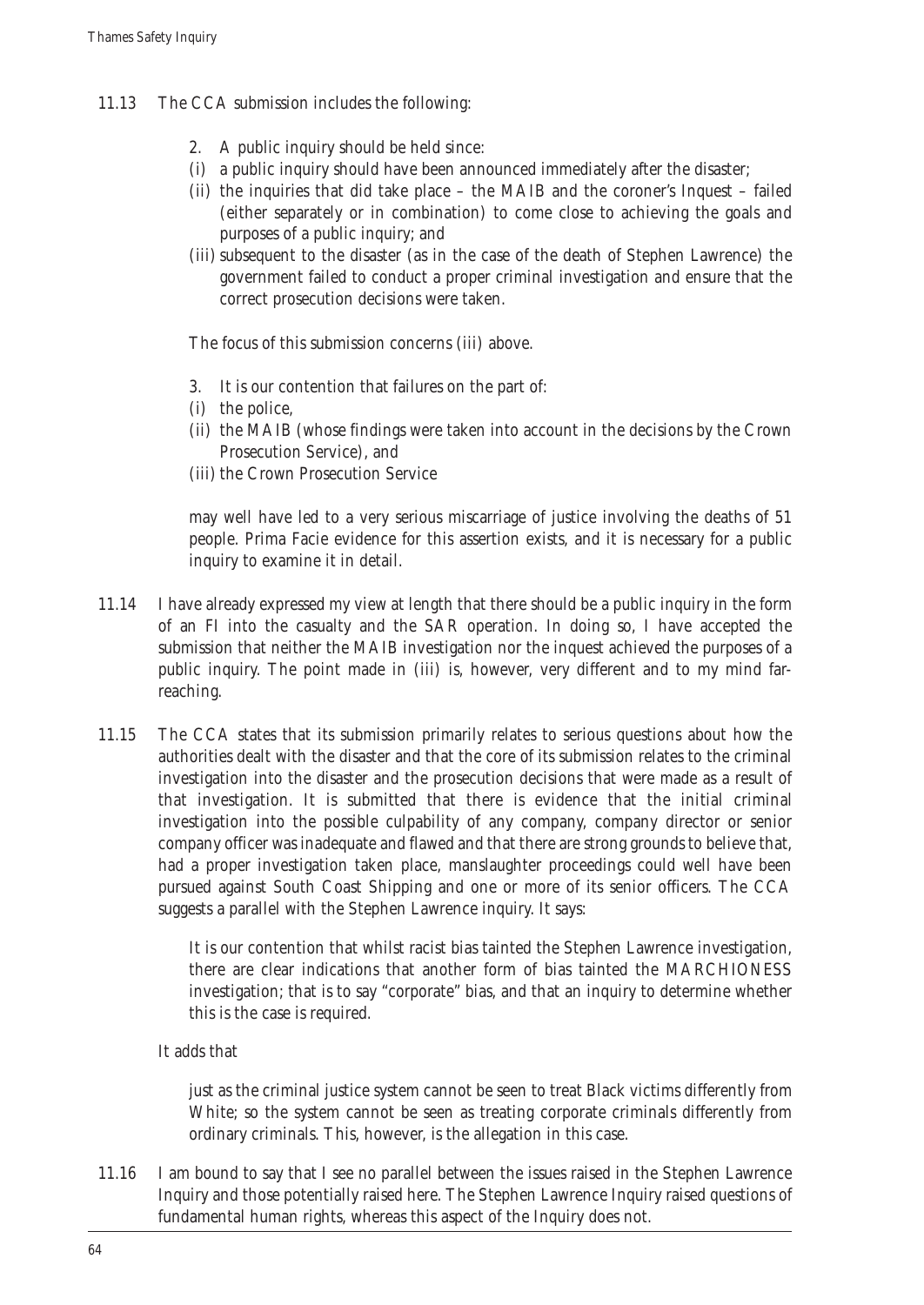- 11.17 I recognise that companies can and do make far-reaching decisions and take actions that affect, for good or ill, the well-being of others. Clearly the police, as well as other relevant investigative and regulatory agencies of the state, ought to ensure that they inquire into suspected criminal activity of companies with as much rigour as they do in respect of private individuals. The CCA expresses concern that they do not do so. It has set out in its submission a number of examples which are said to show that that is the case, notably the HERALD OF FREE ENTERPRISE, King's Cross, Piper Alpha and Southall disasters. There is, however, no question of the events after those disasters being investigated as part of a public inquiry into the MARCHIONESS. The only question which I am considering in this context is whether the actions of the police, the CPS, and the MAIB in investigating the sinking of the MARCHIONESS ought now to be the subject of a public inquiry.
- 11.18 The MCG has also pressed for an inquiry into the various investigations. The MAG, on the other hand, while certainly critical of aspects of the investigations and reports, has not called for the investigations themselves to be the subject of a further inquiry. The MCG has focused more upon the police and the MAIB than upon the CPS and has not placed its submission against any background of a general failing by the authorities properly to investigate corporate responsibility for negligent or criminal acts.
- 11.19 If an FI is ordered in accordance with my recommendations, it will consider the relevant facts. In doing so, it will be necessary for it to evaluate the evidence. That evidence will no doubt include evidence of witnesses who have made statements before. As already noted in paragraph 9.24 and elsewhere, there are some witnesses who have given more than one account in the past. A considerable part of the CCA submission is taken up with an analysis of the reasons for that. It criticises the way in which some of the statements were taken. It may well be necessary for some of these issues to be resolved in the course of the FI, or perhaps in the course of the investigations leading up to it. This may entail scrutiny of the way in which particular statements were taken.
- 11.20 It will of course be possible for the reader of the report of the FI (if there is one) to draw conclusions from it and to compare it with the basis of the MAIB Report and indeed with the basis of the prosecutions. I am not, however, persuaded that it would be appropriate to investigate the investigations. It is only in a very exceptional case that that would, to my mind, be appropriate. There is no public interest in such an inquiry now. It would be extremely protracted and expensive and would add unnecessarily to the time and cost inevitably involved in an FI.
- 11.21 I do not regard the public interest as being served by directly investigating the investigators more than ten years after the event, as lessons to be learned from such an exercise are likely to be few. In respect of lessons that might be learned for the MAIB, it should, of course, be borne in mind that the investigation into the sinking of the MARCHIONESS was the first investigation undertaken by the MAIB, which had been in existence only a very short time. It has conducted many investigations since then without, to my knowledge, being the subject of public criticism. There is no reason to think that a public inquiry into the MAIB's first investigation and report will enable it to operate better in the future.
- 11.22 I should perhaps note in this regard that Rear Admiral John Lang has been the Chief Inspector since April 1997 and has introduced a number of changes which are directed, as he put it in a letter to the Inquiry dated 10<sup>th</sup> November 1999, to making the MAIB every bit as good as the AAIB. He added:

I want the organisation to be capable of conducting a thorough investigation that would match, if not surpass what a Public Inquiry would achieve. That such standards are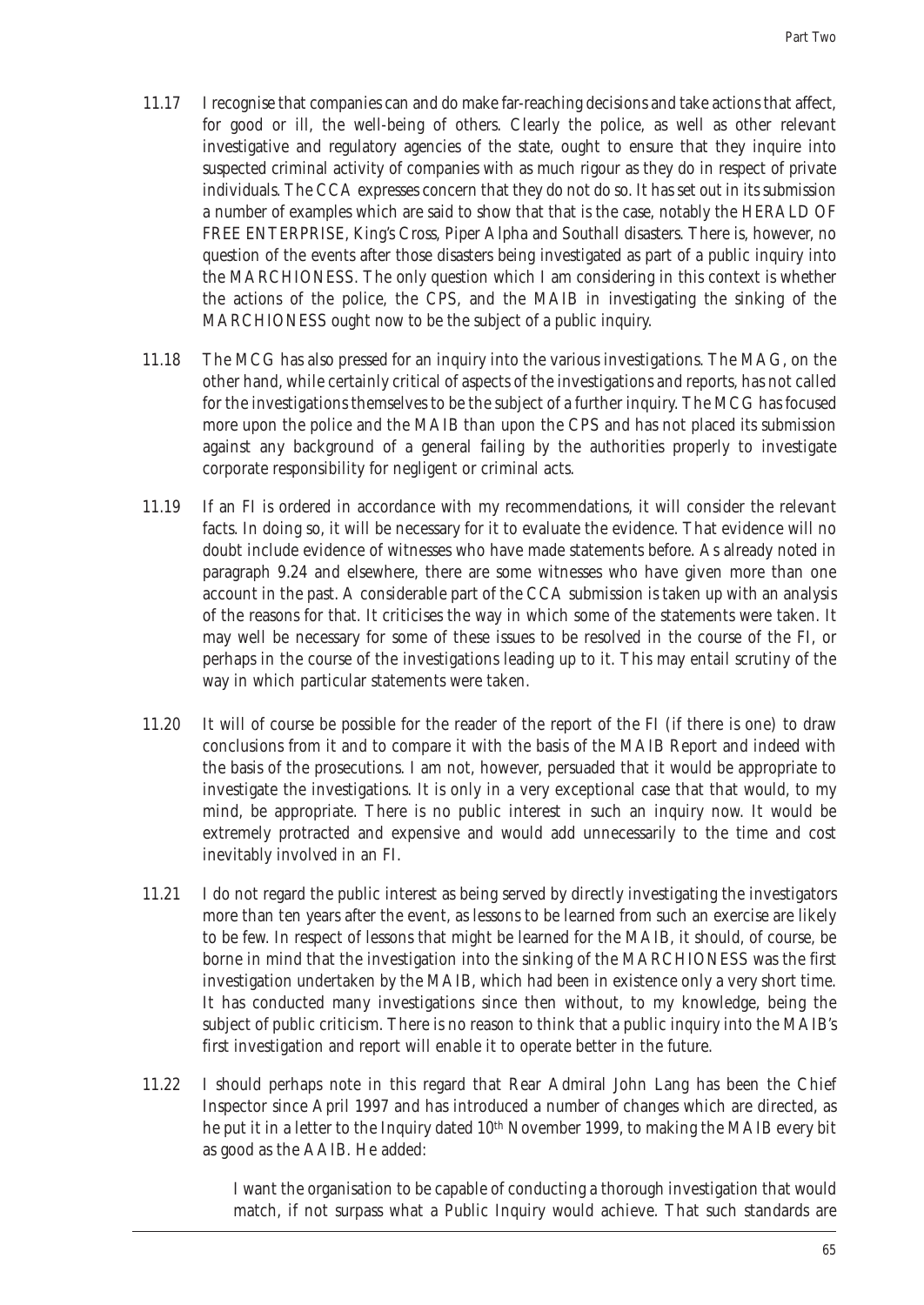demonstrably attainable is already evident; the AAIB's reputation stands for itself. That this can be achieved at a fraction of the cost of a Public Inquiry is obviously a sensible use of public money.

That seems to me to be a sensible approach, although, as I have tried to explain above, there appear to me to be some exceptional casualties which should be investigated in public at a public inquiry. However that may be, I do not think that anything is to be gained for the future in carrying out a public investigation of the way in which the MAIB conducted its first investigation ten years ago.

- 11.23 I would, however, make one observation which I hope will assist the MAIB in achieving the high standards which Rear Admiral Lang has set for it. It is this. One of the main reasons why the MAIB was established was because it was felt that there was a need for a body to investigate marine casualties which was independent of the Department. It therefore seems to me that, if the MAIB is to have the full confidence of the public, it must rigorously maintain its independence from the Department.
- 11.24 In the course of the Inquiry I have been provided with files from the Department and the MAIB covering the period from the disaster until recently. It is clear from those files that the MAIB was regularly consulted by the Department in relation to various matters arising out of the publication of the Chief Inspector's Report and the subsequent calls for a public inquiry. I recommend that in the future both the Department and the MAIB take steps to ensure that dealings between them are limited to those matters which necessarily arise in connection with the performance by the MAIB of its proper investigatory functions, including of course reporting to the Secretary of State. Otherwise, there is a danger that the public will perceive, rightly or wrongly, that the MAIB is an arm of the Department rather than an independent investigative body. This would be unfortunate because it would defeat one of the very objects for which the MAIB was set up.
- 11.25 In these circumstances I recommend that clear guidelines be laid down setting out precisely the role of the MAIB on the one hand and the role of the Department on the other. Reading the documents evidencing the decision making process over the years from 1989 to 1999, I was left with a sense of unease at the close relationship between the Department and the MAIB when such questions as to whether an FI should be ordered were being considered by Ministers. Clear guidelines should be laid down and published so that the public may know the demarcation line between the Department and the MAIB and have confidence in the MAIB in the future. These are not, however, matters which should be separately considered at a future public inquiry and I stress that nothing that I say is intended to diminish the role of the MAIB as an independent agency, charged with investigating marine accidents in the same way that the AAIB investigates air accidents.
- 11.26 As for the police, there is, of course, always a public interest in being confident that the police are conducting their investigations thoroughly and competently, no matter the nature of the investigation. There are complaints made that, effectively, the standard of investigation in this case fell below what is expected. However, not every such allegation against the police leads to a public inquiry. Indeed, such public inquiries are rare. They are now set up under section 49 of the Police Act 1996, although (as I have already stated) noone has so far suggested that an inquiry should be ordered under that section. Complaints about the police are ordinarily made to or through the Police Complaints Authority. Yet I am not aware that in this case there has even been a reference to the Police Complaints Authority. If this was a case which was thought to warrant a public inquiry, I would have expected such a complaint to have been made and, if one was made, I would have expected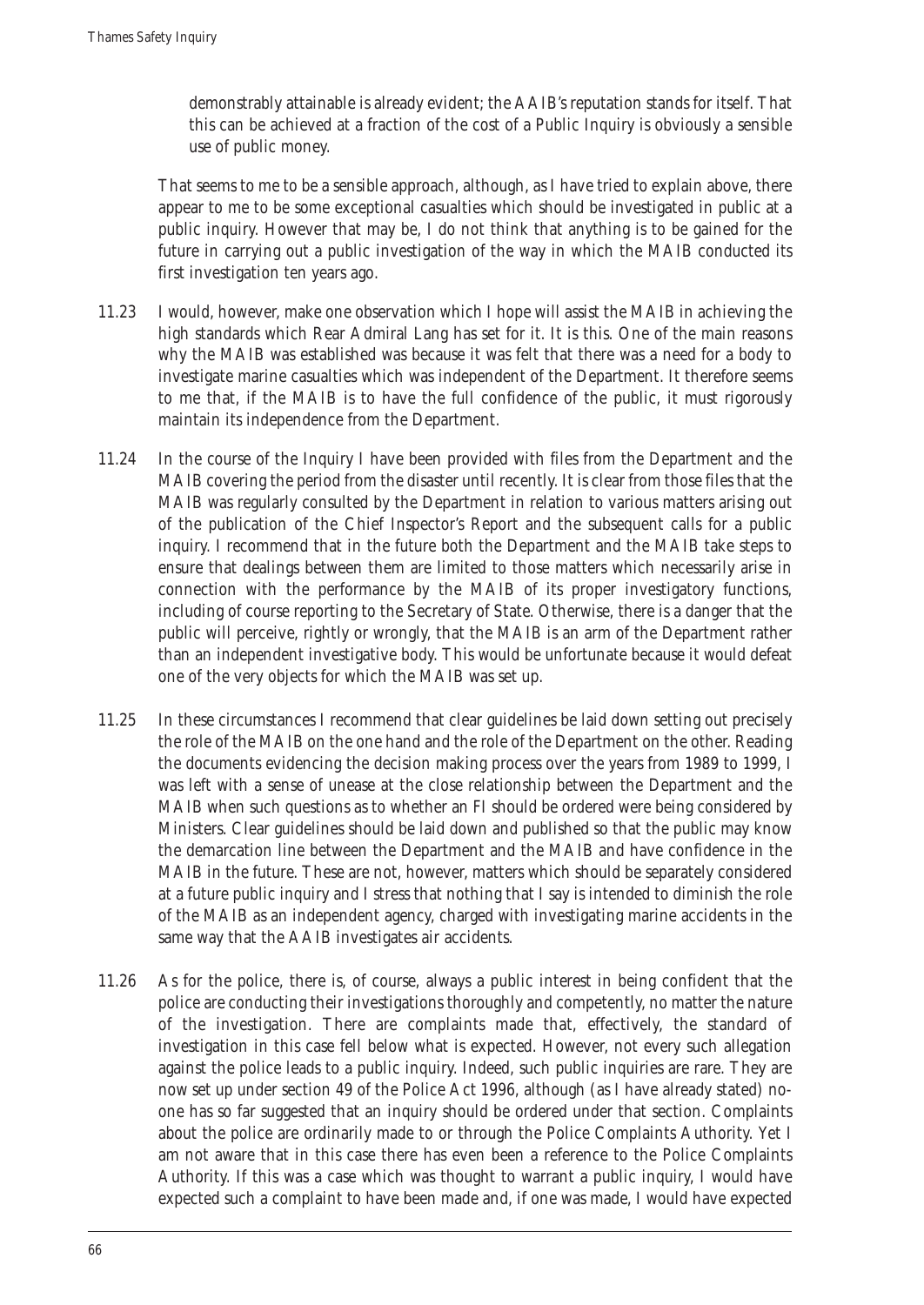it to have been brought to my attention.

- 11.27 As noted above, the police investigation will inevitably be scrutinised to a certain extent by the FI in its search for the true facts, which is likely to include a consideration of the acts and omissions of the owners and managers of the MARCHIONESS and BOWBELLE. The wreck commissioner will have to conduct his own inquiry into those matters, aided by such further investigations as may be conducted by inspectors, as discussed above. The wreck commissioner will have to reach conclusions based on the findings of those investigations and such other evidence as emerges at the hearing. That, in my view, is sufficient, subject perhaps to this.
- 11.28 It is part of the role of an FI to make recommendations for the future. If it appears to the wreck commissioner after hearing all the evidence that lessons could be learned which would help the future investigation of a serious casualty, I see no reason why he should not say so. I have in mind the possibility that he might wish to recommend that the MAIB and the police should lay down a framework for the investigation of accidents of this kind. The framework might include ensuring that investigators with appropriate expertise would be quickly available in order to avoid the risk that appropriate inquiries are not undertaken, appropriate witnesses not questioned, appropriate questions not asked and appropriate documents not obtained and studied. It is for example suggested here that more forensic tests should have been carried out. It is obviously important that all such tests should be carried out, both in the context of an MAIB investigation to find the facts and learn lessons for the future and in the context of a police investigation to consider whether a crime has been committed. It also strikes me that some thought should be given to the question when declarations should be taken and when police statements should be taken and to the circumstances in which the MAIB ought to be provided with evidence (including statements) obtained by the police, perhaps instead of obtaining declarations itself (and vice versa).
- 11.29 The division of responsibility between the police and the MAIB will also be important if the view which I expressed in my interim report, namely that consideration should be given in such cases to prosecution under sections 2 and 3 of the HSWA, leads to the conclusion that those sections should be used more readily in the future. It seems to me that these are matters which can properly be considered in a general way either by the wreck commissioner carrying out an FI or by the same person considering these questions as part of a nonstatutory inquiry. I do not, however, think that the public interest requires a public inquiry into the investigations carried out in this case ten years ago by the MAIB or by the police.
- 11.30 Although the CPS is in a different situation, the same is in my opinion true. It would not be within the jurisdiction of an FI to examine its decisions and I regard the decisions of the CPS and DPP as being even less suitable for a public inquiry than the police and MAIB investigations. The proper way of challenging such decisions is by an application for judicial review to the High Court. Such an application was made in respect of the DPP's decision in this case not to prefer charges of manslaughter. As I have already stated, one of the survivors of the tragedy, who was also the husband of a victim, applied to the court for an order of mandamus directed to the DPP compelling him to bring further charges or, alternatively, to give full consideration to the laying of such charges. Nolan J dismissed the application and no attempt to renew it was made to the Court of Appeal.
- 11.31 I can see no sensible basis upon which I could recommend a public inquiry into the decisions of the DPP or the CPS at any stage. Such an inquiry would itself be long and expensive. It would involve an analysis of the investigations, of the decision to prosecute Captain Henderson on limited charges and not for manslaughter (which was the very decision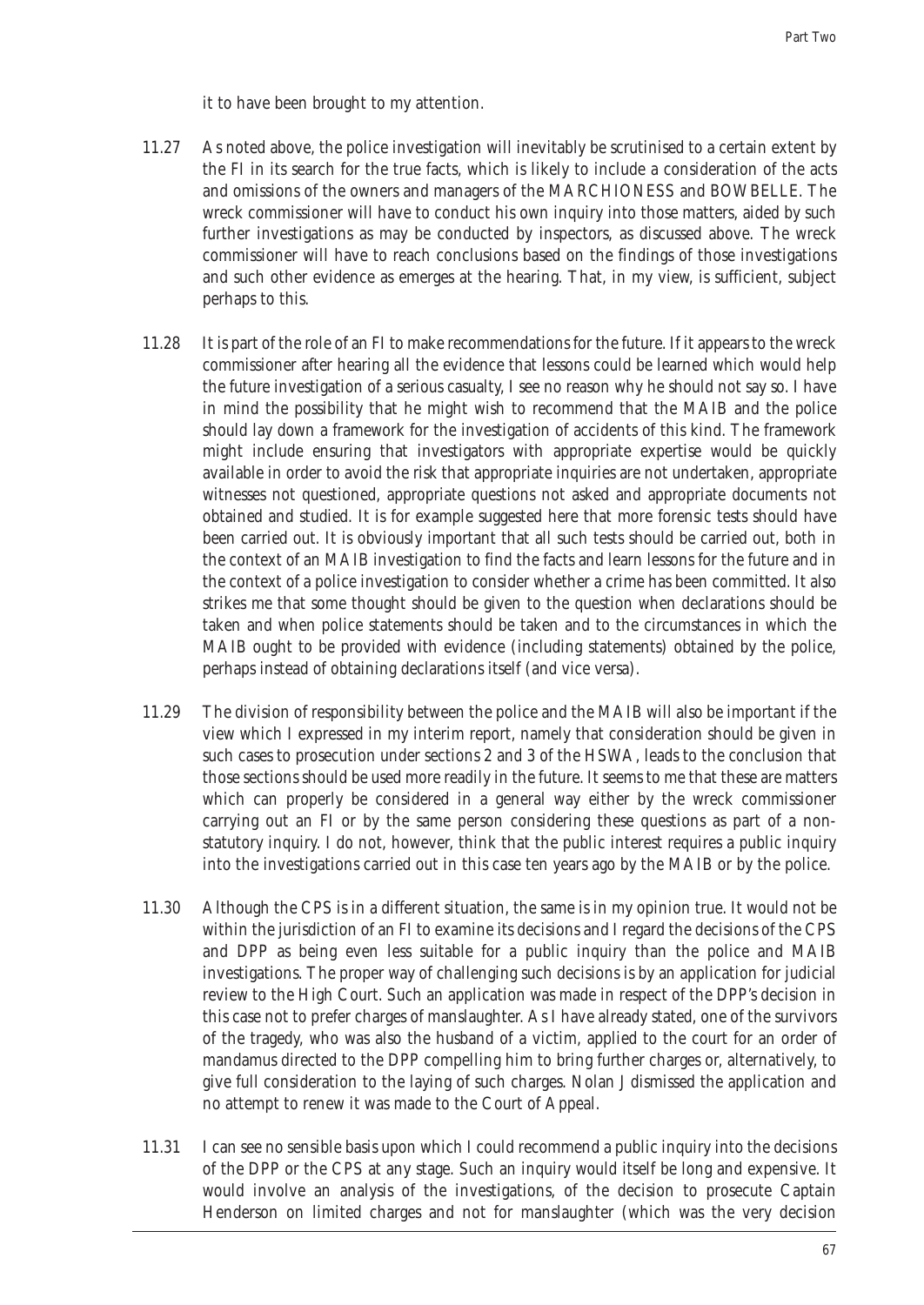scrutinised by Nolan J), of the decision not to prosecute the owners or managers of the BOWBELLE and of the decision not to prosecute anyone after the inquest. It could not sensibly be undertaken without a detailed analysis of all the advice given to the CPS and the DPP over that period. Such an investigation would in my opinion only be justified in a most exceptional case such as that of Stephen Lawrence. It is not justified here.

11.32 The public interest will be properly and sufficiently served by an FI along the lines that I have indicated, at any rate if it is open to it, either as part of the FI or as part of an additional non-statutory inquiry, to consider making recommendations on the topics touched on in paragraphs 11.28 and 11.29 above.

#### **Legal Processes**

- 11.33 Mr Napier's Purpose C is in these terms: to examine the current inadequate arrangements for post-disaster inquiries and to make recommendations. The question under this heading is whether a public inquiry chaired by a judge or senior QC should be asked to review the whole system governing the relationship between inquiries, inquests and criminal and civil proceedings.
- 11.34 There is an undoubted tension between public inquiries, inquests and criminal and other legal proceedings when a transport disaster occurs. This is a topic which the Department is currently considering in the context of its Consultation Document on Transport Safety dated March 1999. The purpose and terms of reference of this review, which I shall call the "Transport Safety Review", are described as follows:
	- 1.01 The safety of those who travel is regulated and enforced in the UK, and accidents investigated, by a range of public bodies, operating under a number of different Acts of Parliament. From time to time it has been suggested that the process of safety regulation could be made more effective and efficient if the arrangements were more streamlined. Most recently, the House of Commons Select Committee on the Environment, Transport and Regional Affairs has recommended a new independent authority for transport safety.
	- 1.02 The Government is determined that transport safety regulation and enforcement should fully conform to the principles it has laid out in its Better Regulation Guide. It underlined the importance of safety for the success of its new transport policy in its 1998 White Paper on the Future of Transport, and recognised that the Committee's recommendations had far-reaching implications for how matters are presently organised. It said it would review the arrangements for transport safety, including accident investigation, and would then produce a substantive response to the Committee's reports. This consultation forms an essential part of that review.
	- 1.03 The review's terms of reference are:

to consider whether a more integrated or unified approach to transport safety across modes would be more effective, produce a safer travelling environment and secure best value for money.

11.35 Part three of the review concerns accident inquiries and legal proceedings. I shall quote a relatively long passage from that section of the paper because it seems to me succinctly to encapsulate the problems in this area: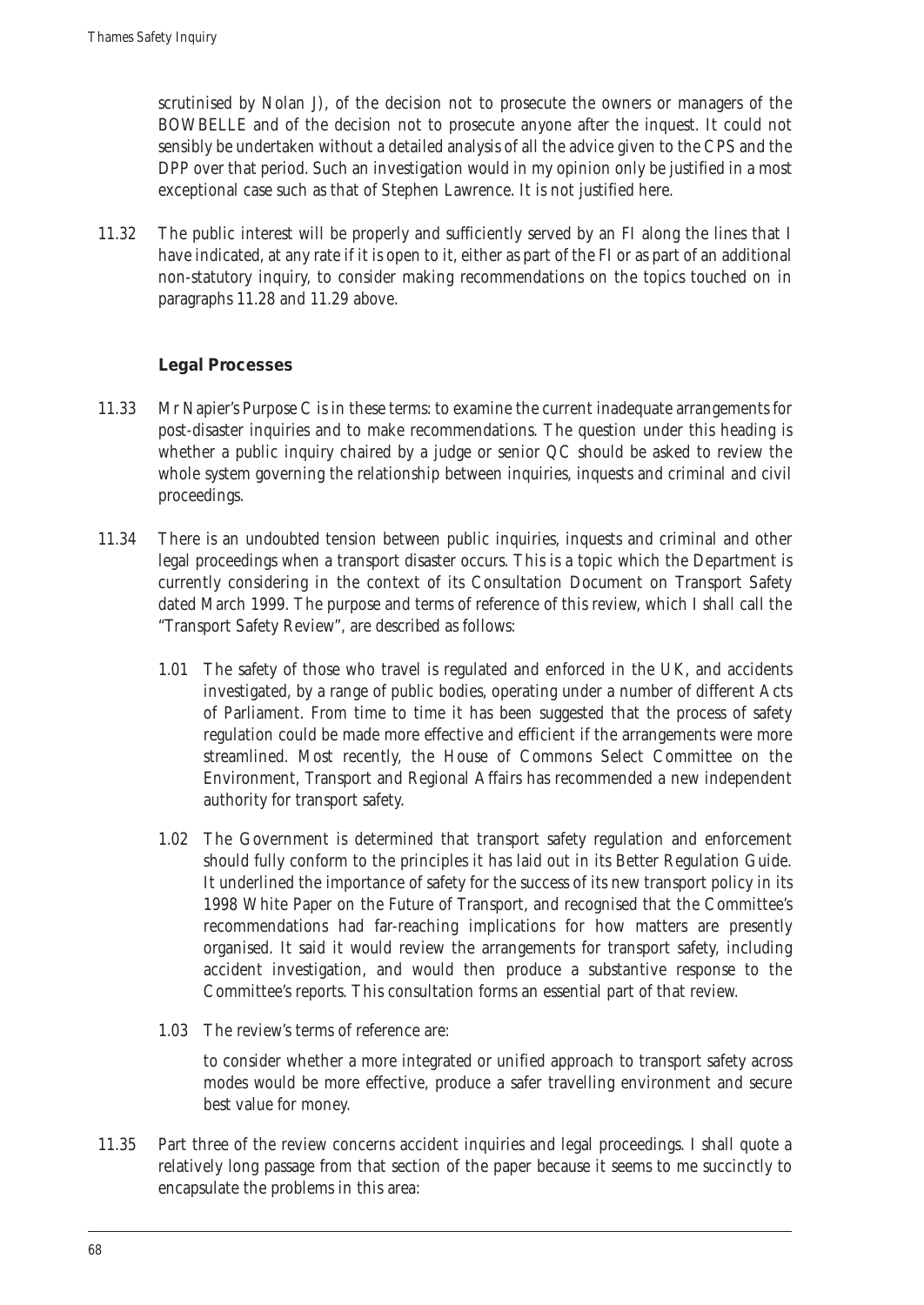- 3.01 Society's response to a major transport accident is an important determinant of transport safety across all modes. Following an accident there is a desire to establish what went wrong and why, and – unless the accident was clearly unique – to learn how to prevent it happening again. If blame is an issue, there will be a wish to discover where that blame lies, and to impose some form of sanction. There may be questions of compensation.
- 3.02 Establishing what went wrong and how to avoid a recurrence is generally the business of technical investigations. For cases raising serious issues of wider concern, a public inquiry (in Scotland, a fatal accident inquiry) may be appropriate. Where there are signs that a criminal offence may have been committed a criminal investigation may lead to prosecution, and there may be the possibility of a private prosecution. Where death is involved, there will normally be a Coroner's Inquest in England and Wales, or an investigation by the Procurator Fiscal in Scotland. Regulatory authorities may have a role, in considering disciplinary sanctions. Civil liability and questions of compensation will be dealt with in the civil courts.
- 3.03 The interaction between these activities has sometimes lead to tensions since it is impractical, save in exceptional circumstances, to have criminal proceedings and a public inquiry running in parallel. Once a criminal process is under way there is a need to avoid the risk of prejudice to the proceedings as a result of a parallel public investigation of the circumstances of the accident. There may also be a risk from the reporting of conclusions of accident investigations, but in that case there is also an argument for early publication, in the interests of accident prevention. It is particularly important to minimise that risk for serious criminal proceedings where the penalty could involve imprisonment.
- 3.04 This can sometimes lead to the adjournment of a public inquiry, and delays in reports, pending the outcome of criminal proceedings, causing frustration for the relatives of any deceased and for the injured – who may nonetheless be equally anxious to see the legal proceedings go forward quickly. There is potential in all of this for public confidence in the effectiveness of the overall response to major accidents to be undermined.
- 11.36 The principal tension is created when there is the prospect of criminal proceedings arising from the accident. Concern to ensure that the accused receives a fair trial can, and does, lead to public inquiries being adjourned, as for example in the case of the Southall Inquiry. Further, it is not just inquiries that are affected. Technical investigations undertaken by bodies such as the MAIB, AAIB or HSE may be affected in that the publication of their reports might need to be delayed until completion of the criminal proceedings. Coroners' inquests may also need to be adjourned: see rule 26 of the Coroners Rules 1984.
- 11.37 Overlaps between the various procedures potentially give rise to a certain amount of duplication, such as between inquests and inquiries. As already noted, in 1990 the Home Office set up a working group to consider this topic. Its 1997 Report described the overlap as follows:

The overlap between any inquest and a public inquiry arises when the coroner investigates how the deceased died. The coroner's responsibilities are focused more on the death of individuals, compared with a public inquiry which is likely to take a broader look at the causes, with the aim of making recommendations to avoid recurrence. It is a matter for the individual coroner to decide the width of his own inquiries as to how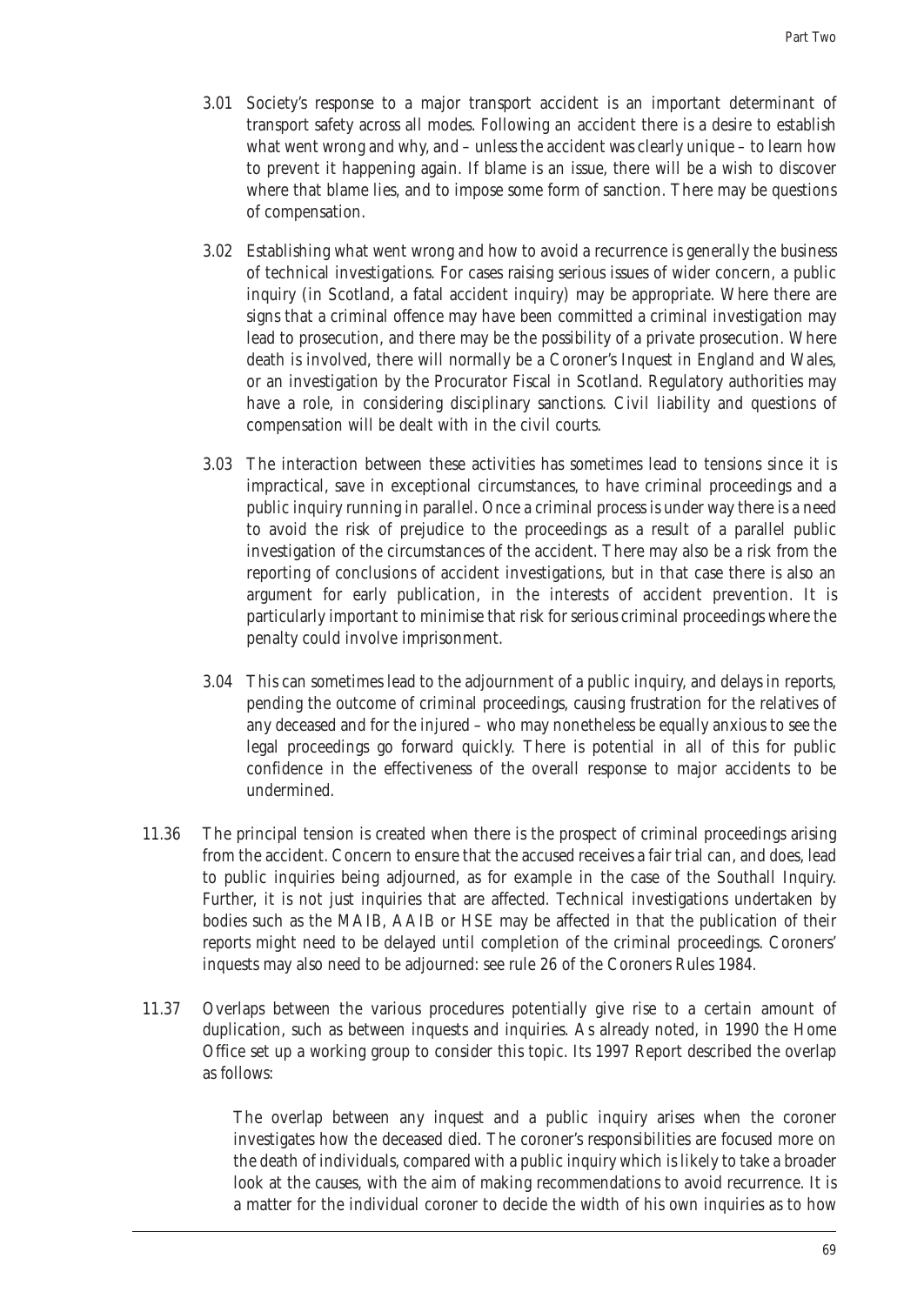the death occurred but inevitably, as recent disasters have shown, there can be a considerable overlap, so that the inquest hears much of the same evidence as the earlier public inquiry.

- 11.38 To overcome the problems created by the overlap, the working group recommended that the role of the coroner be limited, by securing the adjournment of the inquest when a public inquiry is established and limiting the circumstances in which the inquest can be resumed. That recommendation has now been given legislative effect by section 71 of the Access to Justice Act 1999, which inserted section 17A into the Coroners Act 1988. Section 17A provides in effect for the adjournment of an inquest in the event of a judicial inquiry and for the resumption of the inquest at the conclusion of the inquiry only for exceptional reasons.
- 11.39 Mr Napier, who is not only a partner in the firm of Irwin Mitchell (who are of course the solicitors for the MAG), but has also been president of the Association of Personal Injury Lawyers ("APIL"), gave an address to the First European Conference on Traumatic Stress in Emergency Services Peacekeeping Operations and Humanitarian Aid organisations on 17th March 1996. He noted seven different types of "inquiry" which can follow a disaster:

These are a public inquiry, an internal inquiry, a specialist inquiry and report to the Minister by the AAIB (aviation accidents) or MAIB (maritime accidents), a coroner's Inquest, a criminal investigation (which may or may not lead to prosecution by the DPP or by a private individual), civil proceedings for compensation and the administrative law remedy of judicial review. All of these inquiries can overlap, get in each other's way and require the same evidence to be given by the same people several times. Insofar as there is any pattern at all it is one of inconsistency that simply adds fuel to the anger and frustration of the victims.

- 11.40 The case of the MARCHIONESS is, perhaps, a classic example of how many of these problems can arise in one case. There was no internal inquiry and there has not (yet) been a public inquiry, but there were two prosecutions and, in effect, two inquests. There was both a prosecution brought by the DPP, which involved old style committal proceedings and led to two jury trials and the postponement of the publication of the MAIB Report and a private prosecution at which the prosecutor did not have all the evidence available to the police or to the MAIB. The inquest was adjourned because of the criminal proceedings and then resumed before a different coroner following an application for judicial review which went on appeal to the Court of Appeal.
- 11.41 It is to my mind long past time that the relationship between these various processes should be reviewed. It is fair to say that this is a point which has been recognised by the Department in the terms of reference of the Transport Safety Review which I have quoted above. However, the existence of the Review has not stopped people from making representations to this Inquiry. Indeed, far-reaching recommendations have been made to me. For example APIL has submitted as follows:

APIL believes a single body is needed to co-ordinate the whole process with a full time secretariat. APIL suggests the creation of an Accident and Disaster Investigation Bureau for the purposes of carrying out urgent enquiries into all disasters and accidents causing injury and loss of life to members of the public, and monitoring the implementation of measures to improve public safety. The following illustrate the functions of the Bureau and the powers that should be designated to it: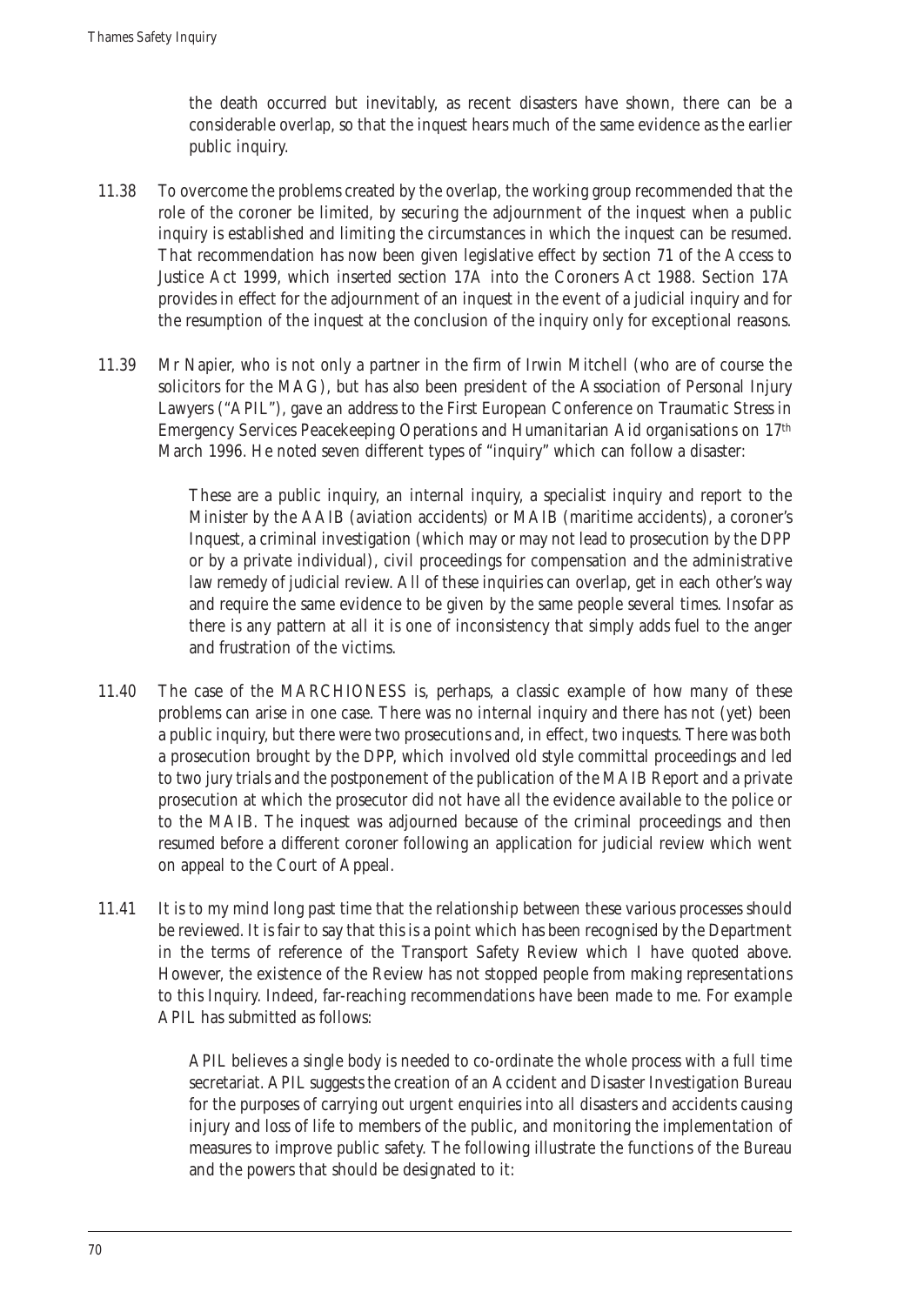- To hold a public inquiry into any major accident, to be chaired by a High Court Judge or senior lawyer, to be chosen from a specialist list to be maintained by the Bureau.
- To grant legal aid for the representation of any person or body appearing before an inquiry held by the Bureau.
- To make recommendations as to the prosecution of any witness to an inquiry held by the Bureau.
- To grant immunity from prosecution for any witness to an inquiry held by the Bureau.
- To deal with the formal requirements of an inquest so as to dispense with the need for holding any separate inquest into any death following a public inquiry into a major accident.
- To award damages including punitive or exemplary damages against any person or body.
- To make findings of fact which will be binding on any subsequent hearing as to damages in any civil suit arising from a major accident.
- To maintain a secretariat to monitor the implementation of any requirements imposed by the Bureau for the improvement of public safety – following an inquiry into a major accident.
- 11.42 The DERBYSHIRE Family Association ("DFA") has made a slightly different proposal as follows:

The DFA urges the Government to establish a specific body of appropriately qualified persons that would be known as a Disaster Management Team. Such a body would incorporate persons who themselves have suffered bereavement in a disaster and persons who have actually survived disasters. The DFA would argue that such persons could bring an essential light to bear on any investigations, and help it towards fully rounded completion. The views of such persons should be given due weight particularly when deliberating on the need or otherwise for a public inquiry.

- 11.43 As already noted, the MAG submits that one purpose of a public inquiry (Purpose C) should be "to examine the current inadequate arrangements for post-disaster inquiries and to make recommendations. In support of that submission, it has annexed and referred to a large amount of material. Amongst that material referred to is the 1995 report of the Law Society's Civil Litigation Committee entitled "Group Actions Made Easier". Paragraph 4.3 of that report considered Boards of Inquiry, referred to inquiries generally and to particular inquiries into "major one-off disasters" and discussed legal representation and legal aid. It continued:
	- 4.3.2 Moreover, in such circumstances, the Working Party saw some merit in there being a legal presumption, subject to the agreement of the parties, that, in any subsequent civil litigation, findings of fact by a board of inquiry are binding, subject perhaps to the right of a party to give notice in its first pleading that it challenges a particular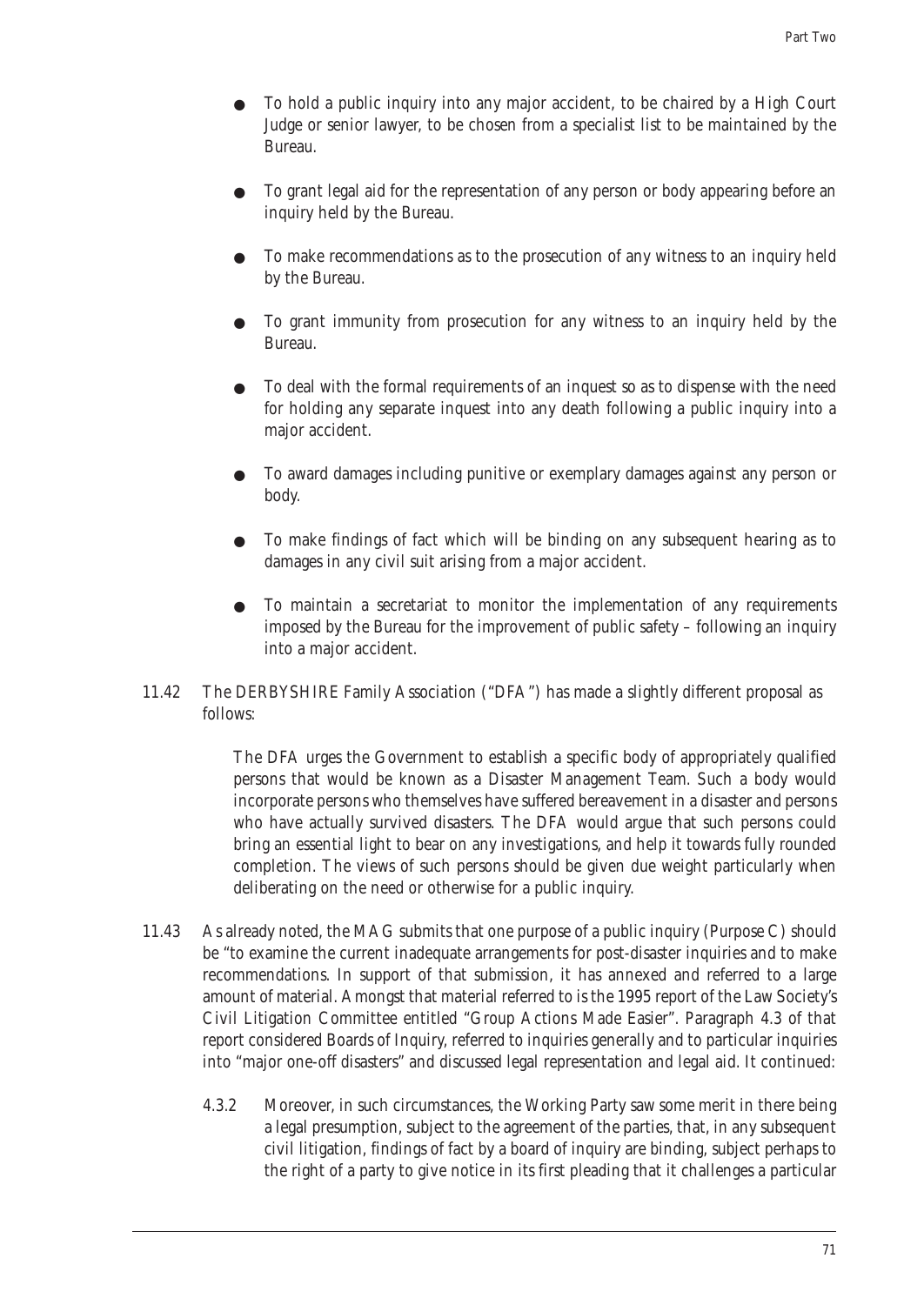finding: in that event, such a finding would be subjected to further evidence and examination by the court. The Working Party did not consider that there should be an absolute requirement for such a presumption; but the parties should be encouraged to give serious consideration to agreeing the presumption before the Inquiry makes its findings: in appropriate cases. The availability of legal representation, and probably Legal Aid, would certainly facilitate such agreement.

In addition, the working party regarded it as desirable, in appropriate cases, for greater use to be made in subsequent litigation of notices to admit facts found by inquiries and inquests.

11.44 Reference might also have been made in this context to the concluding part of the judgment of Steyn J in *The Speedlink Vanguard* [1986] 2 Lloyd's Rep 265, where he said (at p 273):

#### *Recommendation regarding wreck inquiries.*

Finally, I wish to draw attention to a recommendation made by Mr Justice Devlin in *Waddle v Wallsend Shipping Co Ltd* sup ([1953] 2 Lloyd's Rep 105). He said (at p 131):

… I think that the competent authority might consider whether the useful purposes that wreck inquiries serve would not be increased if the report was made available to any Court which had to determine the cause of the loss. It is not necessary that the findings of fact in the report should be treated as binding. The opinion of the Commissioner based on the facts he finds has at least as high a value as that of an expert based on the facts which he assumes to be proved; and it has the advantage of being quite independent of either side….

Thirty-four years later I now respectfully repeat and endorse this recommendation. What is needed is a statutory provision enabling the Judge hearing the collision or limitation action to make such evidential use of the report as a whole as he thinks fit.

It is not perhaps for me to say at this stage, but it seems to me that that is a very sensible suggestion, and that such a provision would certainly be more useful than a notice to admit facts, which in my experience is of very limited value indeed.

- 11.45 Further documents annexed by the MAG echo the Consumers' Association's calls for a National Disaster Court and a Disaster Commission. In a speech given on 23rd September 1991 by Mr David Tench, the Association's then Director of Legal Affairs, he referred to six of the procedures later referred to by Mr Napier, which I have noted above, and then outlined how those bodies would operate, as follows. The Disaster Court would assume the role of all the other courts which currently become involved in the present system. Thus any person or company alleged to be guilty of a criminal offence would be prosecuted before the Disaster Court, which would have all the powers of the Crown Court to handle such cases. As I understand the proposal, whether it was a question of manslaughter, or breach of, say, the rules of navigation, the Disaster Court would deal with the matter. Similarly all claims for compensation or damages arising out of the disaster, or at least all such claims made by the victims as ordinary citizens, would be dealt with by the Disaster Court. It would have all the powers and responsibilities of the High Court to handle such cases, and would take on the responsibility of determining them as quickly and effectively as possible.
- 11.46 Those are all suggestions worthy of consideration. I do not doubt that most, if not all, of them will be raised and considered as a part of the Department's Transport Safety Review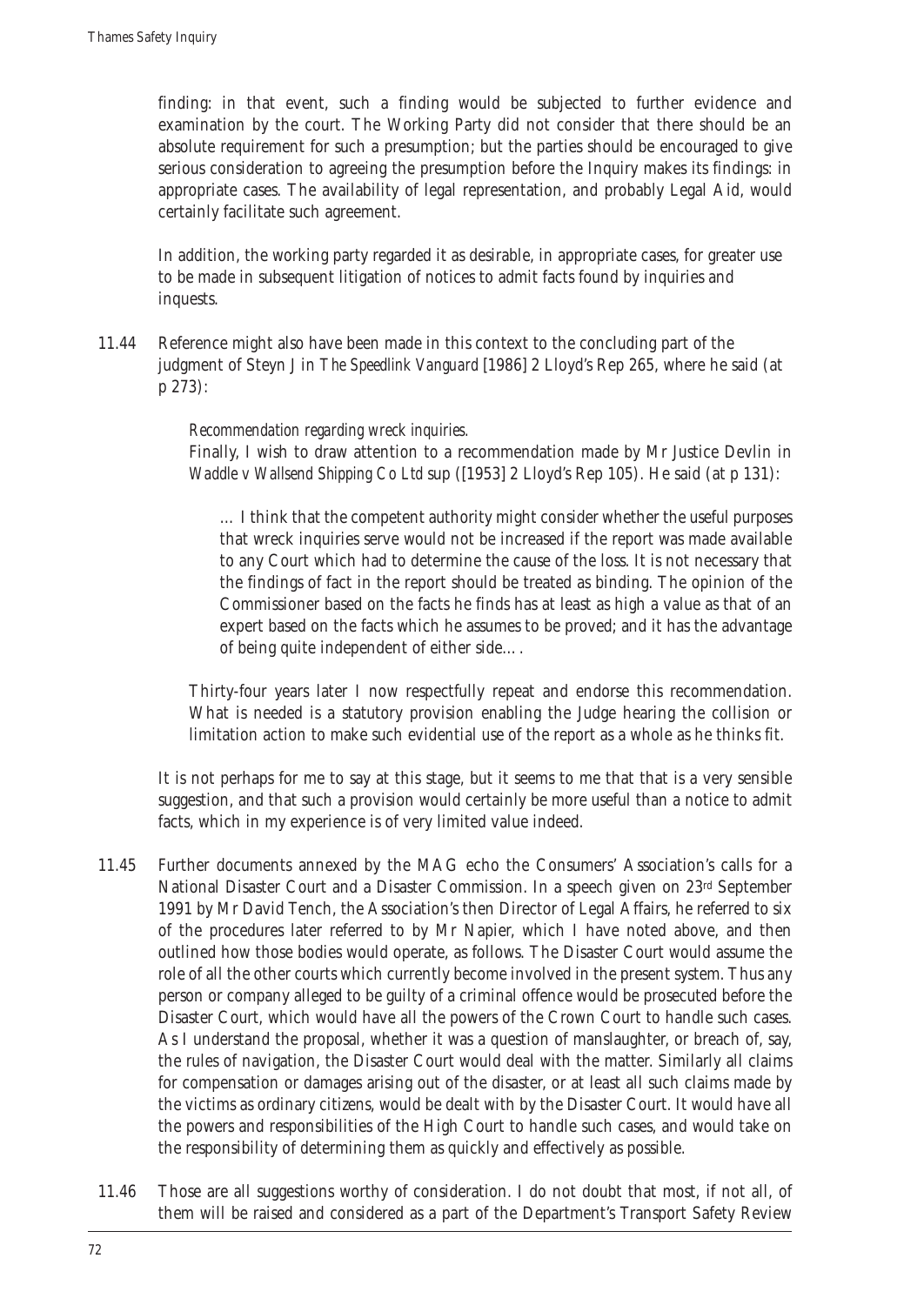referred to above. Indeed, I have seen the responses of a number of people and organisations to the consultation paper which do address those matters, although I have only seen those which consider the problem from the marine angle. They include submissions from Professor Evans, who is Professor of Transport Safety at University College London, NUMAST, British Waterways, the National Union of Rail, Maritime & Transport Workers, Professor Richard Goss, who is Professor Emeritus at Cardiff University, and the International Marine Contractors Association. The submissions I have seen have not, perhaps understandably, attempted a close analysis of the various problems in this area but have, rather, tended to advance a personal or organisational point of view.

- 11.47 The problems presented are a combination of legal principle, legal policy and practical issues. It is perhaps difficult to divorce them entirely from the factual circumstances in which they arise, although there are now a number of practical examples which can be used from different parts of the transport system. In the marine field this is obviously such a case and would provide a possible background against which problems of this kind could be considered. Moreover, it might be said that these are essentially legal problems which merit the consideration of a judge or senior lawyer in the context of a public inquiry and that a public inquiry into the MARCHIONESS disaster would provide a sensible vehicle for their consideration.
- 11.48 There is obvious force in that suggestion. On the other hand, it might be said that these are problems which are not limited to maritime disasters like that of the MARCHIONESS, but arise in connection with disasters in other forms of transport. Moreover, it might also be said that the problems can best be considered not by way of a public inquiry, but by seeking representations both from those who have relevant interests and those who have relevant experience and reaching sensible administrative conclusions in that way. In this context, representations might of course be sought from those who have experience of various types of inquiry, including judges and other senior lawyers who have chaired them.
- 11.49 There is in my opinion much to be said for both points of view. There is I think force in the suggestion that it would be a constructive way forward to ask a judge or senior QC, with experience of public inquiries, to conduct an analysis of the problem as part of a public inquiry. It might be done as an adjunct to an FI into the loss of the MARCHIONESS because many of the problems are highlighted by the experience of events since the casualty. On the other hand, as I have said, the problems are not associated only with maritime casualties, but extend both across transport and across industry generally. Indeed similar problems would arise if there were a major disaster in any walk of life. It would thus widen a MARCHIONESS FI considerably if the wreck commissioner were asked to carry out such an inquiry.
- 11.50 In these circumstances, while it could certainly be done, would be of interest to conduct and might have advantages, it is not obvious that such an inquiry should be carried out as an adjunct to a MARCHIONESS FI, and not, for example, as an adjunct to the Paddington Rail Inquiry. On balance I have reached the conclusion that, subject to two provisos, the consideration of the problem would be best conducted, not by public inquiry, but by widespread consultation in the context of the Transport Safety Review. I have reached that conclusion for two main reasons. The first is that I would certainly not be recommending a separate free-standing public inquiry into these questions in the absence of an FI, because they do not seem to me to be the kind of problems which are best solved by incurring the expense of a public judicial inquiry. The second is this. Ultimately the question of what, if any, steps to take will be a matter first for Government and then for Parliament to decide. There is no reason why representations should not be sought and obtained from all those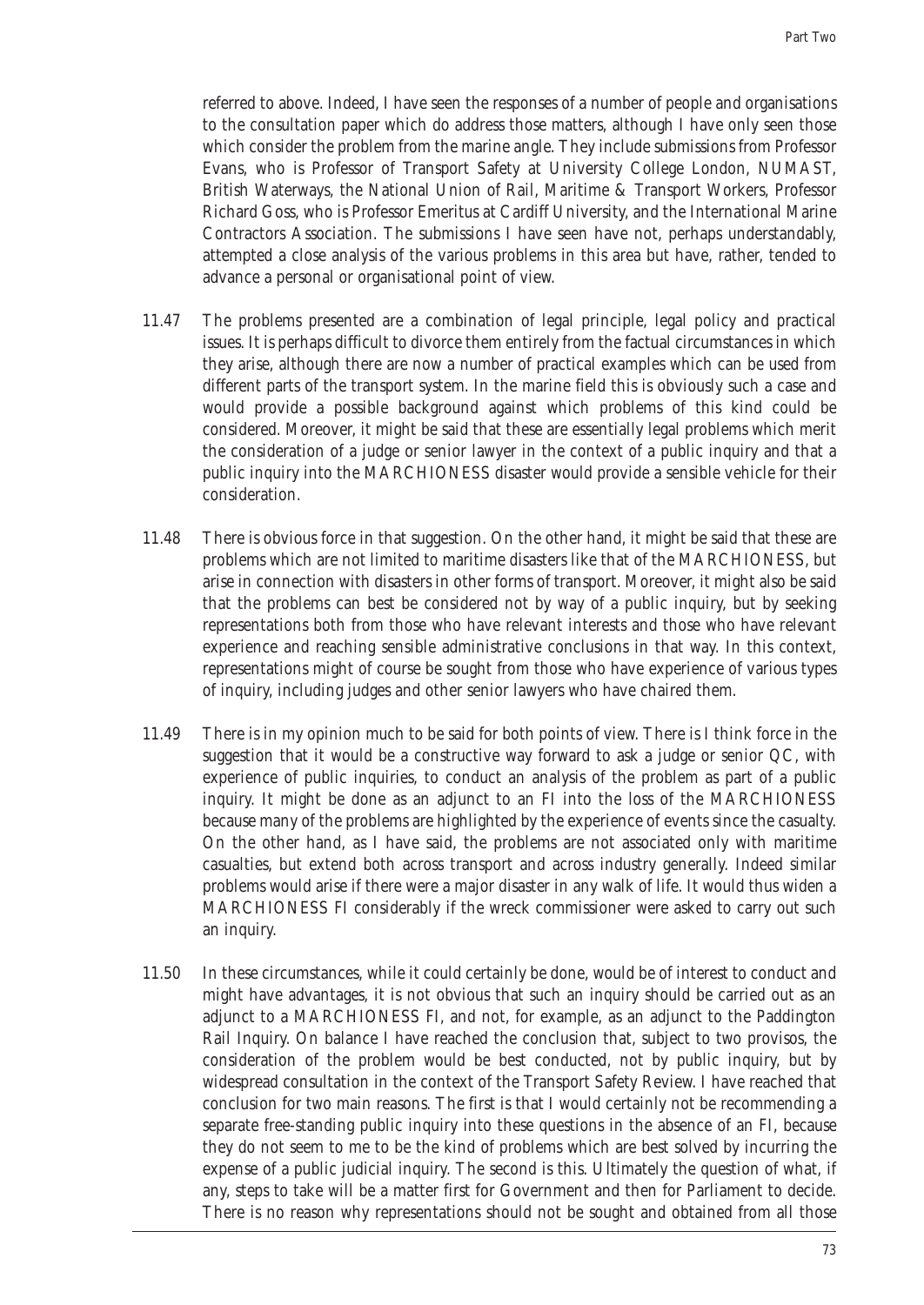interested, including groups such as the MAG, the MCG and the DFA. Once those representations have been made, I can see no reason why the ordinary processes of Government should not then enable sensible decisions to be made for the future.

- 11.51 The two provisos are these. The first is that, as I have already said, it seems to me that it would be sensible to seek representations from or the advice of those who have conducted or taken part in public inquiries in disaster cases in the past, including judges, counsel and solicitors, in order to identify and try to solve the problems. Their advice seems to me to be likely to be a valuable addition to all the other information which will no doubt be available, including advice from coroners, the police, the CPS, the HSE, the MAIB, the AAIB, victims and their families, environmental groups, defendants and owners and operators of transport facilities (including ships and trains) and of industrial plant, together with many others.
- 11.52 The second proviso is that this part of the Transport Safety Review should be carried out in the near future. This is an area in which there has been considerable delay in the past. I have already referred to the fact that the Home Office Working Group, which in any event had only limited terms of reference, was set up in 1990 but did not report until 1997. Moreover, the Lord Chancellor wrote a paper entitled "Disasters and the Law: Deciding the Form of Inquiry" as long ago as  $16<sup>th</sup>$  May 1991, to which I have already referred. I have annexed it to this report as part of Annex D because it contains what seems to me to be a very clear analysis of the problems which exist or potentially exist after a serious casualty and because it shows that these problems were being given active consideration as long ago as May 1991.
- 11.53 The Lord Chancellor's paper should be seen in the light of earlier letters, including a letter dated 30th December 1988 from the Legal Secretary to the Attorney General to the DPP setting out the Attorney General's view as to the relationship between public inquiries and prosecutions, which was written in connection with the Clapham rail disaster, and a subsequent memorandum from a Department legal adviser, Mr GH Beetham, dated 17<sup>th</sup> October 1990. Mr Beetham also wrote a further memorandum dated 29th August 1991, which commented on the Lord Chancellor's paper. I have included all these documents in Annex D because they seem to me to make a valuable contribution to the debate and should be readily available to anyone who wishes to make representations to the Department as part of the Transport Safety Review.
- 11.54 It is clear from Annex D that problems of the kind discussed above have been the subject of debate in Whitehall for at least ten years. Yet they have not been resolved (at least publicly) and it was only in March 1999 that the Department's consultation paper was issued. One advantage of a public inquiry would be that it would concentrate the minds of all those concerned and might perhaps produce action more quickly than the ordinary processes of Government. In this regard, Part One of this Inquiry might or might not achieve any positive results, but it has certainly had the advantage of concentrating the minds of many people upon safety on the Thames, which was itself beneficial.
- 11.55 It is because of the inordinate delay in solving the questions raised by the Lord Chancellor's paper that I have introduced my second proviso. In conclusion, I would not recommend a public inquiry on the issues raised under this head, provided that the consultation process includes those judges (as for example Lord Cullen, Hidden J, Sir Barry Sheen) and others (as for example Professor John Uff QC) who have conducted public inquiries and provided that the process lasts only, say, nine months and action is then taken.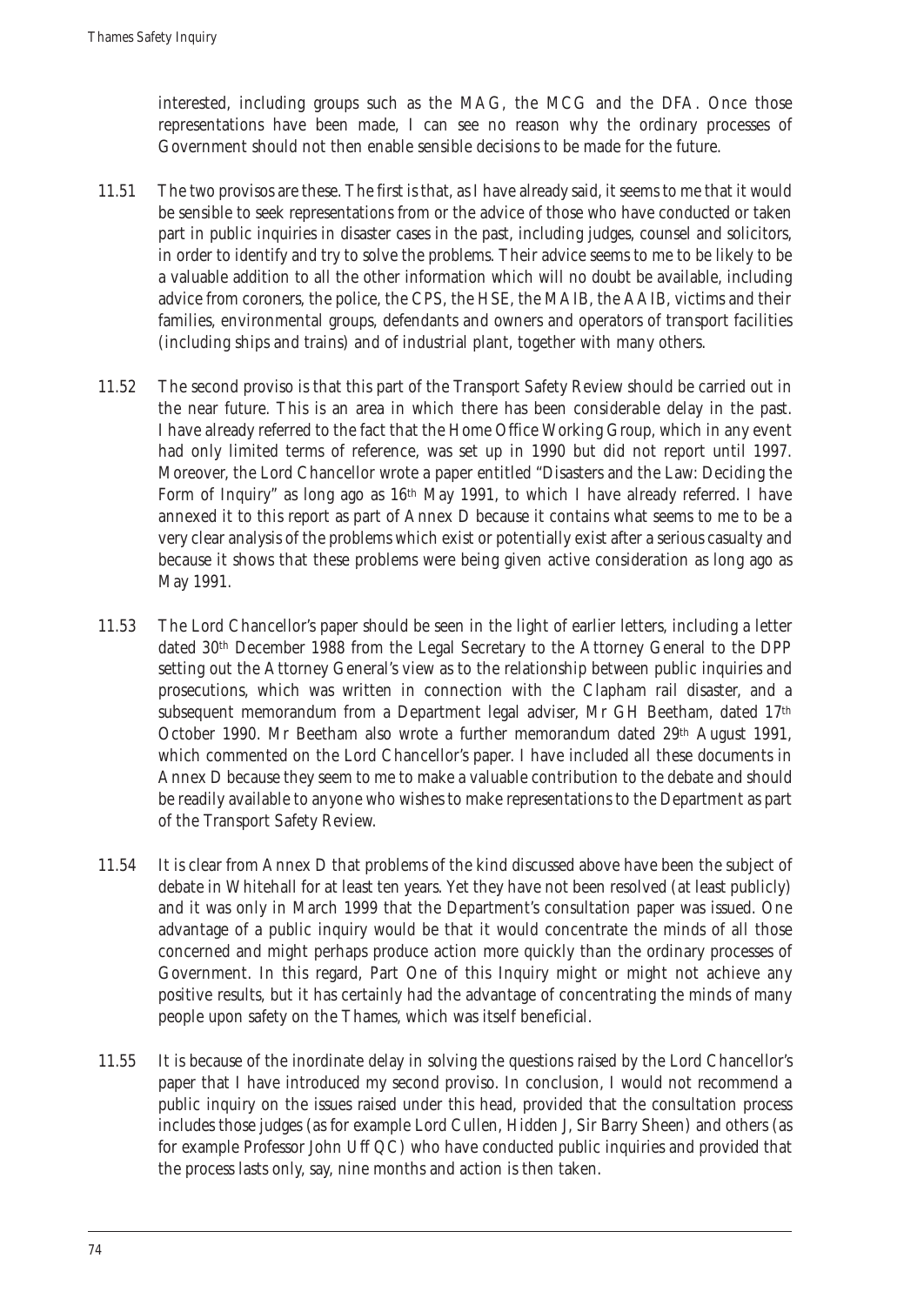- 11.56 I would add only three further points. The first is that it seems to me that an application to this case of the principles stated in the Lord Chancellor's paper would have led to the ordering of a public inquiry: see paragraphs 12 and 17(ii). In particular, in paragraph 17(ii) he gave as one example of a case in which a public inquiry chaired by a judicial figure would be justified, a disaster, the scale of which "in terms of loss of life or other impact renders a judicial inquiry inevitable". For the reasons which I have given earlier, it is my view that this was such a case.
- 11.57 The second point is this. I appreciate that this is not the time or place to express firm views as to the most sensible way forward in the future, but I make a few preliminary observations because I would not want it to be thought that, by setting out some of the submissions made to the Inquiry, I have accepted them. In particular, my present view is that the idea put forward by the Consumers' Association that it would be possible to have a Disaster Court, which could find the facts, make recommendations for the future and determine both criminal and civil liability, is unworkable. As I see it at present, the role of an inquiry is and should be entirely separate from the role of either a criminal or a civil court.
- 11.58 As the papers in Annex D make clear, one of the essential problems is how to balance the public interest in an inquiry and the public interest in the possible prosecution of a person or company arising out of the disaster. It would not be appropriate for me to express a view on those difficult questions in this report, save to say this. The question in what circumstances an inquiry should precede a prosecution and in what circumstances a prosecution should precede an inquiry may or may not be issues for political decision, as suggested by Mr Beetham in his paper of 17<sup>th</sup> October 1990, but he was surely right to say:

What, in my view, we lack is a clearly defined machinery for arriving at the decisions in individual cases as to where the proprieties lie in the public interest.

The position remains the same today. It seems to me to be desirable that steps should be taken to establish such machinery and that that machinery, or at least appropriate guidelines, should be published so that everyone may know what criteria are being applied.

- 11.59 Finally, it does seem to me that the time has come when it would be desirable to set up a statutory framework for inquiries generally. There is at present no generally applicable statute which covers public inquiries. The 1921 Act has been shown over the years to be much too restricted and cumbersome. In my view a statute should be enacted to give power to the appropriate Secretary of State to order a public inquiry. The statute should also set out the powers of the inquiry, which to my mind should be as flexible as possible. There are at present many types of inquiry with many different rules and many different procedures. I mention only two. The 1985 FI Rules, as amended in 1990, are essentially adversarial in character, no doubt because they owe their origins to the 1923 Rules, which in turn were based upon earlier rules. The Health and Safety Inquiries (Procedure) Regulations 1975, as amended, also have significantly adversarial elements in them9.
- 11.60 It would, in my opinion, be desirable to remove the adversarial aspects of the rules of the various inquiries and to give the chairman of every inquiry power to conduct the inquiry as he or she thinks fit, subject of course to an overriding obligation of fairness. The inquiry

<sup>9</sup> Subject to regulation 8.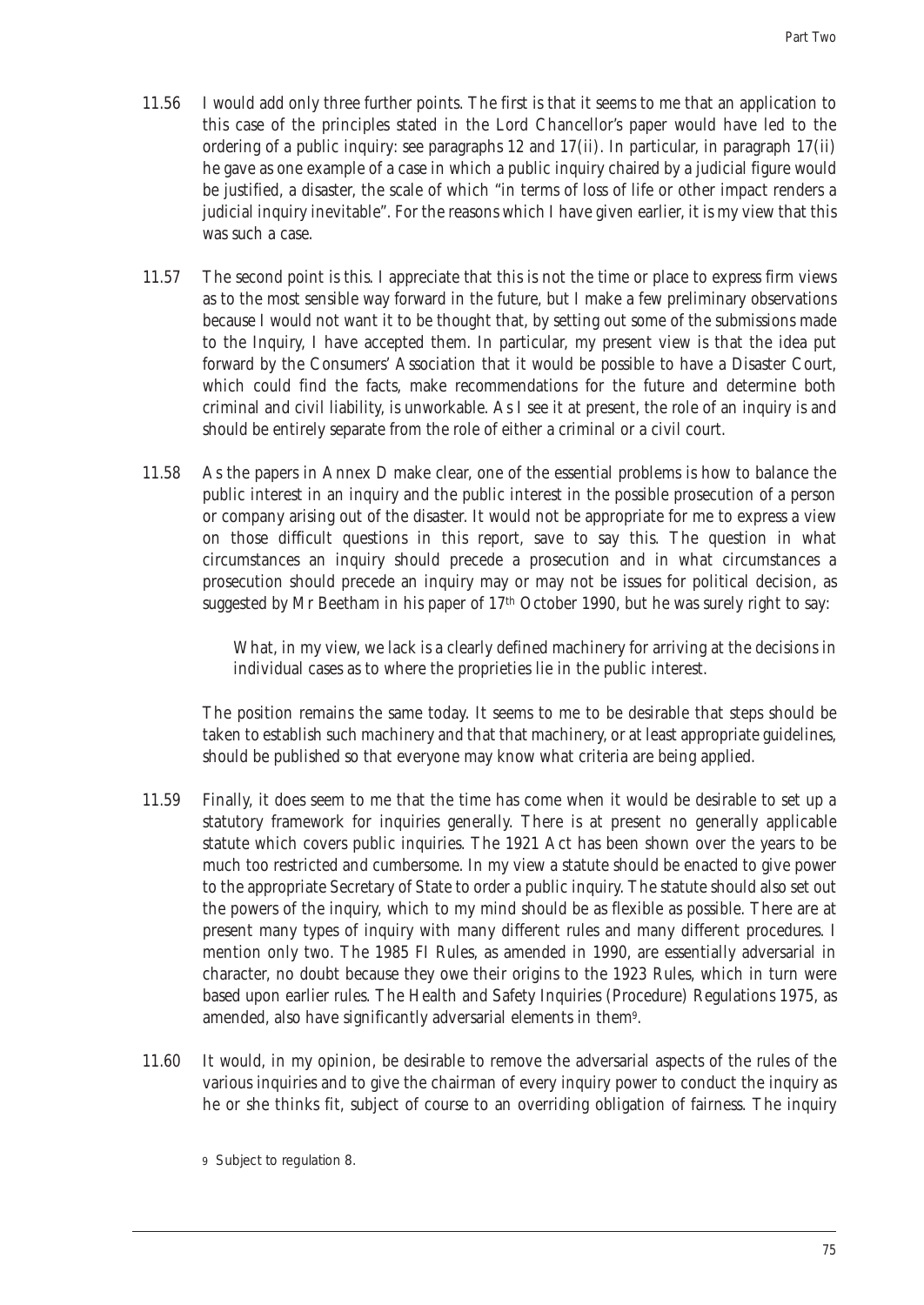should have powers, so far as appropriate, to compel witnesses to give evidence and to obtain documents and would be subject to judicial review. Otherwise the procedure should be as flexible as possible in order to give the tribunal power to conduct the inquiry as he or she thinks fit. Such an approach should save both time and money.

## 12 Treatment of the Deceased

#### **Removal of Hands for the Purpose of Fingerprinting and Identification**

- 12.1 Following the sinking of the MARCHIONESS, the identity of 51 deceased had to be established. The condition of those bodies found within the MARCHIONESS was such that their fingerprints could be taken without any difficulty at the mortuary. The taking of fingerprints from those who were found in the river was more difficult because of the changes which had occurred to the bodies by reason of their immersion in water for a period of time. The hands of 25 out of the 27 deceased found in the river were removed for the purposes of obtaining fingerprints, authorisation having been given by the coroner, Dr Knapman. It was not until two years after the event that the families of those who had had their hands removed, found out that this had occurred. Quite understandably, this is a matter which has caused considerable distress, and in some cases anger, to those families and is an issue which I have been asked to consider by a number of them and their representatives.
- 12.2 The MAG submits that any further inquiry should address the families' concerns about identification and post mortem procedures. I have focused on the two particular points which have caused most concern and distress to the families, namely the removal of hands and refusal to allow relatives to view the bodies. I concentrate first upon the removal of the hands because it has caused particular distress. The MCG in its submission referred to "the almost unbelievable suggestion (which took years to verify) that the bodies of many of the victims had been mutilated by having their hands removed". This matter has also been raised by other correspondents who have connections with, are themselves the victims of or are researching into the effect of disasters.
- 12.3 While there has never been a specific inquiry aimed at ascertaining the reasons behind the coroner's authorisation to remove the hands, it is possible to elicit many of the facts from the evidence which has been given in various forms since 1992. Dr Knapman swore an affidavit in January 1993 for the purposes of defending an application for judicial review of decisions which he had made in 1992. The application was not directly concerned with, but touched upon the removal of the hands. In his affidavit he set out certain of the duties of a coroner and a chronology of events from the date of the MARCHIONESS disaster to the commencement of the inquests, including identification of the bodies and the decision to remove the hands. He also explains why the removal of the hands was authorised. Although I recognise that this evidence has not been tested in any way, whether by cross-examination or otherwise, the affidavit usefully sets out the rationale behind the decisions which were made at the time.
- 12.4 It emerges from Dr Knapman's affidavit that he met Dr Dolman (his deputy), a senior police officer and Dr Richard Shepherd (the pathologist) to discuss how to deal with the identification of the bodies. He deposed in paragraphs 25 and 26 of his affidavit to the five criteria to be used and how they were to be applied. Briefly, the methods to be used were as follows: visual identification; clothing; personal items such as jewellery; teeth and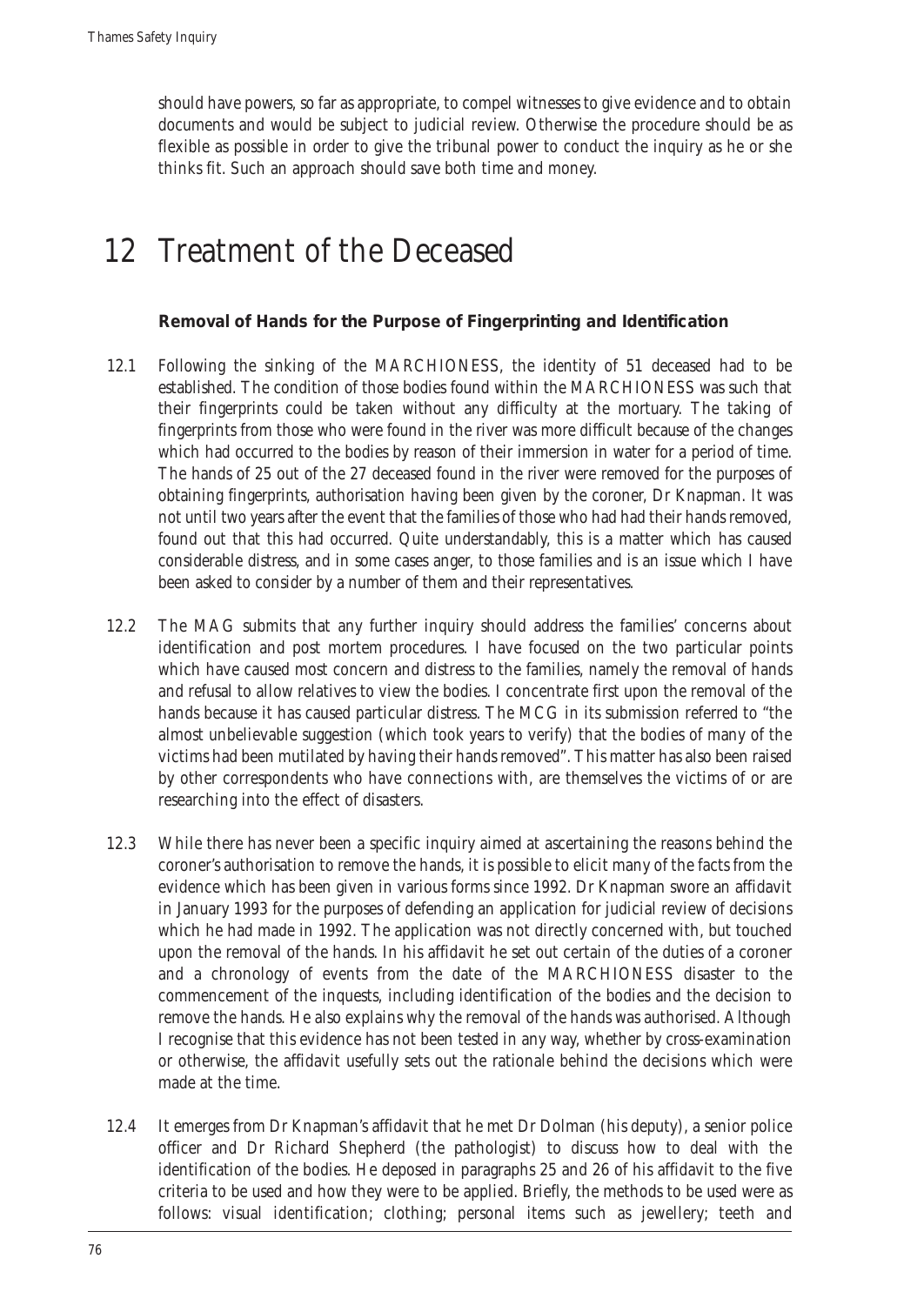fingerprints. All five criteria would be used where possible. It was decided that, in relation to those bodies found on the vessel (and in which the process of putrefaction had not commenced), three of those criteria would be likely to suffice. In relation to those found elsewhere in the river, it was decided that visual identification would be unreliable, perhaps impossible and would cause distress. In paragraph 26(3)(b) of his affidavit Dr Knapman said this:

In circumstances where it was impossible to take adequate fingerprints from the bodies without removing the hands of those bodies to the Fingerprint Laboratory, those hands should be removed.

With regard to the routine taking of fingerprints from the victims of disasters he stated that it was

perceived to be the best practice in the United Kingdom to obtain fingerprints from the victims of all disasters. Further, it is considered essential to obtain fingerprints immediately in cases where decomposition has begun, since to delay causes deterioration in the quality of those fingerprints, or even their total disappearance.

12.5 It is my understanding from Dr Knapman's affidavit that a decision was made at an early stage that fingerprints would be taken from all bodies which arrived at the mortuary and that, where that was not possible on site, the hands would be removed and taken to the fingerprint laboratory. It does not appear that the decision to remove hands was taken individually in the case of each deceased having regard to what other means were available for identification. This is borne out by a letter written by Deputy Assistant Commissioner Meynell ("DAC Meynell") to Dr Knapman on 15th May 1992, in which he stated:

> In the normal course of events fingerprints of the deceased are taken from a body at the mortuary. In exceptional circumstances including immersion in water . . . it is necessary for special techniques to be used at the Fingerprint Laboratory. The facilities at the Laboratory are not portable and therefore in such cases the Coroner's permission is sought to remove the hands for forwarding to the Laboratory

12.6 It is also borne out by evidence given at the resumed inquest in 1995. In *ex p Dallaglio* Sir Thomas Bingham MR said (at pp 164-5):

> It is, however, clear, as was accepted by counsel for the applicants in argument, that the treatment of the bodies of the deceased after death could not form part of a properly conducted inquest.

Nevertheless, the coroner, Dr Burton, allowed considerable latitude to counsel for the families in questioning witnesses as to the practices adopted with regard to the fingerprinting of the deceased and the removal of hands.

12.7 Superintendent Reece, who was part of the mortuary team set up at Westminster, said that as part of the identification procedure, clothing and personal items were not the main factors that the coroner laid down at the time as those which he would accept for identification. It was his evidence that all decisions as to such matters came through the coroner, who issued instructions that, where visual identification was likely to be suspect because of the state of deterioration of the body, then other methods should be employed. In cross-examination he said that it was his understanding that the coroner gave a blanket instruction that, where it was thought appropriate, the hands could be removed.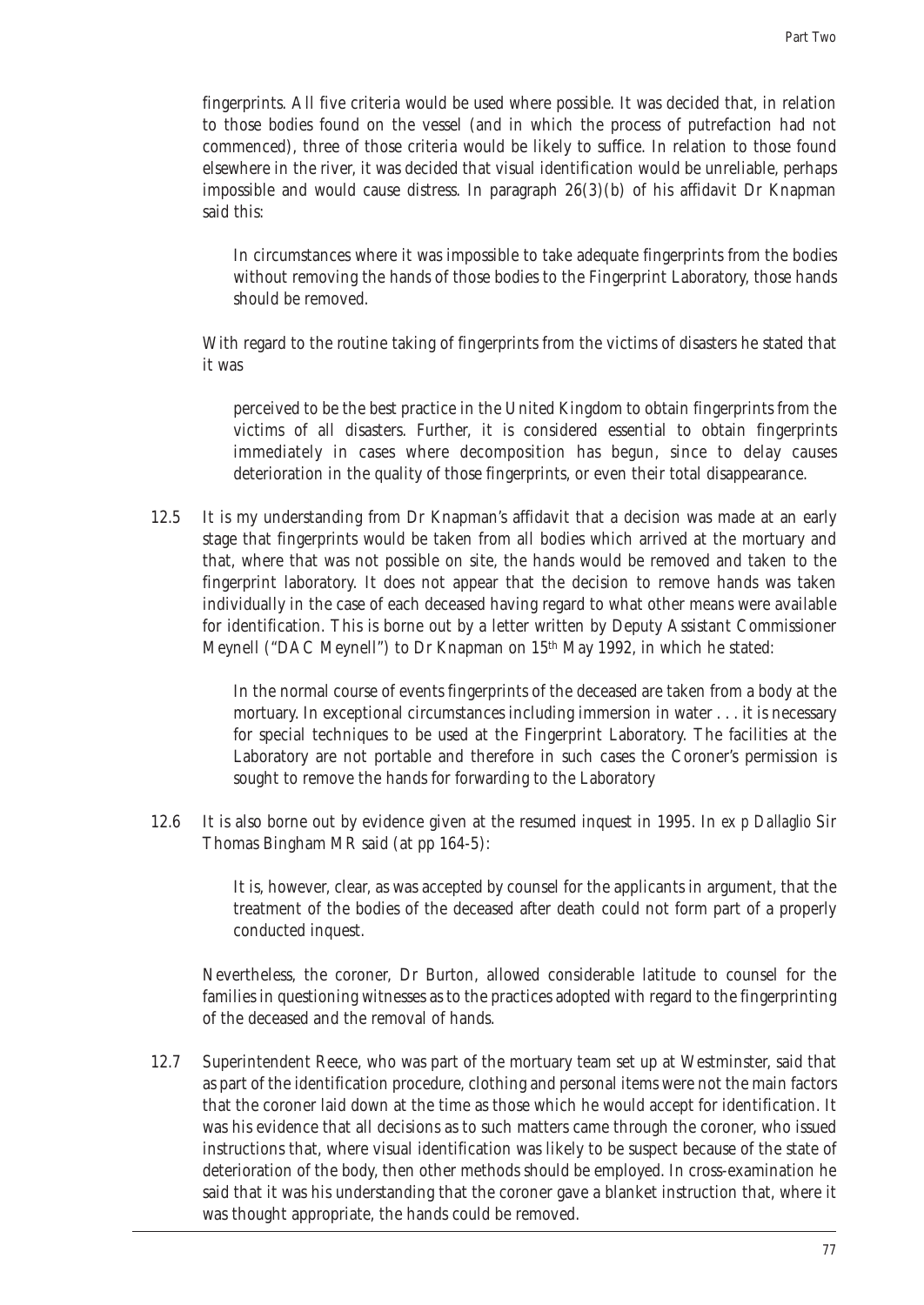12.8 Dr Shepherd, one of the pathologists undertaking post mortem examinations, gave evidence at both parts of the inquest. Although his role was essentially to perform post mortems, he said that the decision to remove hands was taken by the coroner on advice from senior fingerprint officers and from him. He gave evidence as follows in March 1995:

> Each body . . . the hands were removed at the post mortems or after the post mortems were performed. It wasn't in my recollection a single episode. The decision having been taken that the fingerprints couldn't be successfully taken from those bodies the hands were then removed.

> Attempts were made to take fingerprints from those bodies which were unsuccessful which is why the request was made to the coroner for the hands to be removed. If it was hard on the ones that were recovered quickly from the river it would have become increasingly hard on the bodies that had been in the river for a longer and longer period. So I don't think there was a global decision but the decision was made on the early bodies who were least decomposed and would obviously apply more and more as the bodies had been in the river for a longer period.

> My advice was sought on if I felt that fingerprints were necessary I said that I thought they were and the coroner then made the decision as the person who was performing the identifications whether or not the hands should be removed. My advice to him was that I thought it should but he had the decision whether or not to pursue it.

That quotation and those that follow are set out exactly as they appear in the record of the inquest which is available. It follows that the quotations include the errors in the transcript, which are considerable, but in each case the gist of the evidence is clear.

12.9 The following evidence of Mr Roger Fostersmith, the coroner's officer, whose job it was to assist with the identification of the deceased, lends further support to the conclusion that, once it was decided that fingerprints could not be obtained from a particular body at the mortuary, the hands were removed.

> As far as I am aware and as far as I recollect there was a certain point in time when we were told by the experts and finger print experts that they were unable to get reasonable impressions from the hands and my understanding that moment on then hands were removed for the purpose of identification.

That is confirmed by Mr Jeffery Sinnott (the operational police officer in charge of processing bodies through the mortuary), who said that the coroner gave a blanket instruction that, where it was thought appropriate, the hands could be removed without having to refer back in each case. Mr Robert Viner, a civilian identification officer, said that he had been instructed to try and take prints from everybody and that, if this could not be done in the mortuary, it had to be done by other means. He said at the inquest:

I can't remember whether we made any attempt on an individual body but it was obvious from examining, I think there were four bodies, at the time that were showing signs of deterioration and it was obvious to us from our experience that it would be necessary for the hands to be removed to obtain a useful set of fingerprints.

The simple instructions are. If you aren't able to obtain satisfactory set of prints or useful set of prints from the mortuary then you will ask the Coroner's permission to remove the hands.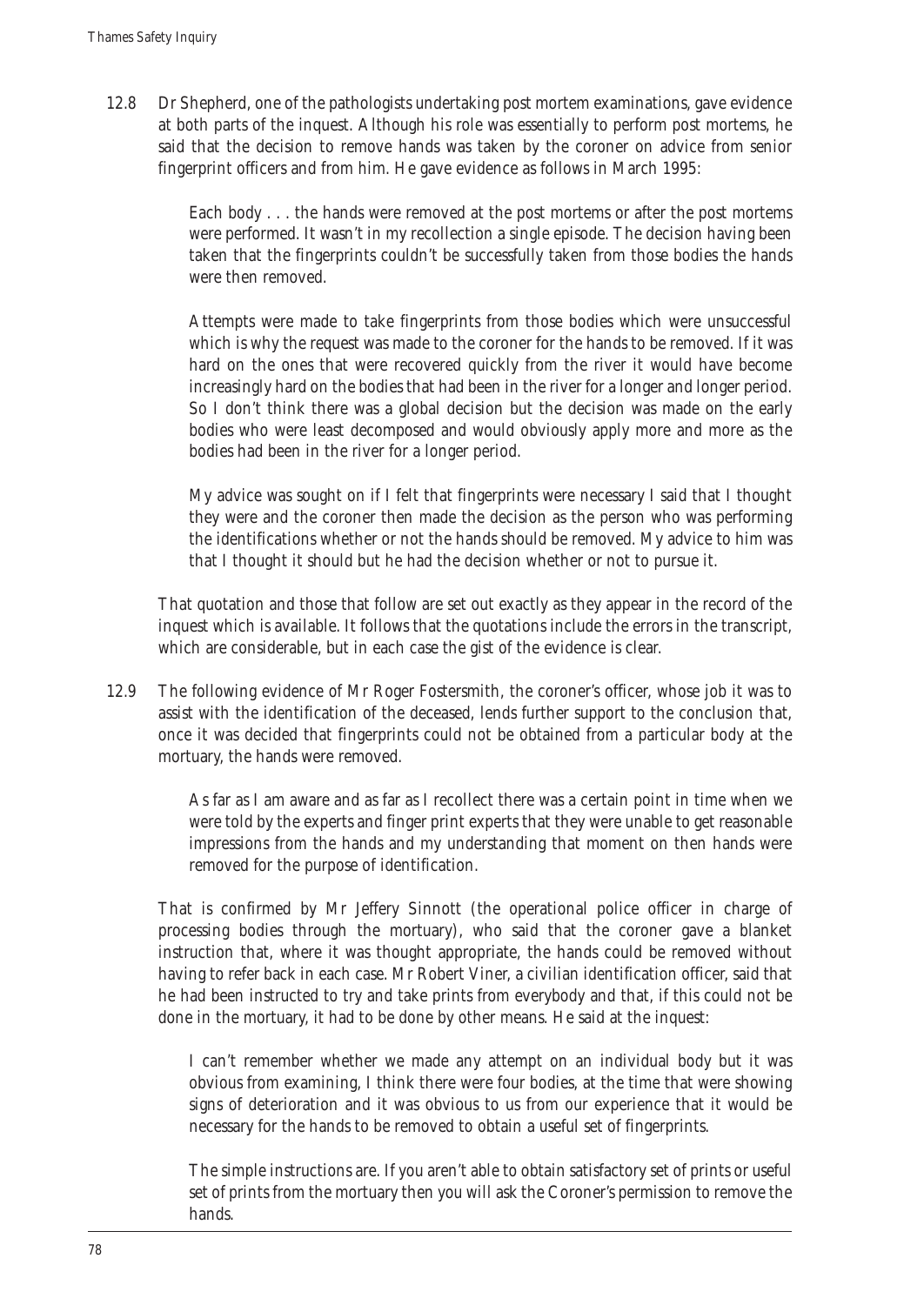Mr David Strong, the senior identification officer, said that he was called to the mortuary by Mr Viner because Mr Viner thought it might be necessary to request the removal of hands. He gave evidence as follows:

I viewed four of the bodies, looked at the condition of the hands and they were such that I deemed it necessary for the hands to be removed  $\ldots$  we returned on the 24<sup>th</sup>, at that stage we were also able to view a number of other bodies which were in the same condition, it was at that stage I requested that the hands be removed.

He said that the request would have been made to one of the officers present, but

it was at that stage that I was informed that the coroner had already given his permission for the hands to be removed.

- 12.10 It seems to me that, in the light of this evidence, it is reasonably clear why and how the decision was reached as to the removal of hands. Following the retrieval of the first body from the water, which was in a condition to have fingerprints taken at the mortuary, a number of bodies were brought in which were in a worse condition. The coroner had determined that fingerprints were to be taken from all the deceased. He gave authorisation for hands to be removed from any bodies where it was not possible to take good fingerprints without doing so. Thereafter, identification officers decided whether it was possible to take fingerprints from the deceased without removal of hands. Those decisions were made on a purely technical basis, without addressing the question of whether the deceased could be identified without his or her fingerprints being taken.
- 12.11 To my mind that picture emerges clearly from the evidence given at the inquest. Although the coroner ultimately declined to permit further questioning on this topic, so far as I am aware no-one challenges the primary facts set out above. In these circumstances I do not think that the primary facts would have emerged any differently if further evidence on this topic had been called. In short, the facts are now clear. It should perhaps be emphasised that the reason for that is in large measure due to the fact that Dr Burton permitted questioning at the inquest and counsel for the relatives helped to establish the facts through his crossexamination of the various witnesses to whom I have referred.
- 12.12 A number of relatives understandably continue to seek specific explanations as to why the hands were removed from some of the bodies when they were not in fact identified by means of their fingerprints. A striking example of that is that at the inquest, Mrs Joyce Drew, whose son Christopher Garnham was amongst the deceased, asked why her son's hands had been removed when the belt which he was wearing contained a photograph of him, a blood donor's card and the keys to his flat.
- 12.13 No formal conclusion was reached by the Divisional Court, the Court of Appeal or the coroner as to the necessity or otherwise of removing the hands of certain victims of the disaster or whether the procedures adhered to were rigorous and likely to provide the general public with confidence that such action was or is only taken in appropriate cases. Although the Court of Appeal was not required to decide these questions, Simon Brown LJ did observe in *ex p Dallaglio* (at p 147):

No doubt identification procedures involving the use of amputated hands, as to the need for which there appear to be two schools of thought, should be reviewed.

As appears below, they have in fact been reviewed since the casualty.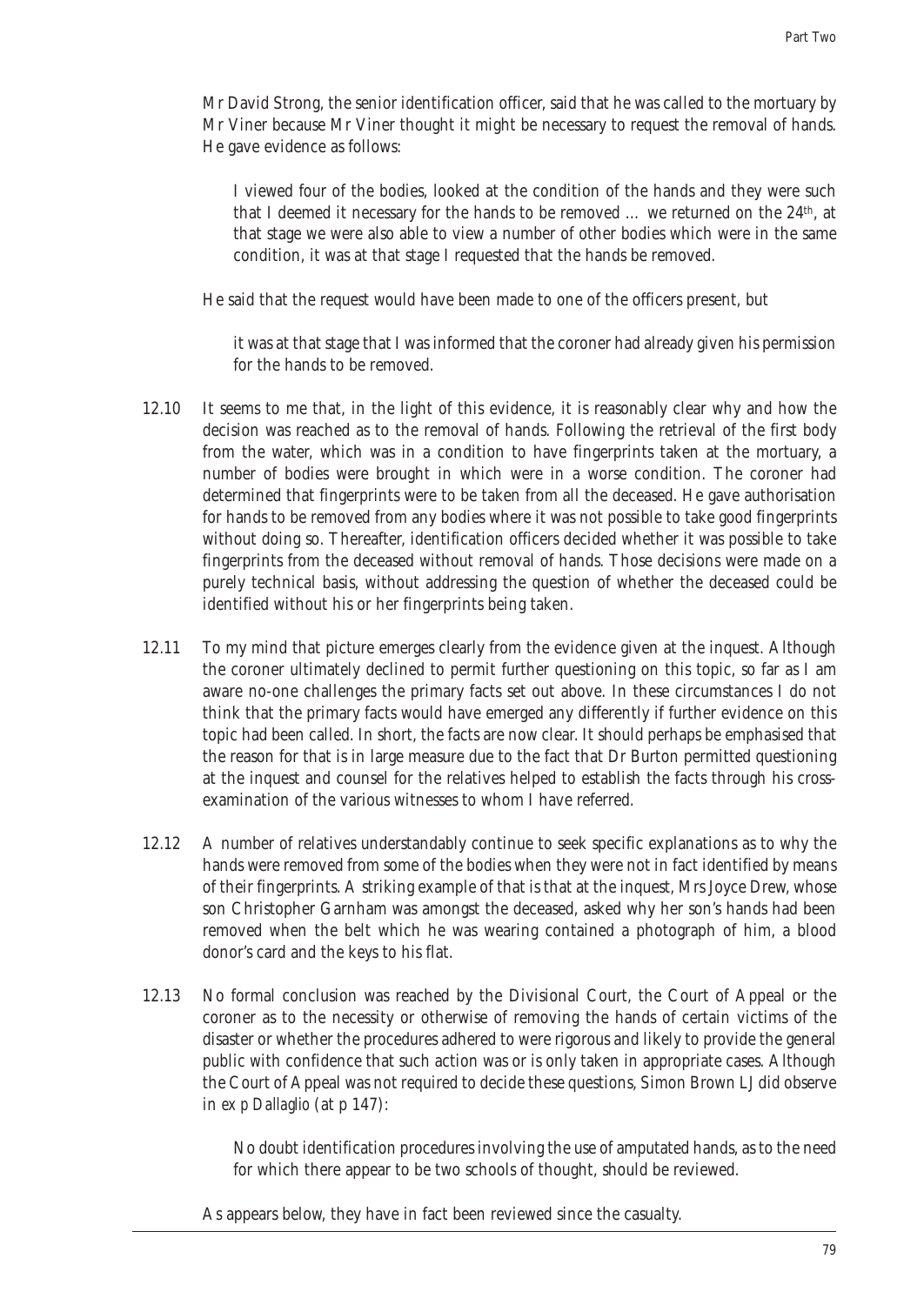## **Refusal of Permission to View the Bodies**

- 12.14 A number of people have made repeated complaints that they were refused permission to view the bodies of their close relatives and friends who died in the disaster. In evidence at the second inquest Mrs Lucy Garcia said that she called at the mortuary every day but nobody allowed her to see her daughter. Mrs Lockwood Croft said in evidence that the undertaker told her that he had strict instructions from the coroner that she could not view the body. Other relatives have made submissions to the Inquiry about refusals to allow them to view the body.
- 12.15 At the first inquest in February 1990 Dr Knapman, in his capacity as coroner (rather than giving evidence) said to counsel:

None of my staff have any authority to deny anybody from seeing a dead body. The fact is of course this may be misrepresented by other people for very good reasons people seek to keep people away etc and when all is said and done, the bodies are released to the families themselves and there is certainly a view that it would have been far better to view the body in a private funeral parlour than in the rather clinical mortuary here.

- 12.16 In his letter of 15th May 1992, to which I have referred above, DAC Meynell wrote to Dr Knapman that it was not the case that relatives were denied the right to view the bodies of the victims. They were advised about the condition of the bodies and discouraged from viewing them and they were free to make arrangements for viewing at the undertakers.
- 12.17 In paragraph 34 of his affidavit, Dr Knapman stated that it would have been difficult but not impossible for families to view the putrefied bodies of their loved ones in the mortuary if they so wished. After identification they would have been released into the care of the funeral director. He stated that some funeral directors might not have facilities for viewing putrefied bodies and that others might have taken the view that allowing families to see the putrefied body of a loved one would cause unnecessary grief. He also stated that it was not uncommon for a funeral director to say to the relatives that they were unable to see the body because it was a "coroner's case". In paragraph 35 of his affidavit he said this:

… at no stage did I ever indicate to anybody that the relatives could not view the bodies of their loved ones if they so desired. If and insofar as any Police Officer ever indicated this to be the case to any relative, that officer must have muddled my decision that visual identification should not be used in certain cases, or allowed himself to be swayed by a misguided, but well-intentioned reluctance to allow a relative to be upset by viewing a body in a putrefied condition

12.18 In *ex p Dallaglio* Simon Brown LJ said (at p 145):

What almost certainly happened is that the coroner's officer and undertaker, anxious to spare Mrs Lockwood Croft the distress of viewing her son's body in its putrefied state, had lied about their instructions. Their efforts were misguided though well-intentioned.

12.19 At the second inquest in March 1995 Superintendent Reece said:

Nobody was ever told that they could not never see the bodies. It is beyond our power to do that … but we did strongly recommend that in many cases they were unsuitable for visual identification.

He said that he advised the liaison team working with the families that in certain circumstances it would be inadvisable and would not recommend that they view the body.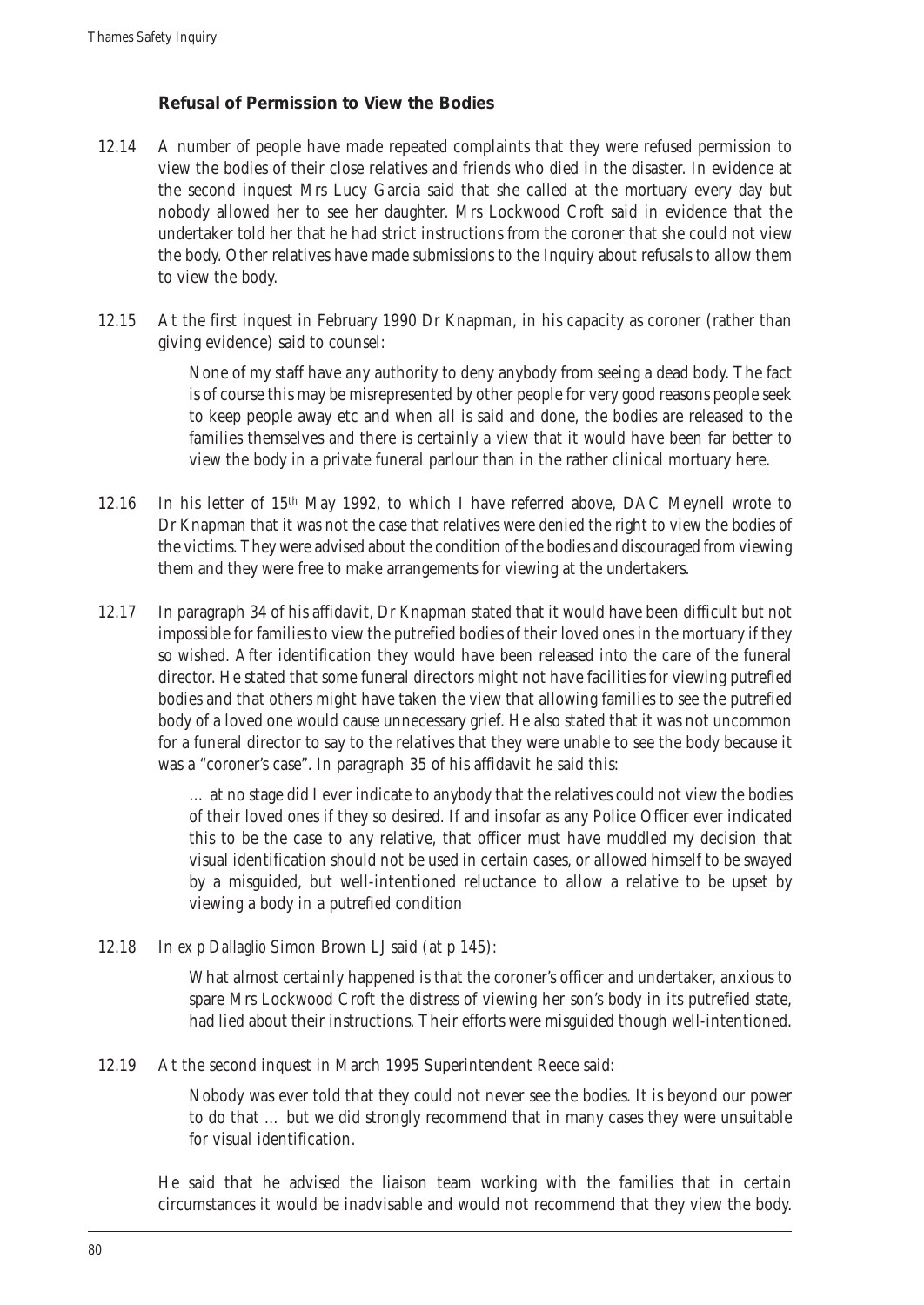Mr Manuel Pereira, the acting manager of the mortuary, said that he did not know if anyone gave instructions that the bodies were not to be seen but it was not his decision as to whether somebody should be able to view a body at the mortuary. Mr Sinnott said that no-one was told that they could not see the bodies but visual identification was not recommended. Dr Shepherd expressed the view in evidence that, however badly decomposed or mutilated a body was, the relatives should be able to view it, although visual identification was not recommended. PC Robert Rumbold, the coroner's officer, said that, so far as he was aware, there were no orders that people could not view the bodies, although it was the policy of Westminster Coroner's Court never to ask relatives visually to identify mutilated or decomposed bodies.

12.20 I am not in a position to form any but the most tentative conclusion as to why family members were not permitted to see the bodies. However, so far as I can tell, it was out of a desire to protect them from the horror of seeing the putrefied body of a loved one. The whole episode is highly regrettable and there is no doubt that the anguish caused as a result must have been immeasurable.

## **Should there be a Public Inquiry?**

- 12.21 The question which I have to consider is whether there should be a public inquiry into any of these matters. That seems to me to depend upon whether it would be in the public interest for there to be a public inquiry. Although I recognise the distress which was caused when relatives were not allowed to see the bodies of those who died, I do not think that it could fairly be said that such a refusal or refusals justified a public inquiry. The same is true of the other matters raised in the submissions which the Inquiry has received, with the possible exception of the removal of the hands. When the fact that hands had been removed from 25 bodies became known it undoubtedly caused some public shock. The public would I think naturally expect the reasons for the decision to be properly investigated and, depending on the circumstances, a public inquiry of some kind might be appropriate. I turn, therefore, to the question whether the public interest requires a public inquiry into the removal of the hands.
- 12.22 I recognise that the families of those whose hands were removed continue to seek explanations as to why it happened. I can well understand the strength of their feelings because, on the basis of the material which I have seen, I have formed the view that it was unsatisfactory for hands to be removed for the purpose of fingerprinting without taking into consideration in relation to each individual body all other factors and features which might lead to a positive identification. For example, it would appear that Mrs Drew's particular concern is a legitimate one.
- 12.23 I also recognise that the coroner whose decision it was to authorise the removal of the hands has not been questioned, nor has his evidence been tested. Likewise none of the evidence has been tested before a tribunal tasked with ascertaining the reasons behind the decision.
- 12.24 Nevertheless, it does seem to me that the essential evidence is already in the public domain. It is evidence that has been subjected to public scrutiny in a way that the evidence relating to the facts of the casualty itself has not been scrutinised. The difference between the evidential position in these two respects seems to me to be this. In the case of the casualty all the evidence has not until now been put into the public domain and exposed to public scrutiny, so that an FI is required to perform that function. On the other hand, while it may be that it cannot be said that all the evidence is in the public domain, so far as the decision to remove hands is concerned, the primary facts are sufficiently clear that it is not, as I see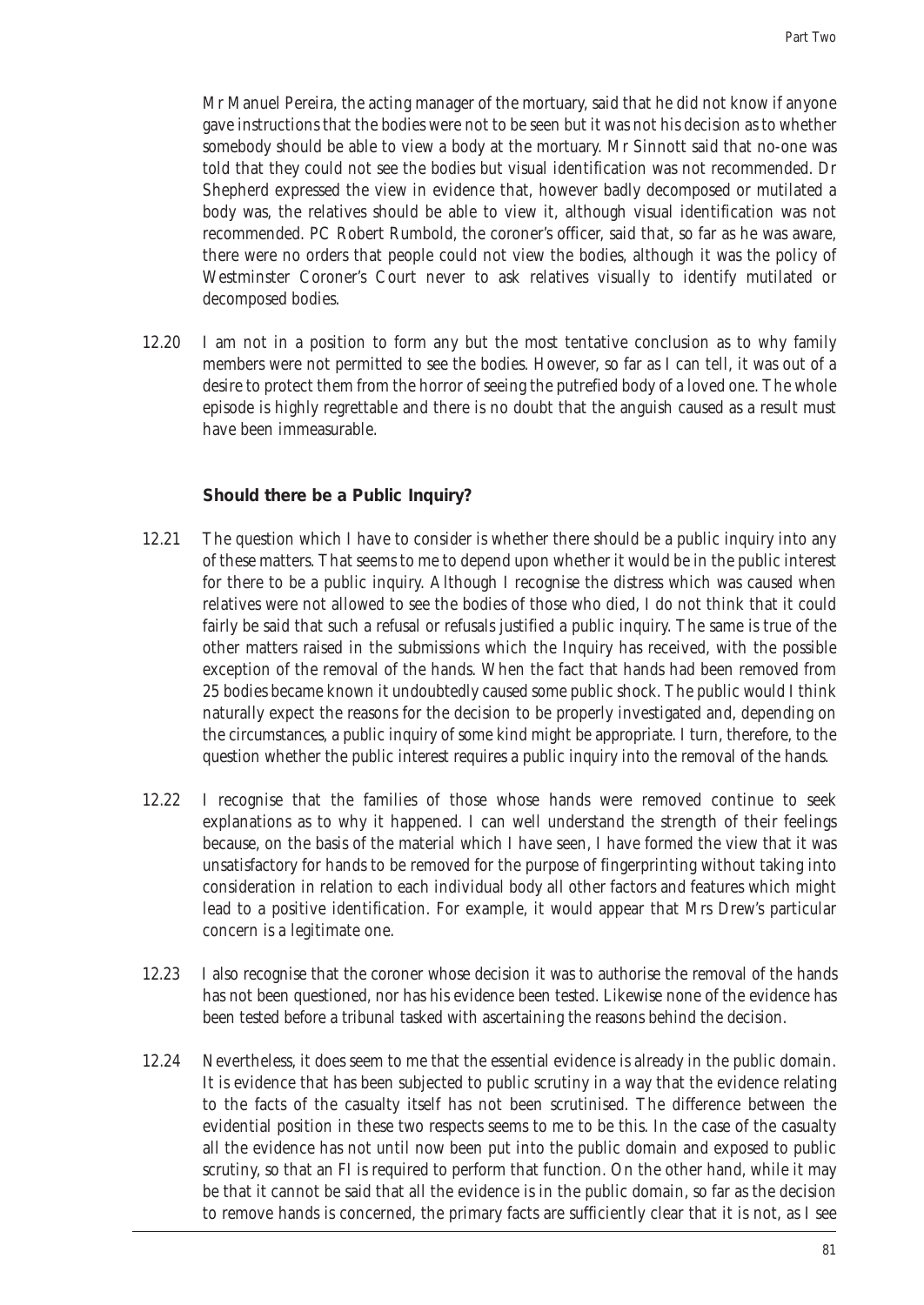it, necessary for a public inquiry to be set up in order to discover the true facts. The only respect in which there remains any real doubt is in relation to the question of who exactly was responsible for the decision to authorise the removal of hands in each case. Although this does not emerge from the evidence at the inquest, what is clear (as I have said) is that the hands were removed without sufficient regard for the question of whether the bodies could be identified by means other than fingerprinting and I do not think that there would be anything to gain from exploring at a public inquiry the question of which individual was responsible for that.

- 12.25 There is also this consideration. In January 1994 the Metropolitan Police produced a document entitled "The Identification of the Deceased Following Mass Disaster". This document is annexed in its entirety to this report, as part of Annex G. It predates consideration of these issues by the Court of Appeal and by the coroner at the second inquest. It does not, however, seem to have been brought to the attention of either. Significantly, the document notes that there is now set up an Identification Commission comprising the coroner, the identification officer, the supervising Home Office pathologist, representatives of the post mortem team and of the ante mortem team, an odontologist, the crime scene co-ordinator and a senior fingerprint expert. Any requests for specific forensic procedures in respect of any bodies or parts of bodies, including the taking of samples, organs or limbs, will be made at the daily (or more frequent) meeting of the commission. A decision will then be made by the coroner after receiving advice from all parties.
- 12.26 These procedures are still current and have been reinforced by the Association of Chief Police Officers' Emergency Procedures Manual 1999. This lengthy document contains, in essence, a set of national guidelines to assist contingency planning for major incidents and disasters involving large numbers of people. I annex, as part of Annex G, sections 6, 14 and 15 of that document dealing with the Major Disaster Advisory Team, the Casualty Bureau and Identification of the Dead respectively. Those documents speak for themselves and, as I see it, represent a substantial advance on the position as it was at the time of the disaster in 1989.
- 12.27 In all the circumstances I have reached the conclusion that I should not on balance recommend a public inquiry. While others may well take a different view, for my part, I do not think it would be in the public interest for the primary facts to be further inquired into at considerable public expense. Nor, on balance, do I think that the public interest requires a public inquiry to be held into the question who made the decision in each case to remove hands and why. In the light of the changes and tightening up of procedures for the identification of deceased persons following a mass disaster, such as the sinking of the MARCHIONESS, I have reached the conclusion that it would not be in the public interest for these particularly distressing matters to be re-examined at great public expense.
- 12.28 Nevertheless, there are certain matters which I think would benefit from further consideration by the relevant Government department (which I understand is the Home Office). Thus I note that section 15 of the Emergency Procedures Manual, which is entitled "Identification of the Dead", sets out comprehensive guidelines and instructions with regard to the allocation of roles and the recording of ante mortem and post mortem information. However, one of the concerns raised by counsel for a number of the families at the second inquest was that the recording of decisions and the reasons therefor in the context of the removal of hands was woefully inadequate. I share that concern. There does not appear to be any provision in the manual for the recording in writing of any decision to authorise the removal of hands together with the reason for it. I have no hesitation in recommending that there should be such a requirement.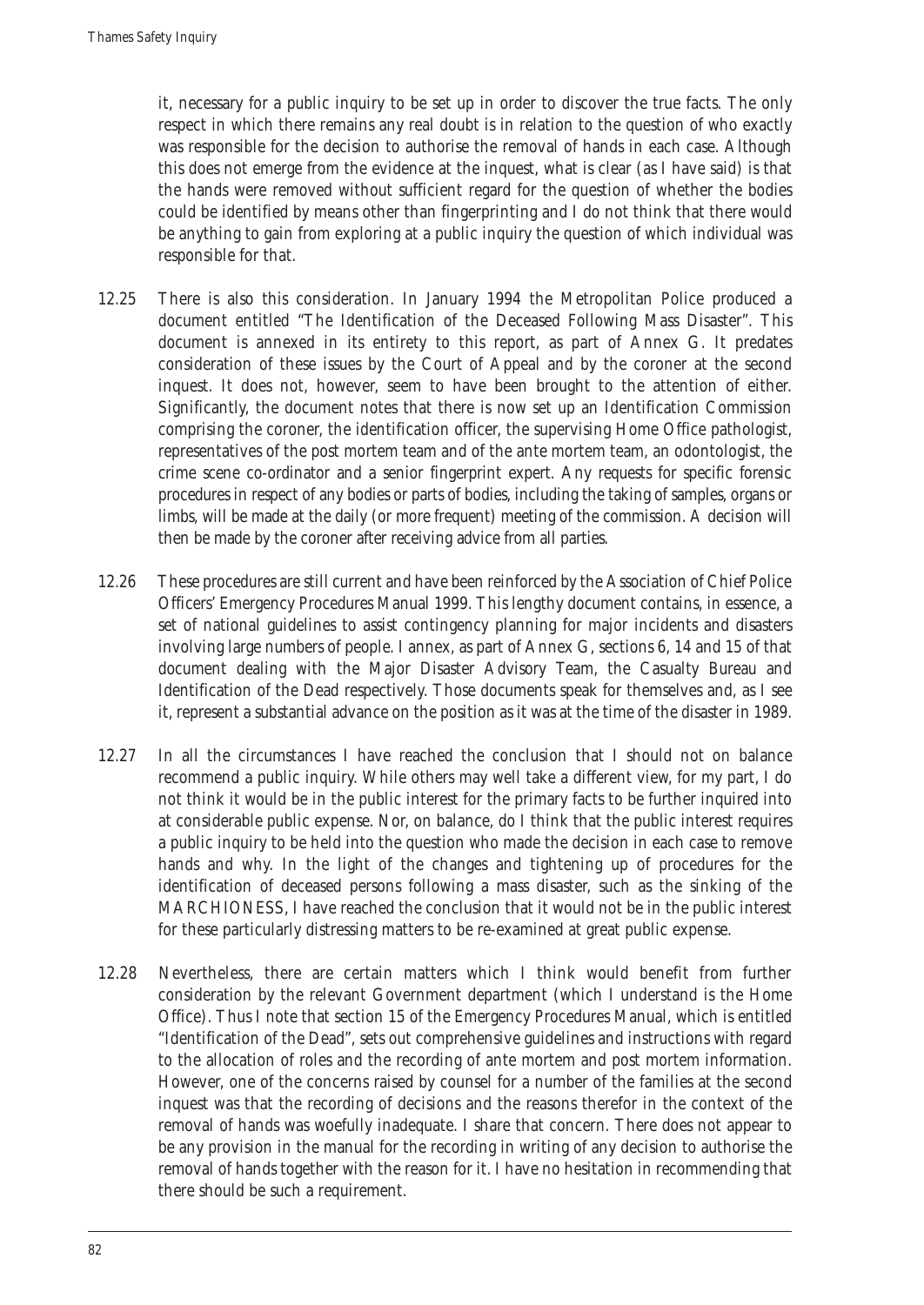- 12.29 Further, I would also recommend that strong advice be given, both in the manual and in any training course which officers are required to undergo, that requests for the removal of body parts only be made after consideration on a case by case basis, taking into account all other available means of identification. It is hoped that this type of issue should not arise in the same way in the future because I have been informed by the Metropolitan Police that developments in DNA technology since 1989 now enable positive identification to be obtained (in most cases) quickly and simply and without the removal of body parts.
- 12.30 I would also reiterate the recommendations which the inquest jury, although not strictly empowered to do so, made in a letter delivered to Dr Burton with their verdict on 7th April 1995:
	- 1. Families of victims must always be informed of their rights to attend or elect medical representatives to attend post mortems. With appropriate counselling, they should be offered the opportunity to view their relative's body. The issue of visual identification must, however, be treated with caution.
	- 2. Removal of hands for the identification of bodies should be done only when all other methods have been exhausted (especially the matching of dental records) and not as a matter of expediency. In such circumstances, mortuary technicians and pathologists must remember that a procedure which may seem standard to them, is likely to be deeply distressing and offensive to relatives.
	- 3. We would like to remind all agencies of the importance of keeping detailed and accurate records. Particular attention should be given to the correct documentation of proceedings in the mortuary.

These suggestions and recommendations, which were of course made after the jury had heard several weeks' evidence, seem to me to be eminently sensible.

- 12.31 I should perhaps add two considerations. The first is that, although I have formed the view that the public interest does not justify a public inquiry, I recognise that the appropriate Secretary of State (who would presumably be the Home Secretary) might take a different view and order a public inquiry. I also recognise that he might ask the wreck commissioner appointed to conduct an FI (if one is ordered) to conduct the inquiry, although it must I think be accepted that this is not the kind of question which would ordinarily be considered by a wreck commissioner. Indeed, it has struck me that, if it were decided that a public inquiry should be held into these questions, there might be a case for including it, not with an FI, but with an inquiry such as the Alder Hey Hospital Inquiry.
- 12.32 I might add in this connection that, as I was finalising this part of the report, I received a letter dated 17th December from Irwin Mitchell on behalf of the MAG, saying that the issue of the removal of hands as body parts, has been brought into sharper focus following the recent public concern expressed about the removal of organs from babies at the Alder Hey Hospital. They also say that they are concerned that there may have been breaches of the Human Tissue Act, presumably the Human Tissue Act 1961. They do not identify what breaches are or might be alleged, but, as I read it, the Act is concerned with the removal of parts for medical purposes, so that it is difficult to understand what they have in mind. However, I am certainly no expert on issues of this kind, and these considerations perhaps emphasise the point I was making in the last paragraph, namely that if, contrary to my recommendations, a public inquiry were ordered, adding such an inquiry to an FI might not be the best way of proceeding.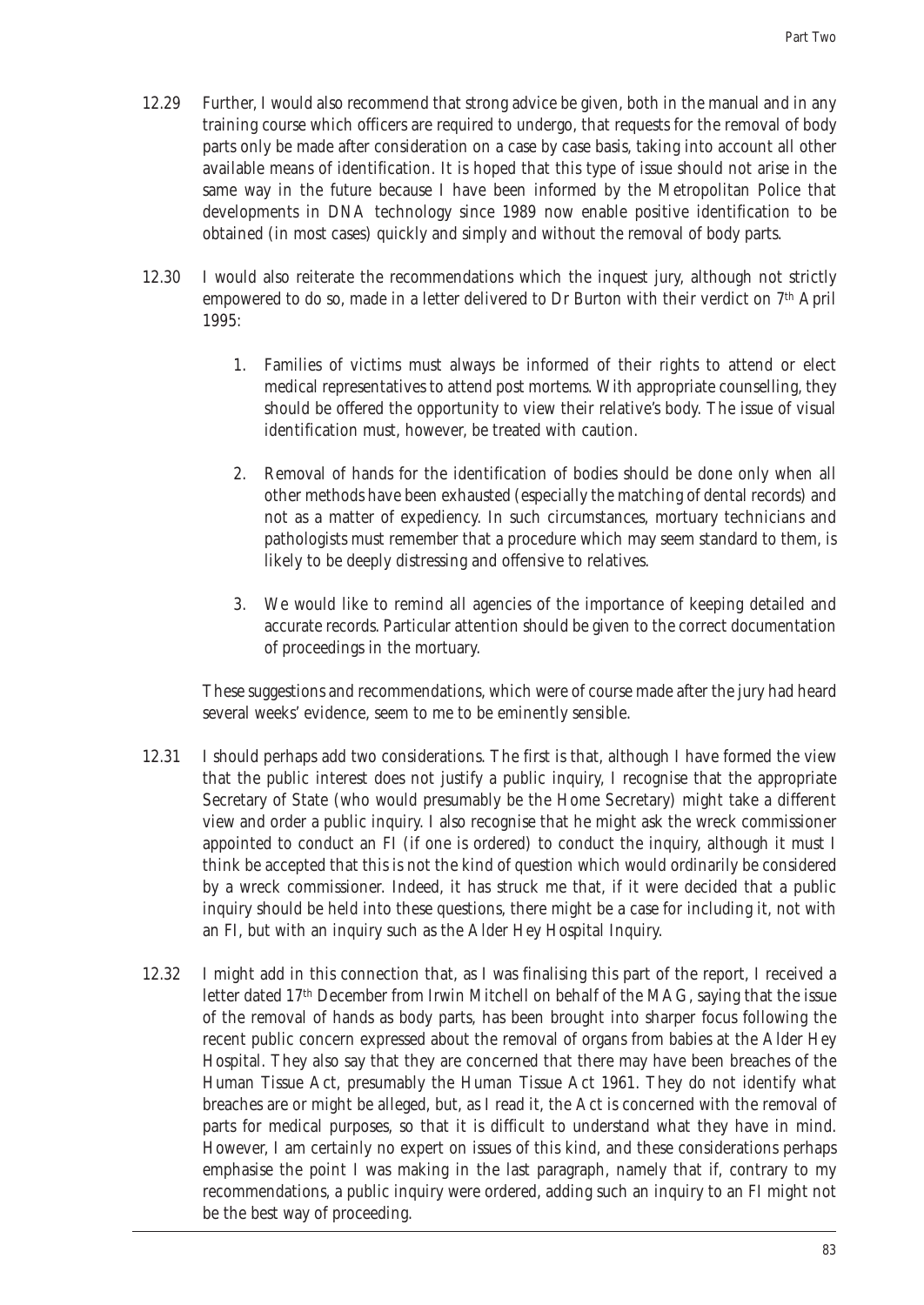12.33 The second point is related. Although I do not recommend that a public inquiry be held into these matters, that does not mean to say that I do not think that post mortem procedures should not be kept under review. Those procedures include the removal of body parts generally, the recording of any decisions to remove body parts and the reasons for such decisions, issues of consent with regard to removal of body parts and permission to attend a post mortem and also issues regarding permission to view the deceased at various stages. The distress caused in this case shows the importance of treating these issues with the utmost sensitivity.

# 13 Summary and Conclusions

## **Part One**

13.1 Annex B contains a number of corrections and comments on errata and alleged errata in my interim report. I have set out in section 3 my remaining conclusions relevant to Part One of the Inquiry. I hope that I have done so reasonably succinctly so that it is not necessary to repeat them here.

## **Part Two**

- 13.2 A public inquiry should only be ordered where it is in the public interest to do so. No private person or entity has a right to a public inquiry. The purpose of a public inquiry (which is discussed in section 5 above) is not to enable private persons or entities to prepare a case for civil litigation or prosecution, but to ascertain the true facts and to learn lessons for the future. Most inquiries will have both purposes, but there may be cases in which the public interest requires the holding of a public inquiry in order to ascertain the true causes of a casualty, even if relevant lessons have already been learned. A public inquiry should thus be ordered where there is a need for full, fair and fearless investigation and for the exposure of relevant facts to public scrutiny. An FI has a further purpose, namely the disciplining of certificated officers.
- 13.3 As I have tried to explain in section 6, this was in principle a suitable case for a public inquiry. The loss of the lives of 51 young people who were at a party on a passenger vessel on the Thames on a clear summer night in the middle of London came as a shock to the public. In my view it cried out for public scrutiny in order to discover how it was that such a terrible event could occur.
- 13.4 I stress that it does not follow from my conclusions in this case that a public inquiry should always be ordered where a marine casualty causes loss of life. In many cases it will be entirely satisfactory for the casualty to be investigated by the MAIB and for an inquest to take place. There are however exceptional cases in which the public interest in principle requires a public inquiry. This was, and is, such a case.
- 13.5 If a public inquiry had been ordered at any time up to now, it would have been an FI. Throughout the last ten years the statutory power of the Secretary of State to order an FI has been entirely unfettered. In section 7 and Annex C, I have tried to give an account of relevant events between 1989 and 1999, from which it can be seen with reasonable clarity why an FI (or any other form of public inquiry) was not ordered.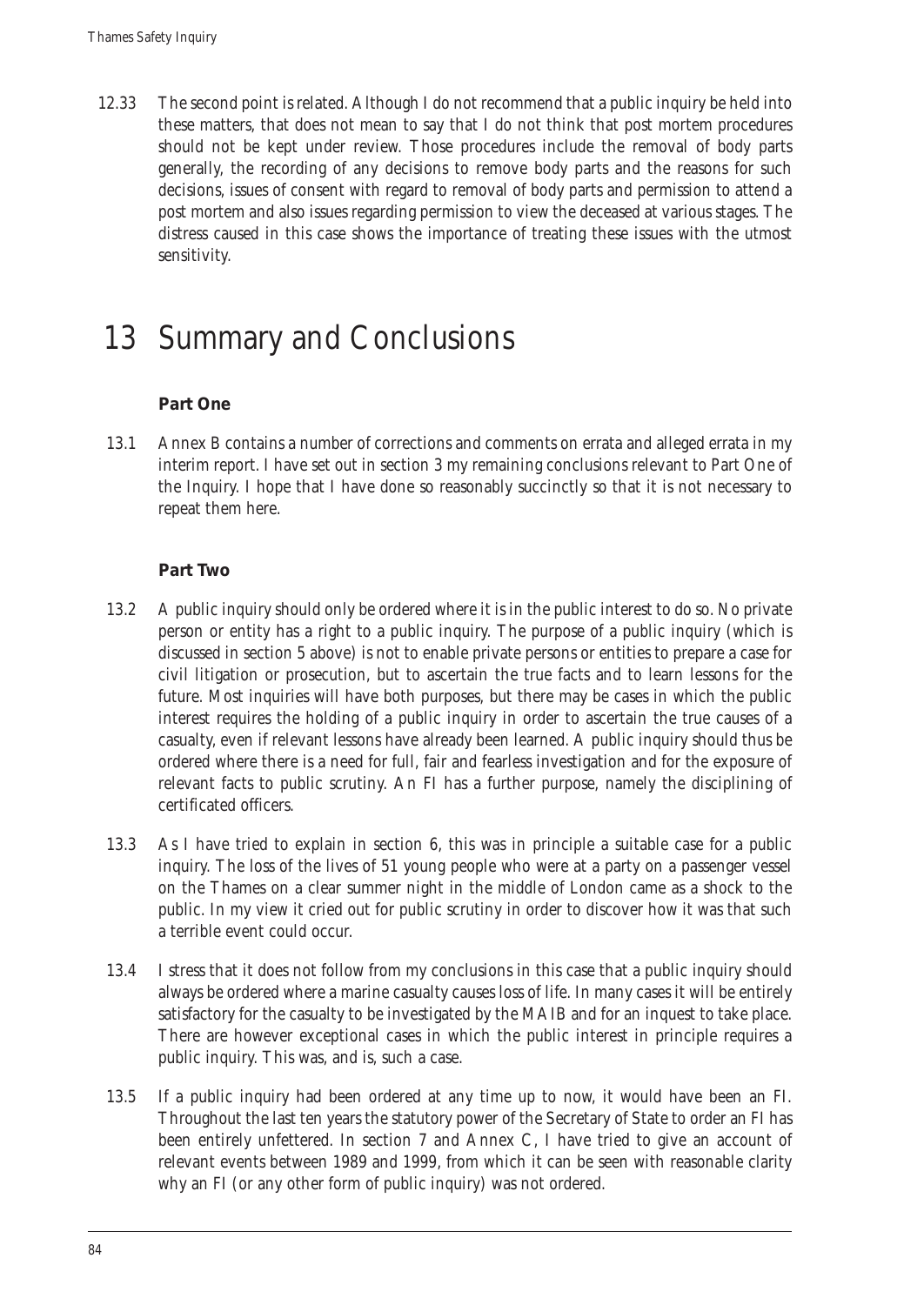- 13.6 The reason why an FI was not ordered at the outset was that it was decided to wait until the MAIB Report was complete, when the matter could be reviewed. The fact that the MAIB had recently been set up and that it should be given a chance to do what it had been set up to do were factors in the matter being approached in that way. I have no doubt that, if the MAIB had not been set up but the old system had still been in operation, an FI would have been ordered at an early stage.
- 13.7 After the MAIB Report had been published, although many calls for a public inquiry were made, Ministers resisted those calls on the advice of the Department and the MAIB. The MAIB was consulted at every stage in the process. The documents show that there has throughout been very close contact between the Department and the MAIB and that for the most part an approach was agreed between them before it was put to Ministers.
- 13.8 A number of factors made up the advice given to and accepted by Ministers, of which these seem to me to be the main ones. A full and thorough investigation had been carried out by the MAIB. Although some evidence produced after the MAIB Report was made could be said to be new evidence, it was not important evidence because it did not alter the basis of the conclusions reached by the inspectors and set out in the MAIB Report. It followed that nothing further could be gained by a public inquiry, especially since all relevant lessons had been learned as a result of the various investigations, including the Hayes Inquiry.
- 13.9 There was an additional consideration which ran through the thinking of the MAIB, the Department and Ministers throughout. It was that the MAIB had recently been set up along the lines of the AAIB, that AAIB investigations had almost entirely avoided the necessity for public inquiries and that, if an FI were to be ordered after the MAIB Report was published, the newly formed MAIB would be seen as lacking credibility.
- 13.10 In section 8 I considered in detail the question whether a public inquiry should have been ordered. In my opinion it should. I understand why it was not ordered at the outset, but an FI should in my view have been ordered at the latest when the MAIB Report was published, and perhaps earlier. An FI should have been ordered because this was an exceptional case in which the facts should have been exposed to public scrutiny.
- 13.11 The MAIB Report was no substitute for a public inquiry because it was a private and not a public investigation. As discussed in paragraphs 8.7 to 8.10, although the Inspectors' Report referred to the evidence which the inspectors considered, and indeed appended it, the MAIB Report did not. Ministers declined to publish the Inspectors' Report, with the result that it was not possible to tell what evidence was considered by the inspectors. It was in any event not possible to tell from either report which witnesses were regarded as reliable and which were not. It follows that the reliability of the conclusions reached by the MAIB could not readily be exposed to public scrutiny. In expressing that view, I do not blame the MAIB, because the very nature of an MAIB investigation is that it is private and not public. It follows that it is no substitute for a public inquiry in a case, like this, where the public interest requires one.
- 13.12 My conclusion that an FI should have been held does not depend upon the existence of evidence not considered by the MAIB or indeed upon a detailed analysis of the evidence considered by the inspectors. Consideration of all the evidence will be a matter for the FI, if one is ordered. However, a number of features of the case underline my conclusion. They relate principally to the primary facts, to alcohol and to the position of the owners of the BOWBELLE. Under each of those headings there appear to me to remain a number of unanswered questions. I have touched upon some of the questions which seem to me to be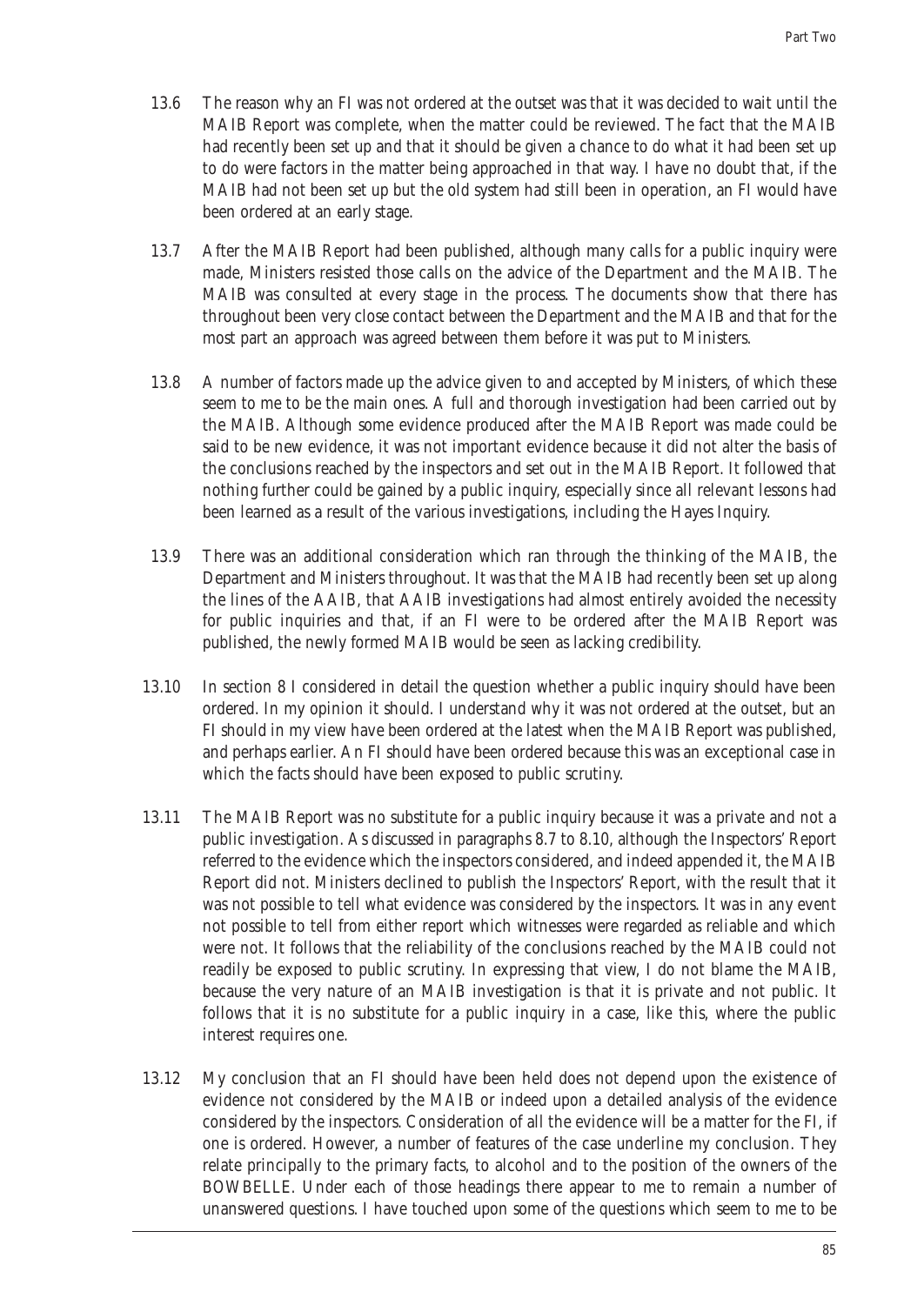relevant in paragraphs 8.23 to 8.67 and 9.11. I have not, however, attempted to answer the questions because again that will be a matter for any FI.

- 13.13 I have considered in section 9 the question of whether a public inquiry should be ordered and held now. In my opinion it should for these main reasons:
	- 1. The facts and evidence have never been exposed to public scrutiny in one forum tasked to consider and analyse all the relevant evidence and to write a reasoned report.
	- 2. In particular, neither of the prosecutions nor the inquest was an adequate substitute for a public inquiry: see paragraphs 9.4 to 9.17.
	- 3. My view does not depend upon the existence of new evidence, in the sense of evidence not considered by the MAIB. However, there remain a significant number of questions to be answered, which would have been answered by a public inquiry in the past and would now be answered if such an inquiry were to be held: see paragraphs 8.23 to 8.67, 9.11 and 13.12.
	- 4. In answering those questions, a public inquiry would of course consider all the evidence now available, which (as explained in section 8) is in some respects more extensive than was available to the MAIB. The inquiry might or might not reach the same conclusions as the MAIB did.
	- 5. Although ten years have passed since the casualty and some witnesses have died and other witnesses' memories are not likely to be as good as they were, I see no reason why it should not be possible for a public inquiry to arrive at reasonable conclusions based on all the available evidence. It would of course be necessary for the inquiry to have regard to the gaps in the evidence and the passage of time when assessing it. See paragraphs 9.20 to 9.27.
	- 6. I recognise that there are factors which weigh in the balance against holding a public inquiry at this stage. In addition to those just mentioned, they include the following. In the light of the inquiries to date, it is unlikely that lessons for the future safety of the Thames would be learned from a public inquiry. An inquiry would be likely to cause stress, both to witnesses (including survivors and police witnesses) and others. Many people have been trying to put the disaster behind them, including the master of the BOWBELLE, Captain Henderson (who has endured two criminal trials), Mrs Faldo, the widow of the skipper of the MARCHIONESS, and Mr McGowan, the mate.
	- 7. Doing my best to balance the competing considerations (of which there are many), while recognising the difficulties, the balance lies in favour of an inquiry, which can in my view be conducted in a way which will be fair to all. See paragraphs 9.31 to 9.38.
	- 8. In short this remains, as it has been from the outset, an exceptional case in which the facts should be considered and determined in a public forum.
	- 9. I stress that an inquiry would require to be sensitively handled and that the cooperation of all interested parties would be required to ensure that only relevant evidence was put before it. See paragraph 9.37.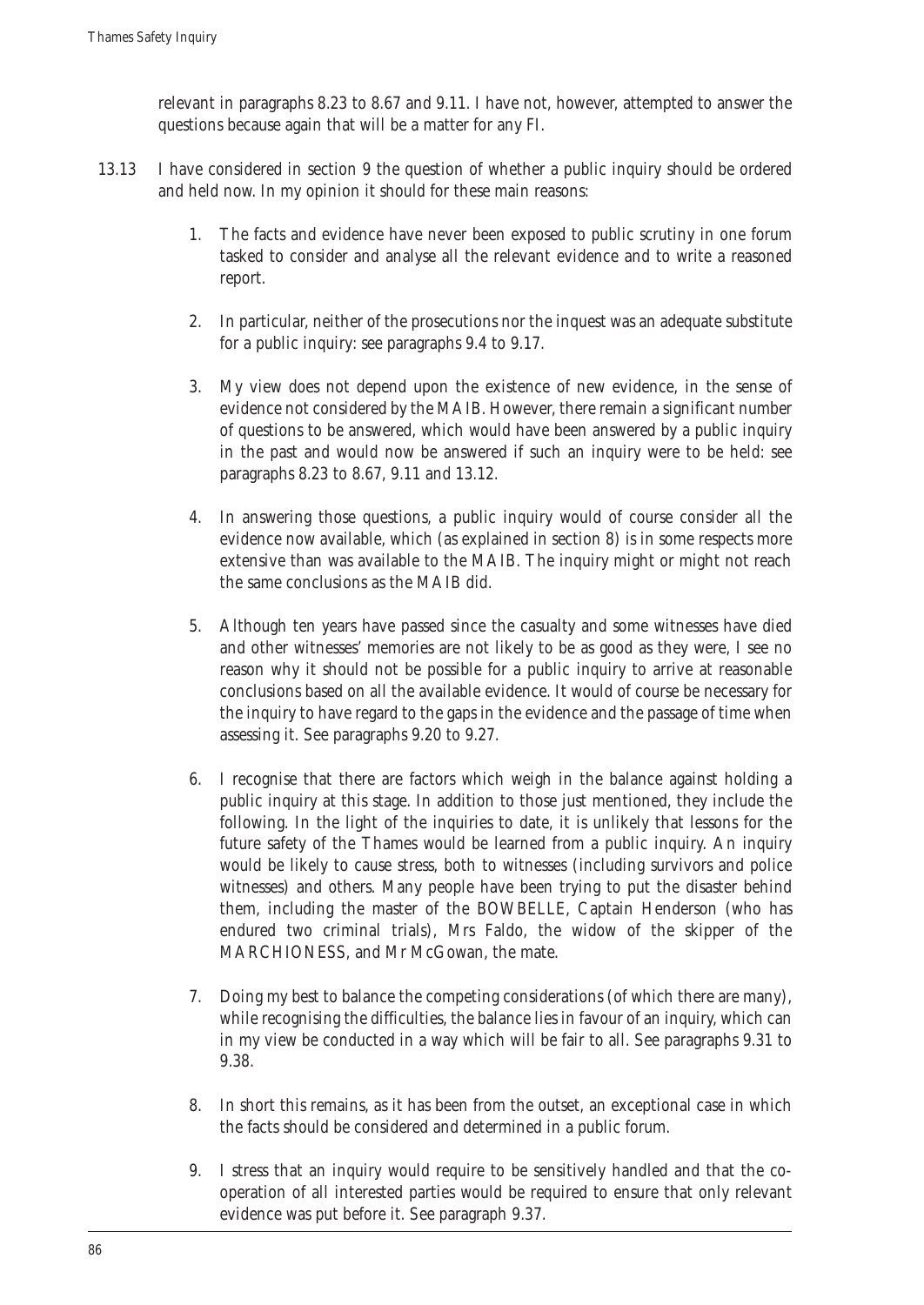- 13.14 I also stress that an inquiry would focus on all relevant issues and not just those relating to the BOWBELLE. I am conscious that two of the three particular topics which I identified in section 8 as giving rise to concern relate to the BOWBELLE and that, as a result, many of the particular questions which I have raised also relate to the BOWBELLE. I have set out those questions because they seem to me to underline the conclusion that a public inquiry should be ordered, not because they are the only questions in the case or because an inquiry would not ask other questions. It would ask many other questions, particularly questions relating both to the operation of the MARCHIONESS and to the activities of the Department in the 1980s. Finally in this regard, I repeat that in raising the questions, I do not intend to suggest the answers. It will be for the inquiry to provide the answers, if an inquiry is ordered.
- 13.15 If a public inquiry had been ordered at any time in the years following the collision, as recognised on all sides it would have been an FI. The statutory provisions, which are extensively discussed in paragraphs 7.1 to 7.18 and 10.7 to 10.16, were designed for the public examination of a marine casualty such as occurred here. The relevant provision at present is section 268 of the Merchant Shipping Act 1995. I recommend that an FI be ordered under that section. For the reasons given in paragraphs 10.3 to 10.6, this is not a proper case for an inquiry under the Tribunals of Inquiry (Evidence) Act 1921. It is, however, a case in which it is desirable that the Attorney General should have the assistance of inspectors appointed under the 1995 Act in order to prepare the matter for the inquiry. It is also a case in which it is desirable that the wreck commissioner should have appropriate powers in order to conduct the FI firmly, but fairly. A non-statutory inquiry would not be suitable, whereas an FI would. It would have the additional advantage that the wreck commissioner would be assisted by suitably qualified assessors.
- 13.16 As indicated in paragraph 10.14 above, the effect of the relevant provisions as applied to the facts of this case can be summarised as follows. The Secretary of State has power to order an FI into the collision between the MARCHIONESS and the BOWBELLE, the loss of the MARCHIONESS, the loss of life and the injuries suffered by those who survived. Such an FI would naturally consider the causes of the collision and the loss of the MARCHIONESS and the causes of the loss of life and personal injuries. In doing so, part of its remit would include the search and rescue operation.
- 13.17 The FI would in my view have jurisdiction to consider the SAR operation even if the Secretary of State did not give an express direction to that effect under regulation 4(1) quoted in paragraph 10.13 above. However, it seems to me that if the Secretary of State decides to order an FI, and if it is his view that it should cover the SAR operation (as in my opinion it should), then it is desirable that he should make that clear by giving an appropriate direction to that effect under regulation 4(1). I therefore recommend that he does so.
- 13.18 I would only add two points. The first relates to an inquiry into the SAR operation. It seems to me to be of particular importance that any evidence, particularly oral evidence, given at an FI into the SAR operation should be restricted to that which is absolutely necessary, because it is likely to be distressing and may cause or potentially cause further stress, which should be avoided if at all possible. This applies both to survivors and to the rescue services, including the police. I would naturally expect all those involved to co-operate in this regard.
- 13.19 The second point is this. As extensively discussed in sections 11 and 12, it has been proposed that a number of other topics should be the subject of a public inquiry. Some correspondents say that it would be appropriate to inquire into all the investigations which have taken place over the years. I do not agree, but it is important to note, as I have indicated in paragraphs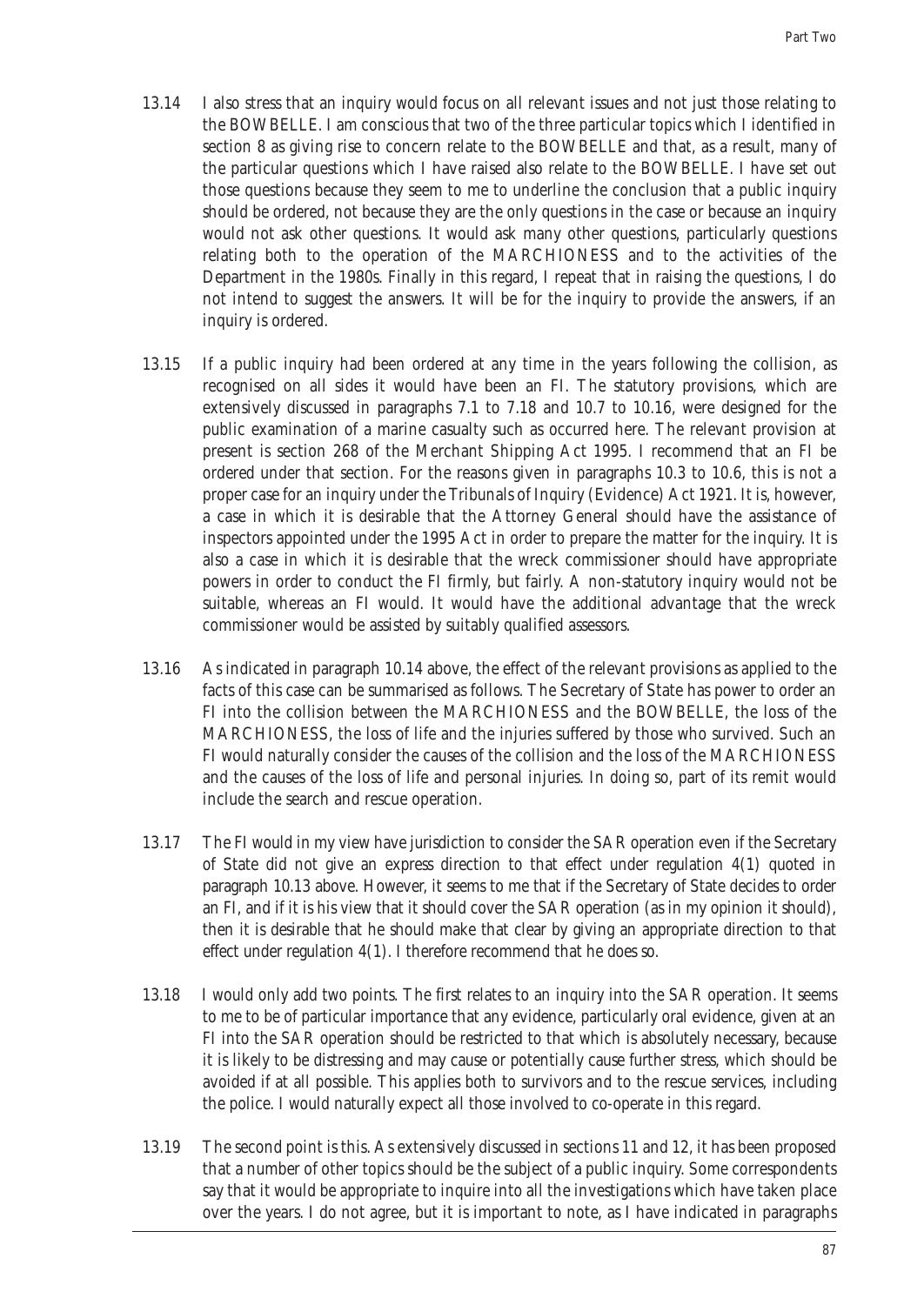9.24, 11.2, 11.19 and 11.27, that the FI is likely to involve a consideration of the reliability of the evidence of particular witnesses, which is likely in turn to involve a consideration of the reliability of their previous statements, which may well in its turn involve an analysis of how they came to be made.

- 13.20 None of the matters considered during this Inquiry other than those set out in paragraphs 13.16 and 13.17 above is within the jurisdiction of an FI and none of them would satisfy the requirements of the 1921 Act. It follows that, subject perhaps in one respect to section 49(1) of the Police Act 1996, any inquiry into any of them would have to be non-statutory: see paragraphs 10.6 and 10.16 to 10.21. It would, however, be possible to ask the person appointed as wreck commissioner to consider other questions on a non-statutory basis.
- 13.21 In sections 11 and 12 I have considered a number of topics which it has been suggested should also be the subject of a public inquiry. I have reached the conclusion that the public interest does not require the further considerable expenditure of time and public money which would be involved in such inquiries over and above that which will necessarily be involved in an FI, if one is ordered. My conclusions may be summarised in this way.

## **Refusal of Inquiry in the Past**

13.22 This is the MAG's Purpose B, which is referred to in paragraph 11.4. I have expressed my own view on why a public inquiry was refused in section 7. In the light of that discussion and my conclusion that a public inquiry should have been ordered, the public interest does not require an inquiry into the reasons for refusals to order one in the past.

#### **Legal Processes**

- 13.23 This is the MAG's Purpose C and is discussed between paragraphs 11.33 and 11.60. I agree with the MAG that the present position is unsatisfactory. The relationship between the many different legal processes should receive urgent consideration. The question is whether the urgent consideration should be by way of a public inquiry chaired by a judge or senior QC or by the ordinary processes of Government. Those processes are already under way in the form of the Transport Safety Review. The problems are difficult and could be included in the terms of reference of a public inquiry, but on balance I have reached the conclusion that the better course is for them to be considered in the usual way, subject to two provisos.
- 13.24 I have given my reasons in paragraphs 11.46 to 11.55. In short, the problems are not confined to one form of transport. They relate not only to all forms of transport but also to industry generally and they should be soluble by the ordinary processes of Government. There should be no need for a public inquiry, provided that those asked for their views include those with experience of such public inquiries in the past and provided further that the consultation process takes a short time. There has already been very considerable delay: see paragraphs 11.52 to 11.55.
- 13.25 As at present advised, my own contribution to the debate would include (but not be limited to) the following. The suggestion of a single Disaster Court to find the facts, make recommendations and establish civil and criminal liability would be unworkable, although the report of a public inquiry should be admissible in evidence in civil proceedings: see paragraphs 11.57 and 11.44.
- 13.26 I do not express a view here upon the difficult problem of balancing the public interest in learning the truth and making recommendations for the future at a public inquiry, on the one hand, and the public interest in bringing prosecutions in an appropriate case, on the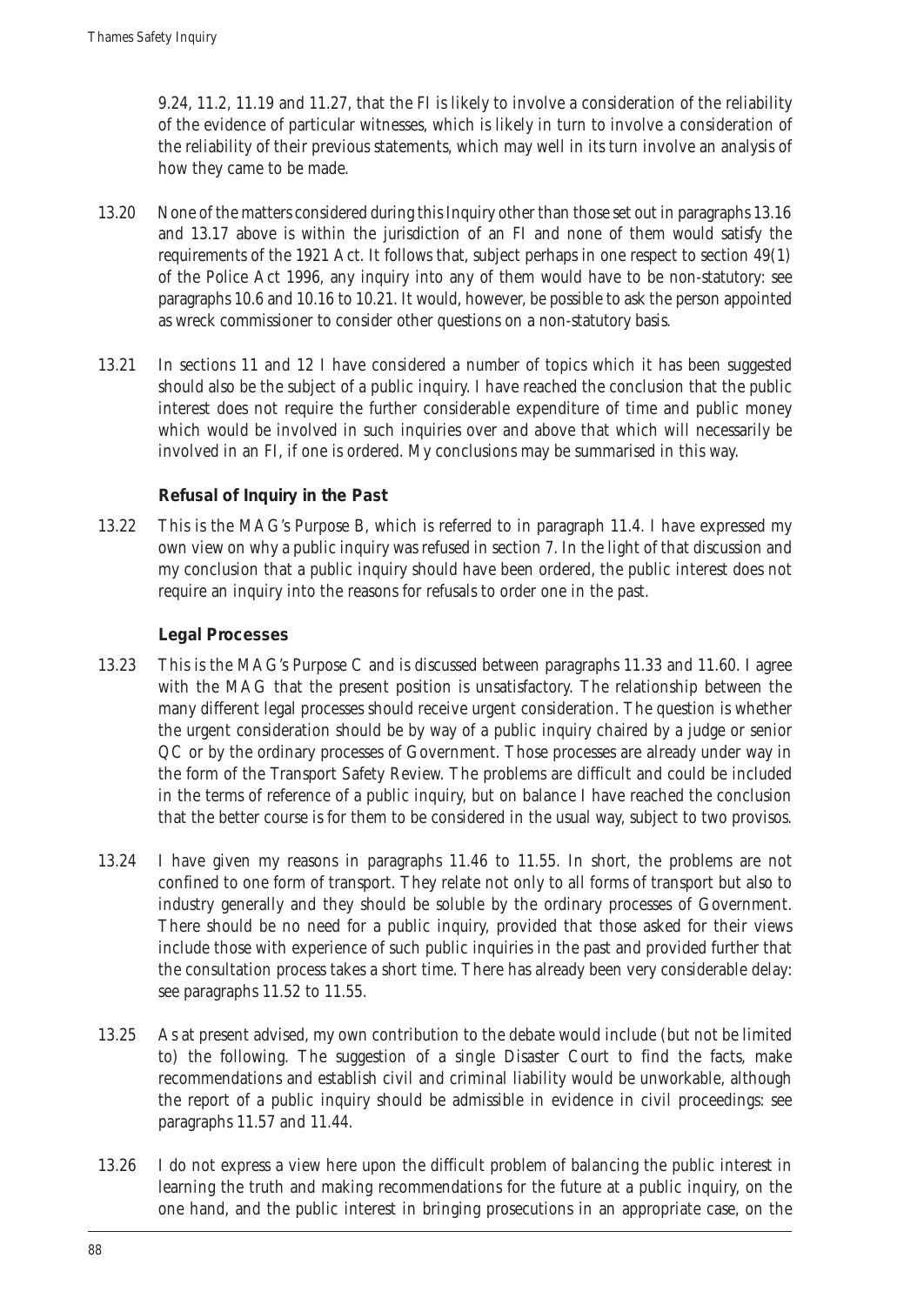other hand. Clearly defined machinery should, however, be devised for arriving at decisions as to which should precede the other and on what basis. It seems to me to be desirable that steps should be taken to establish such machinery and that that machinery, or at least appropriate guidelines, should be publicised so that everyone may know what criteria are being applied: see paragraph 11.58.

13.27 The time has in my opinion come to set up a statutory framework for inquiries generally (including FIs) to replace the various statutes which govern them at present. It would, in my opinion, be desirable to remove the adversarial aspects of the rules of the various inquiries and to give the chairman of every inquiry power to conduct the inquiry as he or she thinks fit, subject of course to an overriding obligation of fairness. The inquiry should have powers, so far as appropriate, to compel witnesses to give evidence and to obtain documents and would be subject to judicial review. Otherwise the procedure should be as flexible as possible. Such an approach should save both time and money. See paragraphs 11.59 and 11.60.

#### **Inquiries into the Investigations**

- 13.28 It is submitted that a public inquiry should be ordered into the various investigations which have taken place, notably by the police, the MAIB and the CPS. Such an inquiry would be far-reaching and expensive. I have discussed the submissions in detail in paragraphs 11.12 to 11.32. My clear conclusion is that the public interest would not be served by directly investigating the investigators more than ten years after the event.
- 13.29 In the case of the MAIB, which I have discussed in paragraphs 11.22 to 11.25, its position is very different now from its position then and a public investigation into the MAIB investigation would serve no useful purpose. As I have already indicated, some parts of its investigation are likely to form part of any FI. However, I do make these observations. If the MAIB is to have the full confidence of the public, it must rigorously maintain its independence from the Department. To this end I recommend that in the future both the Department and the MAIB take steps to ensure that their dealings are limited to those matters which necessarily arise in connection with the performance by the MAIB of its proper investigatory functions, including of course reporting to the Secretary of State. Otherwise, there is a danger that the public will perceive, rightly or wrongly, that the MAIB is an arm of the Department rather than an independent investigative body. This would be unfortunate because it would defeat one of the very objects for which the MAIB was created.
- 13.30 In these circumstances, I recommend that clear guidelines be laid down setting out precisely the role of the MAIB on the one hand and the role of the Department on the other. Such guidelines should be published so that the public may know the demarcation line between the Department and the MAIB and have confidence in the MAIB in the future. These are not, however, matters which should be separately considered at a future public inquiry and I stress that nothing that I say is intended to diminish the role of the MAIB as an independent agency, charged with investigating marine accidents in the same way as the AAIB investigates air accidents.
- 13.31 As to the police and the CPS and the DPP, again I do not think that a public inquiry is called for: see paragraphs 11.26 and 11.27 and paragraphs 11.30 and 11.31. Lessons can, however, be learned for the future. In that context my conclusions are set out in paragraphs 11.28 and 11.29. For convenience, I repeat them here as part of my overall conclusions.
- 13.32 It is part of the role of an FI to make recommendations for the future. If it appears to the wreck commissioner after hearing all the evidence that lessons could be learned which would help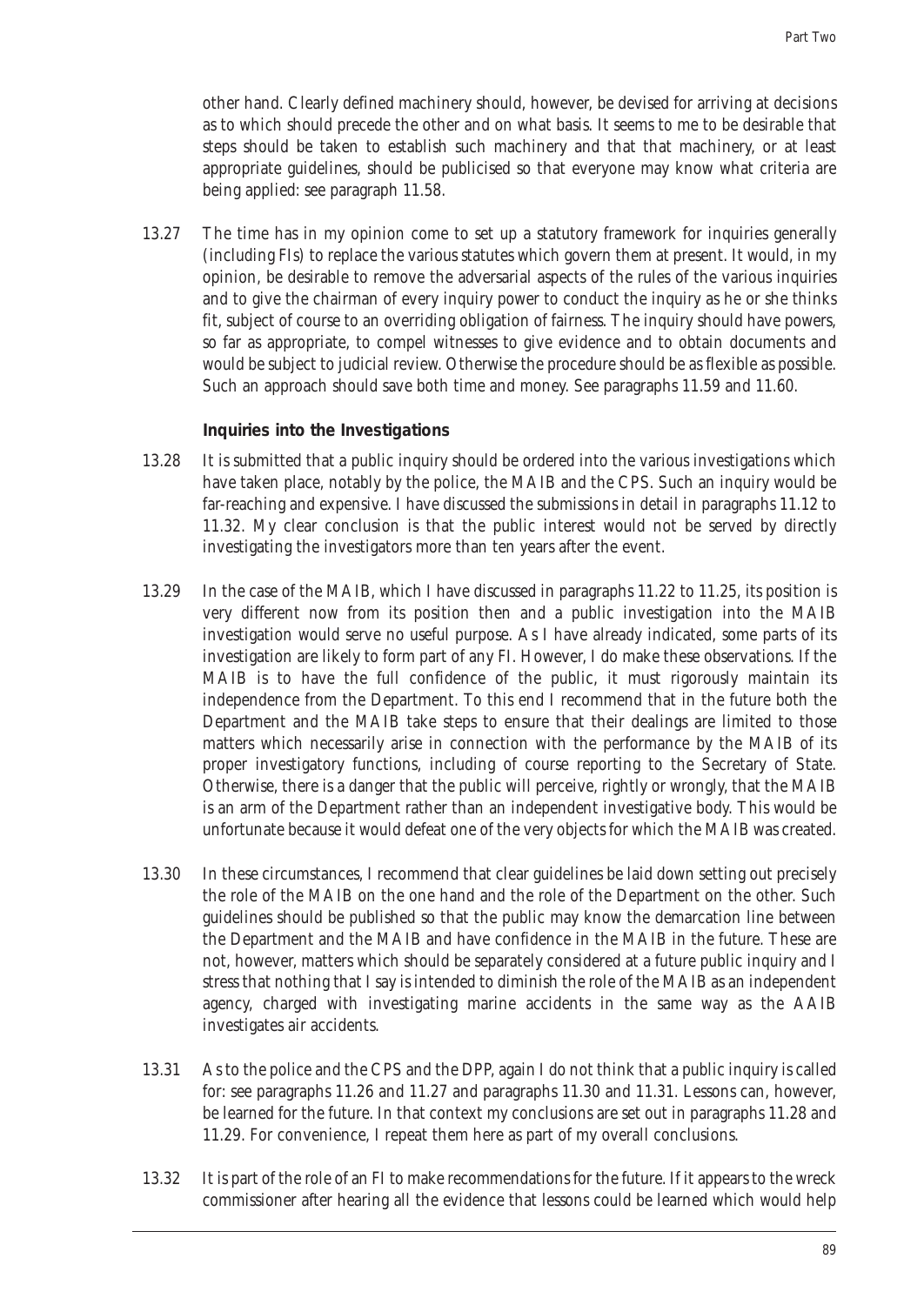the future investigation of a serious casualty, I see no reason why he should not say so. I have in mind the possibility that he might wish to recommend that the MAIB and the police should lay down a framework for the investigation of accidents of this kind. The framework might include ensuring that investigators with appropriate expertise would be quickly available in order to avoid the risk that appropriate inquiries are not undertaken, appropriate witnesses not questioned, appropriate questions not asked and appropriate documents not obtained and studied. It is for example suggested here that more forensic tests should have been carried out. It is obviously important that all such tests should be carried out, both in the context of an MAIB investigation to find the facts and learn lessons for the future and in the context of a police investigation to consider whether a crime has been committed. It also strikes me that some thought should be given to the question when declarations should be taken and when police statements should be taken and to the circumstances in which the MAIB ought to be provided with evidence (including statements) obtained by the police, perhaps instead of obtaining declarations itself (and vice versa).

13.33 The division of responsibility between the police on the one hand and the MAIB on the other will also be important if the view which I expressed in my interim report, namely that consideration should be given in such cases to prosecution under sections 2 and 3 of the Health and Safety at Work etc Act 1974, leads to the conclusion that those sections should be used more readily in the future. It seems to me that these are matters which can properly be considered in a general way either by the wreck commissioner carrying out an FI or by the same person considering these questions as part of a non-statutory inquiry. I do not, however, think that the public interest requires a public inquiry into the investigations carried out in this case ten years ago by the MAIB or by the police.

#### **Law Reform**

13.34 This is the MAG's Purpose D. It is to examine the need for disaster related law reform. For the reasons given shortly in paragraphs 11.6 to 11.8, it is my view that it is not the role of a public inquiry to consider questions of law reform on a large scale, which is what would be involved if the MAG's submission were accepted, especially given that many of the topics have been considered in detail by the Law Commission.

#### **Traumatic Consequences of Disaster**

- 13.35 This is the MAG's Purpose E, which is to acknowledge the traumatic consequences caused to disaster victims by the inadequacies of post disaster procedures and to make recommendations. As to this, I recognise that there are indeed traumatic consequences caused to disaster victims by the way in which they and their families may be treated after a casualty. There has, however, been a considerable amount of academic work on this topic and it does not seem to me to be a matter which can best be advanced by some form of judicial public inquiry. I should certainly not regard myself as qualified to express a view on these questions. See paragraph 11.9.
- 13.36 It is clear from some of the representations that have been made to the Inquiry that it is very important that survivors and the families of those who lost their lives in a disaster of this kind are treated sensitively in the aftermath of the casualty. It is important that those who take statements from survivors who may be traumatised as a result of the casualty or the SAR operation should take great care not to exacerbate in any way the stress already affecting the witnesses. To this end it seems to me that, where possible, only those who are suitably trained should take statements of this kind. I do not suggest that this is not the case at present, but I would simply like to underline its importance. See paragraph 11.10.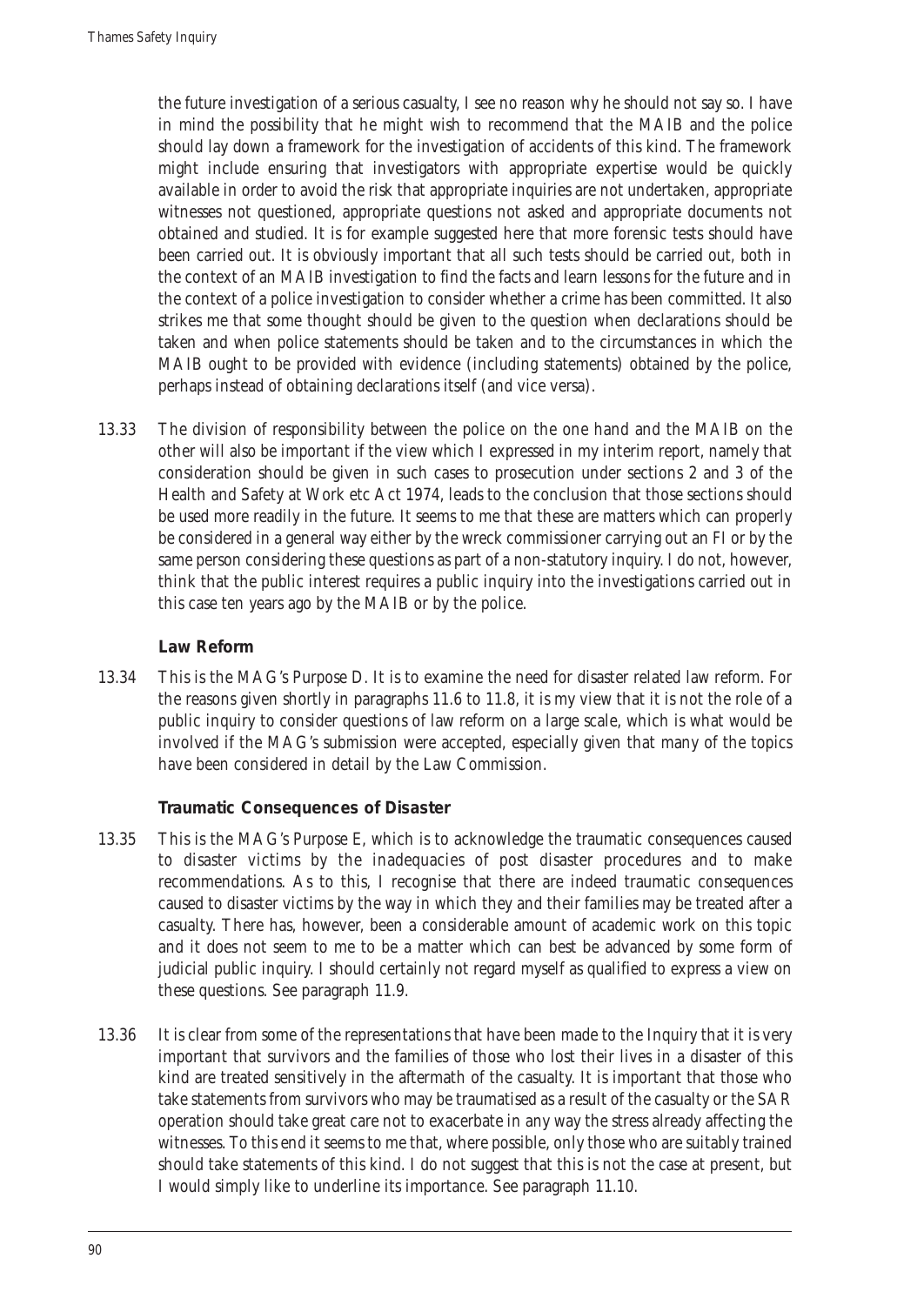**Treatment of the Deceased**

- 13.37 Considerable distress was caused to relatives of those who lost their lives in a number of ways. Most distressing was the fact that the hands of 25 out of the 27 found in the river were removed for the purposes of obtaining fingerprints and it was not until two years later that the families discovered what had happened. I have considered the evidence in some detail in section 12 and have reached these conclusions, which are set out in paragraph 12.10.
- 13.38 It seems to me that, in the light of the available evidence, it is reasonably clear why and how the decision was reached as to the removal of hands. Following the retrieval of the first body from the water, which was in a condition to have fingerprints taken at the mortuary, a number of bodies were brought in which were in a worse condition. The coroner had determined that fingerprints were to be taken from all the deceased. He gave authorisation for hands to be removed from any bodies where it was not possible to take good fingerprints without doing so. Thereafter, identification officers decided whether it was possible to take fingerprints from the deceased without removal of hands. Those decisions were made on a purely technical basis, without addressing the question of whether the deceased could be identified without his or her fingerprints being taken.
- 13.39 In reviewing the evidence I have not considered who was personally responsible for that state of affairs, but, as far as I am aware, no-one challenges the primary facts set out above. In these circumstances I do not think that the primary facts would have emerged any differently if further evidence on this topic had been called. I recognise that the families of those whose hands were removed continue to seek explanations as to why it happened. I can well understand the strength of their feelings because, on the basis of the material which I have seen, I have formed the view that it was unsatisfactory for hands to be removed for the purpose of fingerprinting without taking into consideration in relation to each individual body all other factors and features which might lead to a positive identification.
- 13.40 Given those conclusions, I have on balance reached the conclusion that the public interest does not require a public inquiry into the question which individual or individuals was or were responsible for the decisions to remove the hands in each case. In the light of the changes to and the tightening up of procedures for the identification of deceased persons following a mass disaster, I have reached the conclusion that it would not be in the public interest for these particularly stressful matters to be re-examined in public at great public expense.
- 13.41 Other concerns have been expressed and I have discussed the refusal of permission to view the bodies in paragraphs 12.14 to 12.20. Although I recognise that they have caused distress, I do not think that a public inquiry into them would be justified.
- 13.42 Although I have reached that conclusion, legitimate concerns remain: see paragraphs 12.28 and 12.29. In particular, one of the concerns raised by counsel for a number of the families at the second inquest was that the recording of decisions and the reasons therefore in the context of the removal of hands was woefully inadequate. I share that concern. There does not appear to be any requirement in the Emergency Procedures Manual, referred to in paragraph 12.26, for the recording in writing of any decision to authorise the removal of hands together with the reason for it. I have no hesitation in recommending that there should be such a requirement.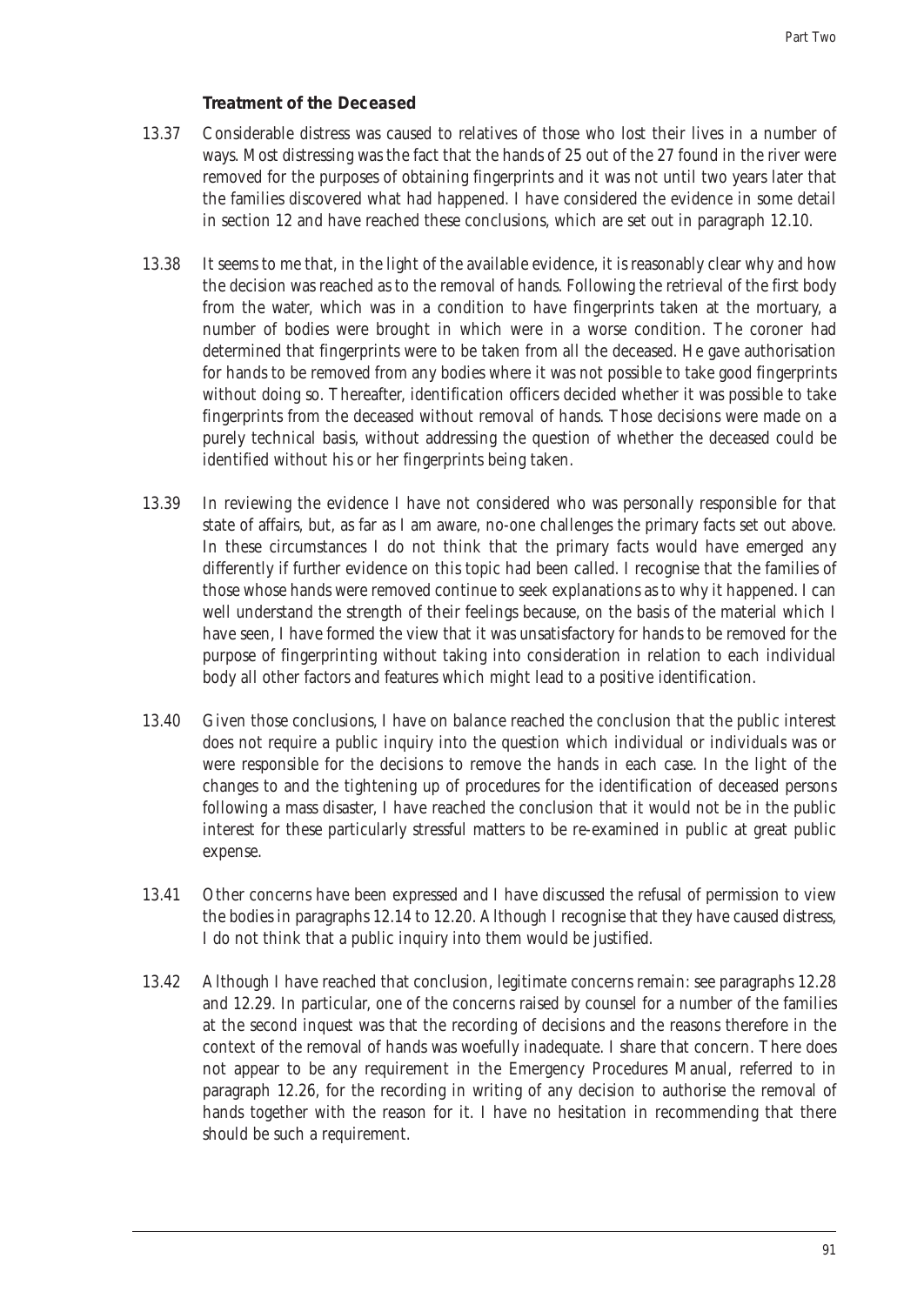- 13.43 Further, I would also recommend that strong advice be given, both in the manual and in any training course which officers are required to undergo, that requests for the removal of body parts only be made after consideration on a case by case basis, taking into account all other available means of identification. I also reiterate the additional recommendations of the jury at the inquest, as follows:
	- 1. Families of victims must always be informed of their rights to attend or elect medical representatives to attend post mortems. With appropriate counselling, they should be offered the opportunity to view their relative's body. The issue of visual identification must, however, be treated with caution.
	- 2. Removal of hands for the identification of bodies should be done only when all other methods have been exhausted (especially the matching of dental records) and not as a matter of expediency. In such circumstances, mortuary technicians and pathologists must remember that a procedure which may seem standard to them, is likely to be deeply distressing and offensive to relatives.
	- 3. We would like to remind all agencies of the importance of keeping detailed and accurate records. Particular attention should be given to the correct documentation of proceedings in the mortuary.
- 13.44 If, contrary to my recommendation, the appropriate Secretary of State orders a public inquiry into any of these matters, I recommend that he consider whether there might be a case for including it, not with an FI, but with an inquiry such as the Alder Hey Hospital Inquiry: see paragraphs 12.31 and 12.32.
- 13.45 In any event, I recommend that post mortem procedures be kept under review. Those procedures include the removal of body parts generally, the recording of any decisions to remove body parts and the reasons for such decisions, issues of consent with regard to removal of body parts and permission to attend a post mortem and also issues regarding permission to view the deceased at various stages.

#### **Next Steps**

- 13.46 If the Secretary of State accepts the conclusions which I have reached, he will order an FI. I would like to touch upon two aspects of such a decision, which are closely linked. They relate to my personal position and to the procedure an FI is likely to adopt.
- 13.47 It may seem out of place for me to refer to my own position, but I do so in order that the matter can if necessary be the subject of comment or submission by anyone interested. The point may not arise at all because it will only do so if I am asked to conduct an FI. I mention it only because I recognise the possibility of my being asked to do so, given that I have already considered much of the relevant evidence and am familiar with the background to the case, albeit without trying to reach any conclusion of fact on any point. In the course of considering and writing both parts of the report, as I indicated in my interim report, I have had the great assistance both of Bill Sandal and his team from the Treasury Solicitor's Department and of David Goldstone and Samantha Leek of counsel, assisted by Neil McAteer. That assistance has naturally included considering many different aspects of the case including the facts and evidence. I have had detailed discussions on those and other topics both with counsel and with other members of the Inquiry team.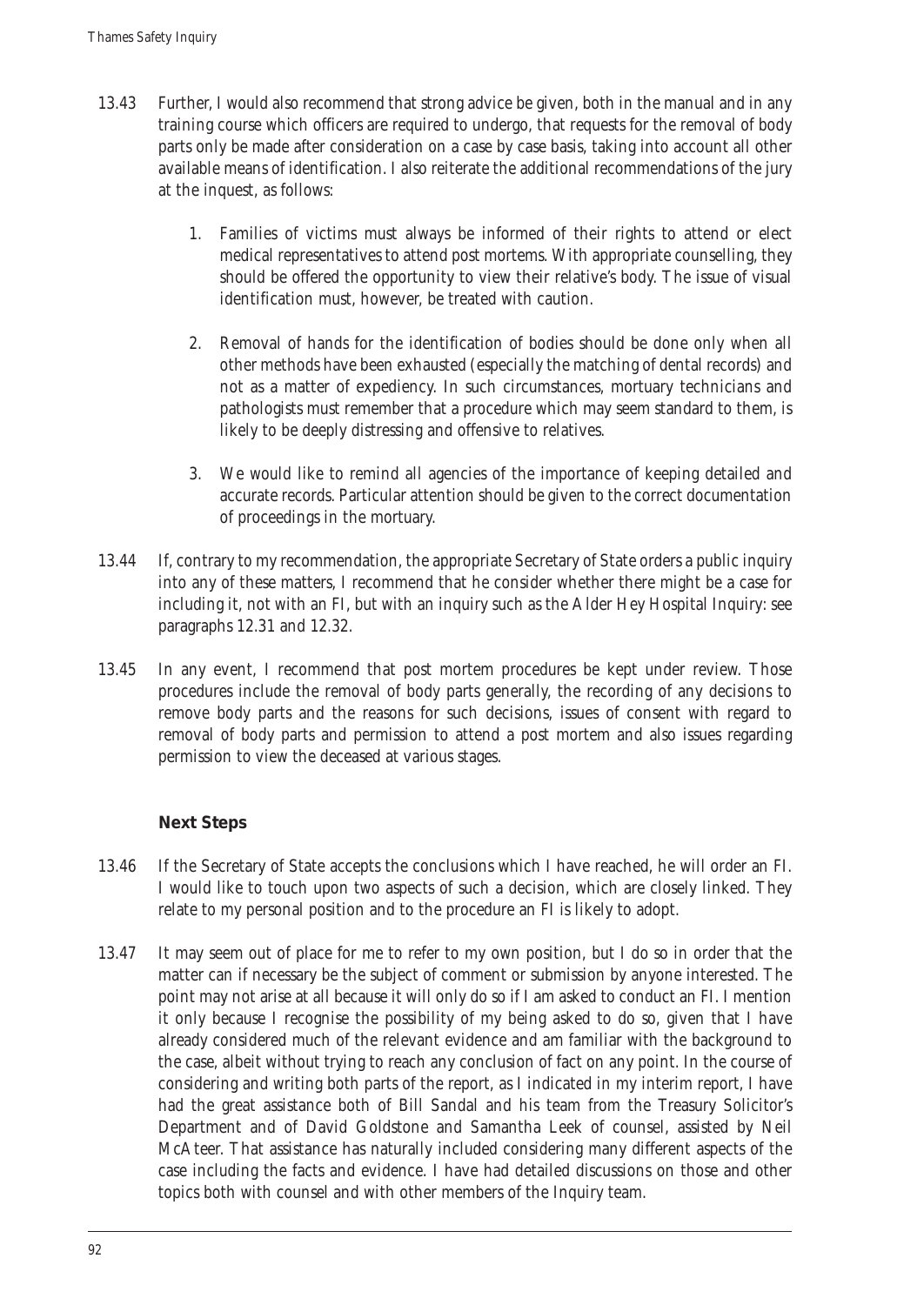- 13.48 I have referred in paragraphs 7.11 to 7.14 above to the change of procedure at an FI introduced by the 1985 FI Rules, as subsequently amended by the 1990 Amendment Rules, and how those amendments came about. The effect of the changes is that the preparation and presentation of the case at an FI will now be conducted under the direction of the Attorney General, who will no doubt ordinarily instruct counsel on his behalf. It is my view, as I put it in paragraph 7.13, that the effect of the changes is that the Attorney General, or counsel on his behalf, while no doubt retaining his independence to make such submissions to the FI as he thinks appropriate, is now (as both Mr Phillips and Sheen J put it in the FIs to which I have referred) to be counsel to the tribunal.
- 13.49 Historically, until the HERALD OF FREE ENTERPRISE inquiry, the case was presented by counsel for the Department (or its predecessors), the whole process was almost entirely adversarial and there was no contact between counsel for the Department and the wreck commissioner except in open court. As I recall, at the HERALD OF FREE ENTERPRISE inquiry there was some informal contact between the wreck commissioner and counsel, who acted in essence as counsel to the inquiry. No-one objected to that course because it seemed to be very sensible.
- 13.50 I would expect contact between the wreck commissioner and counsel for the Attorney General, who would act as counsel for the tribunal. I would certainly propose to approach an FI in that way if I were appointed the wreck commissioner, because it seems to me to be the most sensible way in which to conduct an inquiry of this kind. The question would then arise whether any difficulty might arise from the fact that I have already discussed some of the problems with Bill Sandal and his team and with counsel. In considering that question, I have assumed that, although it would plainly be a matter for the Attorney General whether he instructed the same team, he would be likely to do so because any other approach would involve considerable further time and public expense, which would be entirely unnecessary given the work already done both by Bill Sandal and his team and by counsel. I therefore anticipate that the Attorney General would wish to instruct essentially the same team, subject perhaps to instructing leading counsel.
- 13.51 On that assumption, if the correct approach, as a matter of principle, were for an FI to be conducted on a solely adversarial basis, without any contact between the wreck commissioner and counsel for the Attorney General, or the Attorney General himself, it might cause embarrassment if I were to be appointed as wreck commissioner because of my previous discussions with the Treasury Solicitor's team and with counsel during the course of this Inquiry. On the other hand, if the proper course, as in my opinion would be the case, would be for the Attorney General and his counsel to be treated as counsel to the inquiry, as anticipated by Mr Phillips and by Sheen J and as is in my view contemplated by the 1990 Amendment Rules, no problem would arise. I note in passing that, as I understand it, that is the way in which Colman J is approaching the rehearing of the FI into the loss of the DERBYSHIRE.
- 13.52 I mention these points here because it seemed to me to be sensible to mention the potential problems publicly. They may not arise for any one of at least three reasons. Firstly, the Secretary of State may not order an FI. Secondly, if he does, he may appoint someone else to act as wreck commissioner. Thirdly, all parties may accept the approach suggested above. Indeed, I would hope that everyone would agree that counsel for the Attorney General should indeed be regarded as counsel to the tribunal, whoever is appointed as wreck commissioner.